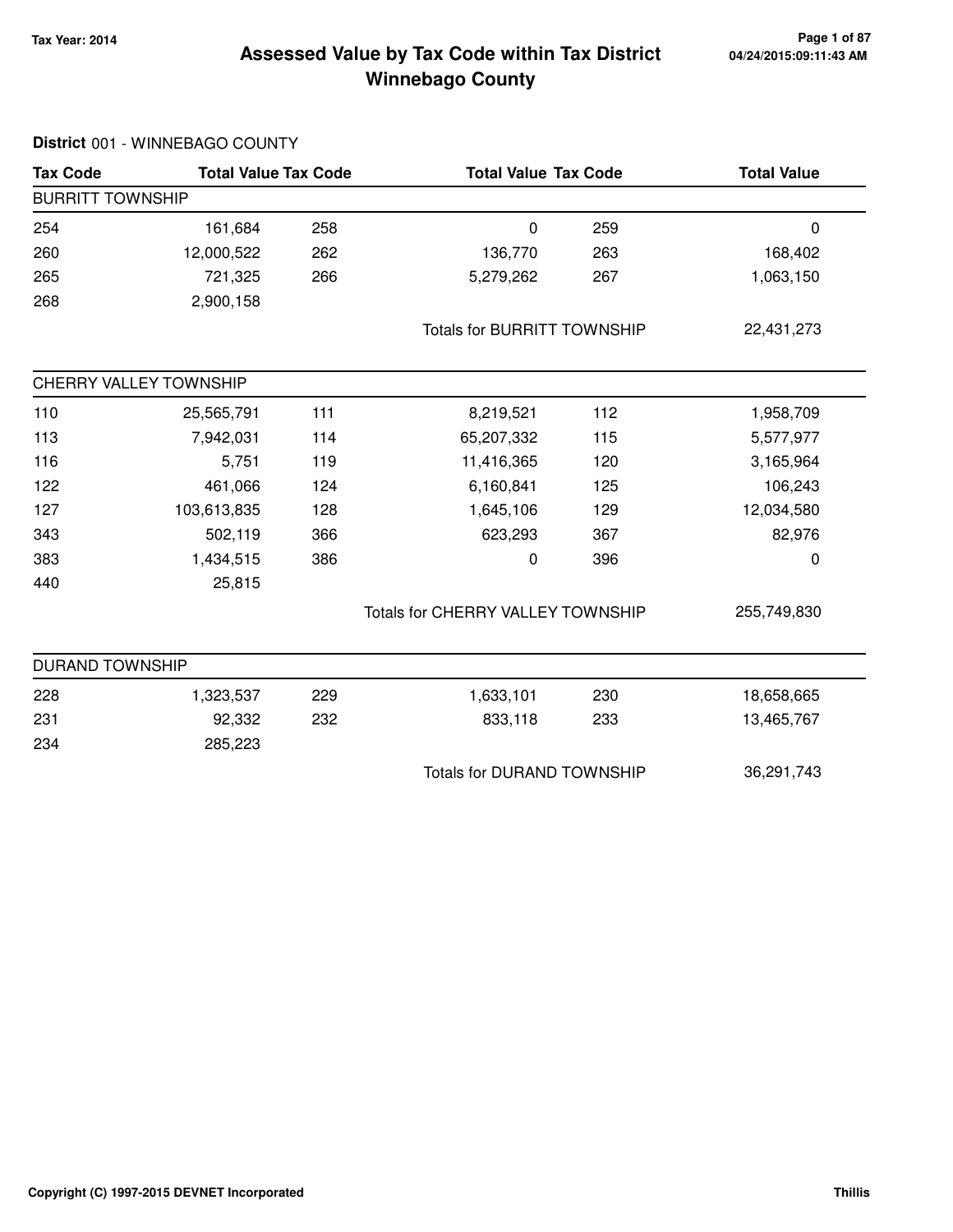#### **Tax Year: 2014 Page 2 of 87 Winnebago County Assessed Value by Tax Code within Tax District**

| <b>Tax Code</b>          | <b>Total Value Tax Code</b> |     | <b>Total Value Tax Code</b>         |     | <b>Total Value</b> |
|--------------------------|-----------------------------|-----|-------------------------------------|-----|--------------------|
| <b>HARLEM TOWNSHIP</b>   |                             |     |                                     |     |                    |
| 006                      | 114,746,905                 | 007 | 6,175,882                           | 012 | 135,815            |
| 019                      | 0                           | 020 | 15,731                              | 026 | 23,982,704         |
| 042                      | 3,221,190                   | 045 | 291,922                             | 049 | 15,752,968         |
| 078                      | 278,661                     | 108 | 11,413                              | 109 | 22,175,801         |
| 118                      | 366,998                     | 130 | 3,227,560                           | 133 | 91,009,518         |
| 134                      | 28,092                      | 135 | 6,216,060                           | 136 | 24, 131, 767       |
| 137                      | 45,678,532                  | 139 | 7,845,275                           | 140 | 53,753             |
| 141                      | 214,958                     | 142 | 167,513                             | 143 | 2,234,805          |
| 144                      | 98,496,619                  | 145 | 4,117,300                           | 147 | 64,678             |
| 149                      | 28,018,520                  | 151 | 734                                 | 152 | 3,801,273          |
| 153                      | 715,823                     | 158 | 5,768,063                           | 159 | 210,723            |
| 160                      | 564,255                     | 163 | 1,623,227                           | 164 | 79,995             |
| 194                      | 2,656,539                   | 208 | 42,340                              | 413 | 463,162            |
| 414                      | 983,794                     | 416 | 6,195,087                           | 427 | 10,115             |
| 428                      | 1,674,969                   | 429 | 3,334                               | 430 | 131,773            |
| 431                      | 2,135                       | 432 | 1,279                               | 433 | 1,309,109          |
| 434                      | 187,245                     | 435 | 5,353,767                           | 442 | 882,459            |
| 443                      | 53,848                      | 444 | 13,371                              | 454 | 30,306             |
|                          |                             |     | <b>Totals for HARLEM TOWNSHIP</b>   |     | 531,419,665        |
| <b>HARRISON TOWNSHIP</b> |                             |     |                                     |     |                    |
| 246                      | 6,942,856                   | 247 | 5,694,780                           | 248 | 38,279             |
|                          |                             |     | <b>Totals for HARRISON TOWNSHIP</b> |     | 12,675,915         |
| <b>LAONA TOWNSHIP</b>    |                             |     |                                     |     |                    |
| 212                      | 0                           | 220 | 32,354,799                          |     |                    |
|                          |                             |     | <b>Totals for LAONA TOWNSHIP</b>    |     | 32,354,799         |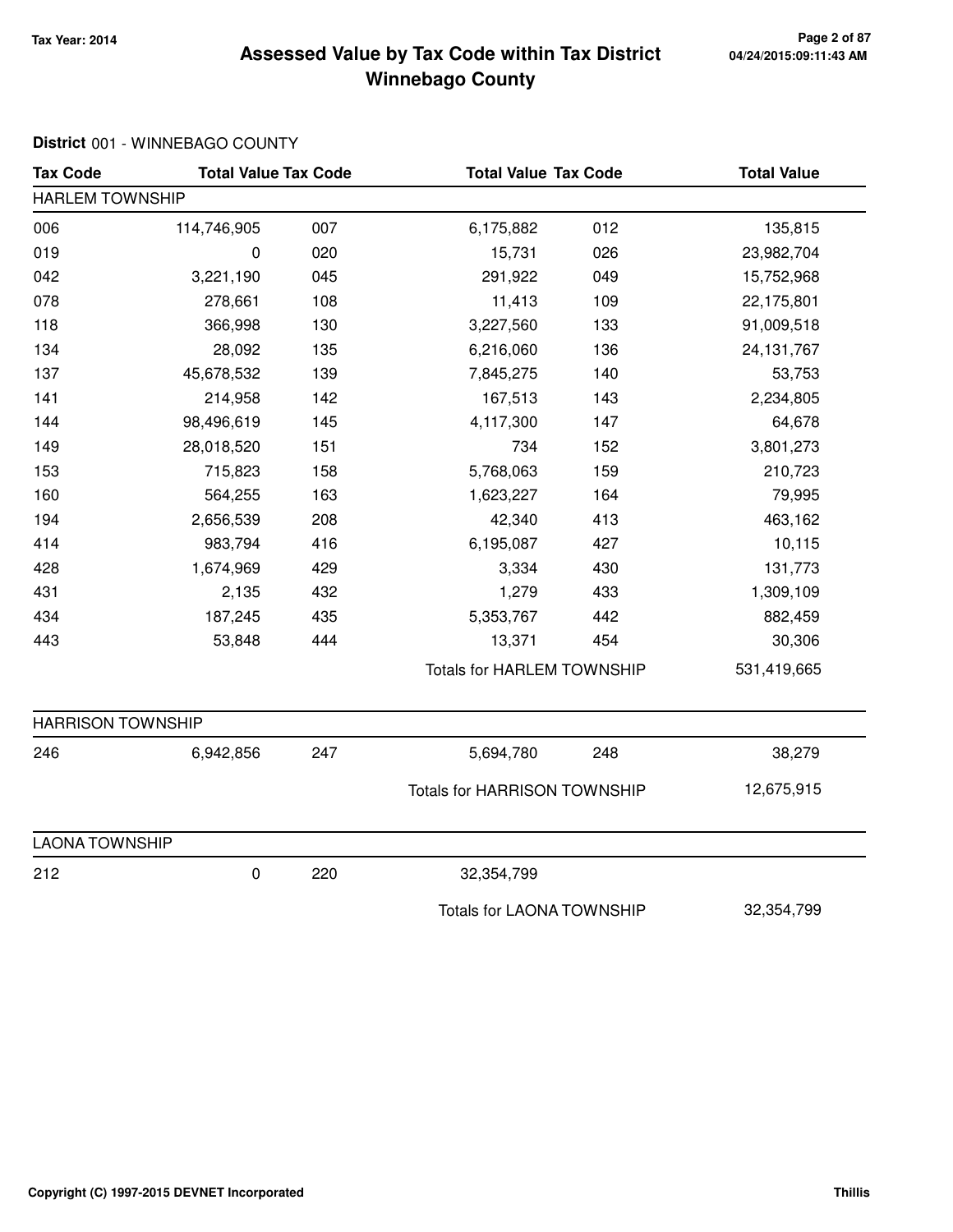#### **Tax Year: 2014 Page 3 of 87 Winnebago County Assessed Value by Tax Code within Tax District**

| <b>Tax Code</b>      | <b>Total Value Tax Code</b> |     |                                | <b>Total Value Tax Code</b> |            |
|----------------------|-----------------------------|-----|--------------------------------|-----------------------------|------------|
| <b>OWEN TOWNSHIP</b> |                             |     |                                |                             |            |
| 046                  | 240,371                     | 146 | 16,449,608                     | 150                         | 104,069    |
| 154                  | 93,109                      | 155 | 7,162,575                      | 156                         | 15,948,932 |
| 157                  | 63,324                      | 161 | 94,216                         | 162                         | 451,398    |
| 165                  | 12,323,241                  | 167 | 162,417                        | 168                         | 0          |
| 169                  | 6,846,042                   | 170 | 91,452                         | 171                         | 119,017    |
| 200                  | 1,587,974                   | 358 | 4,417                          | 360                         | 4,547,718  |
| 361                  | 2,819                       | 362 | 678,197                        | 363                         | 36,401     |
| 364                  | 178,790                     | 365 | 8,736,751                      | 368                         | 433,567    |
| 369                  | 142,805                     |     |                                |                             |            |
|                      |                             |     | Totals for OWEN TOWNSHIP       |                             | 76,499,210 |
| PECATONICA TOWNSHIP  |                             |     |                                |                             |            |
| 281                  | 38,076,551                  | 282 | 148,264                        | 283                         | 122,083    |
| 284                  | 28,701                      | 286 | 26, 155, 827                   | 425                         | 57,263     |
|                      |                             |     | Totals for PECATONICA TOWNSHIP |                             | 64,588,689 |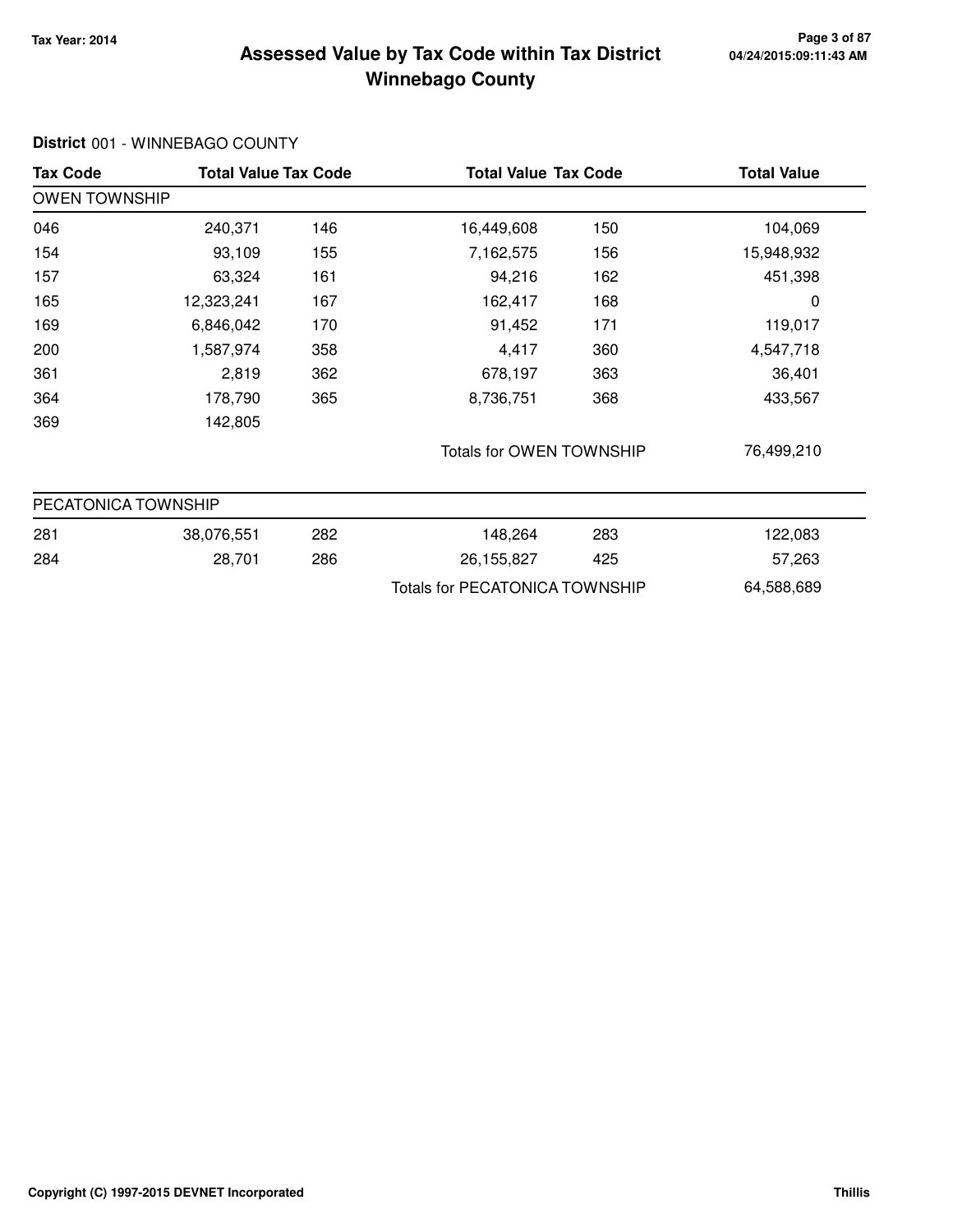#### **Tax Year: 2014 Page 4 of 87 Winnebago County Assessed Value by Tax Code within Tax District**

| <b>Tax Code</b>   | <b>Total Value Tax Code</b> |     | <b>Total Value Tax Code</b>  |     | <b>Total Value</b> |
|-------------------|-----------------------------|-----|------------------------------|-----|--------------------|
| ROCKFORD TOWNSHIP |                             |     |                              |     |                    |
| 001               | 1,124,028,328               | 002 | 94,751,578                   | 003 | 24,763,594         |
| 005               | 9,943,459                   | 008 | 43,013,357                   | 010 | 3,636,624          |
| 013               | 20,321,079                  | 014 | 1,671,681                    | 016 | 5,216              |
| 017               | 19,928,861                  | 018 | 47,233,696                   | 021 | 14,377,166         |
| 027               | 1,801,935                   | 028 | 2,127,547                    | 030 | 331,788            |
| 031               | 4,439,878                   | 033 | 510                          | 034 | 4,977,605          |
| 035               | 688,741                     | 036 | 11,044,243                   | 038 | 1,294,432          |
| 039               | 306,719                     | 040 | 70,512                       | 044 | 10,045             |
| 047               | 3,861                       | 048 | 178,491                      | 050 | 6,282,439          |
| 051               | 9,341,232                   | 052 | 396,096                      | 053 | 1,667,268          |
| 056               | 310,193                     | 057 | 9,119,667                    | 058 | 1,568,700          |
| 059               | 1,518,237                   | 060 | 1,457,172                    | 061 | 2,622,057          |
| 062               | 6,316,507                   | 063 | 1,892,703                    | 064 | 12,938,829         |
| 066               | 11,713,307                  | 069 | 6,112,562                    | 070 | 1,823,127          |
| 071               | 9,807,797                   | 072 | 44,140                       | 073 | 5,141              |
| 076               | 883,269                     | 077 | 111,449                      | 082 | 337,641            |
| 083               | 612,403                     | 084 | 526,073                      | 085 | 10,578,525         |
| 086               | 1,277,511                   | 090 | 2,501                        | 091 | 8,738,096          |
| 092               | 4,264,054                   | 093 | 1,247,513                    | 095 | 4,211,233          |
| 096               | 6,965,365                   | 099 | 5,750,313                    | 104 | 2,183,770          |
| 117               | 10,493,870                  | 123 | 596,792                      | 126 | 1,461,952          |
| 131               | 3,396                       | 223 | 6,888,761                    | 226 | 841,839            |
| 351               | 798,647                     | 370 | $\pmb{0}$                    | 372 | 3,996,301          |
| 373               | 1,659,785                   | 374 | 1,006,419                    | 378 | 44,728,705         |
| 379               | 690,629                     | 380 | 939,540                      | 381 | 5,624,145          |
| 382               | 155,853                     | 385 | 565,946                      | 391 | 820,301            |
| 392               | 21,543,244                  | 393 | 238,599                      | 394 | 0                  |
| 397               | 0                           | 400 | 40,506                       | 403 | 70,075             |
| 404               | 1,026,878                   | 405 | 1,397,392                    | 406 | 10,548             |
| 407               | 745,521                     | 409 | 10,221,113                   | 410 | 6,620,288          |
| 411               | 362                         | 412 | 66,399                       | 417 | 898,655            |
| 418               | 5,773,301                   | 419 | 386,620                      | 421 | 13,032,718         |
| 422               | 6,986,681                   | 423 | 12,066,358                   | 424 | 8,722,573          |
| 426               | 2,254,958                   | 438 | 554,254                      | 439 | 391,712            |
| 441               | 383,451                     | 448 | 11,091                       | 450 | 206,273            |
| 451               | 37,500,531                  | 452 | 25,100                       | 453 | 180,510            |
| 455               | 6,458,689                   | 456 | 4,213,948                    |     |                    |
|                   |                             |     | Totals for ROCKFORD TOWNSHIP |     | 1,786,879,065      |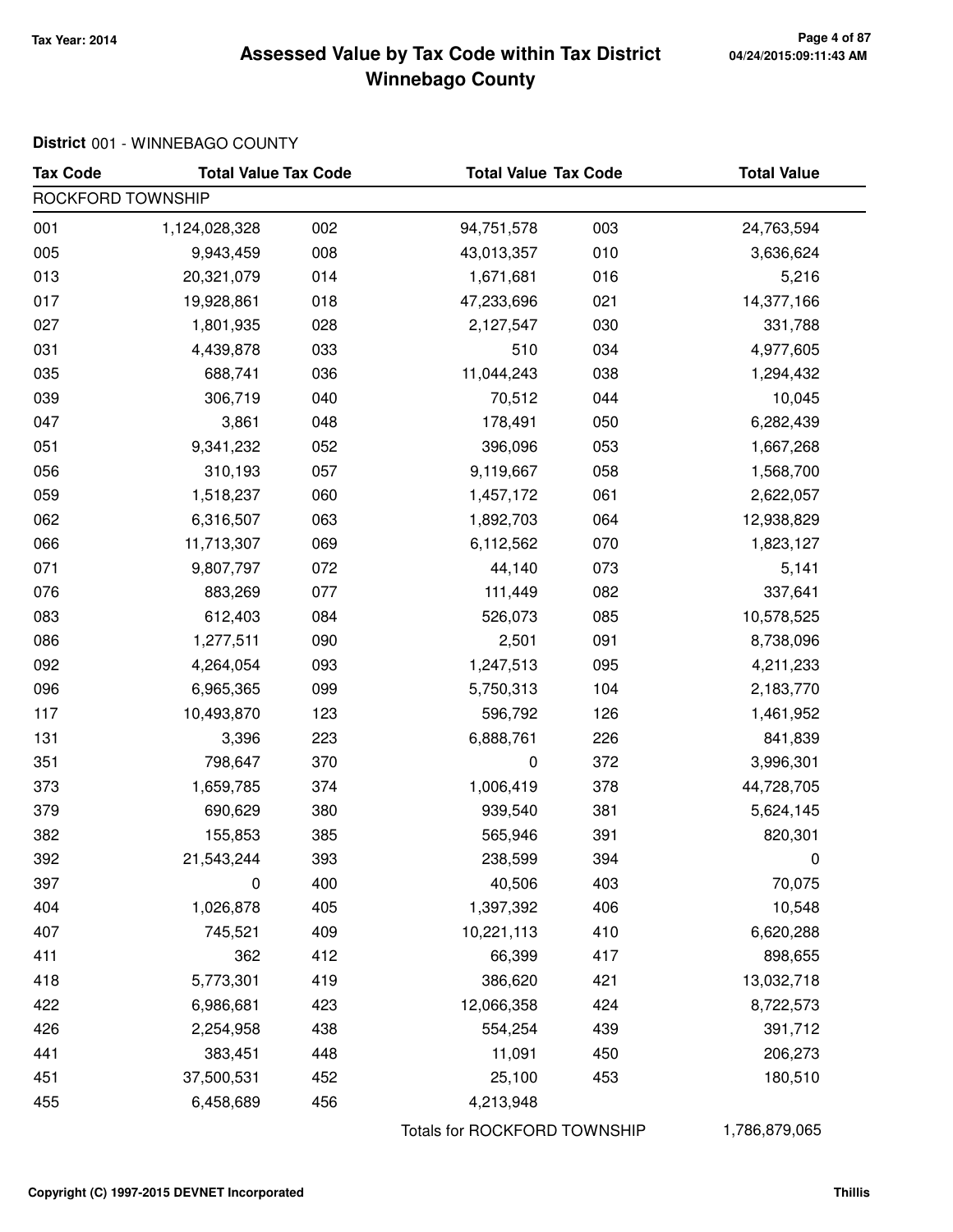#### **Tax Year: 2014 Page 5 of 87 Winnebago County Assessed Value by Tax Code within Tax District**

| <b>Tax Code</b>           | <b>Total Value Tax Code</b> |     | <b>Total Value Tax Code</b>              |                             | <b>Total Value</b> |
|---------------------------|-----------------------------|-----|------------------------------------------|-----------------------------|--------------------|
| ROCKTON TOWNSHIP          |                             |     |                                          |                             |                    |
| 190                       | 38,636,465                  | 191 | 10,481,897                               | 193                         | 6,893,049          |
| 197                       | 95,009,369                  | 201 | 15,991,407                               | 202                         | 38,870,178         |
| 203                       | 4,457,653                   | 205 | 114,346                                  | 206                         | 18,085,462         |
| 290                       | 11,564                      | 402 | 517,387                                  | 420                         | 1,737,044          |
|                           |                             |     | Totals for ROCKTON TOWNSHIP              |                             | 230,805,821        |
| ROSCOE TOWNSHIP           |                             |     |                                          |                             |                    |
| 068                       | 1,305,886                   | 175 | 35,594,513                               | 176                         | 297,701            |
| 177                       | 11,860,306                  | 178 | 26,355                                   | 179                         | 8,798,512          |
| 180                       | 61,008,026                  | 181 | 124, 151, 845                            | 182                         | 539,036            |
| 183                       | $\pmb{0}$                   | 184 | 748,219                                  | 185                         | 9,684,150          |
| 187                       | 2,883,687                   | 188 | 327,344                                  | 189                         | 66,080,058         |
| 192                       | 11,914,359                  | 196 | 5,787                                    | 198                         | 3,327,833          |
| 199                       | 35,931,841                  | 207 | 0                                        | 209                         | 32,424,751         |
| 447                       | 390,181                     |     |                                          |                             |                    |
|                           |                             |     | Totals for ROSCOE TOWNSHIP               |                             | 407,300,390        |
| SEWARD TOWNSHIP           |                             |     |                                          |                             |                    |
| 305                       | 204,604                     | 306 | 321,499                                  | 308                         | 547,443            |
| 309                       | 4,871,804                   | 310 | 6,263,199                                | 311                         | 3,307,401          |
| 312                       | 1,307,997                   | 313 | 1,310,420                                | 314                         | 4,159,070          |
|                           |                             |     | Totals for SEWARD TOWNSHIP               |                             | 22,293,437         |
| SHIRLAND TOWNSHIP         |                             |     |                                          |                             |                    |
| 210                       | 6,399,619                   | 211 | 14,630,069                               |                             |                    |
|                           |                             |     | <b>Totals for SHIRLAND TOWNSHIP</b>      |                             | 21,029,688         |
| <b>WINNEBAGO TOWNSHIP</b> |                             |     |                                          |                             |                    |
| 315                       | $\mathbf 0$                 | 324 | 1,887,258                                | 325                         | 45,678,728         |
| 326                       | 44,108,563                  |     |                                          |                             |                    |
|                           |                             |     | <b>Totals for WINNEBAGO TOWNSHIP</b>     |                             | 91,674,549         |
|                           |                             |     | <b>Totals for 001 - WINNEBAGO COUNTY</b> |                             | 3,591,994,074      |
|                           |                             |     |                                          | <b>State Railroad</b>       | 8,038,340          |
|                           |                             |     |                                          | <b>Abatement difference</b> | 145,864            |

**Grand Totals for 001 - WINNEBAGO COUNTY**

#### **District** 001 - WINNEBAGO COUNTY

**3,600,178,278**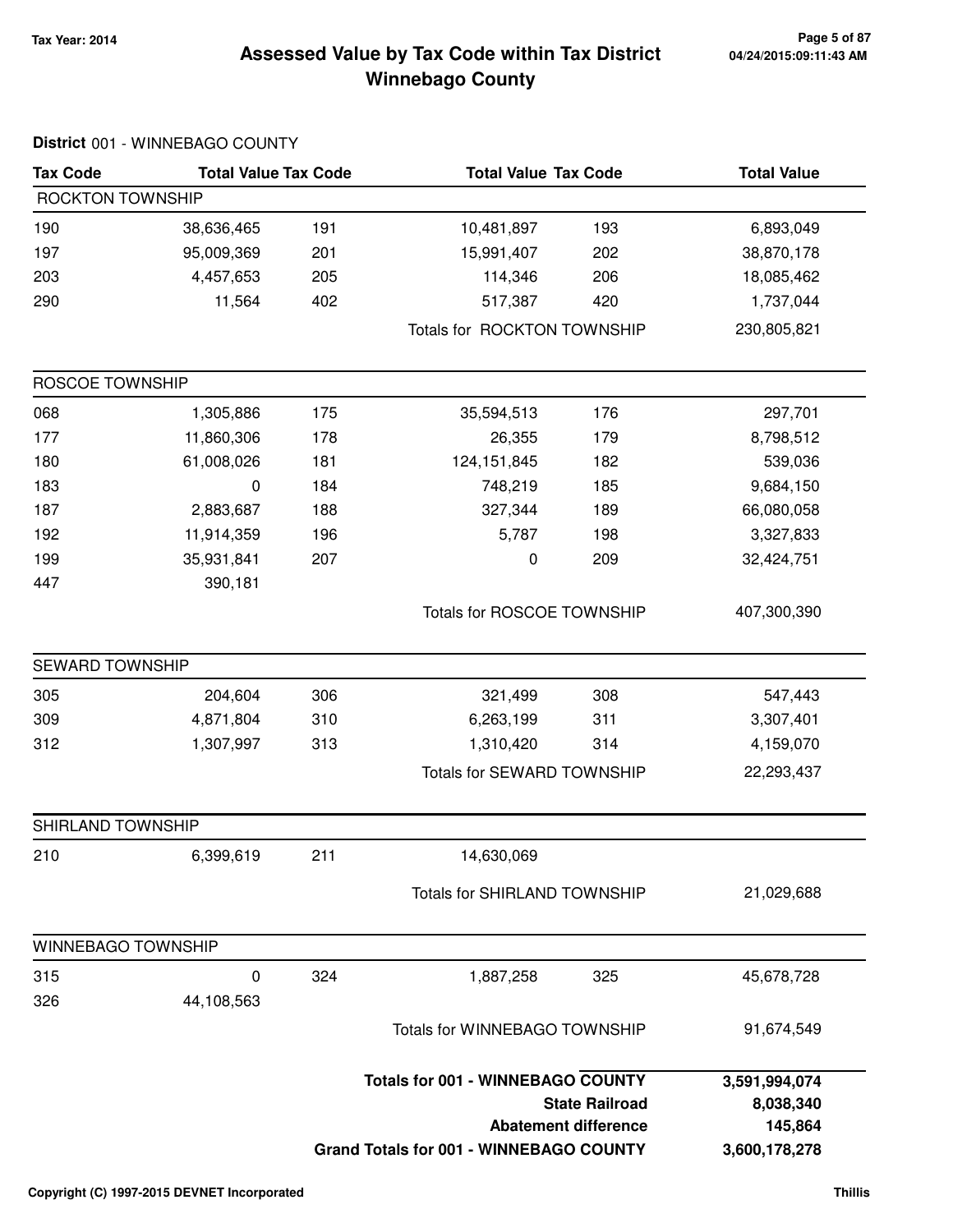#### **Tax Year: 2014 Page 6 of 87 Winnebago County Assessed Value by Tax Code within Tax District**

| <b>Tax Code</b>                   | <b>Total Value Tax Code</b> |     | <b>Total Value Tax Code</b>        |     | <b>Total Value</b> |
|-----------------------------------|-----------------------------|-----|------------------------------------|-----|--------------------|
| <b>BURRITT TOWNSHIP</b>           |                             |     |                                    |     |                    |
| 254                               | 161,684                     | 258 | $\mathbf 0$                        | 259 | $\mathbf 0$        |
| 260                               | 12,000,522                  | 262 | 136,770                            | 263 | 168,402            |
| 265                               | 721,325                     | 266 | 5,279,262                          | 267 | 1,063,150          |
| 268                               | 2,900,158                   |     |                                    |     |                    |
|                                   |                             |     | <b>Totals for BURRITT TOWNSHIP</b> |     | 22,431,273         |
|                                   | CHERRY VALLEY TOWNSHIP      |     |                                    |     |                    |
| 110                               | 25,565,791                  | 111 | 8,219,521                          | 112 | 1,958,709          |
| 113                               | 7,942,031                   | 114 | 65,207,332                         | 115 | 5,577,977          |
| 116                               | 5,751                       | 119 | 11,416,365                         | 120 | 3,165,964          |
| 122                               | 461,066                     | 124 | 6,160,841                          | 125 | 106,243            |
| 127                               | 103,613,835                 | 128 | 1,645,106                          | 129 | 12,034,580         |
| 343                               | 502,119                     | 366 | 623,293                            | 367 | 82,976             |
| 383                               | 1,434,515                   | 386 | 0                                  | 396 | 0                  |
| 440                               | 25,815                      |     |                                    |     |                    |
|                                   |                             |     | Totals for CHERRY VALLEY TOWNSHIP  |     | 255,749,830        |
| <b>DURAND TOWNSHIP</b>            |                             |     |                                    |     |                    |
| 228                               | 1,323,537                   | 229 | 1,633,101                          | 230 | 18,658,665         |
| 231                               | 92,332                      | 232 | 833,118                            | 233 | 13,465,767         |
| 234                               | 285,223                     |     |                                    |     |                    |
| <b>Totals for DURAND TOWNSHIP</b> |                             |     | 36,291,743                         |     |                    |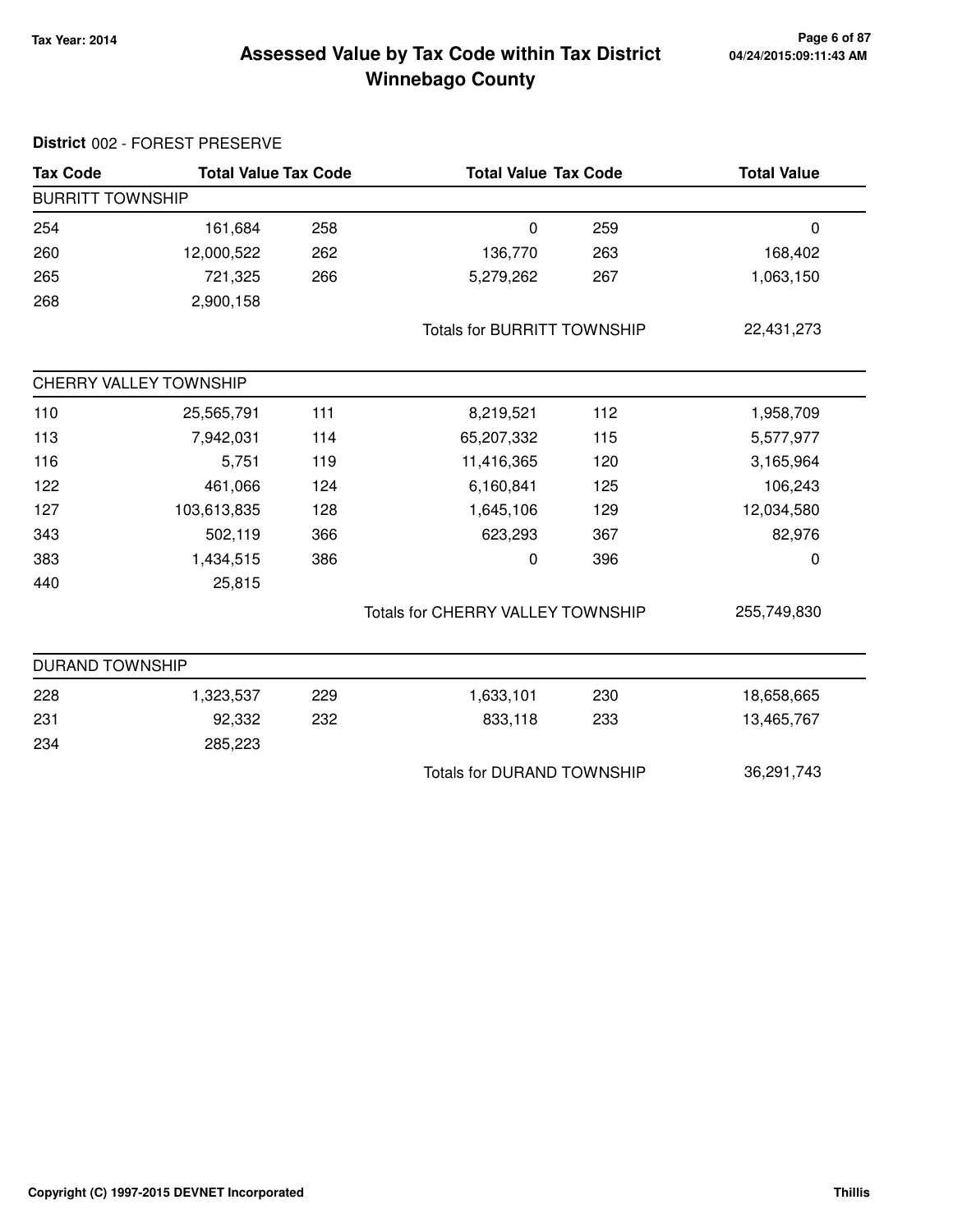#### **Tax Year: 2014 Page 7 of 87 Winnebago County Assessed Value by Tax Code within Tax District**

| <b>Tax Code</b>          | <b>Total Value Tax Code</b> |     | <b>Total Value Tax Code</b>         |     | <b>Total Value</b> |
|--------------------------|-----------------------------|-----|-------------------------------------|-----|--------------------|
| <b>HARLEM TOWNSHIP</b>   |                             |     |                                     |     |                    |
| 006                      | 114,746,905                 | 007 | 6,175,882                           | 012 | 135,815            |
| 019                      | 0                           | 020 | 15,731                              | 026 | 23,982,704         |
| 042                      | 3,221,190                   | 045 | 291,922                             | 049 | 15,752,968         |
| 078                      | 278,661                     | 108 | 11,413                              | 109 | 22,175,801         |
| 118                      | 366,998                     | 130 | 3,227,560                           | 133 | 91,009,518         |
| 134                      | 28,092                      | 135 | 6,216,060                           | 136 | 24, 131, 767       |
| 137                      | 45,678,532                  | 139 | 7,845,275                           | 140 | 53,753             |
| 141                      | 214,958                     | 142 | 167,513                             | 143 | 2,234,805          |
| 144                      | 98,496,619                  | 145 | 4,117,300                           | 147 | 64,678             |
| 149                      | 28,018,520                  | 151 | 734                                 | 152 | 3,801,273          |
| 153                      | 715,823                     | 158 | 5,768,063                           | 159 | 210,723            |
| 160                      | 564,255                     | 163 | 1,623,227                           | 164 | 79,995             |
| 194                      | 2,656,539                   | 208 | 42,340                              | 413 | 463,162            |
| 414                      | 983,794                     | 416 | 6,195,087                           | 427 | 10,115             |
| 428                      | 1,674,969                   | 429 | 3,334                               | 430 | 131,773            |
| 431                      | 2,135                       | 432 | 1,279                               | 433 | 1,309,109          |
| 434                      | 187,245                     | 435 | 5,353,767                           | 442 | 882,459            |
| 443                      | 53,848                      | 444 | 13,371                              | 454 | 30,306             |
|                          |                             |     | <b>Totals for HARLEM TOWNSHIP</b>   |     | 531,419,665        |
| <b>HARRISON TOWNSHIP</b> |                             |     |                                     |     |                    |
| 246                      | 6,942,856                   | 247 | 5,694,780                           | 248 | 38,279             |
|                          |                             |     | <b>Totals for HARRISON TOWNSHIP</b> |     | 12,675,915         |
| <b>LAONA TOWNSHIP</b>    |                             |     |                                     |     |                    |
| 212                      | 0                           | 220 | 32,354,799                          |     |                    |
|                          |                             |     | <b>Totals for LAONA TOWNSHIP</b>    |     | 32,354,799         |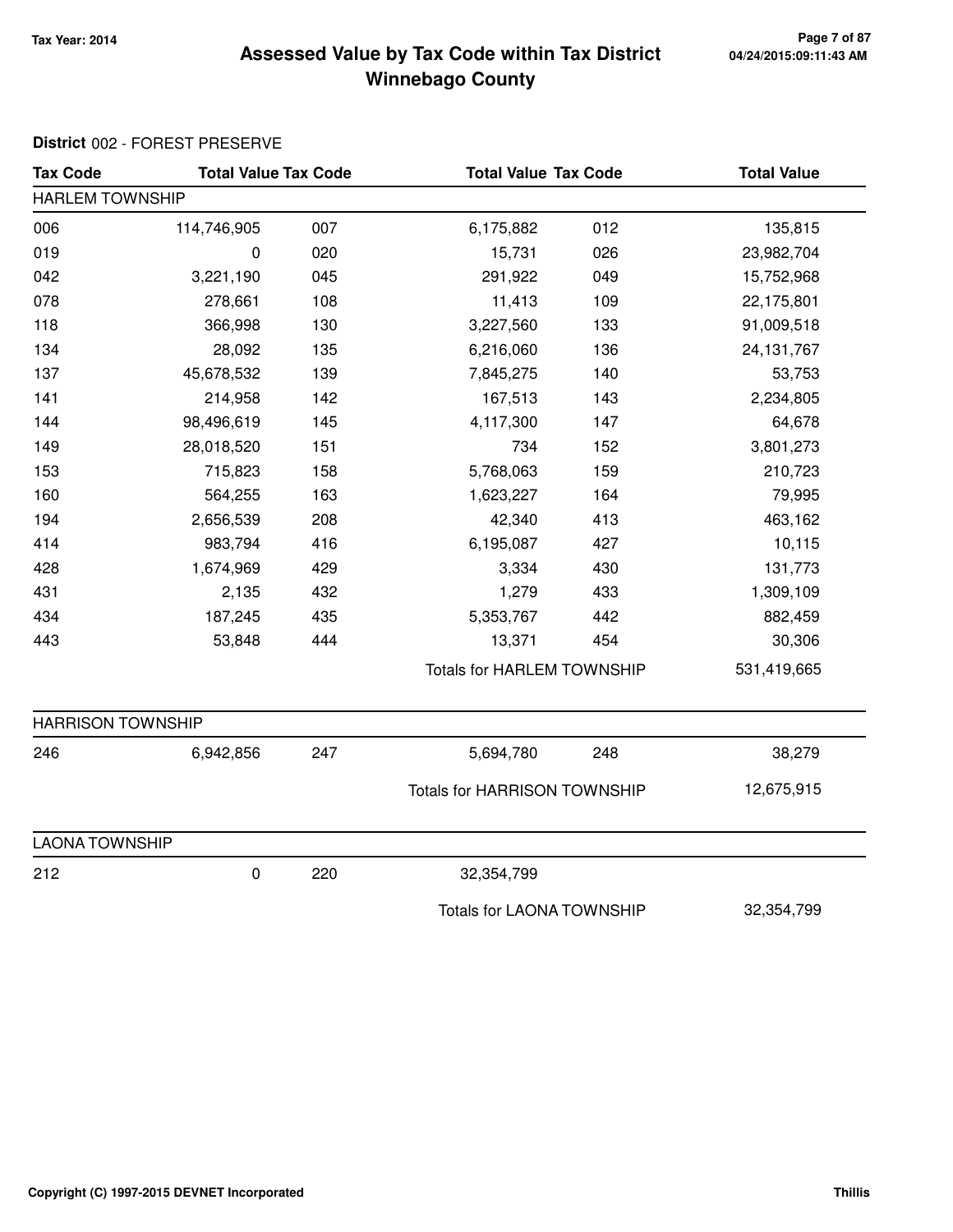#### **Tax Year: 2014 Page 8 of 87 Winnebago County Assessed Value by Tax Code within Tax District**

| <b>Tax Code</b>      | <b>Total Value Tax Code</b> |     |                                       | <b>Total Value Tax Code</b> |            |
|----------------------|-----------------------------|-----|---------------------------------------|-----------------------------|------------|
| <b>OWEN TOWNSHIP</b> |                             |     |                                       |                             |            |
| 046                  | 240,371                     | 146 | 16,449,608                            | 150                         | 104,069    |
| 154                  | 93,109                      | 155 | 7,162,575                             | 156                         | 15,948,932 |
| 157                  | 63,324                      | 161 | 94,216                                | 162                         | 451,398    |
| 165                  | 12,323,241                  | 167 | 162,417                               | 168                         | 0          |
| 169                  | 6,846,042                   | 170 | 91,452                                | 171                         | 119,017    |
| 200                  | 1,587,974                   | 358 | 4,417                                 | 360                         | 4,547,718  |
| 361                  | 2,819                       | 362 | 678,197                               | 363                         | 36,401     |
| 364                  | 178,790                     | 365 | 8,736,751                             | 368                         | 433,567    |
| 369                  | 142,805                     |     |                                       |                             |            |
|                      |                             |     | Totals for OWEN TOWNSHIP              |                             | 76,499,210 |
| PECATONICA TOWNSHIP  |                             |     |                                       |                             |            |
| 281                  | 38,076,551                  | 282 | 148,264                               | 283                         | 122,083    |
| 284                  | 28,701                      | 286 | 26, 155, 827                          | 425                         | 57,263     |
|                      |                             |     | <b>Totals for PECATONICA TOWNSHIP</b> |                             | 64,588,689 |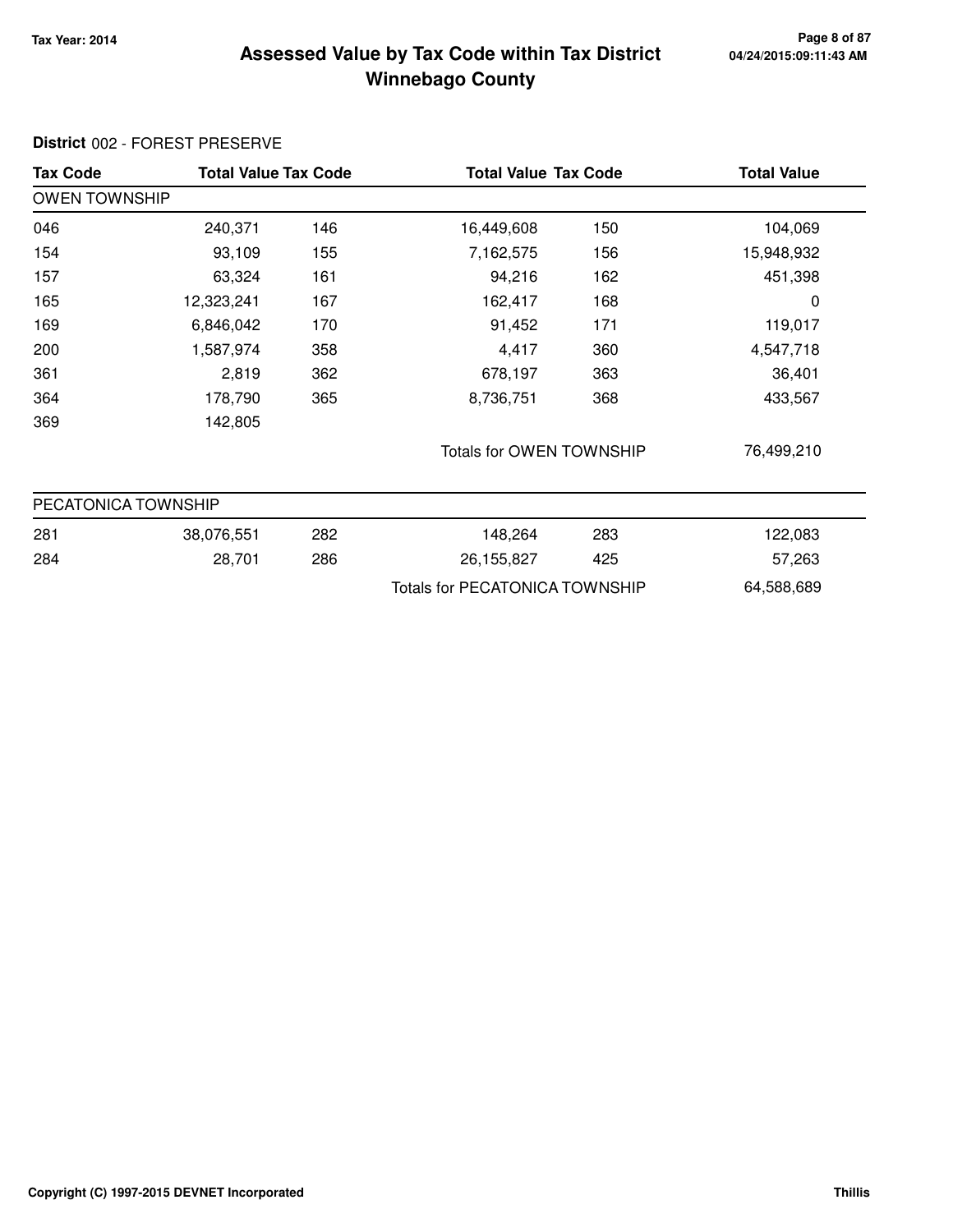#### **Tax Year: 2014 Page 9 of 87 Winnebago County Assessed Value by Tax Code within Tax District**

| <b>Tax Code</b>   | <b>Total Value Tax Code</b> |     | <b>Total Value Tax Code</b>  |     | <b>Total Value</b> |
|-------------------|-----------------------------|-----|------------------------------|-----|--------------------|
| ROCKFORD TOWNSHIP |                             |     |                              |     |                    |
| 001               | 1,124,028,328               | 002 | 94,751,578                   | 003 | 24,763,594         |
| 005               | 9,943,459                   | 008 | 43,013,357                   | 010 | 3,636,624          |
| 013               | 20,321,079                  | 014 | 1,671,681                    | 016 | 5,216              |
| 017               | 19,928,861                  | 018 | 47,233,696                   | 021 | 14,377,166         |
| 027               | 1,801,935                   | 028 | 2,127,547                    | 030 | 331,788            |
| 031               | 4,439,878                   | 033 | 510                          | 034 | 4,977,605          |
| 035               | 688,741                     | 036 | 11,044,243                   | 038 | 1,294,432          |
| 039               | 306,719                     | 040 | 70,512                       | 044 | 10,045             |
| 047               | 3,861                       | 048 | 178,491                      | 050 | 6,282,439          |
| 051               | 9,341,232                   | 052 | 396,096                      | 053 | 1,667,268          |
| 056               | 310,193                     | 057 | 9,119,667                    | 058 | 1,568,700          |
| 059               | 1,518,237                   | 060 | 1,457,172                    | 061 | 2,622,057          |
| 062               | 6,316,507                   | 063 | 1,892,703                    | 064 | 12,938,829         |
| 066               | 11,713,307                  | 069 | 6,112,562                    | 070 | 1,823,127          |
| 071               | 9,807,797                   | 072 | 44,140                       | 073 | 5,141              |
| 076               | 883,269                     | 077 | 111,449                      | 082 | 337,641            |
| 083               | 612,403                     | 084 | 526,073                      | 085 | 10,578,525         |
| 086               | 1,277,511                   | 090 | 2,501                        | 091 | 8,738,096          |
| 092               | 4,264,054                   | 093 | 1,247,513                    | 095 | 4,211,233          |
| 096               | 6,965,365                   | 099 | 5,750,313                    | 104 | 2,183,770          |
| 117               | 10,493,870                  | 123 | 596,792                      | 126 | 1,461,952          |
| 131               | 3,396                       | 223 | 6,888,761                    | 226 | 841,839            |
| 351               | 798,647                     | 370 | $\pmb{0}$                    | 372 | 3,996,301          |
| 373               | 1,659,785                   | 374 | 1,006,419                    | 378 | 44,728,705         |
| 379               | 690,629                     | 380 | 939,540                      | 381 | 5,624,145          |
| 382               | 155,853                     | 385 | 565,946                      | 391 | 820,301            |
| 392               | 21,543,244                  | 393 | 238,599                      | 394 | 0                  |
| 397               | 0                           | 400 | 40,506                       | 403 | 70,075             |
| 404               | 1,026,878                   | 405 | 1,397,392                    | 406 | 10,548             |
| 407               | 745,521                     | 409 | 10,221,113                   | 410 | 6,620,288          |
| 411               | 362                         | 412 | 66,399                       | 417 | 898,655            |
| 418               | 5,773,301                   | 419 | 386,620                      | 421 | 13,032,718         |
| 422               | 6,986,681                   | 423 | 12,066,358                   | 424 | 8,722,573          |
| 426               | 2,254,958                   | 438 | 554,254                      | 439 | 391,712            |
| 441               | 383,451                     | 448 | 11,091                       | 450 | 206,273            |
| 451               | 37,500,531                  | 452 | 25,100                       | 453 | 180,510            |
| 455               | 6,458,689                   | 456 | 4,213,948                    |     |                    |
|                   |                             |     | Totals for ROCKFORD TOWNSHIP |     | 1,786,879,065      |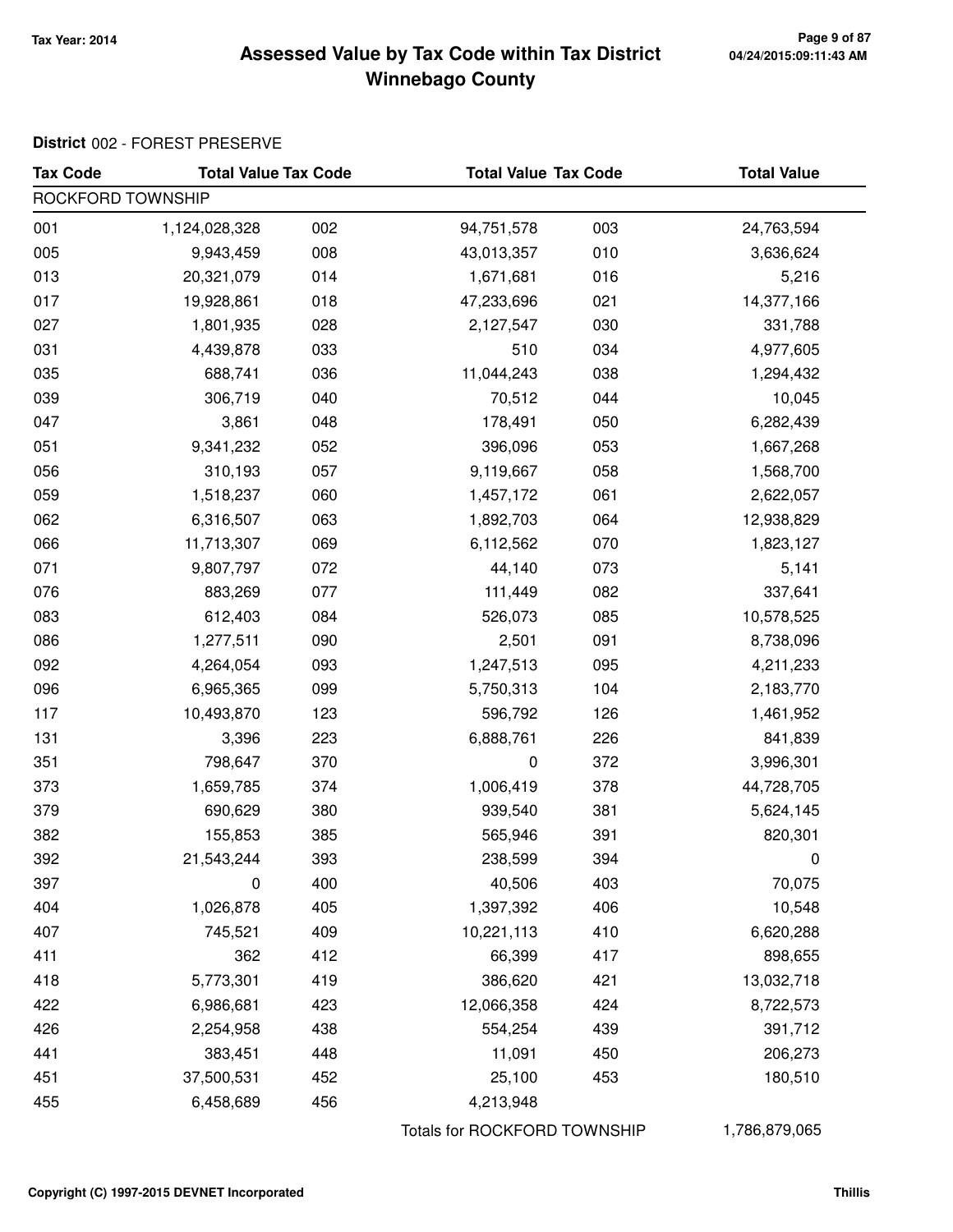#### **Tax Year: 2014 Page 10 of 87 Winnebago County Assessed Value by Tax Code within Tax District**

| <b>Tax Code</b>        | <b>Total Value Tax Code</b> |     | <b>Total Value Tax Code</b>                   |                             | <b>Total Value</b> |
|------------------------|-----------------------------|-----|-----------------------------------------------|-----------------------------|--------------------|
| ROCKTON TOWNSHIP       |                             |     |                                               |                             |                    |
| 190                    | 38,636,465                  | 191 | 10,481,897                                    | 193                         | 6,893,049          |
| 197                    | 95,009,369                  | 201 | 15,991,407                                    | 202                         | 38,870,178         |
| 203                    | 4,457,653                   | 205 | 114,346                                       | 206                         | 18,085,462         |
| 290                    | 11,564                      | 402 | 517,387                                       | 420                         | 1,737,044          |
|                        |                             |     | Totals for ROCKTON TOWNSHIP                   |                             | 230,805,821        |
| ROSCOE TOWNSHIP        |                             |     |                                               |                             |                    |
| 068                    | 1,305,886                   | 175 | 35,594,513                                    | 176                         | 297,701            |
| 177                    | 11,860,306                  | 178 | 26,355                                        | 179                         | 8,798,512          |
| 180                    | 61,008,026                  | 181 | 124, 151, 845                                 | 182                         | 539,036            |
| 183                    | 0                           | 184 | 748,219                                       | 185                         | 9,684,150          |
| 187                    | 2,883,687                   | 188 | 327,344                                       | 189                         | 66,080,058         |
| 192                    | 11,914,359                  | 196 | 5,787                                         | 198                         | 3,327,833          |
| 199                    | 35,931,841                  | 207 | 0                                             | 209                         | 32,424,751         |
| 447                    | 390,181                     |     |                                               |                             |                    |
|                        |                             |     | <b>Totals for ROSCOE TOWNSHIP</b>             |                             | 407,300,390        |
| <b>SEWARD TOWNSHIP</b> |                             |     |                                               |                             |                    |
| 305                    | 204,604                     | 306 | 321,499                                       | 308                         | 547,443            |
| 309                    | 4,871,804                   | 310 | 6,263,199                                     | 311                         | 3,307,401          |
| 312                    | 1,307,997                   | 313 | 1,310,420                                     | 314                         | 4,159,070          |
|                        |                             |     | <b>Totals for SEWARD TOWNSHIP</b>             |                             | 22,293,437         |
| SHIRLAND TOWNSHIP      |                             |     |                                               |                             |                    |
| 210                    | 6,399,619                   | 211 | 14,630,069                                    |                             |                    |
|                        |                             |     | Totals for SHIRLAND TOWNSHIP                  |                             | 21,029,688         |
| WINNEBAGO TOWNSHIP     |                             |     |                                               |                             |                    |
| 315                    | 0                           | 324 | 1,887,258                                     | 325                         | 45,678,728         |
| 326                    | 44,108,563                  |     |                                               |                             |                    |
|                        |                             |     | Totals for WINNEBAGO TOWNSHIP                 |                             | 91,674,549         |
|                        |                             |     | <b>Totals for 002 - FOREST PRESERVE</b>       |                             | 3,591,994,074      |
|                        |                             |     |                                               | <b>State Railroad</b>       | 8,038,340          |
|                        |                             |     |                                               | <b>Abatement difference</b> | 145,864            |
|                        |                             |     | <b>Grand Totals for 002 - FOREST PRESERVE</b> |                             | 3,600,178,278      |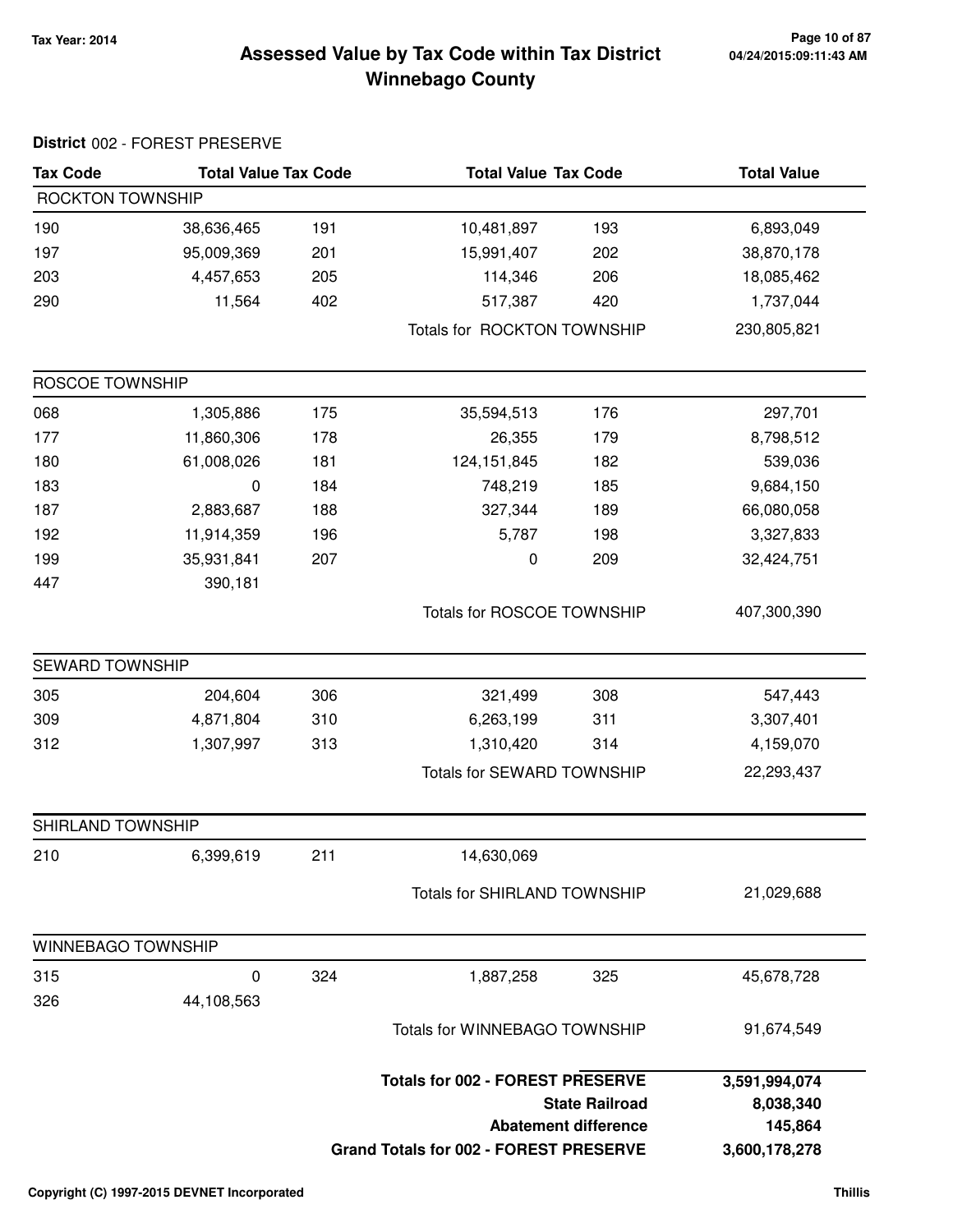#### **Tax Year: 2014 Page 11 of 87 Winnebago County Assessed Value by Tax Code within Tax District**

| <b>Tax Code</b>         | <b>Total Value Tax Code</b>           |     | <b>Total Value Tax Code</b>                          |                             | <b>Total Value</b> |  |
|-------------------------|---------------------------------------|-----|------------------------------------------------------|-----------------------------|--------------------|--|
| <b>BURRITT TOWNSHIP</b> |                                       |     |                                                      |                             |                    |  |
| 254                     | 161,684                               | 258 | $\mathbf 0$                                          | 259                         | $\mathbf 0$        |  |
| 260                     | 12,000,522                            | 262 | 136,770                                              | 263                         | 168,402            |  |
| 265                     | 721,325                               | 266 | 5,279,262                                            | 267                         | 1,063,150          |  |
| 268                     | 2,900,158                             |     |                                                      |                             |                    |  |
|                         |                                       |     | <b>Totals for BURRITT TOWNSHIP</b>                   |                             | 22,431,273         |  |
|                         |                                       |     | <b>Totals for 003 - BURRITT TOWNSHIP</b>             |                             | 22,431,273         |  |
|                         |                                       |     |                                                      | <b>State Railroad</b>       | 0                  |  |
|                         |                                       |     |                                                      | <b>Abatement difference</b> | 0                  |  |
|                         |                                       |     | <b>Grand Totals for 003 - BURRITT TOWNSHIP</b>       |                             | 22,431,273         |  |
|                         | District 004 - CHERRY VALLEY TOWNSHIP |     |                                                      |                             |                    |  |
| <b>Tax Code</b>         | <b>Total Value Tax Code</b>           |     | <b>Total Value Tax Code</b>                          |                             | <b>Total Value</b> |  |
|                         | <b>CHERRY VALLEY TOWNSHIP</b>         |     |                                                      |                             |                    |  |
| 110                     | 25,565,791                            | 111 | 8,219,521                                            | 112                         | 1,958,709          |  |
| 113                     | 7,942,031                             | 114 | 65,207,332                                           | 115                         | 5,577,977          |  |
| 116                     | 5,751                                 | 119 | 11,416,365                                           | 120                         | 3,165,964          |  |
| 122                     | 461,066                               | 124 | 6,160,841                                            | 125                         | 106,243            |  |
| 127                     | 103,613,835                           | 128 | 1,645,106                                            | 129                         | 12,034,580         |  |
| 343                     | 502,119                               | 366 | 623,293                                              | 367                         | 82,976             |  |
| 383                     | 1,434,515                             | 386 | 0                                                    | 396                         | 0                  |  |
| 440                     | 25,815                                |     |                                                      |                             |                    |  |
|                         |                                       |     | Totals for CHERRY VALLEY TOWNSHIP                    |                             | 255,749,830        |  |
|                         |                                       |     | <b>Totals for 004 - CHERRY VALLEY TOWNSHIP</b>       |                             | 255,749,830        |  |
|                         |                                       |     |                                                      | <b>State Railroad</b>       | 1,294,515          |  |
|                         |                                       |     |                                                      | <b>Abatement difference</b> | 0                  |  |
|                         |                                       |     | <b>Grand Totals for 004 - CHERRY VALLEY TOWNSHIP</b> |                             | 257,044,345        |  |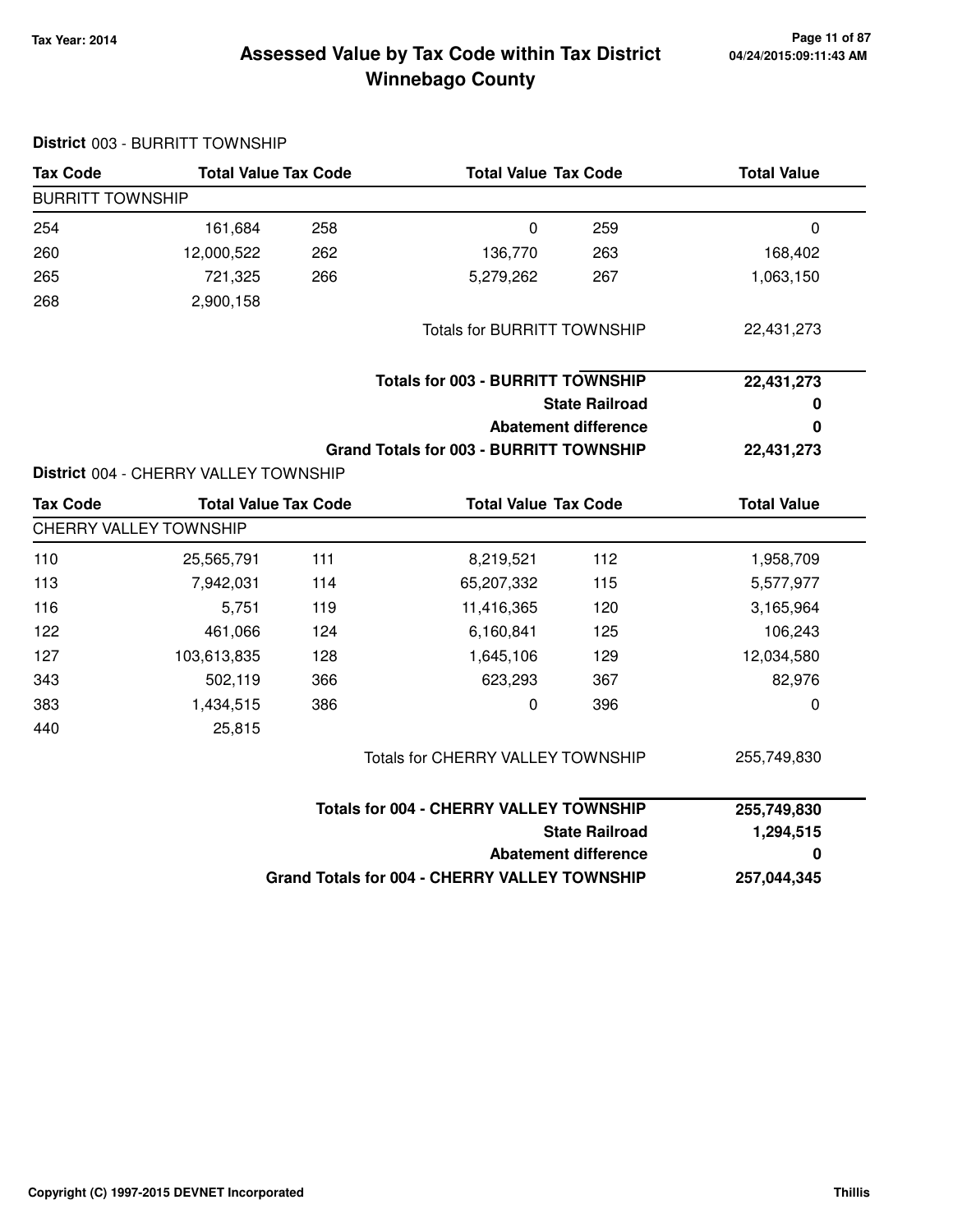# **04/24/2015:09:11:43 AM**

### **Tax Year: 2014 Page 12 of 87 Winnebago County Assessed Value by Tax Code within Tax District**

| <b>Tax Code</b>        | <b>Total Value Tax Code</b>    |     | <b>Total Value Tax Code</b>                   |                             | <b>Total Value</b> |  |  |
|------------------------|--------------------------------|-----|-----------------------------------------------|-----------------------------|--------------------|--|--|
| <b>DURAND TOWNSHIP</b> |                                |     |                                               |                             |                    |  |  |
| 228                    | 1,323,537                      | 229 | 1,633,101                                     | 230                         | 18,658,665         |  |  |
| 231                    | 92,332                         | 232 | 833,118                                       | 233                         | 13,465,767         |  |  |
| 234                    | 285,223                        |     |                                               |                             |                    |  |  |
|                        |                                |     | <b>Totals for DURAND TOWNSHIP</b>             |                             | 36,291,743         |  |  |
|                        |                                |     | <b>Totals for 005 - DURAND TOWNSHIP</b>       |                             | 36,291,743         |  |  |
|                        |                                |     |                                               | <b>State Railroad</b>       | $\boldsymbol{0}$   |  |  |
|                        |                                |     |                                               | <b>Abatement difference</b> | 0                  |  |  |
|                        |                                |     | <b>Grand Totals for 005 - DURAND TOWNSHIP</b> |                             | 36,291,743         |  |  |
|                        | District 006 - HARLEM TOWNSHIP |     |                                               |                             |                    |  |  |
| <b>Tax Code</b>        | <b>Total Value Tax Code</b>    |     | <b>Total Value Tax Code</b>                   |                             | <b>Total Value</b> |  |  |
| <b>HARLEM TOWNSHIP</b> |                                |     |                                               |                             |                    |  |  |
| 006                    | 114,746,905                    | 007 | 6,175,882                                     | 012                         | 135,815            |  |  |
| 019                    | 0                              | 020 | 15,731                                        | 026                         | 23,982,704         |  |  |
| 042                    | 3,221,190                      | 045 | 291,922                                       | 049                         | 15,752,968         |  |  |
| 078                    | 278,661                        | 108 | 11,413                                        | 109                         | 22,175,801         |  |  |
| 118                    | 366,998                        | 130 | 3,227,560                                     | 133                         | 91,009,518         |  |  |
| 134                    | 28,092                         | 135 | 6,216,060                                     | 136                         | 24, 131, 767       |  |  |
| 137                    | 45,678,532                     | 139 | 7,845,275                                     | 140                         | 53,753             |  |  |
| 141                    | 214,958                        | 142 | 167,513                                       | 143                         | 2,234,805          |  |  |
| 144                    | 98,496,619                     | 145 | 4,117,300                                     | 147                         | 64,678             |  |  |
| 149                    | 28,018,520                     | 151 | 734                                           | 152                         | 3,801,273          |  |  |
| 153                    | 715,823                        | 158 | 5,768,063                                     | 159                         | 210,723            |  |  |
| 160                    | 564,255                        | 163 | 1,623,227                                     | 164                         | 79,995             |  |  |
| 194                    | 2,656,539                      | 208 | 42,340                                        | 413                         | 463,162            |  |  |
| 414                    | 983,794                        | 416 | 6,195,087                                     | 427                         | 10,115             |  |  |
| 428                    | 1,674,969                      | 429 | 3,334                                         | 430                         | 131,773            |  |  |
| 431                    | 2,135                          | 432 | 1,279                                         | 433                         | 1,309,109          |  |  |
| 434                    | 187,245                        | 435 | 5,353,767                                     | 442                         | 882,459            |  |  |
| 443                    | 53,848                         | 444 | 13,371                                        | 454                         | 30,306             |  |  |
|                        |                                |     | Totals for HARLEM TOWNSHIP                    |                             | 531,419,665        |  |  |
|                        |                                |     | <b>Totals for 006 - HARLEM TOWNSHIP</b>       |                             | 531,419,665        |  |  |
|                        |                                |     |                                               | <b>State Railroad</b>       | 0                  |  |  |
|                        |                                |     |                                               | <b>Abatement difference</b> | $\bf{0}$           |  |  |
|                        |                                |     | <b>Grand Totals for 006 - HARLEM TOWNSHIP</b> |                             | 531,419,665        |  |  |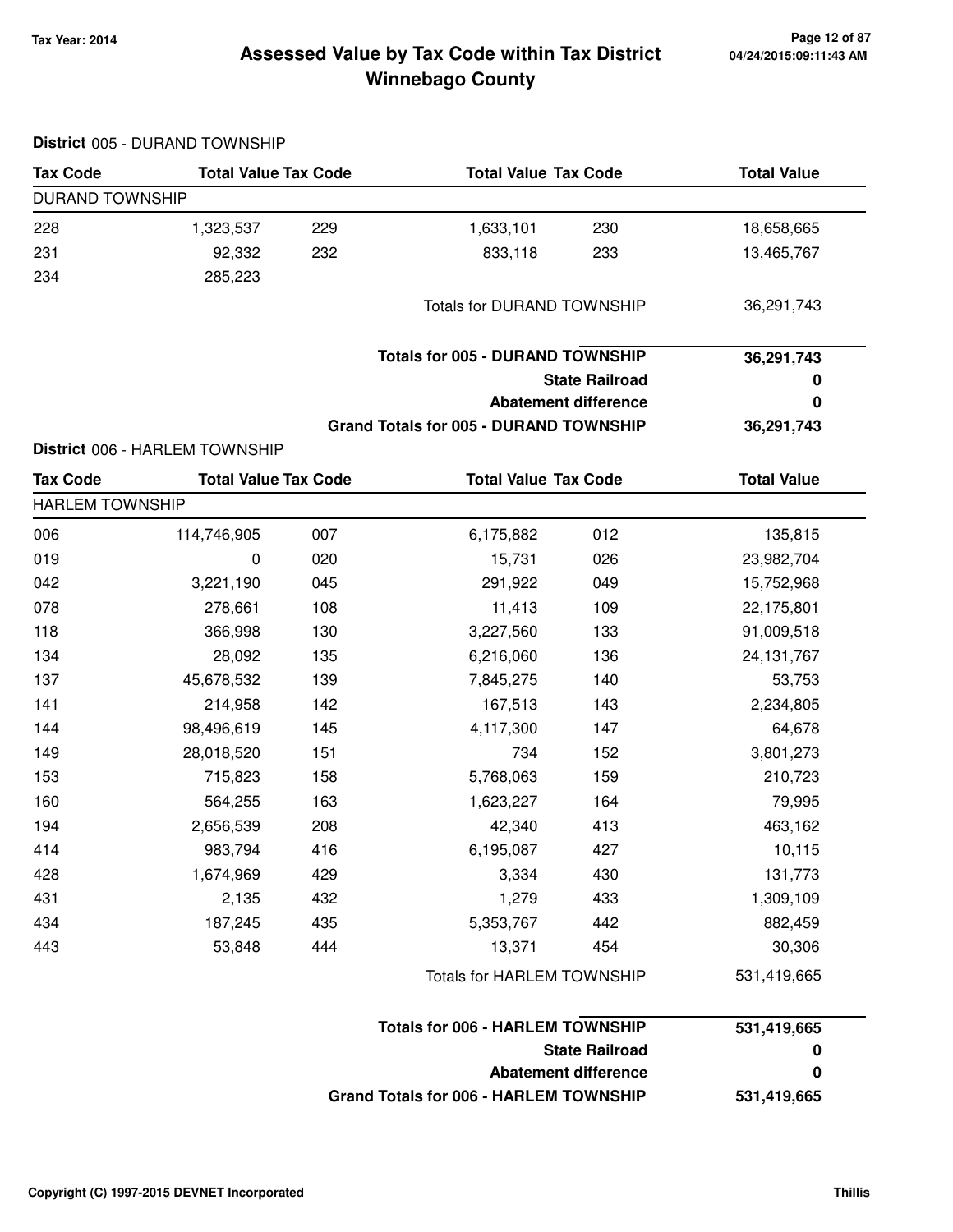#### **Tax Year: 2014 Page 13 of 87 Winnebago County Assessed Value by Tax Code within Tax District**

**District** 007 - HARRISON TOWNSHIP

| <b>Tax Code</b>                                                                          | <b>Total Value Tax Code</b>   |     | <b>Total Value Tax Code</b>                     |                             | <b>Total Value</b>   |  |  |
|------------------------------------------------------------------------------------------|-------------------------------|-----|-------------------------------------------------|-----------------------------|----------------------|--|--|
| <b>HARRISON TOWNSHIP</b>                                                                 |                               |     |                                                 |                             |                      |  |  |
| 246                                                                                      | 6,942,856                     | 247 | 5,694,780                                       | 248                         | 38,279               |  |  |
|                                                                                          |                               |     | <b>Totals for HARRISON TOWNSHIP</b>             |                             | 12,675,915           |  |  |
|                                                                                          |                               |     | <b>Totals for 007 - HARRISON TOWNSHIP</b>       |                             | 12,675,915           |  |  |
|                                                                                          |                               |     |                                                 | <b>State Railroad</b>       | 0                    |  |  |
|                                                                                          |                               |     |                                                 | <b>Abatement difference</b> | 0                    |  |  |
|                                                                                          | District 008 - LAONA TOWNSHIP |     | <b>Grand Totals for 007 - HARRISON TOWNSHIP</b> |                             | 12,675,915           |  |  |
| <b>Tax Code</b>                                                                          | <b>Total Value Tax Code</b>   |     | <b>Total Value Tax Code</b>                     |                             | <b>Total Value</b>   |  |  |
| <b>LAONA TOWNSHIP</b>                                                                    |                               |     |                                                 |                             |                      |  |  |
| 212                                                                                      | $\pmb{0}$                     | 220 | 32,354,799                                      |                             |                      |  |  |
|                                                                                          |                               |     | <b>Totals for LAONA TOWNSHIP</b>                |                             | 32,354,799           |  |  |
|                                                                                          |                               |     | <b>Totals for 008 - LAONA TOWNSHIP</b>          |                             | 32,354,799           |  |  |
|                                                                                          |                               |     |                                                 |                             |                      |  |  |
|                                                                                          |                               |     |                                                 | <b>State Railroad</b>       | 0                    |  |  |
|                                                                                          |                               |     |                                                 | <b>Abatement difference</b> | 0                    |  |  |
|                                                                                          |                               |     | <b>Grand Totals for 008 - LAONA TOWNSHIP</b>    |                             | 32,354,799           |  |  |
|                                                                                          | District 009 - OWEN TOWNSHIP  |     |                                                 |                             |                      |  |  |
|                                                                                          | <b>Total Value Tax Code</b>   |     | <b>Total Value Tax Code</b>                     |                             | <b>Total Value</b>   |  |  |
|                                                                                          |                               | 146 |                                                 | 150                         |                      |  |  |
|                                                                                          | 240,371<br>93,109             | 155 | 16,449,608                                      | 156                         | 104,069              |  |  |
|                                                                                          | 63,324                        | 161 | 7,162,575<br>94,216                             | 162                         | 15,948,932           |  |  |
|                                                                                          | 12,323,241                    | 167 | 162,417                                         | 168                         | 451,398<br>0         |  |  |
|                                                                                          | 6,846,042                     | 170 |                                                 | 171                         |                      |  |  |
|                                                                                          | 1,587,974                     | 358 | 91,452<br>4,417                                 | 360                         | 119,017<br>4,547,718 |  |  |
| <b>Tax Code</b><br><b>OWEN TOWNSHIP</b><br>046<br>154<br>157<br>165<br>169<br>200<br>361 | 2,819                         | 362 | 678,197                                         | 363                         | 36,401               |  |  |
| 364                                                                                      |                               | 365 | 8,736,751                                       | 368                         |                      |  |  |
|                                                                                          | 178,790                       |     |                                                 |                             | 433,567              |  |  |
| 369                                                                                      | 142,805                       |     | Totals for OWEN TOWNSHIP                        |                             | 76,499,210           |  |  |
|                                                                                          |                               |     | <b>Totals for 009 - OWEN TOWNSHIP</b>           |                             | 76,499,210           |  |  |
|                                                                                          |                               |     |                                                 | <b>State Railroad</b>       | 375,062              |  |  |
|                                                                                          |                               |     |                                                 | <b>Abatement difference</b> | $\pmb{0}$            |  |  |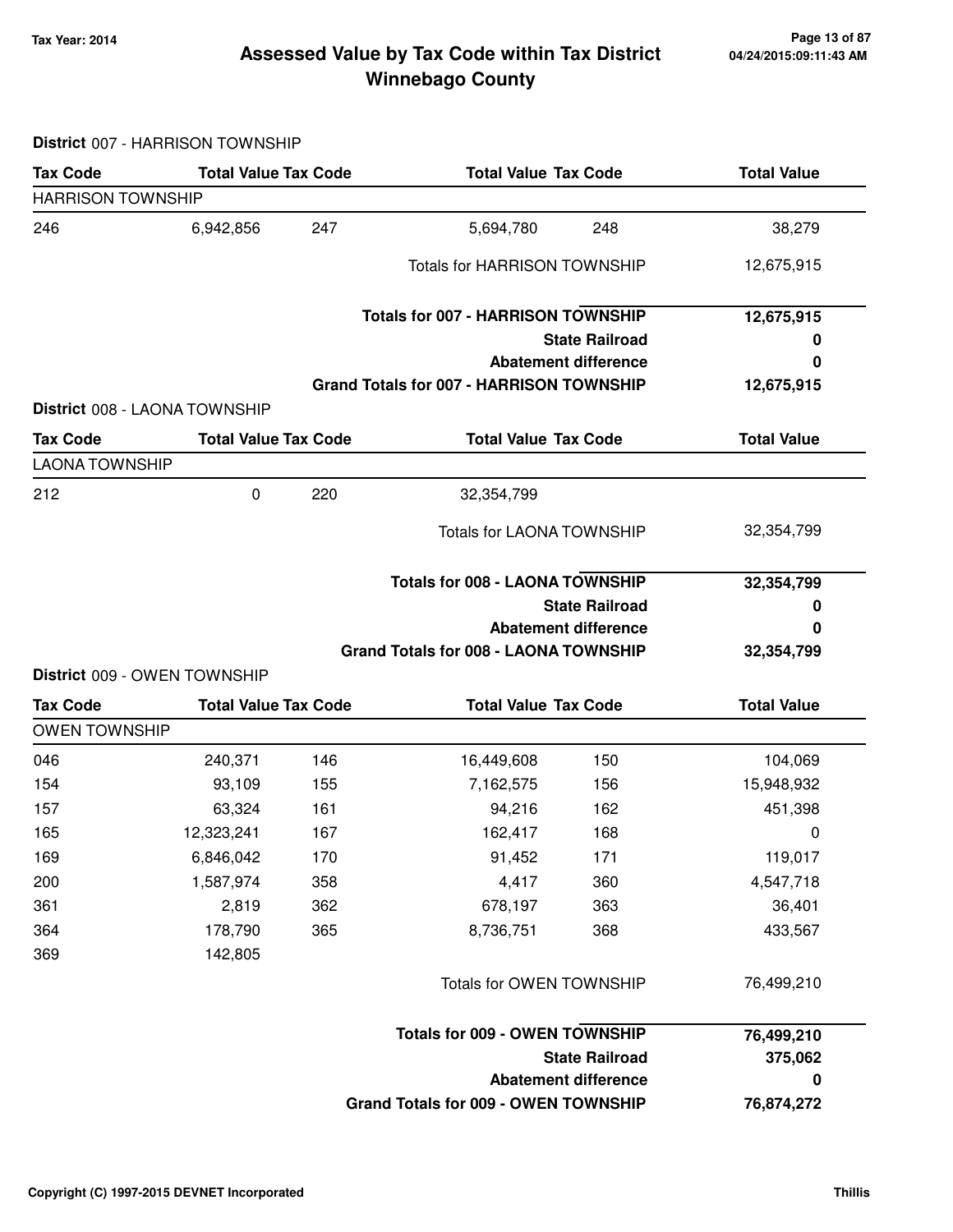#### **Tax Year: 2014 Page 14 of 87 Winnebago County Assessed Value by Tax Code within Tax District**

### **District** 010 - PECATONICA TOWNSHIP

| <b>Tax Code</b>     | <b>Total Value Tax Code</b> |     | <b>Total Value Tax Code</b>                 |     | <b>Total Value</b> |
|---------------------|-----------------------------|-----|---------------------------------------------|-----|--------------------|
| PECATONICA TOWNSHIP |                             |     |                                             |     |                    |
| 281                 | 38,076,551                  | 282 | 148,264                                     | 283 | 122,083            |
| 284                 | 28,701                      | 286 | 26,155,827                                  | 425 | 57,263             |
|                     |                             |     | <b>Totals for PECATONICA TOWNSHIP</b>       |     | 64,588,689         |
|                     |                             |     | <b>Totals for 010 - PECATONICA TOWNSHIP</b> |     | 64,588,689         |
|                     |                             |     | <b>State Railroad</b>                       |     | 0                  |
|                     |                             |     | <b>Abatement difference</b>                 |     | 0                  |
|                     |                             |     | Grand Totals for 010 - PECATONICA TOWNSHIP  |     | 64,588,689         |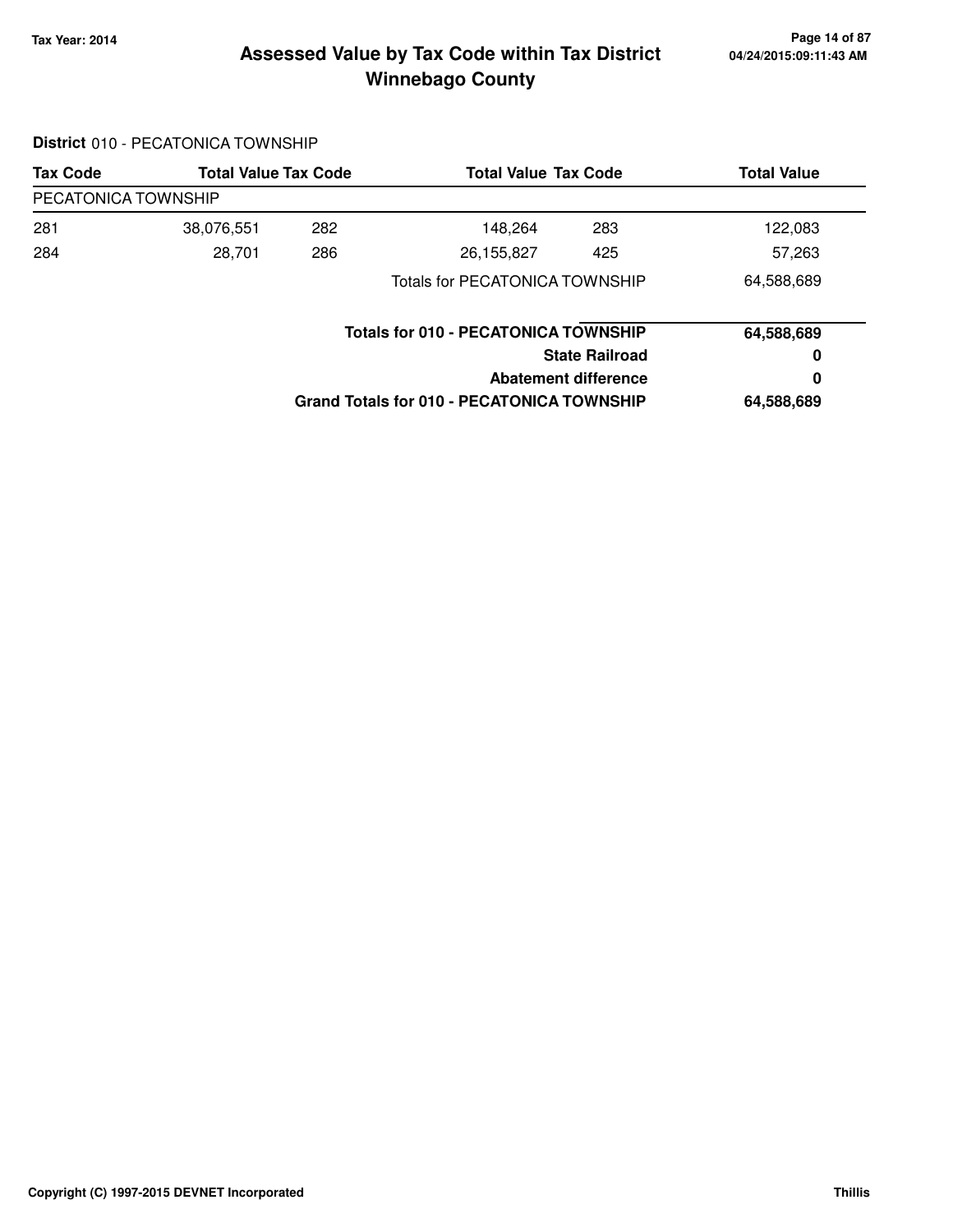#### **Tax Year: 2014 Page 15 of 87 Winnebago County Assessed Value by Tax Code within Tax District**

## **District** 011 - ROCKFORD TOWNSHIP

| <b>Tax Code</b>   | <b>Total Value Tax Code</b> |     | <b>Total Value Tax Code</b> |     | <b>Total Value</b> |
|-------------------|-----------------------------|-----|-----------------------------|-----|--------------------|
| ROCKFORD TOWNSHIP |                             |     |                             |     |                    |
| 001               | 1,124,028,328               | 002 | 94,751,578                  | 003 | 24,763,594         |
| 005               | 9,943,459                   | 008 | 43,013,357                  | 010 | 3,636,624          |
| 013               | 20,321,079                  | 014 | 1,671,681                   | 016 | 5,216              |
| 017               | 19,928,861                  | 018 | 47,233,696                  | 021 | 14,377,166         |
| 027               | 1,801,935                   | 028 | 2,127,547                   | 030 | 331,788            |
| 031               | 4,439,878                   | 033 | 510                         | 034 | 4,977,605          |
| 035               | 688,741                     | 036 | 11,044,243                  | 038 | 1,294,432          |
| 039               | 306,719                     | 040 | 70,512                      | 044 | 10,045             |
| 047               | 3,861                       | 048 | 178,491                     | 050 | 6,282,439          |
| 051               | 9,341,232                   | 052 | 396,096                     | 053 | 1,667,268          |
| 056               | 310,193                     | 057 | 9,119,667                   | 058 | 1,568,700          |
| 059               | 1,518,237                   | 060 | 1,457,172                   | 061 | 2,622,057          |
| 062               | 6,316,507                   | 063 | 1,892,703                   | 064 | 12,938,829         |
| 066               | 11,713,307                  | 069 | 6,112,562                   | 070 | 1,823,127          |
| 071               | 9,807,797                   | 072 | 44,140                      | 073 | 5,141              |
| 076               | 883,269                     | 077 | 111,449                     | 082 | 337,641            |
| 083               | 612,403                     | 084 | 526,073                     | 085 | 10,578,525         |
| 086               | 1,277,511                   | 090 | 2,501                       | 091 | 8,738,096          |
| 092               | 4,264,054                   | 093 | 1,247,513                   | 095 | 4,211,233          |
| 096               | 6,965,365                   | 099 | 5,750,313                   | 104 | 2,183,770          |
| 117               | 10,493,870                  | 123 | 596,792                     | 126 | 1,461,952          |
| 131               | 3,396                       | 223 | 6,888,761                   | 226 | 841,839            |
| 351               | 798,647                     | 370 | $\pmb{0}$                   | 372 | 3,996,301          |
| 373               | 1,659,785                   | 374 | 1,006,419                   | 378 | 44,728,705         |
| 379               | 690,629                     | 380 | 939,540                     | 381 | 5,624,145          |
| 382               | 155,853                     | 385 | 565,946                     | 391 | 820,301            |
| 392               | 21,543,244                  | 393 | 238,599                     | 394 | 0                  |
| 397               | 0                           | 400 | 40,506                      | 403 | 70,075             |
| 404               | 1,026,878                   | 405 | 1,397,392                   | 406 | 10,548             |
| 407               | 745,521                     | 409 | 10,221,113                  | 410 | 6,620,288          |
| 411               | 362                         | 412 | 66,399                      | 417 | 898,655            |
| 418               | 5,773,301                   | 419 | 386,620                     | 421 | 13,032,718         |
| 422               | 6,986,681                   | 423 | 12,066,358                  | 424 | 8,722,573          |
| 426               | 2,254,958                   | 438 | 554,254                     | 439 | 391,712            |
| 441               | 383,451                     | 448 | 11,091                      | 450 | 206,273            |
| 451               | 37,500,531                  | 452 | 25,100                      | 453 | 180,510            |
| 455               | 6,458,689                   | 456 | 4,213,948                   |     |                    |

Totals for ROCKFORD TOWNSHIP 1,786,879,065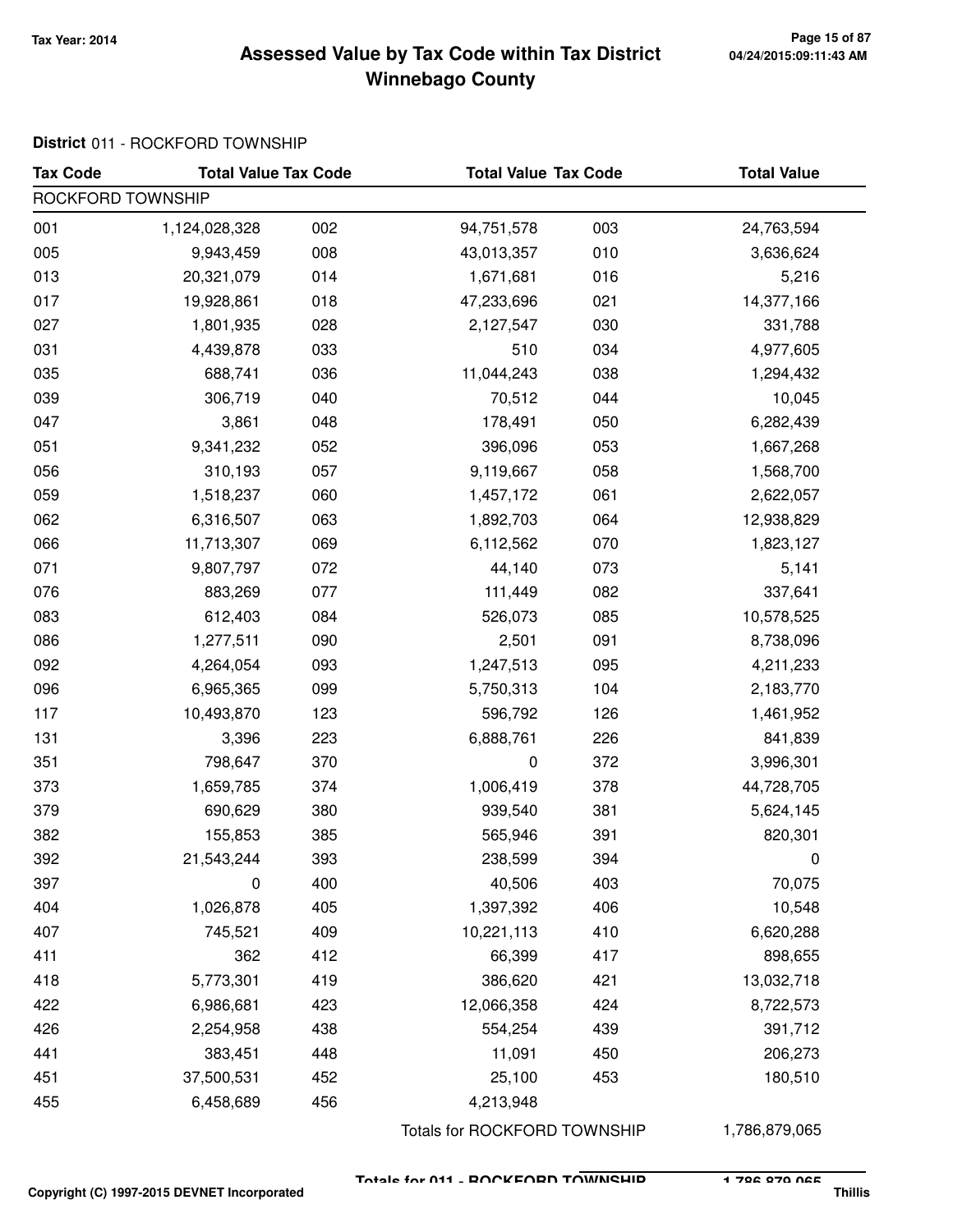#### **Tax Year: 2014 Page 16 of 87 Winnebago County Assessed Value by Tax Code within Tax District**

# **District** 012 - ROCKTON TOWNSHIP **Tax Code Total Value Tax Code Total Value Tax Code Total Value** ROCKTON TOWNSHIP 190 38,636,465 10,481,897 191 193 6,893,049 197 95,009,369 15,991,407 201 202 38,870,178 203 4,457,653 114,346 205 206 18,085,462 290 11,564 517,387 402 420 1,737,044 Totals for ROCKTON TOWNSHIP 230,805,821 **State Railroad Totals for 012 - ROCKTON TOWNSHIP Abatement difference Grand Totals for 012 - ROCKTON TOWNSHIP 230,805,821 850,987 0 231,656,808 District** 013 - ROSCOE TOWNSHIP **Tax Code Total Value Tax Code Total Value Tax Code Total Value** ROSCOE TOWNSHIP 068 1,305,886 35,594,513 175 176 297,701 177 11,860,306 26,355 178 179 8,798,512 180 61,008,026 124,151,845 181 182 539,036 183 0 748,219 184 185 9,684,150 187 2,883,687 327,344 188 189 66,080,058 192 11,914,359 5,787 196 198 3,327,833 199 35,931,841 207 0 209 32,424,751 447 390,181 Totals for ROSCOE TOWNSHIP 407,300,390 **State Railroad Totals for 013 - ROSCOE TOWNSHIP Abatement difference Grand Totals for 013 - ROSCOE TOWNSHIP 407,300,390 546,162 0 407,846,552**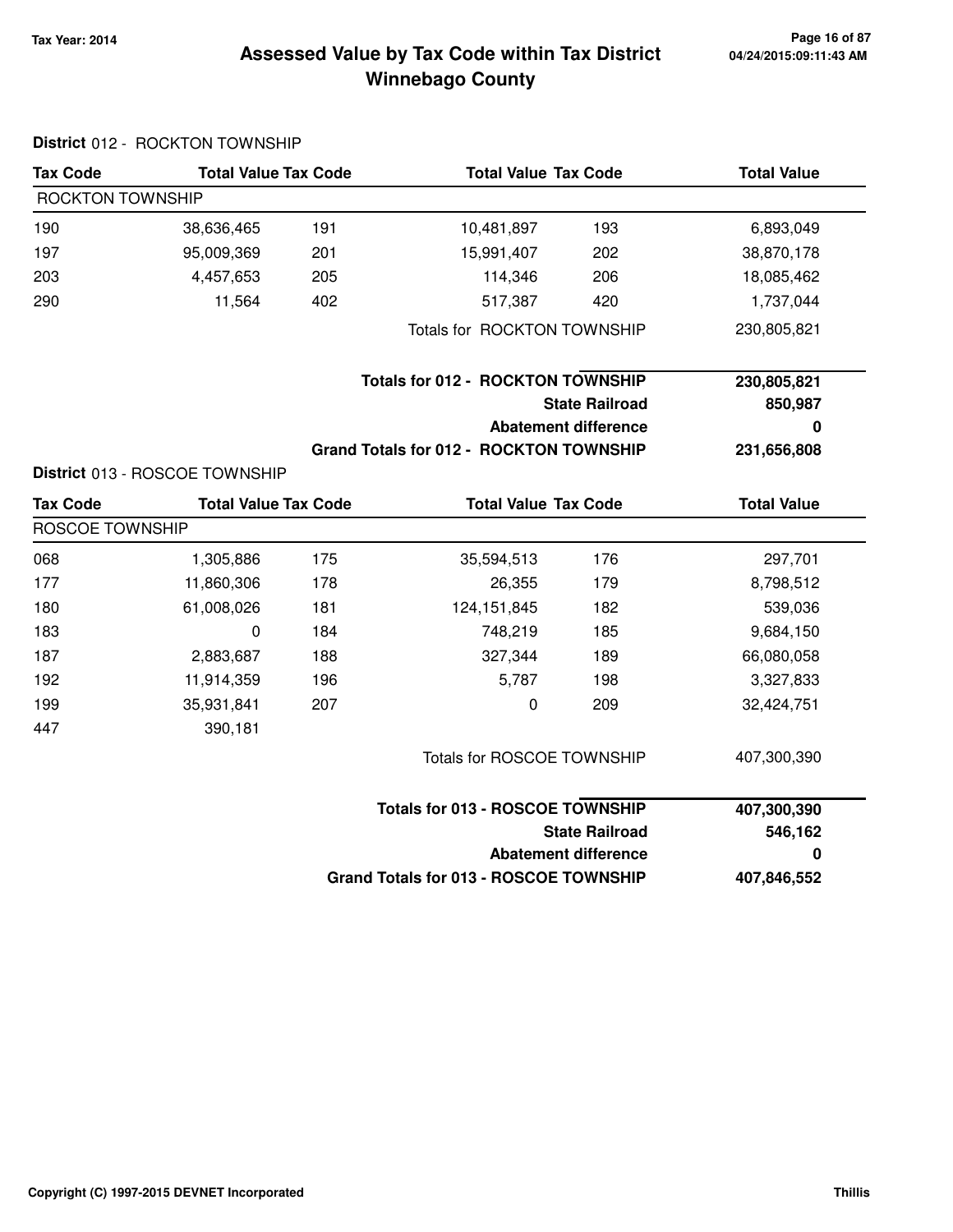#### **Tax Year: 2014 Page 17 of 87 Winnebago County Assessed Value by Tax Code within Tax District**

| <b>Tax Code</b>               | <b>Total Value Tax Code</b>          |     | <b>Total Value Tax Code</b>                     | <b>Total Value</b> |
|-------------------------------|--------------------------------------|-----|-------------------------------------------------|--------------------|
| <b>SEWARD TOWNSHIP</b>        |                                      |     |                                                 |                    |
| 305                           | 204,604                              | 306 | 321,499<br>308                                  | 547,443            |
| 309                           | 4,871,804                            | 310 | 6,263,199<br>311                                | 3,307,401          |
| 312                           | 1,307,997                            | 313 | 1,310,420<br>314                                | 4,159,070          |
|                               |                                      |     | <b>Totals for SEWARD TOWNSHIP</b>               | 22,293,437         |
|                               |                                      |     | <b>Totals for 014 - SEWARD TOWNSHIP</b>         | 22,293,437         |
|                               |                                      |     | <b>State Railroad</b>                           | 678,325            |
|                               |                                      |     | <b>Abatement difference</b>                     | 0                  |
|                               |                                      |     | <b>Grand Totals for 014 - SEWARD TOWNSHIP</b>   | 22,971,762         |
|                               | District 015 - SHIRLAND TOWNSHIP     |     |                                                 |                    |
| <b>Tax Code</b>               | <b>Total Value Tax Code</b>          |     | <b>Total Value Tax Code</b>                     | <b>Total Value</b> |
| <b>SHIRLAND TOWNSHIP</b>      |                                      |     |                                                 |                    |
| 210                           | 6,399,619                            | 211 | 14,630,069                                      |                    |
|                               |                                      |     | <b>Totals for SHIRLAND TOWNSHIP</b>             | 21,029,688         |
|                               |                                      |     | <b>Totals for 015 - SHIRLAND TOWNSHIP</b>       | 21,029,688         |
|                               |                                      |     | <b>State Railroad</b>                           | 0                  |
|                               |                                      |     | <b>Abatement difference</b>                     | 0                  |
|                               |                                      |     | <b>Grand Totals for 015 - SHIRLAND TOWNSHIP</b> | 21,029,688         |
|                               | District 016 - WINNEBAGO TOWNSHIP    |     |                                                 |                    |
| <b>Tax Code</b>               | <b>Total Value Tax Code</b>          |     | <b>Total Value Tax Code</b>                     | <b>Total Value</b> |
| <b>WINNEBAGO TOWNSHIP</b>     |                                      |     |                                                 |                    |
| 315                           | 0                                    | 324 | 1,887,258<br>325                                | 45,678,728         |
| 326                           | 44,108,563                           |     |                                                 |                    |
|                               |                                      |     | Totals for WINNEBAGO TOWNSHIP                   | 91,674,549         |
|                               |                                      |     | <b>Totals for 016 - WINNEBAGO TOWNSHIP</b>      | 91,674,549         |
|                               |                                      |     | <b>State Railroad</b>                           | 582,941            |
|                               |                                      |     | <b>Abatement difference</b>                     | 0                  |
|                               |                                      |     | Grand Totals for 016 - WINNEBAGO TOWNSHIP       | 92,257,490         |
|                               | District 017 - CHERRY VALLEY VILLAGE |     |                                                 |                    |
| <b>Tax Code</b>               | <b>Total Value Tax Code</b>          |     | <b>Total Value Tax Code</b>                     | <b>Total Value</b> |
| <b>CHERRY VALLEY TOWNSHIP</b> |                                      |     |                                                 |                    |
| 119                           | 11,416,365                           | 120 | 124<br>3,165,964                                | 6,160,841          |
| 125                           | 106,243                              | 396 | 440<br>0                                        | 25,815             |
|                               |                                      |     | Totals for CHERRY VALLEY TOWNSHIP               | 20,875,228         |

#### **District** 014 - SEWARD TOWNSHIP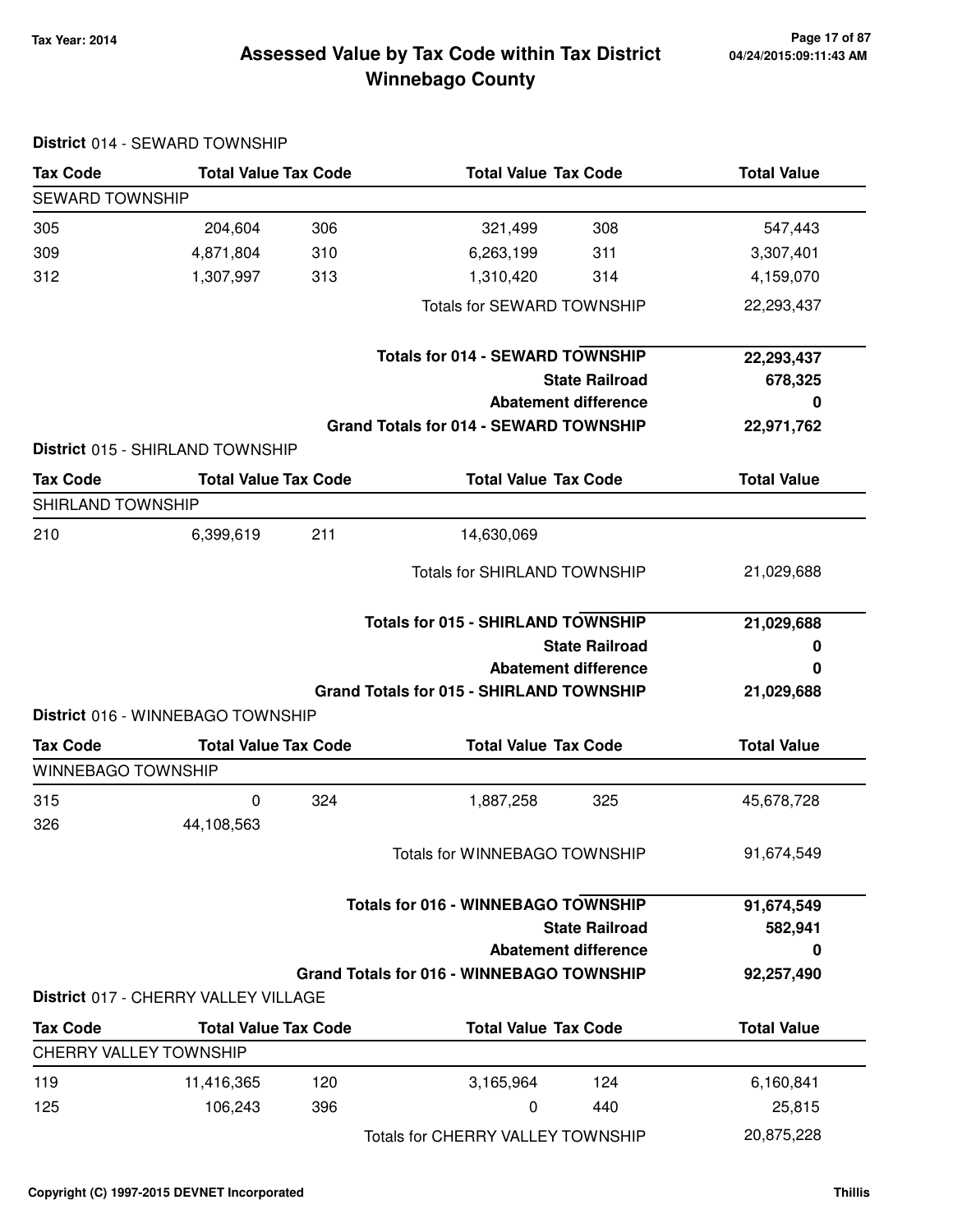#### **Tax Year: 2014 Page 18 of 87 Winnebago County Assessed Value by Tax Code within Tax District**

| <b>Tax Code</b>        | <b>Total Value Tax Code</b>    |     | <b>Total Value Tax Code</b>                   |                             | <b>Total Value</b> |  |
|------------------------|--------------------------------|-----|-----------------------------------------------|-----------------------------|--------------------|--|
| ROCKFORD TOWNSHIP      |                                |     |                                               |                             |                    |  |
| 072                    | 44,140                         | 374 | 1,006,419                                     | 378                         | 44,728,705         |  |
| 394                    | 0                              | 397 | 0                                             | 439                         | 391,712            |  |
| 452                    | 25,100                         |     |                                               |                             |                    |  |
|                        |                                |     | <b>Totals for ROCKFORD TOWNSHIP</b>           |                             | 46,196,076         |  |
|                        |                                |     | <b>Totals for 017 - CHERRY VALLEY VILLAGE</b> |                             | 67,071,304         |  |
|                        |                                |     |                                               | <b>State Railroad</b>       | 143,629            |  |
|                        |                                |     |                                               | <b>Abatement difference</b> | 0                  |  |
|                        |                                |     | Grand Totals for 017 - CHERRY VALLEY VILLAGE  |                             | 67,214,933         |  |
|                        | District 018 - DURAND VILLAGE  |     |                                               |                             |                    |  |
| <b>Tax Code</b>        | <b>Total Value Tax Code</b>    |     | <b>Total Value Tax Code</b>                   |                             | <b>Total Value</b> |  |
| <b>DURAND TOWNSHIP</b> |                                |     |                                               |                             |                    |  |
| 228                    | 1,323,537                      | 229 | 1,633,101                                     | 233                         | 13,465,767         |  |
|                        |                                |     | <b>Totals for DURAND TOWNSHIP</b>             |                             | 16,422,405         |  |
|                        |                                |     | <b>Totals for 018 - DURAND VILLAGE</b>        |                             | 16,422,405         |  |
|                        |                                |     |                                               | <b>State Railroad</b>       | 0                  |  |
|                        |                                |     |                                               | <b>Abatement difference</b> | 0                  |  |
|                        |                                |     | <b>Grand Totals for 018 - DURAND VILLAGE</b>  |                             | 16,422,405         |  |
|                        | District 019 - LOVES PARK CITY |     |                                               |                             |                    |  |
| <b>Tax Code</b>        | <b>Total Value Tax Code</b>    |     | <b>Total Value Tax Code</b>                   |                             | <b>Total Value</b> |  |
| <b>HARLEM TOWNSHIP</b> |                                |     |                                               |                             |                    |  |
| 006                    | 114,746,905                    | 007 | 6,175,882                                     | 012                         | 135,815            |  |
| 019                    | $\mathbf 0$                    | 020 | 15,731                                        | 026                         | 23,982,704         |  |
| 045                    | 291,922                        | 078 | 278,661                                       | 134                         | 28,092             |  |
| 143                    | 2,234,805                      | 427 | 10,115                                        | 428                         | 1,674,969          |  |
| 442                    | 882,459                        | 443 | 53,848                                        | 444                         | 13,371             |  |
| 454                    | 30,306                         |     |                                               |                             |                    |  |
|                        |                                |     | <b>Totals for HARLEM TOWNSHIP</b>             |                             | 150,555,585        |  |

#### **District** 017 - CHERRY VALLEY VILLAGE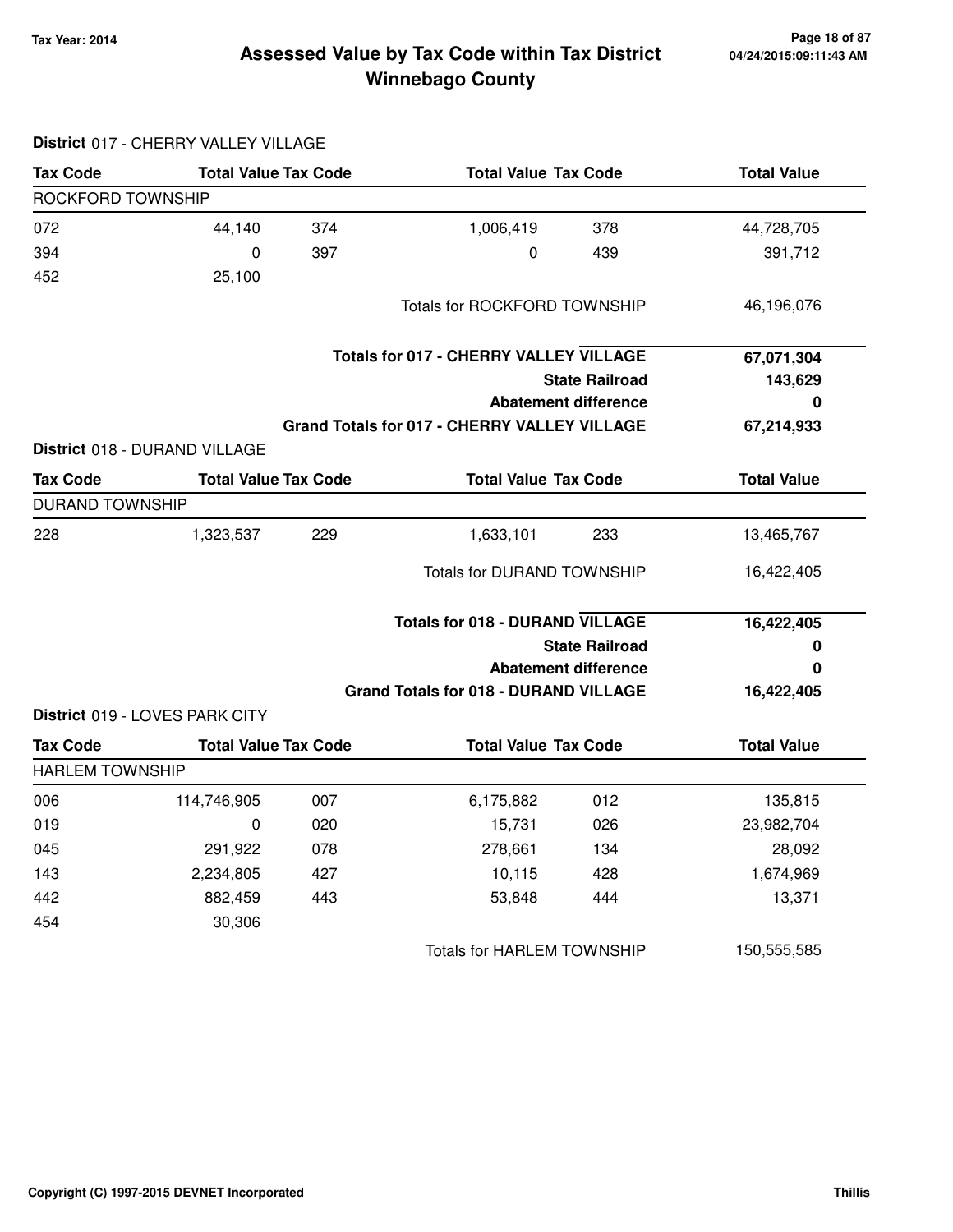# **04/24/2015:09:11:43 AM**

### **Tax Year: 2014 Page 19 of 87 Winnebago County Assessed Value by Tax Code within Tax District**

|                        | District 019 - LOVES PARK CITY        |     |                                                |                             |                    |
|------------------------|---------------------------------------|-----|------------------------------------------------|-----------------------------|--------------------|
| <b>Tax Code</b>        | <b>Total Value Tax Code</b>           |     | <b>Total Value Tax Code</b>                    |                             | <b>Total Value</b> |
| ROCKFORD TOWNSHIP      |                                       |     |                                                |                             |                    |
| 002                    | 94,751,578                            | 008 | 43,013,357                                     | 030                         | 331,788            |
| 035                    | 688,741                               | 044 | 10,045                                         | 070                         | 1,823,127          |
| 076                    | 883,269                               | 077 | 111,449                                        | 409                         | 10,221,113         |
| 426                    | 2,254,958                             | 448 | 11,091                                         | 456                         | 4,213,948          |
|                        |                                       |     | <b>Totals for ROCKFORD TOWNSHIP</b>            |                             | 158,314,464        |
|                        |                                       |     | <b>Totals for 019 - LOVES PARK CITY</b>        |                             | 308,870,049        |
|                        |                                       |     |                                                | <b>State Railroad</b>       | 0                  |
|                        |                                       |     |                                                | <b>Abatement difference</b> | 0                  |
|                        |                                       |     | Grand Totals for 019 - LOVES PARK CITY         |                             | 308,870,049        |
|                        | District 020 - MACHESNEY PARK VILLAGE |     |                                                |                             |                    |
| <b>Tax Code</b>        | <b>Total Value Tax Code</b>           |     | <b>Total Value Tax Code</b>                    |                             | <b>Total Value</b> |
| <b>HARLEM TOWNSHIP</b> |                                       |     |                                                |                             |                    |
| 108                    | 11,413                                | 109 | 22,175,801                                     | 118                         | 366,998            |
| 133                    | 91,009,518                            | 137 | 45,678,532                                     | 139                         | 7,845,275          |
| 141                    | 214,958                               | 144 | 98,496,619                                     | 152                         | 3,801,273          |
| 158                    | 5,768,063                             | 413 | 463,162                                        | 414                         | 983,794            |
| 416                    | 6,195,087                             | 429 | 3,334                                          | 430                         | 131,773            |
| 433                    | 1,309,109                             | 435 | 5,353,767                                      |                             |                    |
|                        |                                       |     | <b>Totals for HARLEM TOWNSHIP</b>              |                             | 289,808,476        |
| <b>OWEN TOWNSHIP</b>   |                                       |     |                                                |                             |                    |
| 168                    | 0                                     | 358 | 4,417                                          | 365                         | 8,736,751          |
| 368                    | 433,567                               |     |                                                |                             |                    |
|                        |                                       |     | Totals for OWEN TOWNSHIP                       |                             | 9,174,735          |
| ROSCOE TOWNSHIP        |                                       |     |                                                |                             |                    |
| 183                    | 0                                     |     |                                                |                             |                    |
|                        |                                       |     | Totals for ROSCOE TOWNSHIP                     |                             | 0                  |
|                        |                                       |     | <b>Totals for 020 - MACHESNEY PARK VILLAGE</b> |                             | 298,983,211        |
|                        |                                       |     |                                                | <b>State Railroad</b>       | 0                  |
|                        |                                       |     |                                                | <b>Abatement difference</b> | 0                  |
|                        |                                       |     | Grand Totals for 020 - MACHESNEY PARK VILLAGE  |                             | 298,983,211        |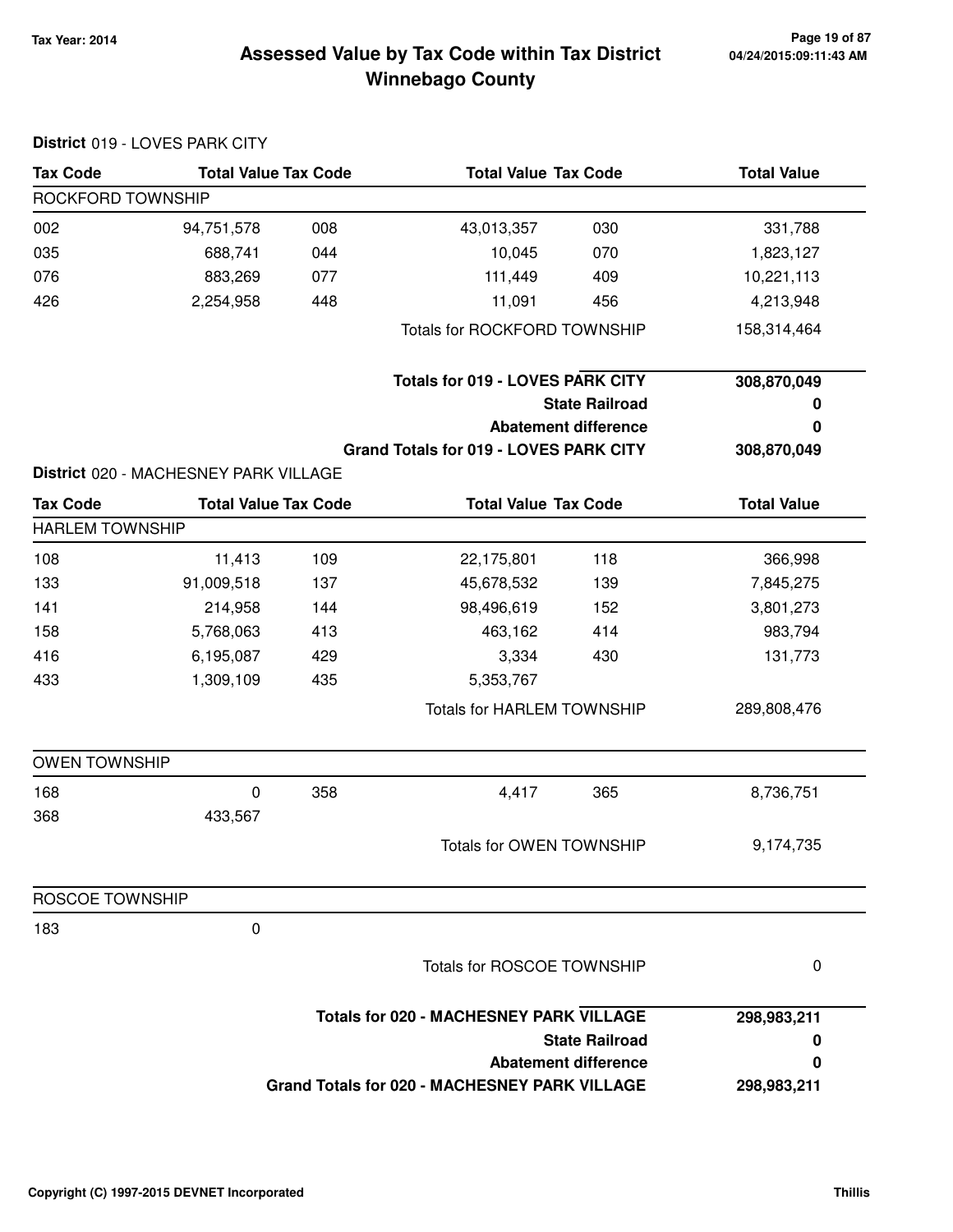#### **Tax Year: 2014 Page 20 of 87 Winnebago County Assessed Value by Tax Code within Tax District**

**District** 021 - NEW MILFORD VILLAGE

| <b>Tax Code</b>               | <b>Total Value Tax Code</b>       |     | <b>Total Value Tax Code</b>                       |                       | <b>Total Value</b> |
|-------------------------------|-----------------------------------|-----|---------------------------------------------------|-----------------------|--------------------|
| <b>CHERRY VALLEY TOWNSHIP</b> |                                   |     |                                                   |                       |                    |
| 386                           | $\pmb{0}$                         |     |                                                   |                       |                    |
|                               |                                   |     | <b>Totals for CHERRY VALLEY TOWNSHIP</b>          |                       | 0                  |
|                               |                                   |     |                                                   |                       |                    |
| ROCKFORD TOWNSHIP             |                                   |     |                                                   |                       |                    |
| 370                           | 0                                 | 372 | 3,996,301                                         | 373                   | 1,659,785          |
| 379                           | 690,629                           | 380 | 939,540                                           | 385                   | 565,946            |
| 393                           | 238,599                           | 441 | 383,451                                           |                       |                    |
|                               |                                   |     | <b>Totals for ROCKFORD TOWNSHIP</b>               |                       | 8,474,251          |
|                               |                                   |     | <b>Totals for 021 - NEW MILFORD VILLAGE</b>       |                       | 8,474,251          |
|                               |                                   |     |                                                   | <b>State Railroad</b> | 0                  |
|                               |                                   |     | <b>Abatement difference</b>                       |                       | 0                  |
|                               |                                   |     | <b>Grand Totals for 021 - NEW MILFORD VILLAGE</b> |                       | 8,474,251          |
|                               | District 022 - PECATONICA VILLAGE |     |                                                   |                       |                    |
| <b>Tax Code</b>               | <b>Total Value Tax Code</b>       |     | <b>Total Value Tax Code</b>                       |                       | <b>Total Value</b> |
| PECATONICA TOWNSHIP           |                                   |     |                                                   |                       |                    |
| 286                           | 26,155,827                        | 425 | 57,263                                            |                       |                    |
|                               |                                   |     | <b>Totals for PECATONICA TOWNSHIP</b>             |                       | 26,213,090         |
|                               |                                   |     | <b>Totals for 022 - PECATONICA VILLAGE</b>        |                       | 26,213,090         |
|                               |                                   |     |                                                   | <b>State Railroad</b> | 0                  |
|                               |                                   |     | <b>Abatement difference</b>                       |                       | 0                  |
|                               |                                   |     | <b>Grand Totals for 022 - PECATONICA VILLAGE</b>  |                       | 26,213,090         |
|                               | District 023 - ROCKFORD CITY      |     |                                                   |                       |                    |
| <b>Tax Code</b>               | <b>Total Value Tax Code</b>       |     | <b>Total Value Tax Code</b>                       |                       | <b>Total Value</b> |
| <b>BURRITT TOWNSHIP</b>       |                                   |     |                                                   |                       |                    |
| 258                           | $\pmb{0}$                         | 259 | $\pmb{0}$                                         |                       |                    |
|                               |                                   |     | <b>Totals for BURRITT TOWNSHIP</b>                |                       | 0                  |
| <b>CHERRY VALLEY TOWNSHIP</b> |                                   |     |                                                   |                       |                    |
| 112                           | 1,958,709                         | 116 | 5,751                                             | 127                   | 103,613,835        |
| 383                           | 1,434,515                         |     |                                                   |                       |                    |
|                               |                                   |     | Totals for CHERRY VALLEY TOWNSHIP                 |                       | 107,012,810        |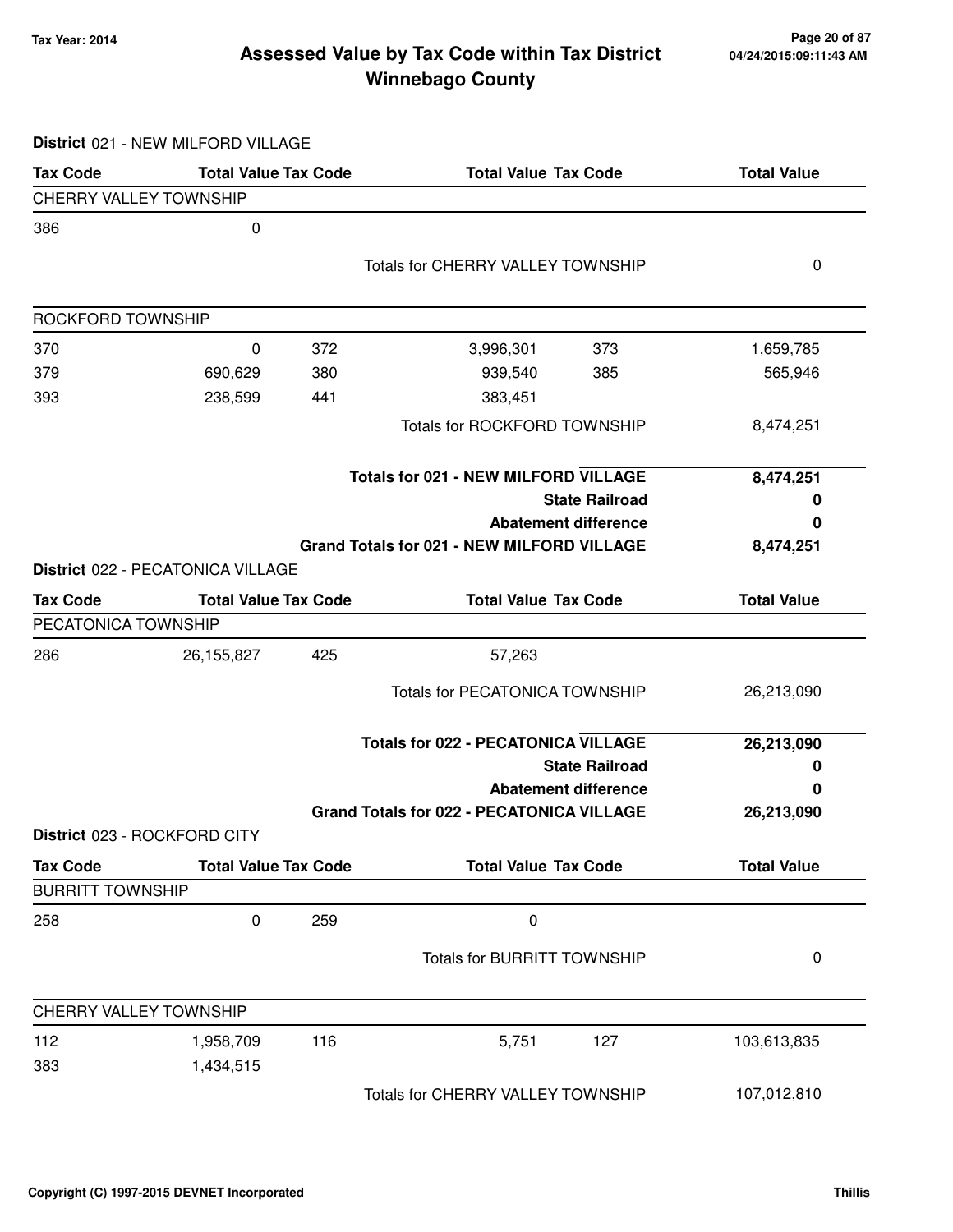#### **Tax Year: 2014 Page 21 of 87 Winnebago County Assessed Value by Tax Code within Tax District**

|                      | District 023 - ROCKFORD CITY |     |                                       |                             |                    |
|----------------------|------------------------------|-----|---------------------------------------|-----------------------------|--------------------|
| <b>Tax Code</b>      | <b>Total Value Tax Code</b>  |     | <b>Total Value Tax Code</b>           |                             | <b>Total Value</b> |
| <b>OWEN TOWNSHIP</b> |                              |     |                                       |                             |                    |
| 046                  | 240,371                      | 146 | 16,449,608                            | 154                         | 93,109             |
| 157                  | 63,324                       | 361 | 2,819                                 |                             |                    |
|                      |                              |     | Totals for OWEN TOWNSHIP              |                             | 16,849,231         |
| ROCKFORD TOWNSHIP    |                              |     |                                       |                             |                    |
| 001                  | 1,124,028,328                | 014 | 1,671,681                             | 021                         | 14,377,166         |
| 027                  | 1,801,935                    | 028 | 2,127,547                             | 033                         | 510                |
| 034                  | 4,977,605                    | 036 | 11,044,243                            | 038                         | 1,294,432          |
| 039                  | 306,719                      | 047 | 3,861                                 | 048                         | 178,491            |
| 056                  | 310,193                      | 082 | 337,641                               | 085                         | 10,578,525         |
| 086                  | 1,277,511                    | 117 | 10,493,870                            | 123                         | 596,792            |
| 126                  | 1,461,952                    | 131 | 3,396                                 | 223                         | 6,888,761          |
| 226                  | 841,839                      | 381 | 5,624,145                             | 382                         | 155,853            |
| 391                  | 820,301                      | 392 | 21,543,244                            | 400                         | 40,506             |
| 403                  | 70,075                       | 404 | 1,026,878                             | 405                         | 1,397,392          |
| 406                  | 10,548                       | 407 | 745,521                               | 410                         | 6,620,288          |
| 411                  | 362                          | 412 | 66,399                                | 417                         | 898,655            |
| 418                  | 5,773,301                    | 419 | 386,620                               | 421                         | 13,032,718         |
| 422                  | 6,986,681                    | 423 | 12,066,358                            | 424                         | 8,722,573          |
| 450                  | 206,273                      | 451 | 37,500,531                            | 453                         | 180,510            |
| 455                  | 6,458,689                    |     |                                       |                             |                    |
|                      |                              |     | Totals for ROCKFORD TOWNSHIP          |                             | 1,324,937,419      |
| WINNEBAGO TOWNSHIP   |                              |     |                                       |                             |                    |
| 315                  | 0                            |     |                                       |                             |                    |
|                      |                              |     | Totals for WINNEBAGO TOWNSHIP         |                             | 0                  |
|                      |                              |     | <b>Totals for 023 - ROCKFORD CITY</b> |                             | 1,448,799,460      |
|                      |                              |     |                                       | <b>State Railroad</b>       | 3,105,256          |
|                      |                              |     |                                       | <b>Abatement difference</b> | 0                  |
|                      |                              |     | Grand Totals for 023 - ROCKFORD CITY  |                             | 1,451,904,716      |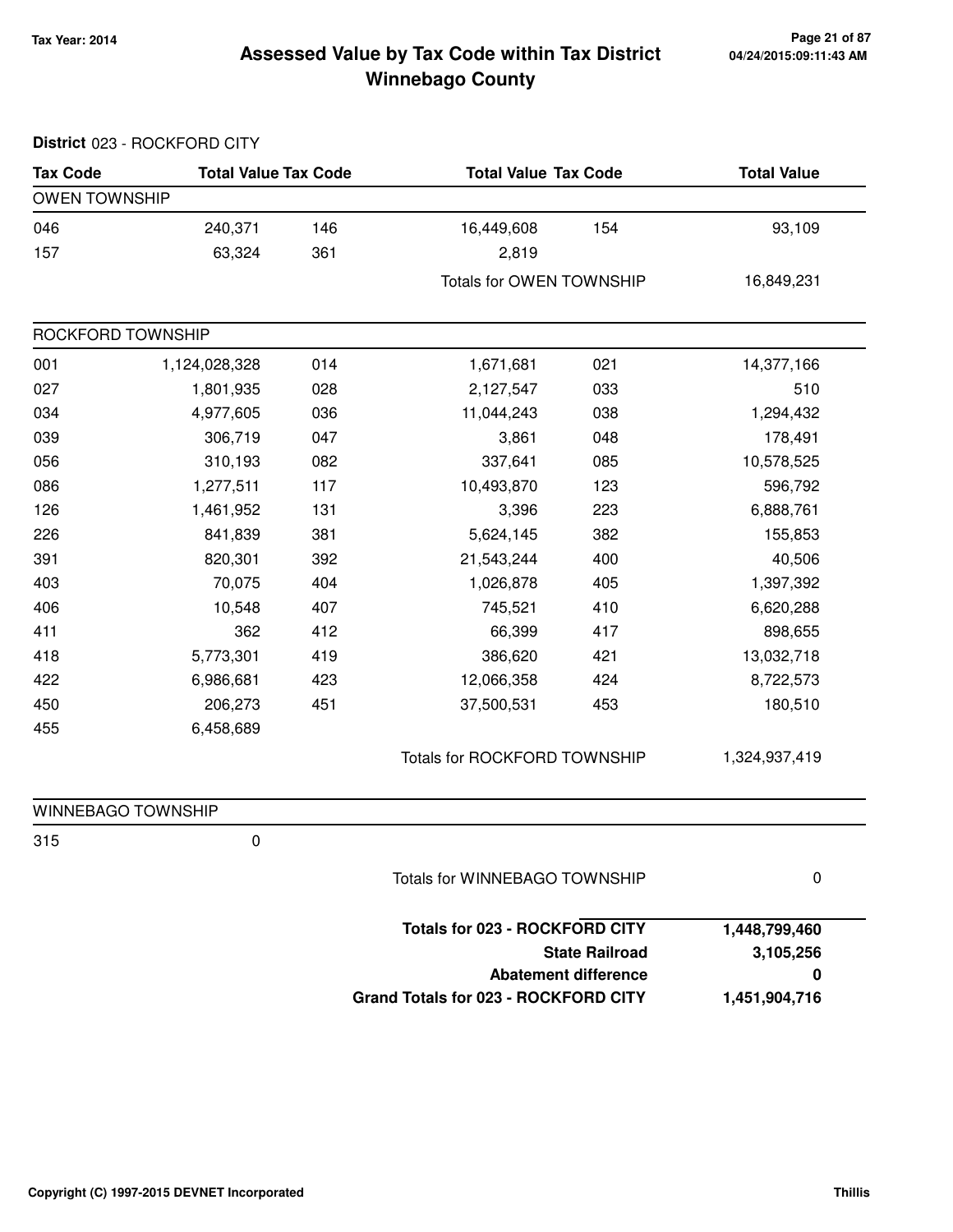#### **Tax Year: 2014 Page 22 of 87 Winnebago County Assessed Value by Tax Code within Tax District**

#### **District** 024 - ROCKTON VILLAGE

| <b>Tax Code</b>         | <b>Total Value Tax Code</b>   |     | <b>Total Value Tax Code</b>                   |                             | <b>Total Value</b>     |  |
|-------------------------|-------------------------------|-----|-----------------------------------------------|-----------------------------|------------------------|--|
| <b>ROCKTON TOWNSHIP</b> |                               |     |                                               |                             |                        |  |
| 197                     | 95,009,369                    | 402 | 517,387                                       | 420                         | 1,737,044              |  |
|                         |                               |     | Totals for ROCKTON TOWNSHIP                   |                             | 97,263,800             |  |
| <b>ROSCOE TOWNSHIP</b>  |                               |     |                                               |                             |                        |  |
| 198                     | 3,327,833                     | 199 | 35,931,841                                    |                             |                        |  |
|                         |                               |     | <b>Totals for ROSCOE TOWNSHIP</b>             |                             | 39,259,674             |  |
|                         |                               |     | <b>Totals for 024 - ROCKTON VILLAGE</b>       | <b>State Railroad</b>       | 136,523,474<br>107,070 |  |
|                         |                               |     |                                               | <b>Abatement difference</b> | 0                      |  |
|                         |                               |     | <b>Grand Totals for 024 - ROCKTON VILLAGE</b> |                             | 136,630,544            |  |
|                         | District 025 - ROSCOE VILLAGE |     |                                               |                             |                        |  |
| <b>Tax Code</b>         | <b>Total Value Tax Code</b>   |     | <b>Total Value Tax Code</b>                   |                             | <b>Total Value</b>     |  |
| <b>HARLEM TOWNSHIP</b>  |                               |     |                                               |                             |                        |  |
| 049                     | 15,752,968                    | 130 | 3,227,560                                     | 149                         | 28,018,520             |  |
|                         |                               |     | <b>Totals for HARLEM TOWNSHIP</b>             |                             | 46,999,048             |  |
| <b>OWEN TOWNSHIP</b>    |                               |     |                                               |                             |                        |  |
| 200                     | 1,587,974                     |     |                                               |                             |                        |  |
|                         |                               |     | <b>Totals for OWEN TOWNSHIP</b>               |                             | 1,587,974              |  |
| <b>ROCKTON TOWNSHIP</b> |                               |     |                                               |                             |                        |  |
| 205                     | 114,346                       | 206 | 18,085,462                                    |                             |                        |  |
|                         |                               |     | Totals for ROCKTON TOWNSHIP                   |                             | 18,199,808             |  |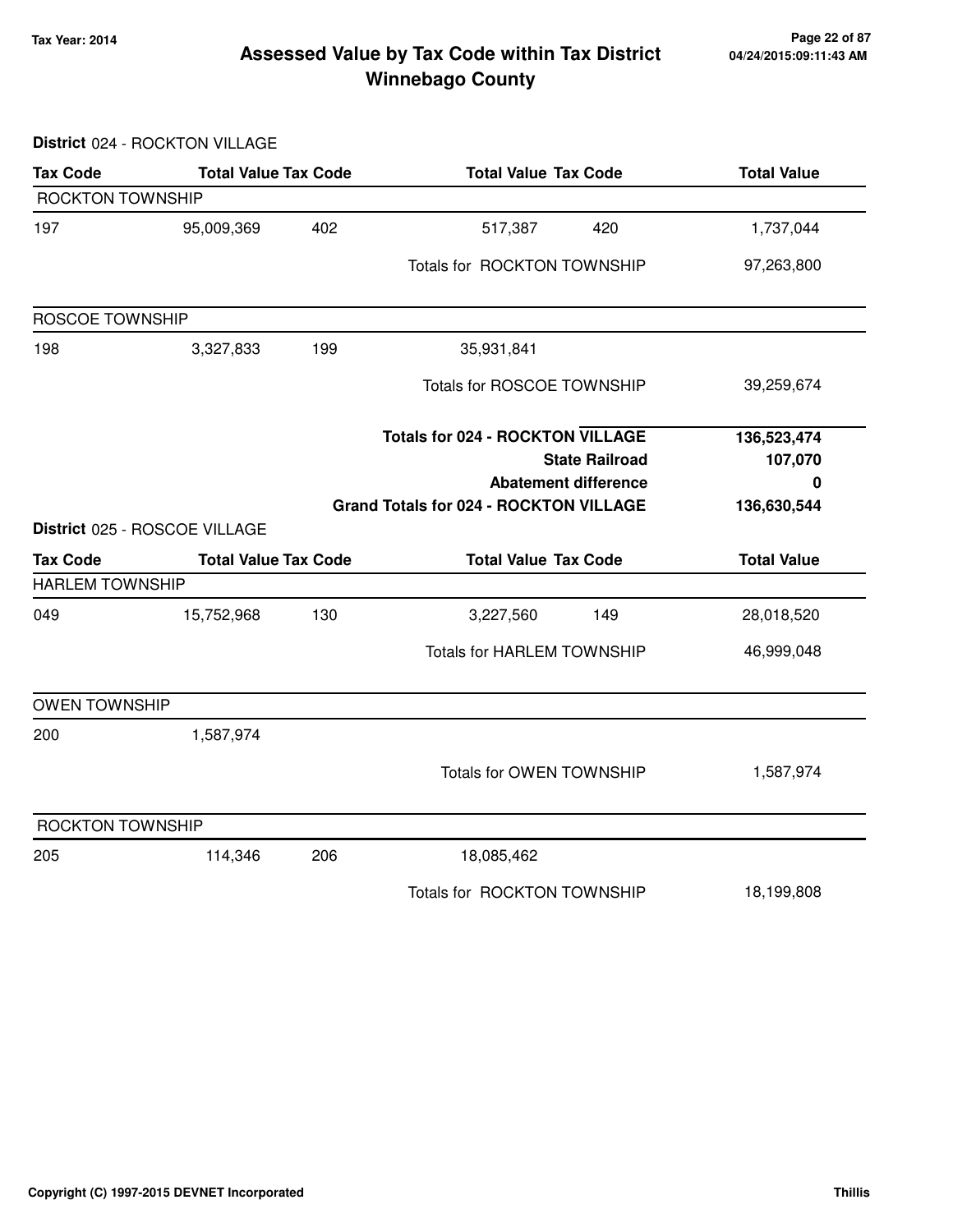**District** 025 - ROSCOE VILLAGE

#### **Tax Year: 2014 Page 23 of 87 Winnebago County Assessed Value by Tax Code within Tax District**

| <b>Tax Code</b>                       | <b>Total Value Tax Code</b>      | <b>Total Value Tax Code</b>                     | <b>Total Value</b> |
|---------------------------------------|----------------------------------|-------------------------------------------------|--------------------|
| ROSCOE TOWNSHIP                       |                                  |                                                 |                    |
| 068                                   | 1,305,886<br>185                 | 9,684,150<br>189                                | 66,080,058         |
| 192                                   | 11,914,359<br>207                | 0<br>209                                        | 32,424,751         |
| 447                                   | 390,181                          |                                                 |                    |
|                                       |                                  | Totals for ROSCOE TOWNSHIP                      | 121,799,385        |
|                                       |                                  | <b>Totals for 025 - ROSCOE VILLAGE</b>          | 188,586,215        |
|                                       |                                  | <b>State Railroad</b>                           | 0                  |
|                                       |                                  | <b>Abatement difference</b>                     | 0                  |
|                                       |                                  | Grand Totals for 025 - ROSCOE VILLAGE           | 188,586,215        |
|                                       | District 026 - SOUTH BELOIT CITY |                                                 |                    |
| <b>Tax Code</b>                       | <b>Total Value Tax Code</b>      | <b>Total Value Tax Code</b>                     | <b>Total Value</b> |
| <b>ROCKTON TOWNSHIP</b>               |                                  |                                                 |                    |
| 190                                   | 201<br>38,636,465                | 290<br>15,991,407                               | 11,564             |
|                                       |                                  | Totals for ROCKTON TOWNSHIP                     | 54,639,436         |
| ROSCOE TOWNSHIP                       |                                  |                                                 |                    |
| 175                                   | 35,594,513<br>177                | 11,860,306                                      |                    |
|                                       |                                  | <b>Totals for ROSCOE TOWNSHIP</b>               | 47,454,819         |
|                                       |                                  | <b>Totals for 026 - SOUTH BELOIT CITY</b>       | 102,094,255        |
|                                       |                                  | <b>State Railroad</b>                           | 875,454            |
|                                       |                                  | <b>Abatement difference</b>                     | 0                  |
|                                       |                                  | Grand Totals for 026 - SOUTH BELOIT CITY        | 102,969,709        |
|                                       | District 027 - WINNEBAGO VILLAGE |                                                 |                    |
| <b>Tax Code</b><br>WINNEBAGO TOWNSHIP | <b>Total Value Tax Code</b>      | <b>Total Value Tax Code</b>                     | <b>Total Value</b> |
|                                       |                                  |                                                 |                    |
| 325                                   | 45,678,728                       |                                                 |                    |
|                                       |                                  | <b>Totals for WINNEBAGO TOWNSHIP</b>            | 45,678,728         |
|                                       |                                  | <b>Totals for 027 - WINNEBAGO VILLAGE</b>       | 45,678,728         |
|                                       |                                  | <b>State Railroad</b>                           | 0                  |
|                                       |                                  | <b>Abatement difference</b>                     | 0                  |
|                                       |                                  | <b>Grand Totals for 027 - WINNEBAGO VILLAGE</b> | 45,678,728         |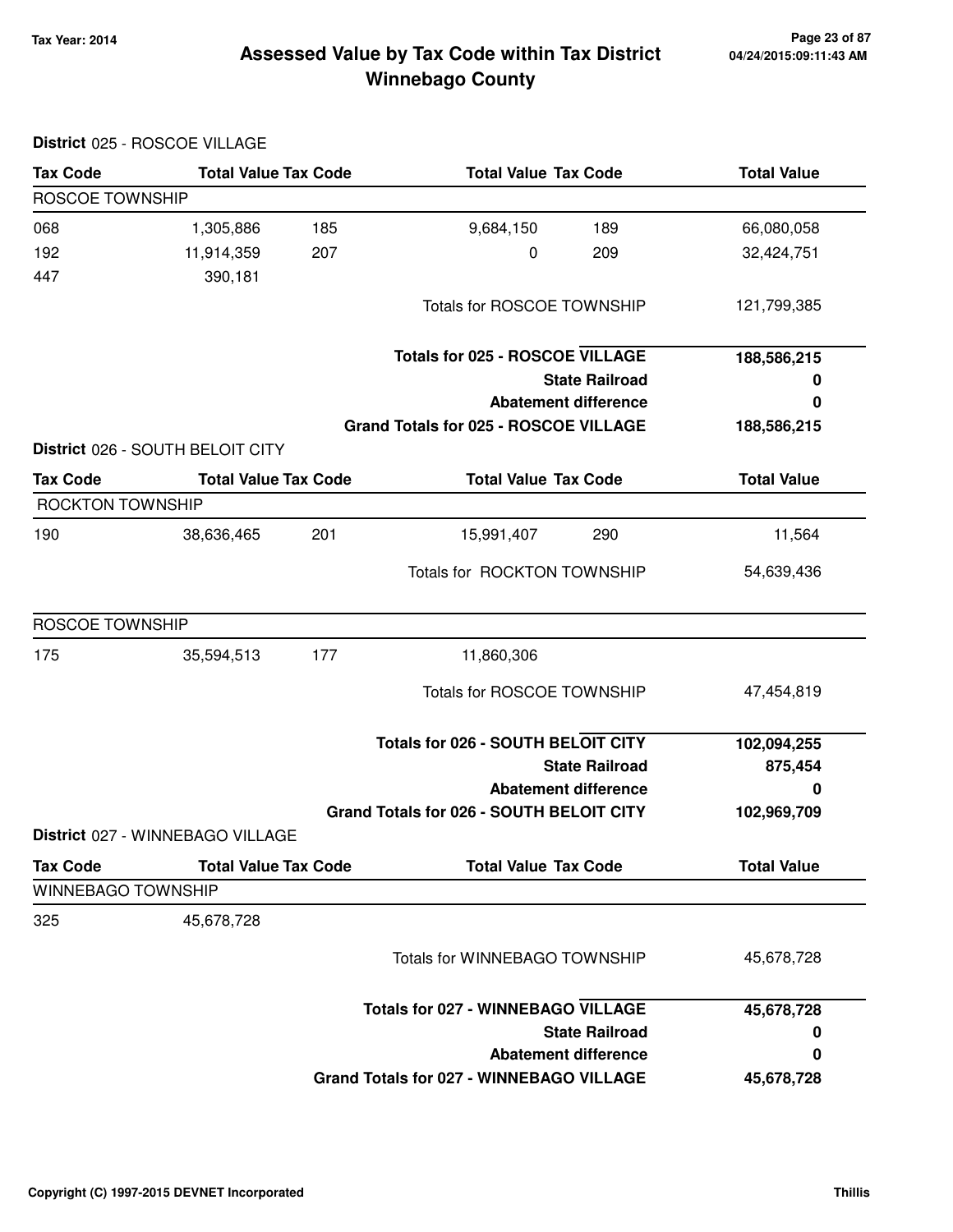#### **Tax Year: 2014 Page 24 of 87 Winnebago County Assessed Value by Tax Code within Tax District**

#### **District** 030 - BLACKHAWK FIRE

| <b>Tax Code</b>               | <b>Total Value Tax Code</b>       |     | <b>Total Value Tax Code</b>                      |                             | <b>Total Value</b> |
|-------------------------------|-----------------------------------|-----|--------------------------------------------------|-----------------------------|--------------------|
| ROCKFORD TOWNSHIP             |                                   |     |                                                  |                             |                    |
| 064                           | 12,938,829                        | 066 | 11,713,307                                       | 069                         | 6,112,562          |
| 071                           | 9,807,797                         |     |                                                  |                             |                    |
|                               |                                   |     | <b>Totals for ROCKFORD TOWNSHIP</b>              |                             | 40,572,495         |
|                               |                                   |     |                                                  |                             |                    |
|                               |                                   |     | <b>Totals for 030 - BLACKHAWK FIRE</b>           |                             | 40,572,495         |
|                               |                                   |     |                                                  | <b>State Railroad</b>       | 229,339            |
|                               |                                   |     |                                                  | <b>Abatement difference</b> | 0                  |
|                               |                                   |     | <b>Grand Totals for 030 - BLACKHAWK FIRE</b>     |                             | 40,801,834         |
|                               | District 031 - CHERRY VALLEY FIRE |     |                                                  |                             |                    |
| <b>Tax Code</b>               | <b>Total Value Tax Code</b>       |     | <b>Total Value Tax Code</b>                      |                             | <b>Total Value</b> |
| <b>CHERRY VALLEY TOWNSHIP</b> |                                   |     |                                                  |                             |                    |
| 110                           | 25,565,791                        | 111 | 8,219,521                                        | 113                         | 7,942,031          |
| 114                           | 65,207,332                        | 115 | 5,577,977                                        | 119                         | 11,416,365         |
| 120                           | 3,165,964                         | 122 | 461,066                                          | 124                         | 6,160,841          |
| 125                           | 106,243                           | 128 | 1,645,106                                        | 129                         | 12,034,580         |
| 343                           | 502,119                           | 366 | 623,293                                          | 367                         | 82,976             |
| 386                           | 0                                 | 396 | 0                                                | 440                         | 25,815             |
|                               |                                   |     | Totals for CHERRY VALLEY TOWNSHIP                |                             | 148,737,020        |
| ROCKFORD TOWNSHIP             |                                   |     |                                                  |                             |                    |
| 003                           | 24,763,594                        | 005 | 9,943,459                                        | 017                         | 19,928,861         |
| 018                           | 47,233,696                        | 072 | 44,140                                           | 374                         | 1,006,419          |
| 378                           | 44,728,705                        | 397 | 0                                                | 439                         | 391,712            |
|                               |                                   |     | <b>Totals for ROCKFORD TOWNSHIP</b>              |                             | 148,040,586        |
|                               |                                   |     | <b>Totals for 031 - CHERRY VALLEY FIRE</b>       |                             | 296,777,606        |
|                               |                                   |     |                                                  | <b>State Railroad</b>       | 750,326            |
|                               |                                   |     |                                                  | <b>Abatement difference</b> | 0                  |
| District 033 - FIRE 1         |                                   |     | <b>Grand Totals for 031 - CHERRY VALLEY FIRE</b> |                             | 297,527,932        |
| <b>Tax Code</b>               | <b>Total Value Tax Code</b>       |     | <b>Total Value Tax Code</b>                      |                             | <b>Total Value</b> |
| <b>DURAND TOWNSHIP</b>        |                                   |     |                                                  |                             |                    |
| 228                           | 1,323,537                         | 229 | 1,633,101                                        | 230                         | 18,658,665         |
| 231                           | 92,332                            | 232 | 833,118                                          | 233                         | 13,465,767         |
| 234                           | 285,223                           |     |                                                  |                             |                    |
|                               |                                   |     | <b>Totals for DURAND TOWNSHIP</b>                |                             | 36,291,743         |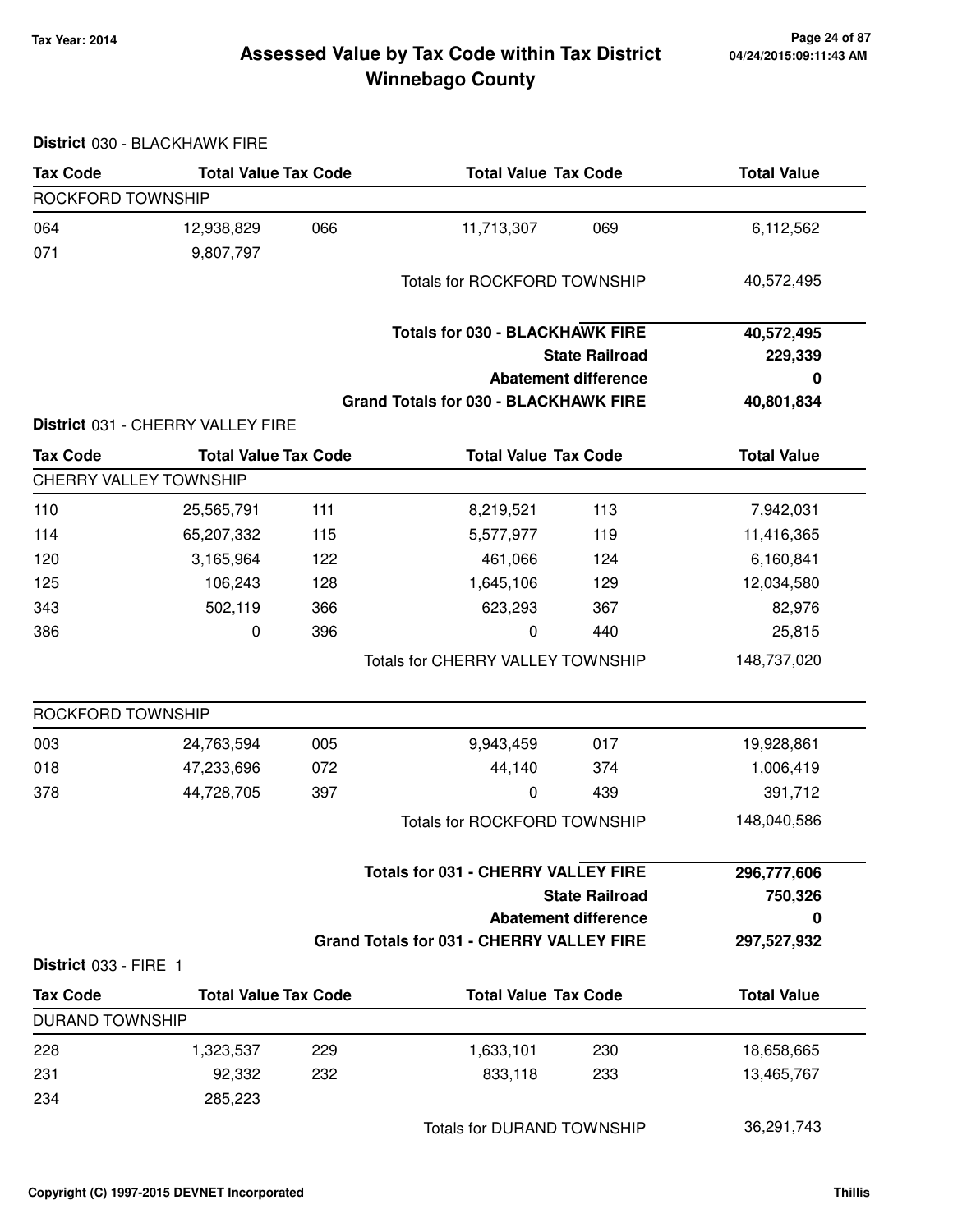#### **Tax Year: 2014 Page 25 of 87 Winnebago County Assessed Value by Tax Code within Tax District**

**District** 033 - FIRE 1 **Tax Code Total Value Tax Code Total Value Tax Code Total Value** HARRISON TOWNSHIP 246 6,942,856 5,694,780 247 248 38,279 Totals for HARRISON TOWNSHIP 12,675,915 LAONA TOWNSHIP 212 0 32,354,799 220 Totals for LAONA TOWNSHIP 32,354,799 SHIRLAND TOWNSHIP 211 14,630,069 Totals for SHIRLAND TOWNSHIP 14,630,069 **State Railroad Totals for 033 - FIRE 1 Abatement difference Grand Totals for 033 - FIRE 1 95,952,526 0 0 95,952,526 District** 034 - GERMAN VALLEY FIRE Tax Code **Total Value Tax Code** Total Value Tax Code Total Value SEWARD TOWNSHIP 313 1,310,420 Totals for SEWARD TOWNSHIP 1,310,420 **State Railroad Totals for 034 - GERMAN VALLEY FIRE Abatement difference Grand Totals for 034 - GERMAN VALLEY FIRE 1,310,420 0 0 1,310,420**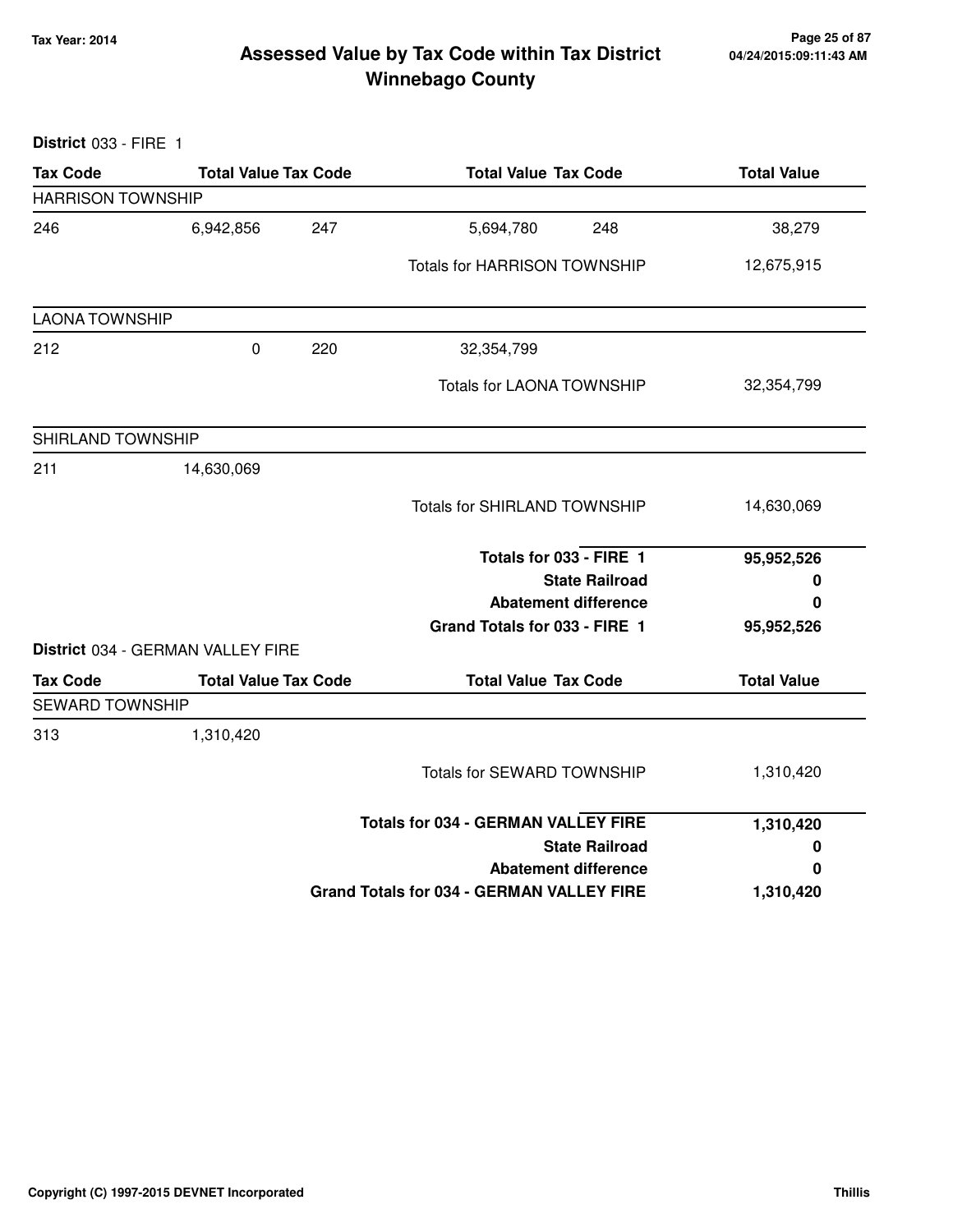**District** 035 - HARLEM-ROSCOE FIRE

#### **Tax Year: 2014 Page 26 of 87 Winnebago County Assessed Value by Tax Code within Tax District**

| <b>Tax Code</b>        | <b>Total Value Tax Code</b> |     | <b>Total Value Tax Code</b>                |                             | <b>Total Value</b> |  |
|------------------------|-----------------------------|-----|--------------------------------------------|-----------------------------|--------------------|--|
| <b>HARLEM TOWNSHIP</b> |                             |     |                                            |                             |                    |  |
| 049                    | 15,752,968                  | 108 | 11,413                                     | 109                         | 22,175,801         |  |
| 118                    | 366,998                     | 130 | 3,227,560                                  | 133                         | 91,009,518         |  |
| 135                    | 6,216,060                   | 136 | 24, 131, 767                               | 137                         | 45,678,532         |  |
| 141                    | 214,958                     | 149 | 28,018,520                                 | 151                         | 734                |  |
| 152                    | 3,801,273                   | 153 | 715,823                                    | 163                         | 1,623,227          |  |
| 208                    | 42,340                      | 413 | 463,162                                    | 414                         | 983,794            |  |
| 429                    | 3,334                       | 430 | 131,773                                    | 431                         | 2,135              |  |
| 432                    | 1,279                       | 433 | 1,309,109                                  | 434                         | 187,245            |  |
| 435                    | 5,353,767                   |     |                                            |                             |                    |  |
|                        |                             |     | <b>Totals for HARLEM TOWNSHIP</b>          |                             | 251,423,090        |  |
| <b>ROSCOE TOWNSHIP</b> |                             |     |                                            |                             |                    |  |
| 068                    | 1,305,886                   | 179 | 8,798,512                                  | 180                         | 61,008,026         |  |
| 181                    | 124, 151, 845               | 182 | 539,036                                    | 183                         | 0                  |  |
| 184                    | 748,219                     | 185 | 9,684,150                                  | 187                         | 2,883,687          |  |
| 188                    | 327,344                     | 189 | 66,080,058                                 | 192                         | 11,914,359         |  |
| 196                    | 5,787                       | 198 | 3,327,833                                  | 199                         | 35,931,841         |  |
| 207                    | 0                           | 209 | 32,424,751                                 | 447                         | 390,181            |  |
|                        |                             |     | <b>Totals for ROSCOE TOWNSHIP</b>          |                             | 359,521,515        |  |
|                        |                             |     | <b>Totals for 035 - HARLEM-ROSCOE FIRE</b> |                             | 610,944,605        |  |
|                        |                             |     |                                            | <b>State Railroad</b>       |                    |  |
|                        |                             |     |                                            | <b>Abatement difference</b> |                    |  |
|                        |                             |     | Grand Totals for 035 - HARLEM-ROSCOE FIRE  |                             | 611,247,475        |  |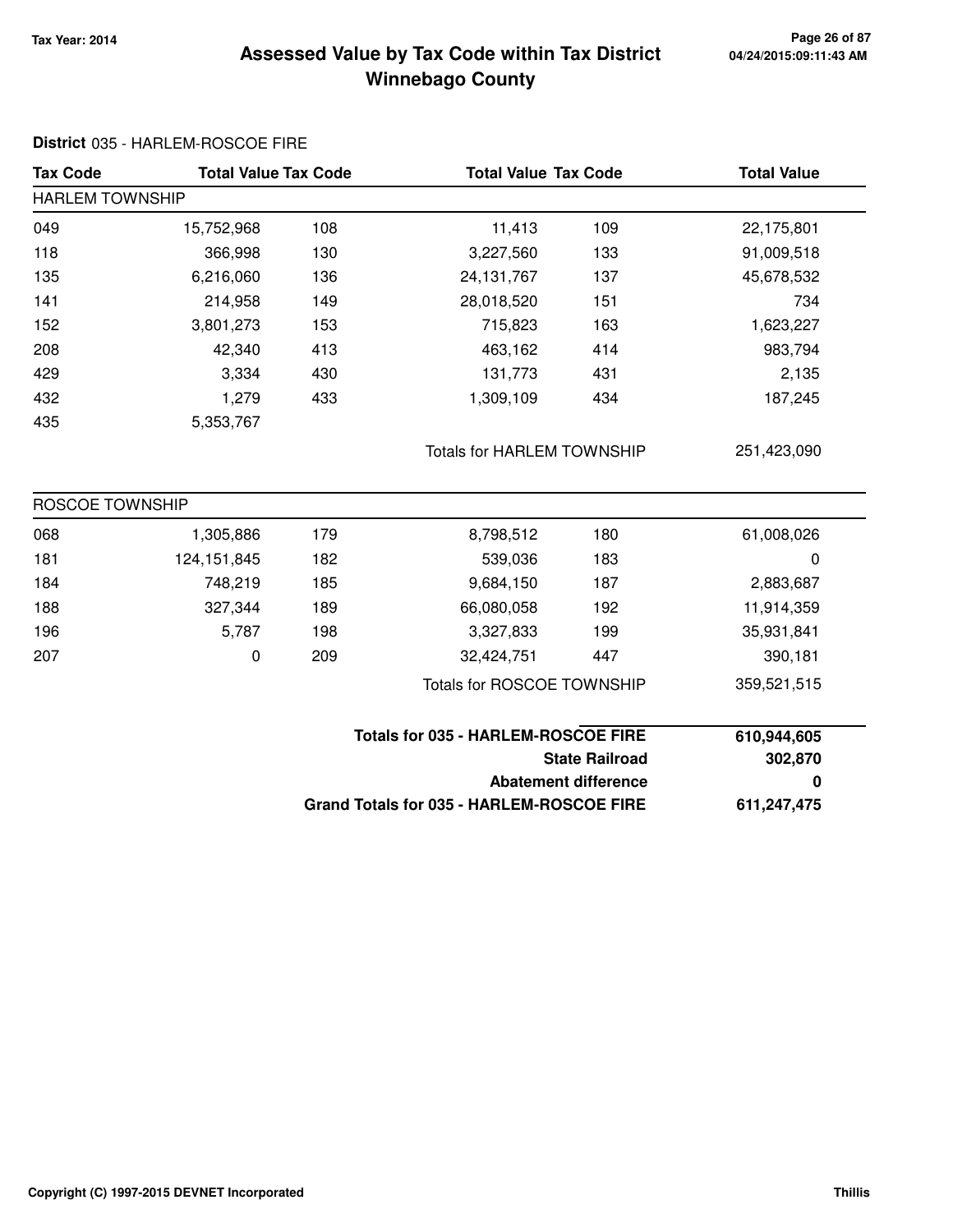#### **Tax Year: 2014 Page 27 of 87 Winnebago County Assessed Value by Tax Code within Tax District**

|                        | District 036 - NEW MILFORD FIRE |     |                                               |                             |                    |
|------------------------|---------------------------------|-----|-----------------------------------------------|-----------------------------|--------------------|
| <b>Tax Code</b>        | <b>Total Value Tax Code</b>     |     | <b>Total Value Tax Code</b>                   |                             | <b>Total Value</b> |
| ROCKFORD TOWNSHIP      |                                 |     |                                               |                             |                    |
| 053                    | 1,667,268                       | 092 | 4,264,054                                     | 093                         | 1,247,513          |
| 095                    | 4,211,233                       | 096 | 6,965,365                                     | 099                         | 5,750,313          |
| 351                    | 798,647                         | 370 | 0                                             | 372                         | 3,996,301          |
| 373                    | 1,659,785                       | 379 | 690,629                                       | 380                         | 939,540            |
| 385                    | 565,946                         | 393 | 238,599                                       | 394                         | 0                  |
| 438                    | 554,254                         | 441 | 383,451                                       | 452                         | 25,100             |
|                        |                                 |     | <b>Totals for ROCKFORD TOWNSHIP</b>           |                             | 33,957,998         |
|                        |                                 |     | <b>Totals for 036 - NEW MILFORD FIRE</b>      |                             | 33,957,998         |
|                        |                                 |     |                                               | <b>State Railroad</b>       | 43,474             |
|                        |                                 |     |                                               | <b>Abatement difference</b> | 0                  |
|                        |                                 |     | Grand Totals for 036 - NEW MILFORD FIRE       |                             | 34,001,472         |
|                        | District 037 - NORTH PARK FIRE  |     |                                               |                             |                    |
| <b>Tax Code</b>        | <b>Total Value Tax Code</b>     |     | <b>Total Value Tax Code</b>                   |                             | <b>Total Value</b> |
| <b>HARLEM TOWNSHIP</b> |                                 |     |                                               |                             |                    |
| 042                    | 3,221,190                       | 139 | 7,845,275                                     | 140                         | 53,753             |
| 142                    | 167,513                         | 144 | 98,496,619                                    | 145                         | 4,117,300          |
| 147                    | 64,678                          | 158 | 5,768,063                                     | 159                         | 210,723            |
| 160                    | 564,255                         | 164 | 79,995                                        | 194                         | 2,656,539          |
| 416                    | 6,195,087                       |     |                                               |                             |                    |
|                        |                                 |     | <b>Totals for HARLEM TOWNSHIP</b>             |                             | 129,440,990        |
| ROCKFORD TOWNSHIP      |                                 |     |                                               |                             |                    |
| 010                    | 3,636,624                       | 013 | 20,321,079                                    | 031                         | 4,439,878          |
| 040                    | 70,512                          | 061 | 2,622,057                                     |                             |                    |
|                        |                                 |     | <b>Totals for ROCKFORD TOWNSHIP</b>           |                             | 31,090,150         |
|                        |                                 |     | <b>Totals for 037 - NORTH PARK FIRE</b>       |                             | 160,531,140        |
|                        |                                 |     |                                               | <b>State Railroad</b>       | 353,168            |
|                        |                                 |     |                                               | <b>Abatement difference</b> | $\mathbf 0$        |
|                        |                                 |     | <b>Grand Totals for 037 - NORTH PARK FIRE</b> |                             | 160,884,308        |

**Copyright (C) 1997-2015 DEVNET Incorporated Thillis**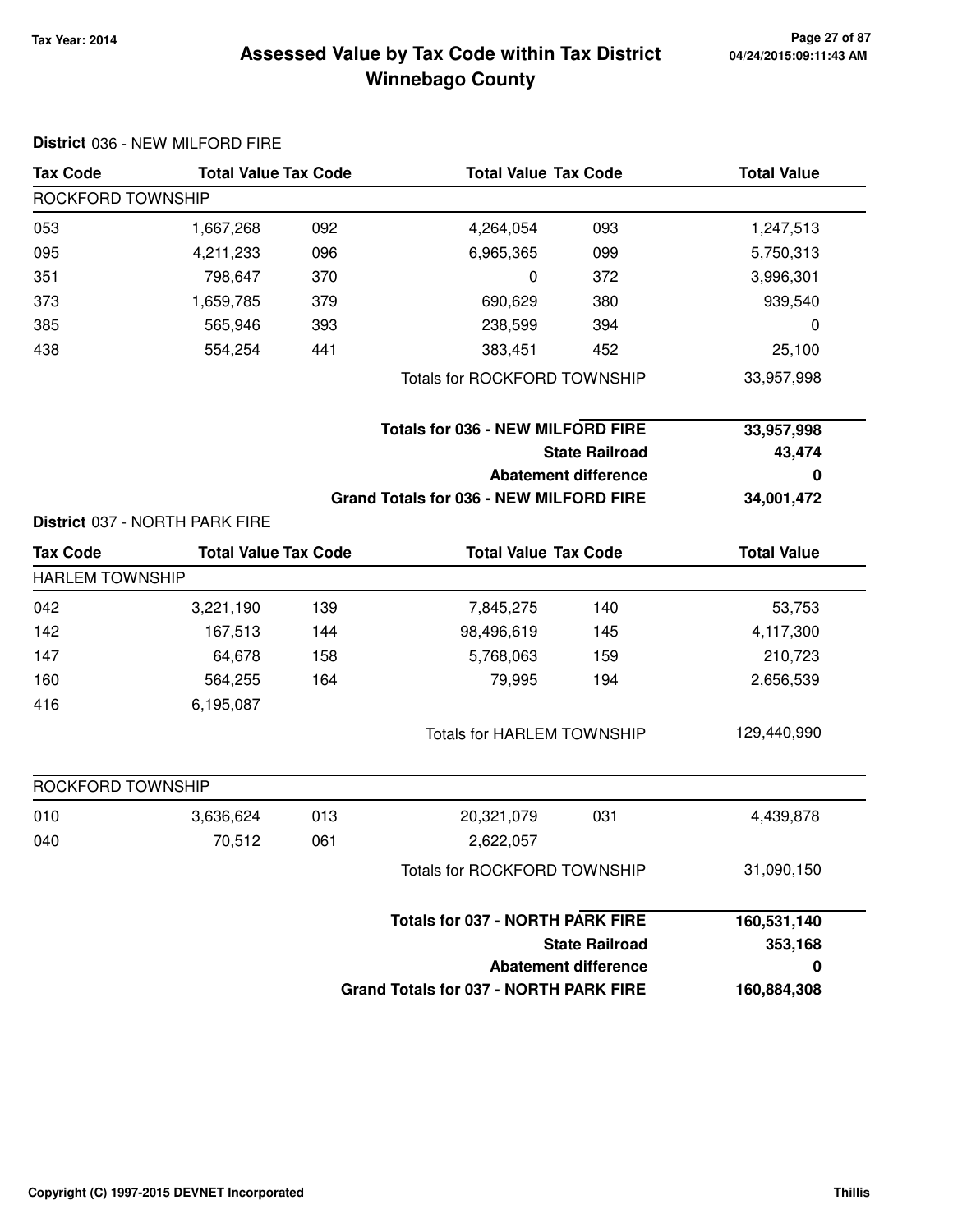#### **Tax Year: 2014 Page 28 of 87 Winnebago County Assessed Value by Tax Code within Tax District**

|                         | District 038 - NORTHWEST FIRE  |     |                                               |                             |                    |
|-------------------------|--------------------------------|-----|-----------------------------------------------|-----------------------------|--------------------|
| <b>Tax Code</b>         | <b>Total Value Tax Code</b>    |     | <b>Total Value Tax Code</b>                   |                             | <b>Total Value</b> |
| <b>OWEN TOWNSHIP</b>    |                                |     |                                               |                             |                    |
| 150                     | 104,069                        | 156 | 15,948,932                                    | 161                         | 94,216             |
| 162                     | 451,398                        | 167 | 162,417                                       | 169                         | 6,846,042          |
| 170                     | 91,452                         | 171 | 119,017                                       | 358                         | 4,417              |
| 360                     | 4,547,718                      | 362 | 678,197                                       | 363                         | 36,401             |
| 365                     | 8,736,751                      | 368 | 433,567                                       | 369                         | 142,805            |
|                         |                                |     | Totals for OWEN TOWNSHIP                      |                             | 38,397,399         |
| ROCKFORD TOWNSHIP       |                                |     |                                               |                             |                    |
| 050                     | 6,282,439                      | 051 | 9,341,232                                     | 052                         | 396,096            |
|                         |                                |     | Totals for ROCKFORD TOWNSHIP                  |                             | 16,019,767         |
|                         |                                |     | <b>Totals for 038 - NORTHWEST FIRE</b>        |                             | 54,417,166         |
|                         |                                |     |                                               | <b>State Railroad</b>       | 291,433            |
|                         |                                |     |                                               | <b>Abatement difference</b> | 0                  |
|                         |                                |     | <b>Grand Totals for 038 - NORTHWEST FIRE</b>  |                             | 54,708,599         |
|                         | District 039 - PECATONICA FIRE |     |                                               |                             |                    |
| <b>Tax Code</b>         | <b>Total Value Tax Code</b>    |     | <b>Total Value Tax Code</b>                   |                             | <b>Total Value</b> |
| <b>BURRITT TOWNSHIP</b> |                                |     |                                               |                             |                    |
| 263                     | 168,402                        | 267 | 1,063,150                                     | 268                         | 2,900,158          |
|                         |                                |     | <b>Totals for BURRITT TOWNSHIP</b>            |                             | 4,131,710          |
| PECATONICA TOWNSHIP     |                                |     |                                               |                             |                    |
| 281                     | 38,076,551                     | 282 | 148,264                                       | 286                         | 26, 155, 827       |
| 425                     | 57,263                         |     | <b>Totals for PECATONICA TOWNSHIP</b>         |                             | 64,437,905         |
| <b>SEWARD TOWNSHIP</b>  |                                |     |                                               |                             |                    |
| 305                     | 204,604                        | 308 | 547,443                                       | 309                         | 4,871,804          |
| 310                     | 6,263,199                      | 312 | 1,307,997                                     | 314                         | 4,159,070          |
|                         |                                |     | <b>Totals for SEWARD TOWNSHIP</b>             |                             | 17,354,117         |
|                         |                                |     | <b>Totals for 039 - PECATONICA FIRE</b>       |                             | 85,923,732         |
|                         |                                |     |                                               | <b>State Railroad</b>       | 584,768            |
|                         |                                |     |                                               | <b>Abatement difference</b> | 0                  |
|                         |                                |     | <b>Grand Totals for 039 - PECATONICA FIRE</b> |                             | 86,508,500         |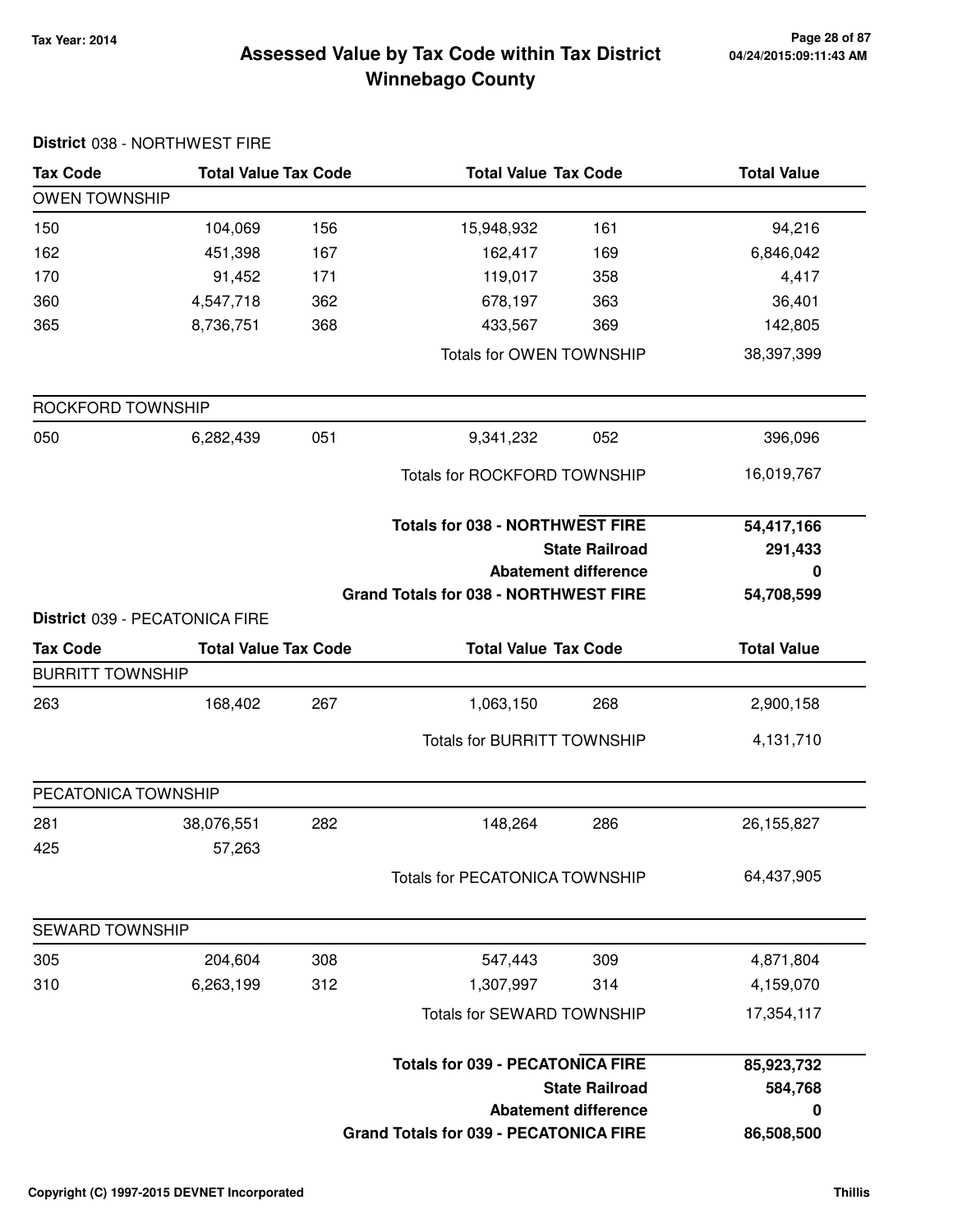#### **Tax Year: 2014 Page 29 of 87 Winnebago County Assessed Value by Tax Code within Tax District**

**District** 040 - ROCK RIVER FIRE

| <b>Tax Code</b>         | <b>Total Value Tax Code</b> |     | <b>Total Value Tax Code</b>                |                             | <b>Total Value</b> |
|-------------------------|-----------------------------|-----|--------------------------------------------|-----------------------------|--------------------|
| ROCKFORD TOWNSHIP       |                             |     |                                            |                             |                    |
| 084                     | 526,073                     | 104 | 2,183,770                                  |                             |                    |
|                         |                             |     | Totals for ROCKFORD TOWNSHIP               |                             | 2,709,843          |
|                         |                             |     | <b>Totals for 040 - ROCK RIVER FIRE</b>    |                             | 2,709,843          |
|                         |                             |     |                                            | <b>State Railroad</b>       | 0                  |
|                         |                             |     |                                            | <b>Abatement difference</b> | 0                  |
|                         |                             |     | Grand Totals for 040 - ROCK RIVER FIRE     |                             | 2,709,843          |
|                         | District 041 - ROCKTON FIRE |     |                                            |                             |                    |
| <b>Tax Code</b>         | <b>Total Value Tax Code</b> |     | <b>Total Value Tax Code</b>                |                             | <b>Total Value</b> |
| <b>OWEN TOWNSHIP</b>    |                             |     |                                            |                             |                    |
| 155                     | 7,162,575                   | 165 | 12,323,241                                 | 168                         | 0                  |
| 200                     | 1,587,974                   | 364 | 178,790                                    |                             |                    |
|                         |                             |     | Totals for OWEN TOWNSHIP                   |                             | 21,252,580         |
| <b>ROCKTON TOWNSHIP</b> |                             |     |                                            |                             |                    |
| 191                     | 10,481,897                  | 193 | 6,893,049                                  | 197                         | 95,009,369         |
| 202                     | 38,870,178                  | 203 | 4,457,653                                  | 205                         | 114,346            |
| 206                     | 18,085,462                  | 402 | 517,387                                    | 420                         | 1,737,044          |
|                         |                             |     | Totals for ROCKTON TOWNSHIP                |                             | 176,166,385        |
| SHIRLAND TOWNSHIP       |                             |     |                                            |                             |                    |
| 210                     | 6,399,619                   |     |                                            |                             |                    |
|                         |                             |     | Totals for SHIRLAND TOWNSHIP               |                             | 6,399,619          |
|                         |                             |     | <b>Totals for 041 - ROCKTON FIRE</b>       |                             | 203,818,584        |
|                         |                             |     |                                            | <b>State Railroad</b>       | 434,616            |
|                         |                             |     |                                            | <b>Abatement difference</b> | 0                  |
|                         |                             |     | <b>Grand Totals for 041 - ROCKTON FIRE</b> |                             | 204,253,200        |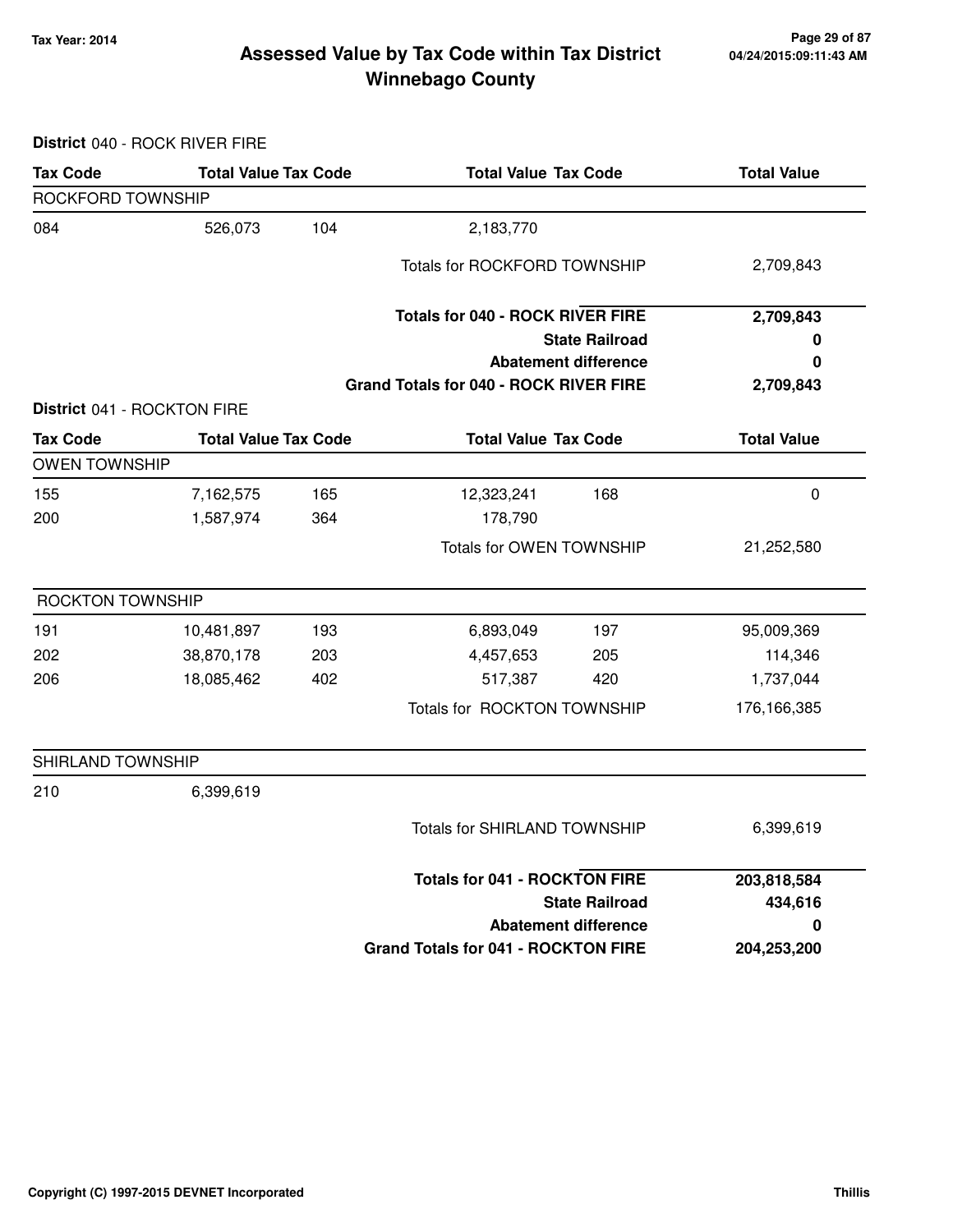#### **Tax Year: 2014 Page 30 of 87 Winnebago County Assessed Value by Tax Code within Tax District**

| District 042 - STILLMAN FIRE               |                                   |     |                                                  |                    |
|--------------------------------------------|-----------------------------------|-----|--------------------------------------------------|--------------------|
| <b>Tax Code</b>                            | <b>Total Value Tax Code</b>       |     | <b>Total Value Tax Code</b>                      | <b>Total Value</b> |
| ROCKFORD TOWNSHIP                          |                                   |     |                                                  |                    |
| 090                                        | 2,501                             | 091 | 8,738,096                                        |                    |
|                                            |                                   |     | Totals for ROCKFORD TOWNSHIP                     | 8,740,597          |
|                                            |                                   |     | <b>Totals for 042 - STILLMAN FIRE</b>            | 8,740,597          |
|                                            |                                   |     | <b>State Railroad</b>                            | 0                  |
|                                            |                                   |     | <b>Abatement difference</b>                      | 0                  |
|                                            | District 043 - WEST SUBURBAN FIRE |     | <b>Grand Totals for 042 - STILLMAN FIRE</b>      | 8,740,597          |
| <b>Tax Code</b>                            | <b>Total Value Tax Code</b>       |     | <b>Total Value Tax Code</b>                      | <b>Total Value</b> |
| ROCKFORD TOWNSHIP                          |                                   |     |                                                  |                    |
| 057                                        | 9,119,667                         | 058 | 1,568,700<br>059                                 | 1,518,237          |
| 060                                        | 1,457,172                         | 062 | 6,316,507<br>063                                 | 1,892,703          |
| 073                                        | 5,141                             | 083 | 612,403                                          |                    |
|                                            |                                   |     | <b>Totals for ROCKFORD TOWNSHIP</b>              | 22,490,530         |
|                                            |                                   |     | <b>Totals for 043 - WEST SUBURBAN FIRE</b>       | 22,490,530         |
|                                            |                                   |     | <b>State Railroad</b>                            | 29,238             |
|                                            |                                   |     | <b>Abatement difference</b>                      | O                  |
| District 044 - W B S FIRE                  |                                   |     | <b>Grand Totals for 043 - WEST SUBURBAN FIRE</b> | 22,519,768         |
|                                            | <b>Total Value Tax Code</b>       |     |                                                  |                    |
| <b>Tax Code</b><br><b>BURRITT TOWNSHIP</b> |                                   |     | <b>Total Value Tax Code</b>                      | <b>Total Value</b> |
| 254                                        | 161,684                           | 260 | 12,000,522<br>262                                | 136,770            |
| 265                                        | 721,325                           | 266 | 5,279,262                                        |                    |
|                                            |                                   |     | <b>Totals for BURRITT TOWNSHIP</b>               | 18,299,563         |
| PECATONICA TOWNSHIP                        |                                   |     |                                                  |                    |
| 283                                        | 122,083                           | 284 | 28,701                                           |                    |
|                                            |                                   |     |                                                  |                    |
|                                            |                                   |     | Totals for PECATONICA TOWNSHIP                   | 150,784            |
| <b>SEWARD TOWNSHIP</b>                     |                                   |     |                                                  |                    |
| 306                                        | 321,499                           | 311 | 3,307,401                                        |                    |
|                                            |                                   |     | Totals for SEWARD TOWNSHIP                       | 3,628,900          |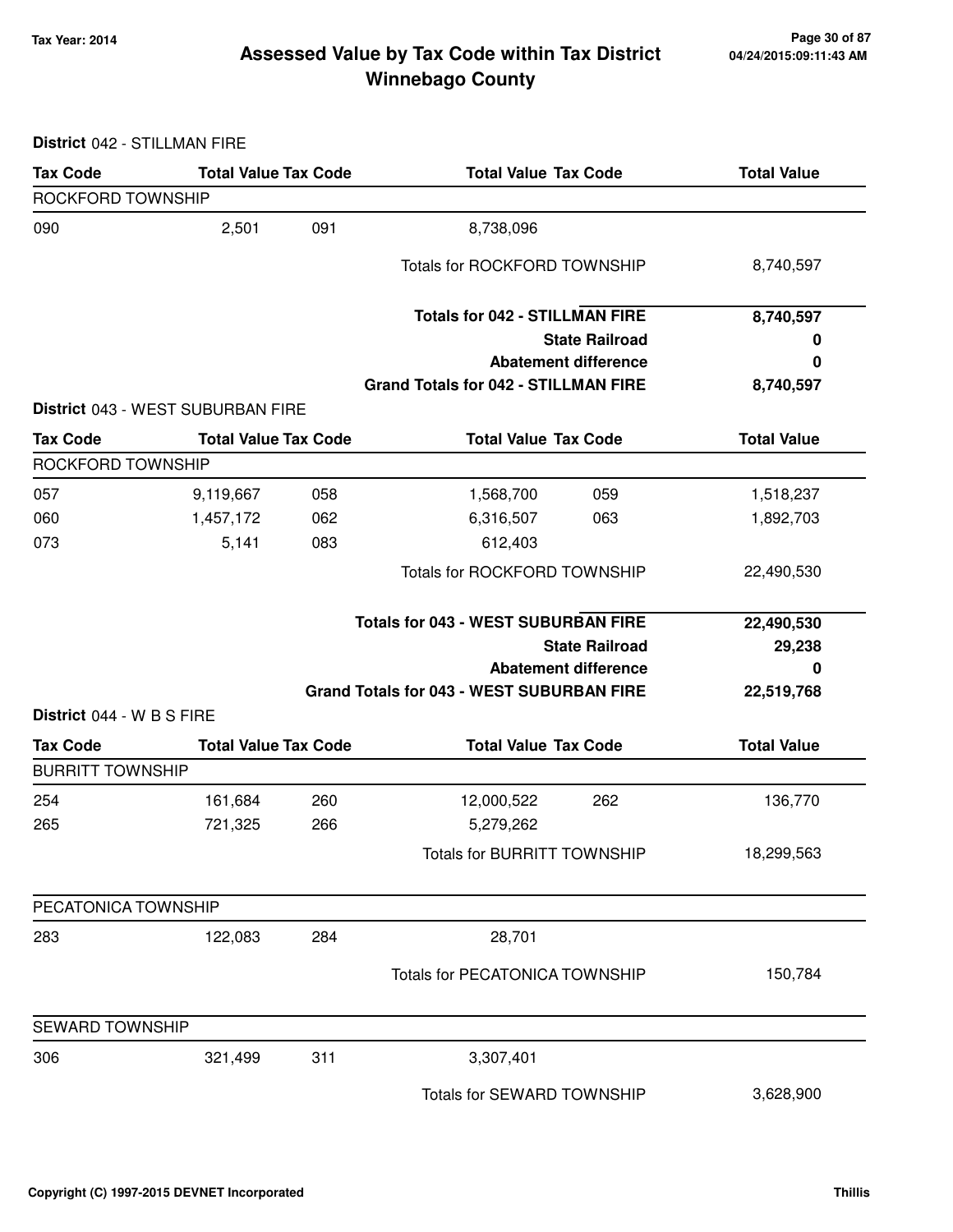#### **Tax Year: 2014 Page 31 of 87 Winnebago County Assessed Value by Tax Code within Tax District**

**District** 044 - W B S FIRE

| <b>Tax Code</b>        | <b>Total Value Tax Code</b>           |     | <b>Total Value Tax Code</b>       |                             | <b>Total Value</b> |  |
|------------------------|---------------------------------------|-----|-----------------------------------|-----------------------------|--------------------|--|
| WINNEBAGO TOWNSHIP     |                                       |     |                                   |                             |                    |  |
| 324                    | 1,887,258                             | 325 | 45,678,728                        | 326                         | 44,108,563         |  |
|                        |                                       |     | Totals for WINNEBAGO TOWNSHIP     |                             | 91,674,549         |  |
|                        |                                       |     | Totals for 044 - W B S FIRE       |                             | 113,753,796        |  |
|                        |                                       |     |                                   | <b>State Railroad</b>       | 676,498            |  |
|                        |                                       |     |                                   | <b>Abatement difference</b> | 0                  |  |
|                        |                                       |     | Grand Totals for 044 - W B S FIRE |                             | 114,430,294        |  |
|                        | District 046 - ROCKFORD PARK DISTRICT |     |                                   |                             |                    |  |
| <b>Tax Code</b>        | <b>Total Value Tax Code</b>           |     | <b>Total Value Tax Code</b>       |                             | <b>Total Value</b> |  |
|                        | <b>CHERRY VALLEY TOWNSHIP</b>         |     |                                   |                             |                    |  |
| 113                    | 7,942,031                             | 124 | 6,160,841                         | 125                         | 106,243            |  |
| 127                    | 103,613,835                           | 128 | 1,645,106                         | 129                         | 12,034,580         |  |
| 343                    | 502,119                               | 383 | 1,434,515                         | 386                         | $\mathbf 0$        |  |
|                        |                                       |     | Totals for CHERRY VALLEY TOWNSHIP |                             | 133,439,270        |  |
| <b>HARLEM TOWNSHIP</b> |                                       |     |                                   |                             |                    |  |
| 006                    | 114,746,905                           | 007 | 6,175,882                         | 019                         | $\mathbf 0$        |  |
| 020                    | 15,731                                | 026 | 23,982,704                        | 042                         | 3,221,190          |  |
| 078                    | 278,661                               | 142 | 167,513                           | 147                         | 64,678             |  |
| 151                    | 734                                   | 152 | 3,801,273                         | 158                         | 5,768,063          |  |
| 159                    | 210,723                               | 427 | 10,115                            | 428                         | 1,674,969          |  |
| 442                    | 882,459                               | 444 | 13,371                            | 454                         | 30,306             |  |
|                        |                                       |     | <b>Totals for HARLEM TOWNSHIP</b> |                             | 161,045,277        |  |
| <b>OWEN TOWNSHIP</b>   |                                       |     |                                   |                             |                    |  |
| 046                    | 240,371                               | 146 | 16,449,608                        | 150                         | 104,069            |  |
| 154                    | 93,109                                | 171 | 119,017                           |                             |                    |  |
|                        |                                       |     | Totals for OWEN TOWNSHIP          |                             | 17,006,174         |  |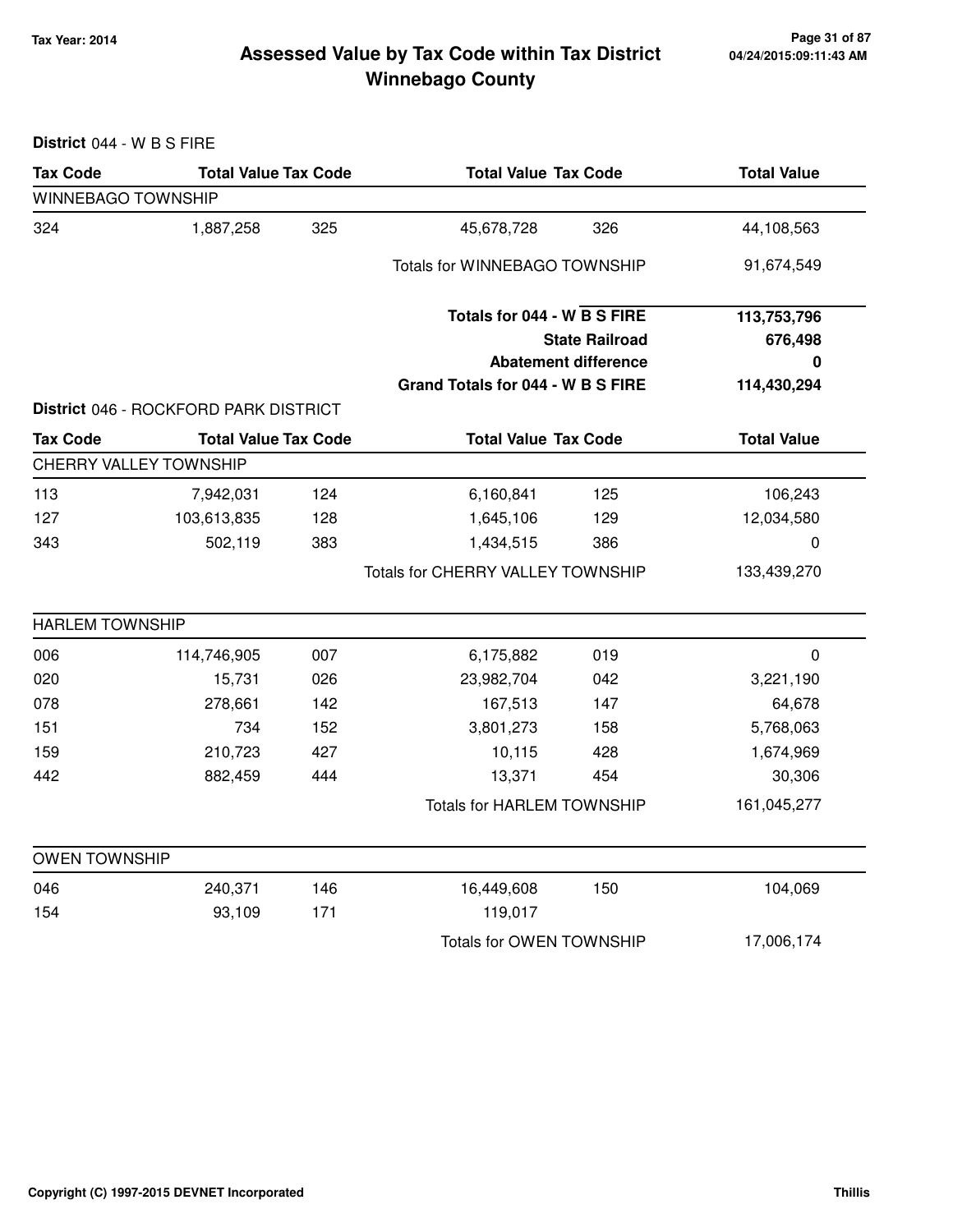#### **Tax Year: 2014 Page 32 of 87 Winnebago County Assessed Value by Tax Code within Tax District**

#### **District** 046 - ROCKFORD PARK DISTRICT

| <b>Tax Code</b>   | <b>Total Value Tax Code</b> |     | <b>Total Value Tax Code</b>                    |                             | <b>Total Value</b> |  |
|-------------------|-----------------------------|-----|------------------------------------------------|-----------------------------|--------------------|--|
| ROCKFORD TOWNSHIP |                             |     |                                                |                             |                    |  |
| 001               | 1,124,028,328               | 002 | 94,751,578                                     | 003                         | 24,763,594         |  |
| 005               | 9,943,459                   | 008 | 43,013,357                                     | 010                         | 3,636,624          |  |
| 013               | 20,321,079                  | 014 | 1,671,681                                      | 016                         | 5,216              |  |
| 017               | 19,928,861                  | 018 | 47,233,696                                     | 021                         | 14,377,166         |  |
| 027               | 1,801,935                   | 028 | 2,127,547                                      | 030                         | 331,788            |  |
| 031               | 4,439,878                   | 033 | 510                                            | 034                         | 4,977,605          |  |
| 035               | 688,741                     | 036 | 11,044,243                                     | 038                         | 1,294,432          |  |
| 039               | 306,719                     | 040 | 70,512                                         | 044                         | 10,045             |  |
| 047               | 3,861                       | 048 | 178,491                                        | 050                         | 6,282,439          |  |
| 051               | 9,341,232                   | 052 | 396,096                                        | 053                         | 1,667,268          |  |
| 056               | 310,193                     | 057 | 9,119,667                                      | 058                         | 1,568,700          |  |
| 059               | 1,518,237                   | 060 | 1,457,172                                      | 061                         | 2,622,057          |  |
| 062               | 6,316,507                   | 063 | 1,892,703                                      | 064                         | 12,938,829         |  |
| 066               | 11,713,307                  | 069 | 6,112,562                                      | 070                         | 1,823,127          |  |
| 071               | 9,807,797                   | 073 | 5,141                                          | 076                         | 883,269            |  |
| 077               | 111,449                     | 082 | 337,641                                        | 083                         | 612,403            |  |
| 084               | 526,073                     | 085 | 10,578,525                                     | 086                         | 1,277,511          |  |
| 096               | 6,965,365                   | 099 | 5,750,313                                      | 104                         | 2,183,770          |  |
| 117               | 10,493,870                  | 126 | 1,461,952                                      | 223                         | 6,888,761          |  |
| 226               | 841,839                     | 370 | 0                                              | 372                         | 3,996,301          |  |
| 374               | 1,006,419                   | 378 | 44,728,705                                     | 380                         | 939,540            |  |
| 381               | 5,624,145                   | 382 | 155,853                                        | 385                         | 565,946            |  |
| 391               | 820,301                     | 392 | 21,543,244                                     | 400                         | 40,506             |  |
| 403               | 70,075                      | 404 | 1,026,878                                      | 405                         | 1,397,392          |  |
| 406               | 10,548                      | 407 | 745,521                                        | 409                         | 10,221,113         |  |
| 410               | 6,620,288                   | 411 | 362                                            | 412                         | 66,399             |  |
| 417               | 898,655                     | 418 | 5,773,301                                      | 419                         | 386,620            |  |
| 421               | 13,032,718                  | 422 | 6,986,681                                      | 423                         | 12,066,358         |  |
| 424               | 8,722,573                   | 426 | 2,254,958                                      | 448                         | 11,091             |  |
| 450               | 206,273                     | 451 | 37,500,531                                     | 453                         | 180,510            |  |
| 455               | 6,458,689                   | 456 | 4,213,948                                      |                             |                    |  |
|                   |                             |     | <b>Totals for ROCKFORD TOWNSHIP</b>            |                             | 1,763,029,163      |  |
|                   |                             |     | <b>Totals for 046 - ROCKFORD PARK DISTRICT</b> |                             | 2,074,519,884      |  |
|                   |                             |     |                                                | <b>State Railroad</b>       | 3,905,323          |  |
|                   |                             |     |                                                | <b>Abatement difference</b> | 0                  |  |

**Grand Totals for 046 - ROCKFORD PARK DISTRICT 2,078,425,207**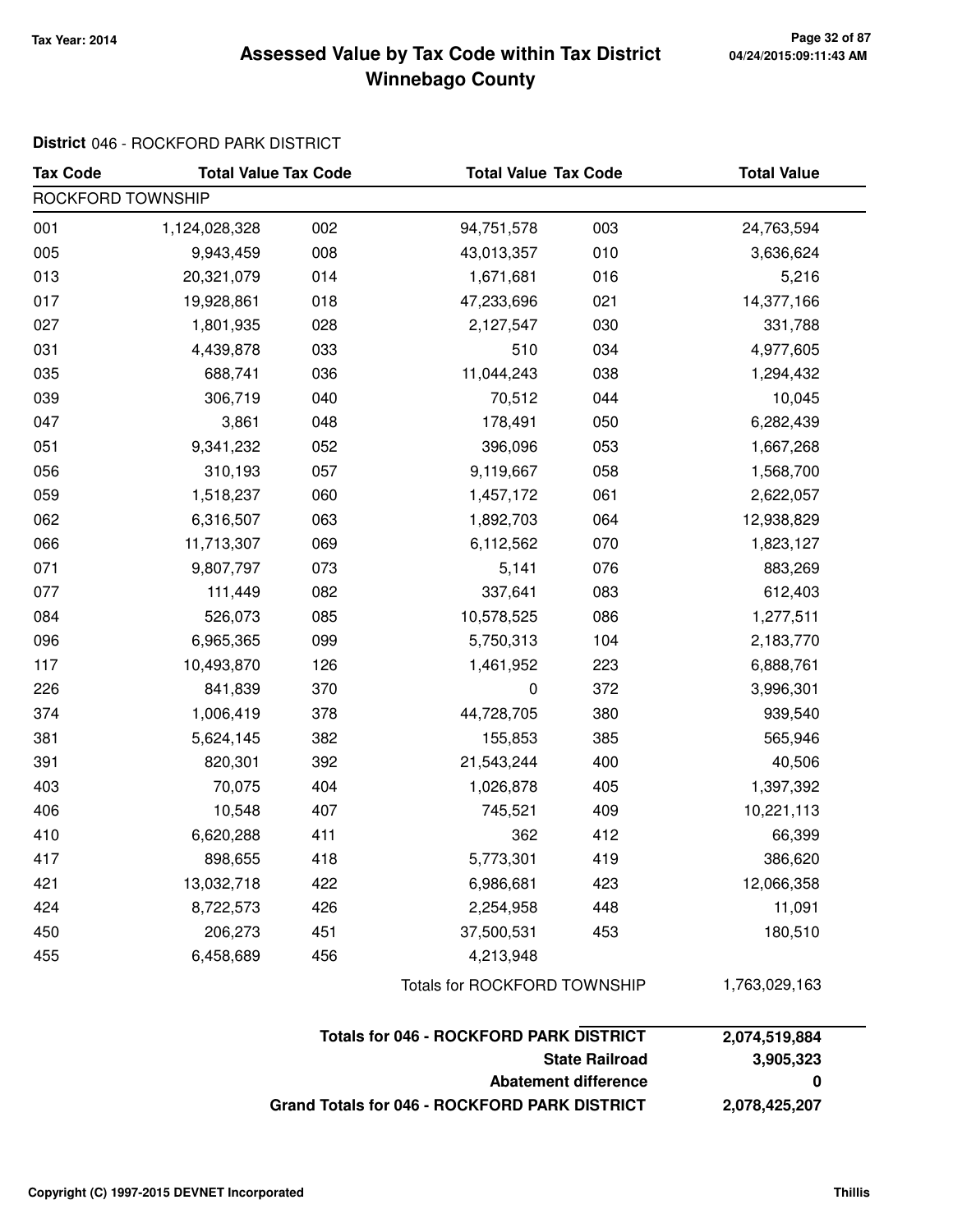#### **Tax Year: 2014 Page 33 of 87 Winnebago County Assessed Value by Tax Code within Tax District**

|                        | District 047 - SUMNER PARK             |     |                                                       |                             |                    |
|------------------------|----------------------------------------|-----|-------------------------------------------------------|-----------------------------|--------------------|
| <b>Tax Code</b>        | <b>Total Value Tax Code</b>            |     | <b>Total Value Tax Code</b>                           |                             | <b>Total Value</b> |
| PECATONICA TOWNSHIP    |                                        |     |                                                       |                             |                    |
| 281                    | 38,076,551                             | 282 | 148,264                                               | 283                         | 122,083            |
| 284                    | 28,701                                 | 286 | 26,155,827                                            | 425                         | 57,263             |
|                        |                                        |     | <b>Totals for PECATONICA TOWNSHIP</b>                 |                             | 64,588,689         |
| <b>SEWARD TOWNSHIP</b> |                                        |     |                                                       |                             |                    |
| 306                    | 321,499                                | 308 | 547,443                                               | 309                         | 4,871,804          |
| 312                    | 1,307,997                              |     |                                                       |                             |                    |
|                        |                                        |     | <b>Totals for SEWARD TOWNSHIP</b>                     |                             | 7,048,743          |
|                        |                                        |     | <b>Totals for 047 - SUMNER PARK</b>                   |                             | 71,637,432         |
|                        |                                        |     |                                                       | <b>State Railroad</b>       | 0                  |
|                        |                                        |     |                                                       | <b>Abatement difference</b> | 0                  |
|                        | District 048 - WINNEBAGO PARK DISTRICT |     | <b>Grand Totals for 047 - SUMNER PARK</b>             |                             | 71,637,432         |
|                        |                                        |     |                                                       |                             |                    |
| <b>Tax Code</b>        | <b>Total Value Tax Code</b>            |     | <b>Total Value Tax Code</b>                           |                             | <b>Total Value</b> |
| WINNEBAGO TOWNSHIP     |                                        |     |                                                       |                             |                    |
| 315                    | $\pmb{0}$                              | 324 | 1,887,258                                             | 325                         | 45,678,728         |
| 326                    | 44,108,563                             |     |                                                       |                             |                    |
|                        |                                        |     | Totals for WINNEBAGO TOWNSHIP                         |                             | 91,674,549         |
|                        |                                        |     | <b>Totals for 048 - WINNEBAGO PARK DISTRICT</b>       |                             | 91,674,549         |
|                        |                                        |     |                                                       | <b>State Railroad</b>       | 582,941            |
|                        |                                        |     |                                                       | <b>Abatement difference</b> | 0                  |
|                        |                                        |     | <b>Grand Totals for 048 - WINNEBAGO PARK DISTRICT</b> |                             | 92,257,490         |
|                        | District 049 - SEWARD PARK DISTRICT    |     |                                                       |                             |                    |
| <b>Tax Code</b>        | <b>Total Value Tax Code</b>            |     | <b>Total Value Tax Code</b>                           |                             | <b>Total Value</b> |
| <b>SEWARD TOWNSHIP</b> |                                        |     |                                                       |                             |                    |
| 305                    | 204,604                                | 310 | 6,263,199                                             | 311                         | 3,307,401          |
| 313                    | 1,310,420                              | 314 | 4,159,070                                             |                             |                    |
|                        |                                        |     | <b>Totals for SEWARD TOWNSHIP</b>                     |                             | 15,244,694         |
|                        |                                        |     | <b>Totals for 049 - SEWARD PARK DISTRICT</b>          |                             | 15,244,694         |
|                        |                                        |     |                                                       | <b>State Railroad</b>       | 678,325            |
|                        |                                        |     |                                                       | <b>Abatement difference</b> | 0                  |
|                        |                                        |     | <b>Grand Totals for 049 - SEWARD PARK DISTRICT</b>    |                             | 15,923,019         |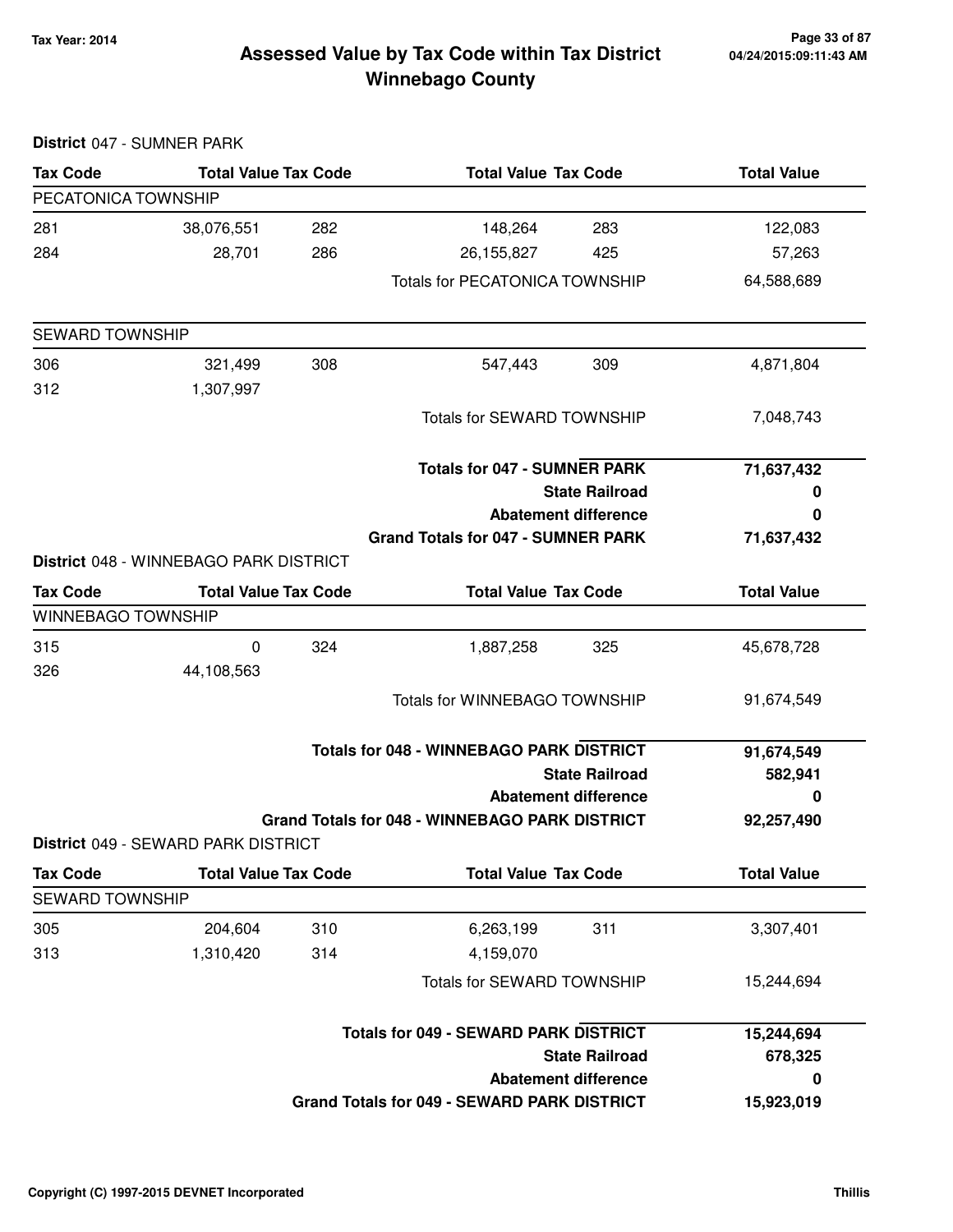#### **Tax Year: 2014 Page 34 of 87 Winnebago County Assessed Value by Tax Code within Tax District**

**District** 050 - DURAND SANITARY

| <b>Tax Code</b>        | <b>Total Value Tax Code</b>         |     | <b>Total Value Tax Code</b>                   |                             | <b>Total Value</b> |
|------------------------|-------------------------------------|-----|-----------------------------------------------|-----------------------------|--------------------|
| <b>DURAND TOWNSHIP</b> |                                     |     |                                               |                             |                    |
| 228                    | 1,323,537                           | 233 | 13,465,767                                    | 234                         | 285,223            |
|                        |                                     |     | <b>Totals for DURAND TOWNSHIP</b>             |                             | 15,074,527         |
|                        |                                     |     | <b>Totals for 050 - DURAND SANITARY</b>       |                             | 15,074,527         |
|                        |                                     |     |                                               | <b>State Railroad</b>       | 0                  |
|                        |                                     |     |                                               | <b>Abatement difference</b> | 0                  |
|                        |                                     |     | <b>Grand Totals for 050 - DURAND SANITARY</b> |                             | 15,074,527         |
|                        | District 051 - ROCK RIVER WATER REC |     |                                               |                             |                    |
| <b>Tax Code</b>        | <b>Total Value Tax Code</b>         |     | <b>Total Value Tax Code</b>                   |                             | <b>Total Value</b> |
| CHERRY VALLEY TOWNSHIP |                                     |     |                                               |                             |                    |
| 110                    | 25,565,791                          | 111 | 8,219,521                                     | 112                         | 1,958,709          |
| 113                    | 7,942,031                           | 119 | 11,416,365                                    | 124                         | 6,160,841          |
| 127                    | 103,613,835                         | 343 | 502,119                                       |                             |                    |
|                        |                                     |     | Totals for CHERRY VALLEY TOWNSHIP             |                             | 165,379,212        |
| <b>HARLEM TOWNSHIP</b> |                                     |     |                                               |                             |                    |
| 006                    | 114,746,905                         | 026 | 23,982,704                                    | 042                         | 3,221,190          |
| 045                    | 291,922                             | 049 | 15,752,968                                    | 078                         | 278,661            |
| 109                    | 22,175,801                          | 118 | 366,998                                       | 133                         | 91,009,518         |
| 143                    | 2,234,805                           | 144 | 98,496,619                                    | 147                         | 64,678             |
| 151                    | 734                                 | 152 | 3,801,273                                     | 153                         | 715,823            |
| 158                    | 5,768,063                           | 160 | 564,255                                       | 194                         | 2,656,539          |
| 208                    | 42,340                              | 414 | 983,794                                       | 416                         | 6,195,087          |
| 428                    | 1,674,969                           | 430 | 131,773                                       | 431                         | 2,135              |
| 433                    | 1,309,109                           | 434 | 187,245                                       | 435                         | 5,353,767          |
| 442                    | 882,459                             | 444 | 13,371                                        |                             |                    |
|                        |                                     |     | <b>Totals for HARLEM TOWNSHIP</b>             |                             | 402,905,505        |
| <b>OWEN TOWNSHIP</b>   |                                     |     |                                               |                             |                    |
| 146                    | 16,449,608                          | 170 | 91,452                                        | 171                         | 119,017            |
| 200                    | 1,587,974                           | 361 | 2,819                                         | 365                         | 8,736,751          |
| 369                    | 142,805                             |     |                                               |                             |                    |
|                        |                                     |     | Totals for OWEN TOWNSHIP                      |                             | 27,130,426         |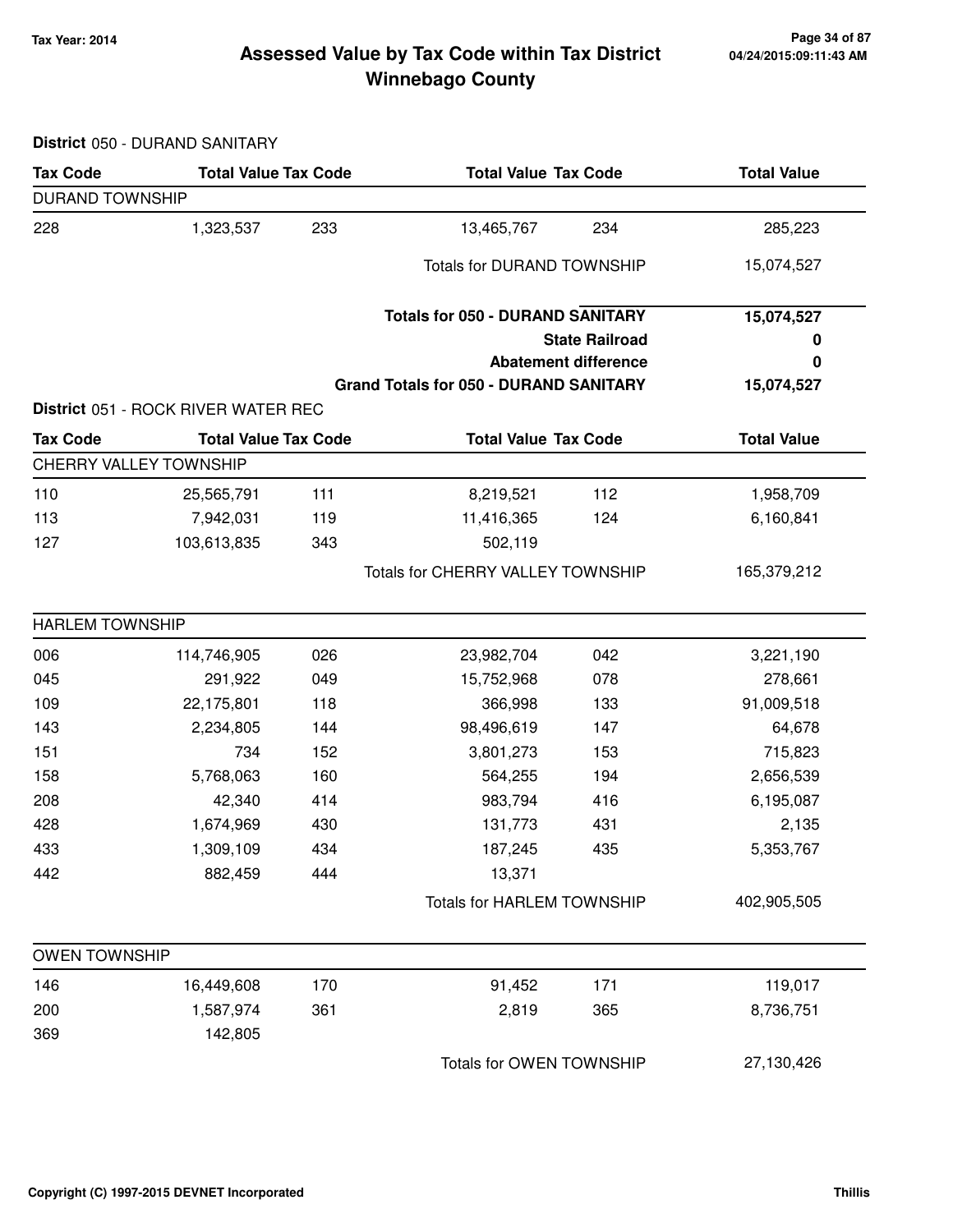#### **Tax Year: 2014 Page 35 of 87 Winnebago County Assessed Value by Tax Code within Tax District**

# **District** 051 - ROCK RIVER WATER REC

| <b>Tax Code</b>   | <b>Total Value Tax Code</b> |     | <b>Total Value Tax Code</b>  |     | <b>Total Value</b> |
|-------------------|-----------------------------|-----|------------------------------|-----|--------------------|
| ROCKFORD TOWNSHIP |                             |     |                              |     |                    |
| 001               | 1,124,028,328               | 002 | 94,751,578                   | 008 | 43,013,357         |
| 010               | 3,636,624                   | 013 | 20,321,079                   | 014 | 1,671,681          |
| 016               | 5,216                       | 017 | 19,928,861                   | 018 | 47,233,696         |
| 021               | 14,377,166                  | 027 | 1,801,935                    | 028 | 2,127,547          |
| 030               | 331,788                     | 033 | 510                          | 034 | 4,977,605          |
| 038               | 1,294,432                   | 039 | 306,719                      | 047 | 3,861              |
| 048               | 178,491                     | 050 | 6,282,439                    | 053 | 1,667,268          |
| 056               | 310,193                     | 057 | 9,119,667                    | 059 | 1,518,237          |
| 061               | 2,622,057                   | 062 | 6,316,507                    | 066 | 11,713,307         |
| 069               | 6,112,562                   | 070 | 1,823,127                    | 077 | 111,449            |
| 082               | 337,641                     | 083 | 612,403                      | 085 | 10,578,525         |
| 086               | 1,277,511                   | 104 | 2,183,770                    | 117 | 10,493,870         |
| 123               | 596,792                     | 126 | 1,461,952                    | 223 | 6,888,761          |
| 226               | 841,839                     | 372 | 3,996,301                    | 373 | 1,659,785          |
| 378               | 44,728,705                  | 381 | 5,624,145                    | 385 | 565,946            |
| 391               | 820,301                     | 392 | 21,543,244                   | 400 | 40,506             |
| 403               | 70,075                      | 404 | 1,026,878                    | 405 | 1,397,392          |
| 406               | 10,548                      | 407 | 745,521                      | 409 | 10,221,113         |
| 410               | 6,620,288                   | 412 | 66,399                       | 417 | 898,655            |
| 418               | 5,773,301                   | 419 | 386,620                      | 421 | 13,032,718         |
| 422               | 6,986,681                   | 423 | 12,066,358                   | 424 | 8,722,573          |
| 426               | 2,254,958                   | 448 | 11,091                       | 450 | 206,273            |
| 451               | 37,500,531                  | 455 | 6,458,689                    | 456 | 4,213,948          |
|                   |                             |     | Totals for ROCKFORD TOWNSHIP |     | 1,660,509,894      |

| ROCKTON TOWNSHIP |  |  |
|------------------|--|--|
|                  |  |  |

206 18,085,462

Totals for ROCKTON TOWNSHIP 18,085,462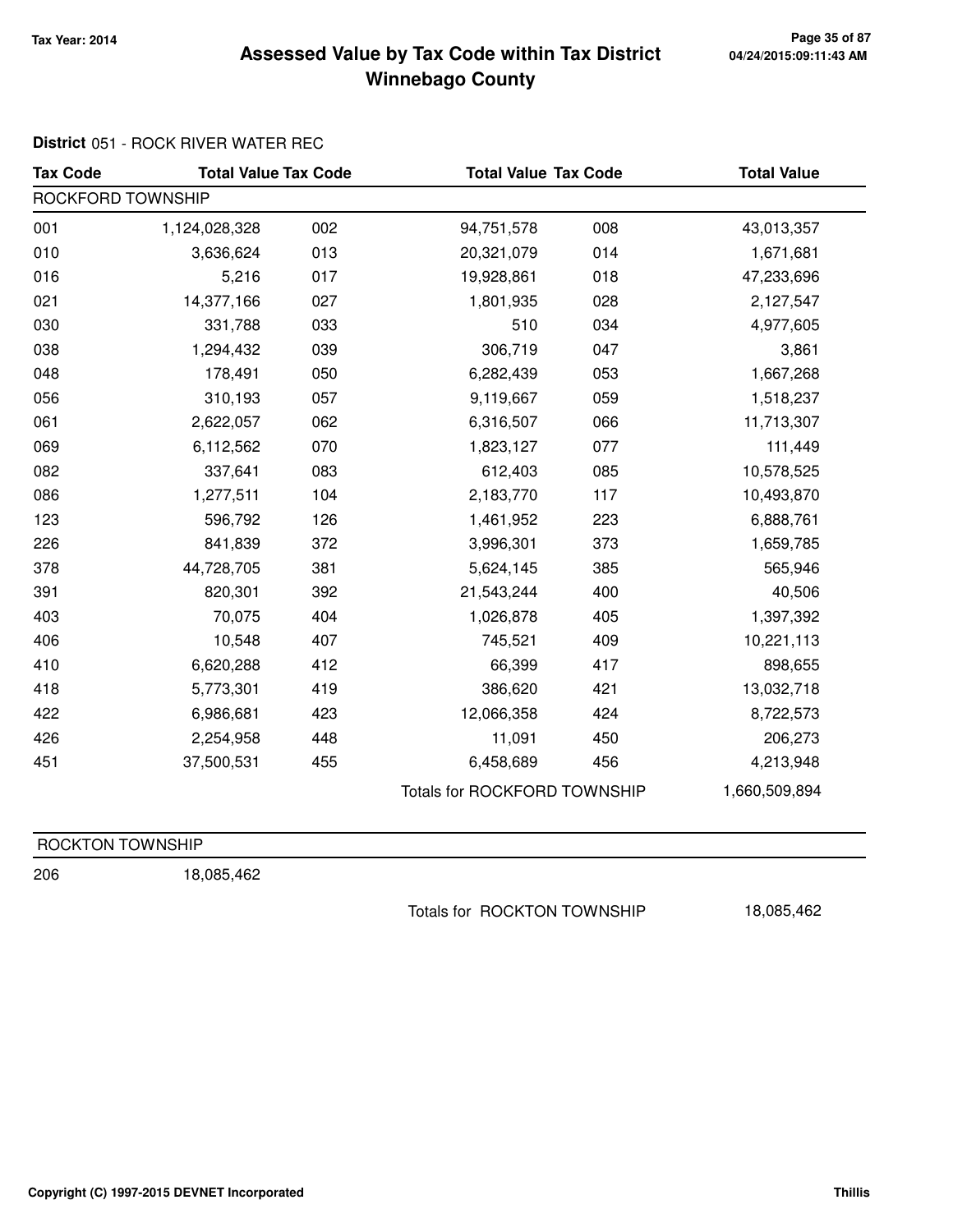**District** 051 - ROCK RIVER WATER REC

#### **Tax Year: 2014 Page 36 of 87 Winnebago County Assessed Value by Tax Code within Tax District**

| <b>Tax Code</b>        | <b>Total Value Tax Code</b>          | <b>Total Value Tax Code</b>                        | <b>Total Value</b> |
|------------------------|--------------------------------------|----------------------------------------------------|--------------------|
| ROSCOE TOWNSHIP        |                                      |                                                    |                    |
| 068                    | 1,305,886<br>187                     | 188<br>2,883,687                                   | 327,344            |
| 189                    | 66,080,058<br>196                    | 199<br>5,787                                       | 35,931,841         |
| 207                    | 0<br>209                             | 32,424,751                                         |                    |
|                        |                                      | Totals for ROSCOE TOWNSHIP                         | 138,959,354        |
|                        |                                      | <b>Totals for 051 - ROCK RIVER WATER REC</b>       | 2,412,969,853      |
|                        |                                      | <b>State Railroad</b>                              | 4,188,575          |
|                        |                                      | <b>Abatement difference</b>                        | 0                  |
|                        |                                      | <b>Grand Totals for 051 - ROCK RIVER WATER REC</b> | 2,417,158,428      |
|                        | District 052 - PRESTON & CENTRAL TIF |                                                    |                    |
| <b>Tax Code</b>        | <b>Total Value Tax Code</b>          | <b>Total Value Tax Code</b>                        | <b>Total Value</b> |
| ROCKFORD TOWNSHIP      |                                      |                                                    |                    |
| 126                    | 1,461,952                            |                                                    |                    |
|                        |                                      | <b>Totals for ROCKFORD TOWNSHIP</b>                | 1,461,952          |
|                        |                                      | <b>Totals for 052 - PRESTON &amp; CENTRAL TIF</b>  | 1,461,952          |
|                        |                                      | <b>State Railroad</b>                              | 0                  |
|                        |                                      | <b>Abatement difference</b>                        | 0                  |
|                        |                                      | Grand Totals for 052 - PRESTON & CENTRAL TIF       | 1,461,952          |
|                        | District 053 - SEWARD SANITARY       |                                                    |                    |
| <b>Tax Code</b>        | <b>Total Value Tax Code</b>          | <b>Total Value Tax Code</b>                        | <b>Total Value</b> |
| <b>SEWARD TOWNSHIP</b> |                                      |                                                    |                    |
| 314                    | 4,159,070                            |                                                    |                    |
|                        |                                      | Totals for SEWARD TOWNSHIP                         | 4,159,070          |
|                        |                                      | <b>Totals for 053 - SEWARD SANITARY</b>            | 4,159,070          |
|                        |                                      | <b>State Railroad</b>                              | 60,304             |
|                        |                                      | <b>Abatement difference</b>                        | 0                  |
|                        |                                      | <b>Grand Totals for 053 - SEWARD SANITARY</b>      | 4,219,374          |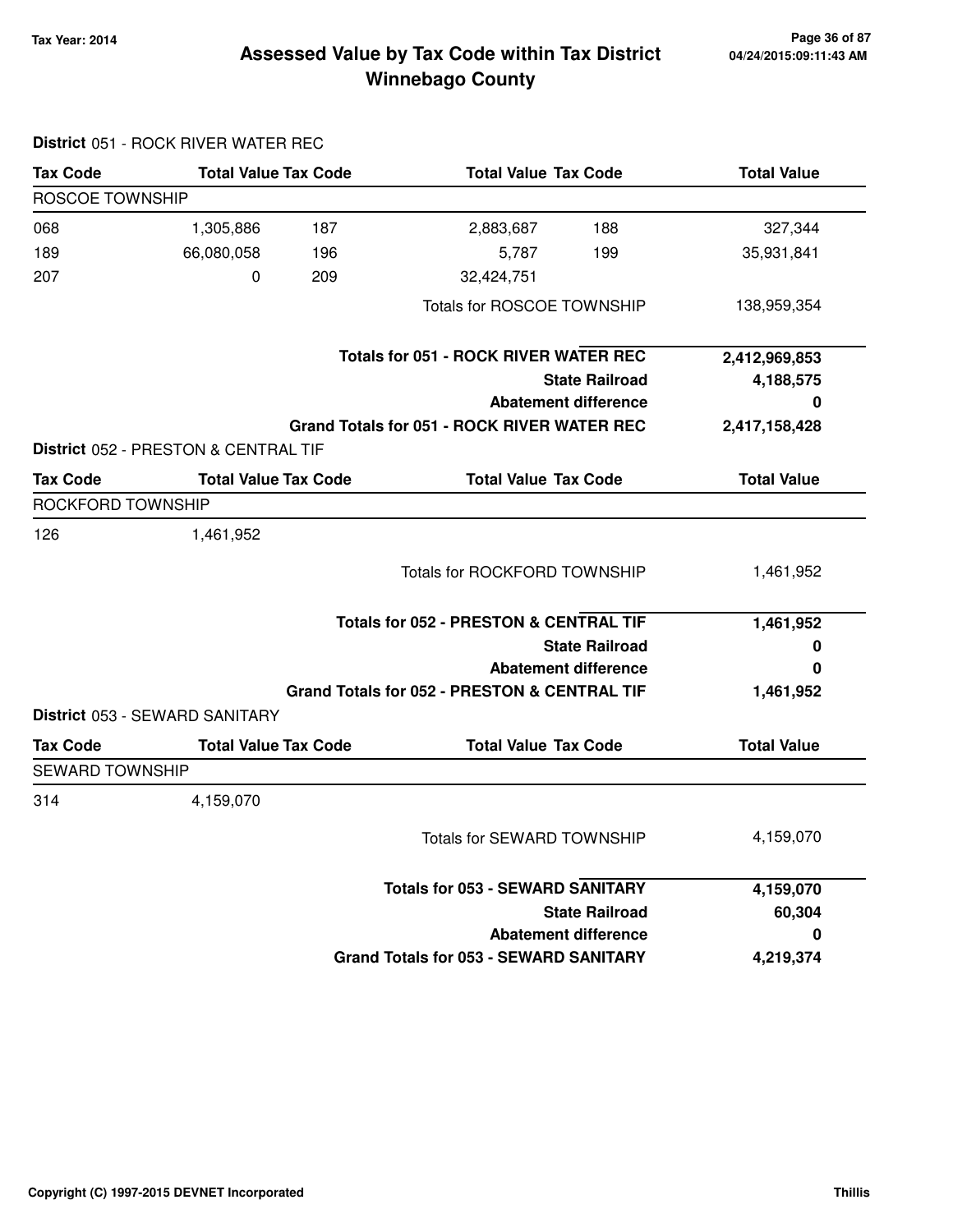### **Tax Year: 2014 Page 37 of 87 Winnebago County Assessed Value by Tax Code within Tax District**

| <b>Tax Code</b>               |            | <b>Total Value Tax Code</b>                   | <b>Total Value Tax Code</b>                         |                             | <b>Total Value</b> |
|-------------------------------|------------|-----------------------------------------------|-----------------------------------------------------|-----------------------------|--------------------|
| <b>CHERRY VALLEY TOWNSHIP</b> |            |                                               |                                                     |                             |                    |
| 110                           | 25,565,791 | 113                                           | 7,942,031                                           | 114                         | 65,207,332         |
| 119                           | 11,416,365 | 120                                           | 3,165,964                                           | 122                         | 461,066            |
| 124                           | 6,160,841  | 125                                           | 106,243                                             | 129                         | 12,034,580         |
| 366                           | 623,293    | 367                                           | 82,976                                              | 386                         | 0                  |
| 396                           | 0          | 440                                           | 25,815                                              |                             |                    |
|                               |            |                                               | <b>Totals for CHERRY VALLEY TOWNSHIP</b>            |                             | 132,792,297        |
| ROCKFORD TOWNSHIP             |            |                                               |                                                     |                             |                    |
| 003                           | 24,763,594 | 017                                           | 19,928,861                                          | 072                         | 44,140             |
| 095                           | 4,211,233  | 096                                           | 6,965,365                                           | 370                         | 0                  |
| 372                           | 3,996,301  | 374                                           | 1,006,419                                           | 378                         | 44,728,705         |
| 393                           | 238,599    | 394                                           | 0                                                   | 438                         | 554,254            |
| 439                           | 391,712    | 441                                           | 383,451                                             | 452                         | 25,100             |
|                               |            | <b>Totals for ROCKFORD TOWNSHIP</b>           |                                                     |                             | 107,237,734        |
|                               |            | <b>Totals for 054 - CHERRY VALLEY LIBRARY</b> |                                                     |                             | 240,030,031        |
|                               |            | <b>State Railroad</b>                         |                                                     |                             | 822,012            |
|                               |            |                                               |                                                     | <b>Abatement difference</b> | 0                  |
|                               |            |                                               | <b>Grand Totals for 054 - CHERRY VALLEY LIBRARY</b> |                             | 240,852,043        |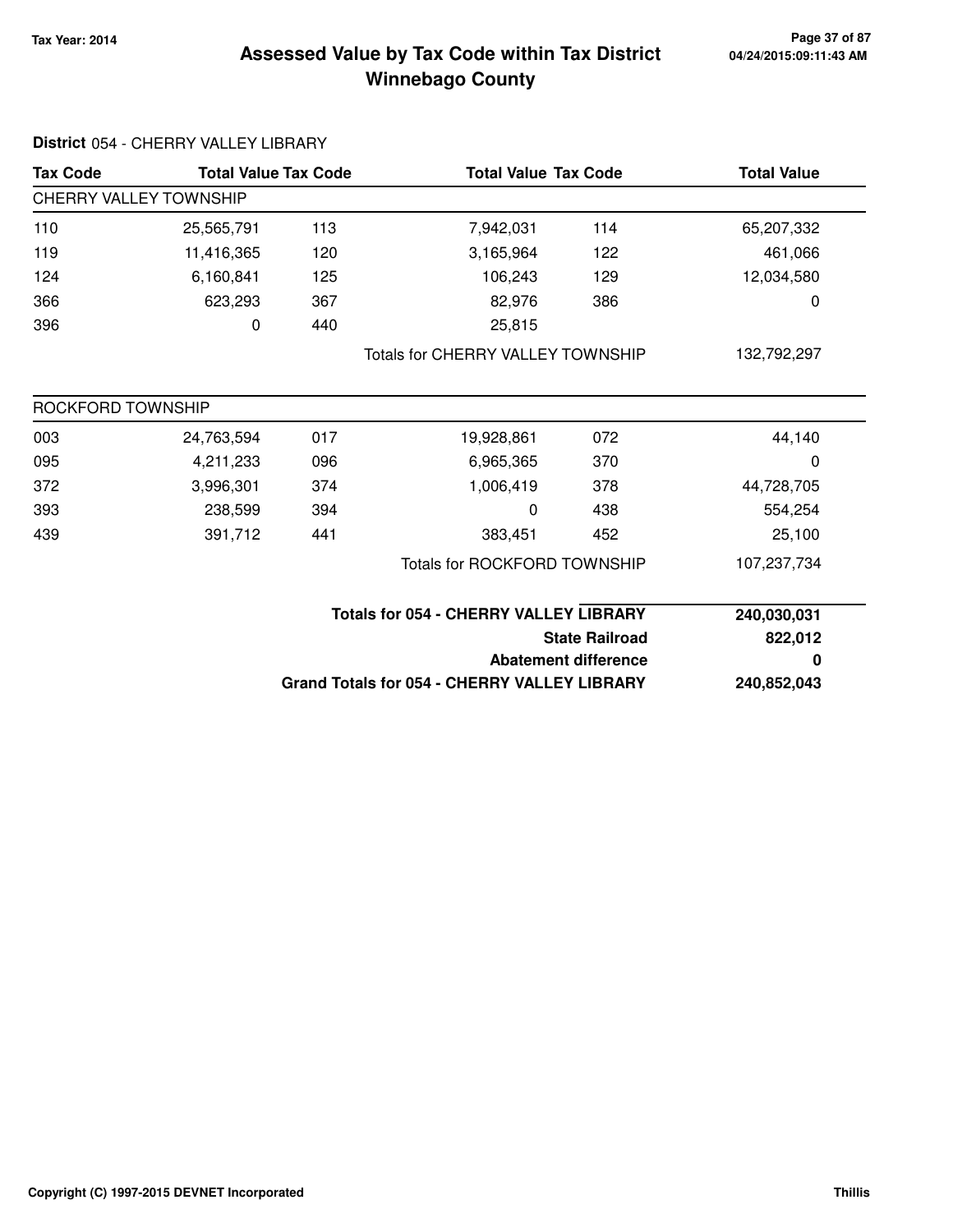# **Tax Year: 2014 Page 38 of 87 Winnebago County Assessed Value by Tax Code within Tax District**

# **District** 055 - NORTH SUBURBAN LIBRARY

| <b>Tax Code</b>        | <b>Total Value Tax Code</b> |     |                              | <b>Total Value Tax Code</b>       |             |
|------------------------|-----------------------------|-----|------------------------------|-----------------------------------|-------------|
| <b>HARLEM TOWNSHIP</b> |                             |     |                              |                                   |             |
| 006                    | 114,746,905                 | 007 | 6,175,882                    | 012                               | 135,815     |
| 020                    | 15,731                      | 026 | 23,982,704                   | 042                               | 3,221,190   |
| 045                    | 291,922                     | 049 | 15,752,968                   | 108                               | 11,413      |
| 109                    | 22,175,801                  | 118 | 366,998                      | 130                               | 3,227,560   |
| 133                    | 91,009,518                  | 134 | 28,092                       | 135                               | 6,216,060   |
| 136                    | 24, 131, 767                | 137 | 45,678,532                   | 139                               | 7,845,275   |
| 141                    | 214,958                     | 142 | 167,513                      | 143                               | 2,234,805   |
| 144                    | 98,496,619                  | 145 | 4,117,300                    | 147                               | 64,678      |
| 149                    | 28,018,520                  | 151 | 734                          | 152                               | 3,801,273   |
| 153                    | 715,823                     | 158 | 5,768,063                    | 159                               | 210,723     |
| 160                    | 564,255                     | 163 | 1,623,227                    | 164                               | 79,995      |
| 194                    | 2,656,539                   | 208 | 42,340                       | 413                               | 463,162     |
| 414                    | 983,794                     | 416 | 6,195,087                    | 427                               | 10,115      |
| 428                    | 1,674,969                   | 429 | 3,334                        | 430                               | 131,773     |
| 431                    | 2,135                       | 432 | 1,279                        | 433                               | 1,309,109   |
| 434                    | 187,245                     | 435 | 5,353,767                    | 442                               | 882,459     |
| 443                    | 53,848                      | 444 | 13,371                       | 454                               | 30,306      |
|                        |                             |     |                              | <b>Totals for HARLEM TOWNSHIP</b> |             |
| <b>OWEN TOWNSHIP</b>   |                             |     |                              |                                   |             |
| 169                    | 6,846,042                   | 200 | 1,587,974                    | 358                               | 4,417       |
| 365                    | 8,736,751                   | 368 | 433,567                      | 369                               | 142,805     |
|                        |                             |     | Totals for OWEN TOWNSHIP     |                                   | 17,751,556  |
| ROCKFORD TOWNSHIP      |                             |     |                              |                                   |             |
| 002                    | 94,751,578                  | 008 | 43,013,357                   | 010                               | 3,636,624   |
| 035                    | 688,741                     | 040 | 70,512                       | 044                               | 10,045      |
| 061                    | 2,622,057                   | 070 | 1,823,127                    | 076                               | 883,269     |
| 409                    | 10,221,113                  | 426 | 2,254,958                    | 448                               | 11,091      |
| 456                    | 4,213,948                   |     |                              |                                   |             |
|                        |                             |     | Totals for ROCKFORD TOWNSHIP |                                   | 164,200,420 |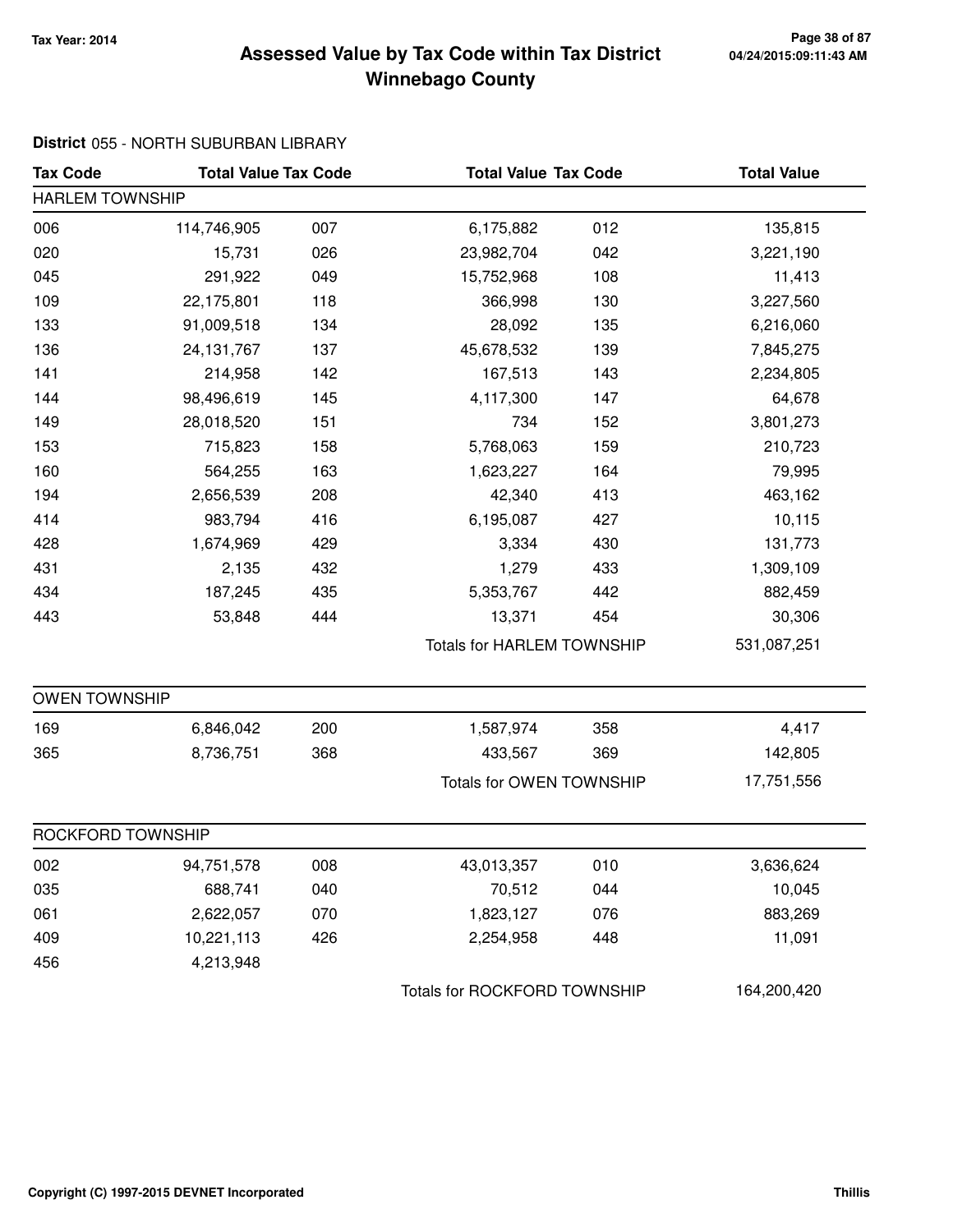### **Tax Year: 2014 Page 39 of 87 Winnebago County Assessed Value by Tax Code within Tax District**

| <b>Tax Code</b>         | <b>Total Value Tax Code</b><br><b>Total Value Tax Code</b> |     |                                                                         | <b>Total Value</b>          |                          |
|-------------------------|------------------------------------------------------------|-----|-------------------------------------------------------------------------|-----------------------------|--------------------------|
| ROSCOE TOWNSHIP         |                                                            |     |                                                                         |                             |                          |
| 068                     | 1,305,886                                                  | 176 | 297,701                                                                 | 178                         | 26,355                   |
| 179                     | 8,798,512                                                  | 180 | 61,008,026                                                              | 181                         | 124, 151, 845            |
| 184                     | 748,219                                                    | 185 | 9,684,150                                                               | 187                         | 2,883,687                |
| 188                     | 327,344                                                    | 189 | 66,080,058                                                              | 192                         | 11,914,359               |
| 198                     | 3,327,833                                                  | 199 | 35,931,841                                                              | 209                         | 32,424,751               |
| 447                     | 390,181                                                    |     |                                                                         |                             |                          |
|                         |                                                            |     | Totals for ROSCOE TOWNSHIP                                              |                             | 359,300,748              |
|                         |                                                            |     | <b>Totals for 055 - NORTH SUBURBAN LIBRARY</b><br><b>State Railroad</b> |                             | 1,072,339,975<br>744,822 |
|                         |                                                            |     |                                                                         | <b>Abatement difference</b> | 0                        |
|                         |                                                            |     | <b>Grand Totals for 055 - NORTH SUBURBAN LIBRARY</b>                    |                             | 1,073,084,797            |
|                         | District 056 - PECATONICA LIBRARY                          |     |                                                                         |                             |                          |
| <b>Tax Code</b>         | <b>Total Value Tax Code</b>                                |     | <b>Total Value Tax Code</b>                                             |                             | <b>Total Value</b>       |
| <b>BURRITT TOWNSHIP</b> |                                                            |     |                                                                         |                             |                          |
| 265                     | 721,325                                                    | 266 | 5,279,262                                                               | 267                         | 1,063,150                |
| 268                     | 2,900,158                                                  |     |                                                                         |                             |                          |
|                         |                                                            |     | <b>Totals for BURRITT TOWNSHIP</b>                                      |                             | 9,963,895                |
| <b>DURAND TOWNSHIP</b>  |                                                            |     |                                                                         |                             |                          |
| 231                     | 92,332                                                     | 232 | 833,118                                                                 |                             |                          |
|                         |                                                            |     | <b>Totals for DURAND TOWNSHIP</b>                                       |                             | 925,450                  |
| PECATONICA TOWNSHIP     |                                                            |     |                                                                         |                             |                          |
| 281                     | 38,076,551                                                 | 282 | 148,264                                                                 | 283                         | 122,083                  |
| 284                     | 28,701                                                     | 286 | 26,155,827                                                              | 425                         | 57,263                   |
|                         |                                                            |     | <b>Totals for PECATONICA TOWNSHIP</b>                                   |                             | 64,588,689               |
| <b>SEWARD TOWNSHIP</b>  |                                                            |     |                                                                         |                             |                          |
| 305                     | 204,604                                                    | 309 | 4,871,804                                                               | 312                         | 1,307,997                |
|                         |                                                            |     | <b>Totals for SEWARD TOWNSHIP</b>                                       |                             | 6,384,405                |
|                         |                                                            |     | <b>Totals for 056 - PECATONICA LIBRARY</b><br><b>State Railroad</b>     |                             | 81,862,439<br>0          |
|                         |                                                            |     |                                                                         | <b>Abatement difference</b> | 0                        |
|                         |                                                            |     | <b>Grand Totals for 056 - PECATONICA LIBRARY</b>                        |                             | 81,862,439               |

#### **District** 055 - NORTH SUBURBAN LIBRARY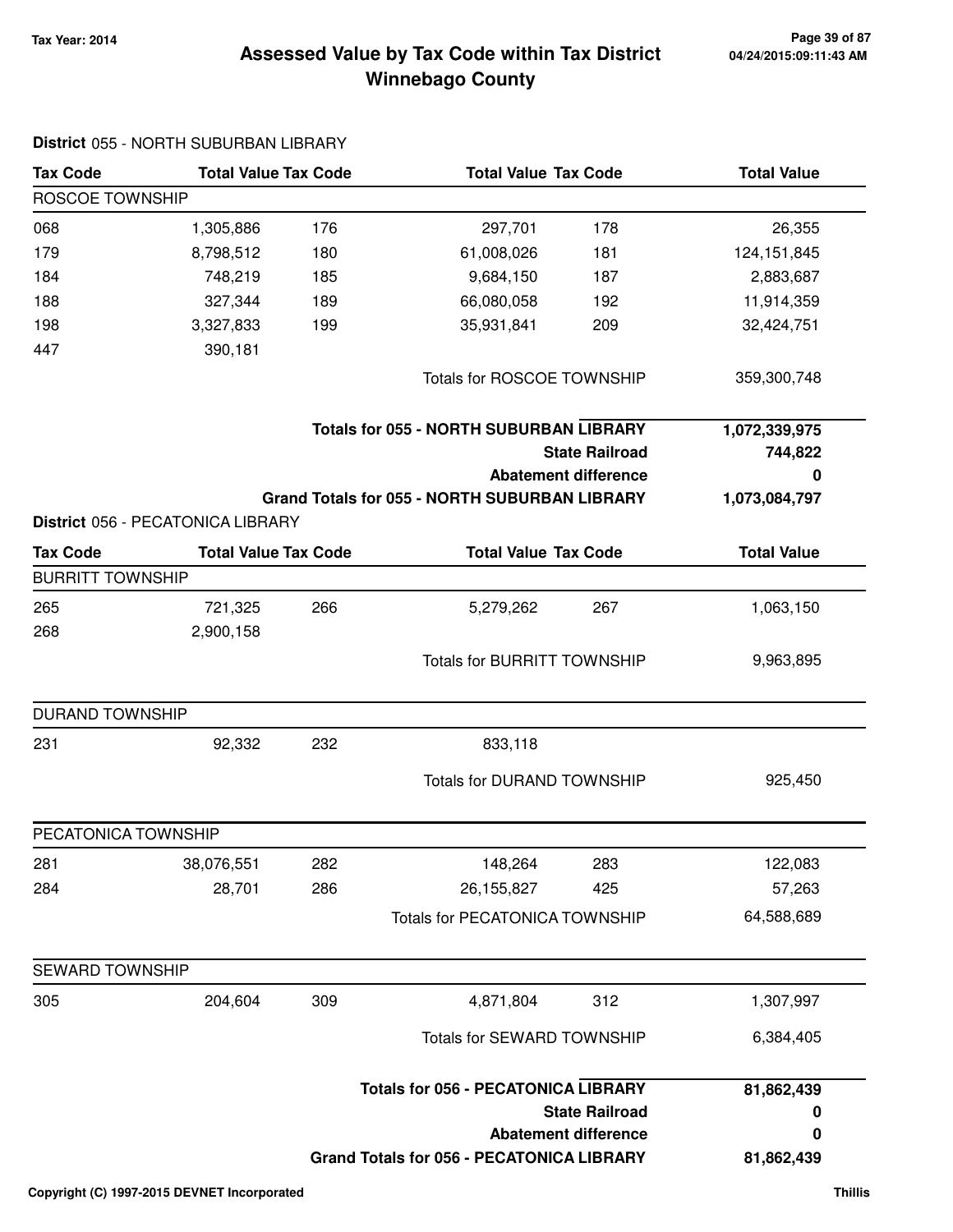### **Tax Year: 2014 Page 40 of 87 Winnebago County Assessed Value by Tax Code within Tax District**

| <b>Tax Code</b>          | <b>Total Value Tax Code</b>      |     |                                                    | <b>Total Value Tax Code</b> |                    |
|--------------------------|----------------------------------|-----|----------------------------------------------------|-----------------------------|--------------------|
| ROCKTON TOWNSHIP         |                                  |     |                                                    |                             |                    |
| 191                      | 10,481,897                       | 193 | 6,893,049                                          | 197                         | 95,009,369         |
| 202                      | 38,870,178                       | 203 | 4,457,653                                          | 205                         | 114,346            |
| 206                      | 18,085,462                       | 402 | 517,387                                            | 420                         | 1,737,044          |
|                          |                                  |     | Totals for ROCKTON TOWNSHIP                        |                             | 176,166,385        |
|                          |                                  |     | <b>Totals for 057 - TALCOTT FREE LIBRARY</b>       |                             | 176,166,385        |
|                          |                                  |     |                                                    | <b>State Railroad</b>       | 305,371            |
|                          |                                  |     |                                                    | <b>Abatement difference</b> | 0                  |
|                          |                                  |     | <b>Grand Totals for 057 - TALCOTT FREE LIBRARY</b> |                             | 176,471,756        |
|                          | District 058 - WINNEBAGO LIBRARY |     |                                                    |                             |                    |
| <b>Tax Code</b>          | <b>Total Value Tax Code</b>      |     | <b>Total Value Tax Code</b>                        |                             | <b>Total Value</b> |
| <b>BURRITT TOWNSHIP</b>  |                                  |     |                                                    |                             |                    |
| 254                      | 161,684                          | 260 | 12,000,522                                         | 263                         | 168,402            |
|                          |                                  |     | <b>Totals for BURRITT TOWNSHIP</b>                 |                             | 12,330,608         |
| <b>HARRISON TOWNSHIP</b> |                                  |     |                                                    |                             |                    |
| 248                      | 38,279                           |     |                                                    |                             |                    |
|                          |                                  |     | <b>Totals for HARRISON TOWNSHIP</b>                |                             | 38,279             |
| <b>OWEN TOWNSHIP</b>     |                                  |     |                                                    |                             |                    |
| 162                      | 451,398                          | 363 | 36,401                                             |                             |                    |
|                          |                                  |     | <b>Totals for OWEN TOWNSHIP</b>                    |                             | 487,799            |
| ROCKFORD TOWNSHIP        |                                  |     |                                                    |                             |                    |
| 052                      | 396,096                          | 063 | 1,892,703                                          | 069                         | 6,112,562          |
| 071                      | 9,807,797                        | 073 | 5,141                                              |                             |                    |
|                          |                                  |     | Totals for ROCKFORD TOWNSHIP                       |                             | 18,214,299         |
| <b>SEWARD TOWNSHIP</b>   |                                  |     |                                                    |                             |                    |
| 306                      | 321,499                          | 308 | 547,443                                            | 310                         | 6,263,199          |
| 311                      | 3,307,401                        | 313 | 1,310,420                                          | 314                         | 4,159,070          |
|                          |                                  |     | Totals for SEWARD TOWNSHIP                         |                             | 15,909,032         |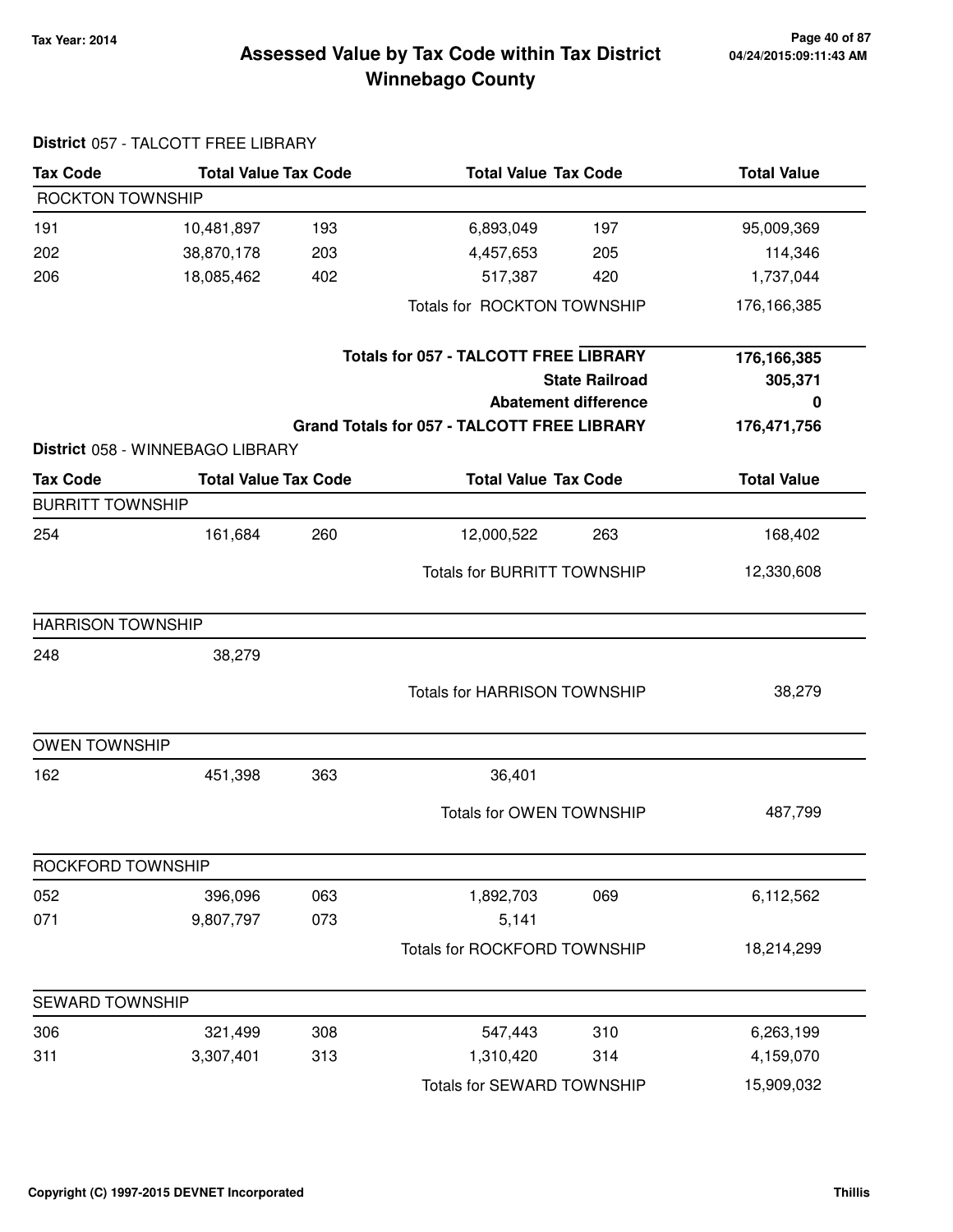### **Tax Year: 2014 Page 41 of 87 Winnebago County Assessed Value by Tax Code within Tax District**

**District** 058 - WINNEBAGO LIBRARY

| <b>Tax Code</b>           | <b>Total Value Tax Code</b>          |     | <b>Total Value Tax Code</b>                                                    | <b>Total Value</b> |
|---------------------------|--------------------------------------|-----|--------------------------------------------------------------------------------|--------------------|
| <b>WINNEBAGO TOWNSHIP</b> |                                      |     |                                                                                |                    |
| 324                       | 1,887,258                            | 325 | 45,678,728<br>326                                                              | 44,108,563         |
|                           |                                      |     | <b>Totals for WINNEBAGO TOWNSHIP</b>                                           | 91,674,549         |
|                           |                                      |     | <b>Totals for 058 - WINNEBAGO LIBRARY</b>                                      | 138,654,566        |
|                           |                                      |     | <b>State Railroad</b>                                                          | 0                  |
|                           |                                      |     | <b>Abatement difference</b><br><b>Grand Totals for 058 - WINNEBAGO LIBRARY</b> | 0<br>138,654,566   |
|                           | District 059 - ROCKFORD CITY LIBRARY |     |                                                                                |                    |
| <b>Tax Code</b>           | <b>Total Value Tax Code</b>          |     | <b>Total Value Tax Code</b>                                                    | <b>Total Value</b> |
| <b>BURRITT TOWNSHIP</b>   |                                      |     |                                                                                |                    |
| 258                       | $\pmb{0}$                            | 259 | 0                                                                              |                    |
|                           |                                      |     | <b>Totals for BURRITT TOWNSHIP</b>                                             | 0                  |
|                           | <b>CHERRY VALLEY TOWNSHIP</b>        |     |                                                                                |                    |
| 112                       | 1,958,709                            | 116 | 5,751<br>127                                                                   | 103,613,835        |
| 383                       | 1,434,515                            |     |                                                                                |                    |
|                           |                                      |     | <b>Totals for CHERRY VALLEY TOWNSHIP</b>                                       | 107,012,810        |
| <b>OWEN TOWNSHIP</b>      |                                      |     |                                                                                |                    |
| 046                       | 240,371                              | 146 | 16,449,608<br>154                                                              | 93,109             |
| 157                       | 63,324                               | 361 | 2,819                                                                          |                    |
|                           |                                      |     | Totals for OWEN TOWNSHIP                                                       | 16,849,231         |
|                           |                                      |     |                                                                                |                    |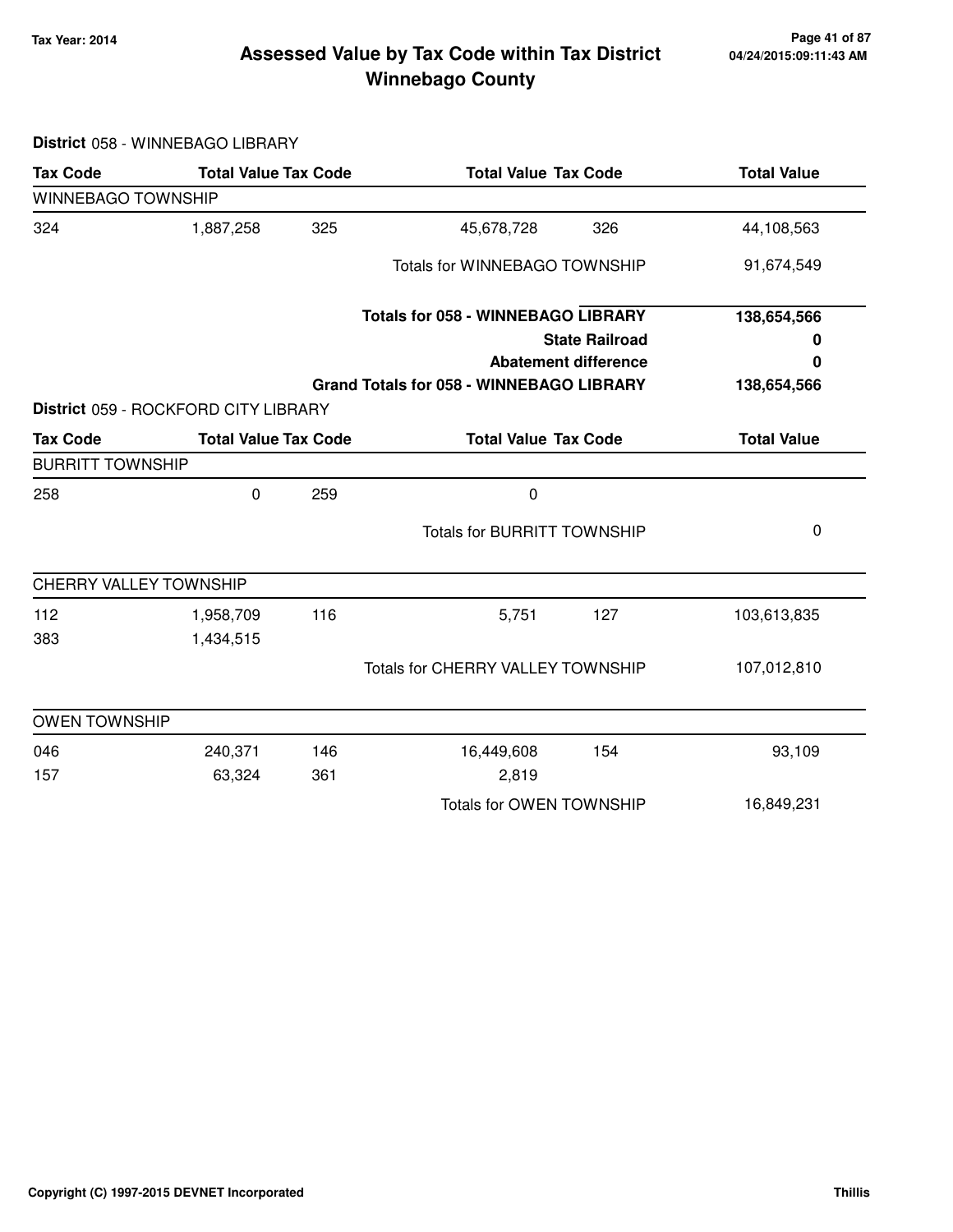### **Tax Year: 2014 Page 42 of 87 Winnebago County Assessed Value by Tax Code within Tax District**

| <b>Tax Code</b>    | <b>Total Value Tax Code</b> |                                      | <b>Total Value Tax Code</b>                         |                       | <b>Total Value</b> |
|--------------------|-----------------------------|--------------------------------------|-----------------------------------------------------|-----------------------|--------------------|
| ROCKFORD TOWNSHIP  |                             |                                      |                                                     |                       |                    |
| 001                | 1,124,028,328               | 014                                  | 1,671,681                                           | 021                   | 14,377,166         |
| 027                | 1,801,935                   | 028                                  | 2,127,547                                           | 033                   | 510                |
| 034                | 4,977,605                   | 036                                  | 11,044,243                                          | 038                   | 1,294,432          |
| 039                | 306,719                     | 047                                  | 3,861                                               | 048                   | 178,491            |
| 056                | 310,193                     | 082                                  | 337,641                                             | 085                   | 10,578,525         |
| 086                | 1,277,511                   | 117                                  | 10,493,870                                          | 123                   | 596,792            |
| 126                | 1,461,952                   | 131                                  | 3,396                                               | 223                   | 6,888,761          |
| 226                | 841,839                     | 381                                  | 5,624,145                                           | 382                   | 155,853            |
| 391                | 820,301                     | 392                                  | 21,543,244                                          | 400                   | 40,506             |
| 403                | 70,075                      | 404                                  | 1,026,878                                           | 405                   | 1,397,392          |
| 406                | 10,548                      | 407                                  | 745,521                                             | 410                   | 6,620,288          |
| 411                | 362                         | 412                                  | 66,399                                              | 417                   | 898,655            |
| 418                | 5,773,301                   | 419                                  | 386,620                                             | 421                   | 13,032,718         |
| 422                | 6,986,681                   | 423                                  | 12,066,358                                          | 424                   | 8,722,573          |
| 450                | 206,273                     | 451                                  | 37,500,531                                          | 453                   | 180,510            |
| 455                | 6,458,689                   |                                      |                                                     |                       |                    |
|                    |                             |                                      | Totals for ROCKFORD TOWNSHIP                        |                       | 1,324,937,419      |
| WINNEBAGO TOWNSHIP |                             |                                      |                                                     |                       |                    |
| 315                | $\pmb{0}$                   |                                      |                                                     |                       |                    |
|                    |                             | <b>Totals for WINNEBAGO TOWNSHIP</b> |                                                     | $\pmb{0}$             |                    |
|                    |                             |                                      | <b>Totals for 059 - ROCKFORD CITY LIBRARY</b>       |                       | 1,448,799,460      |
|                    |                             |                                      |                                                     | <b>State Railroad</b> | 3,105,256          |
|                    |                             |                                      | <b>Abatement difference</b>                         | 0                     |                    |
|                    |                             |                                      | <b>Grand Totals for 059 - ROCKFORD CITY LIBRARY</b> |                       | 1,451,904,716      |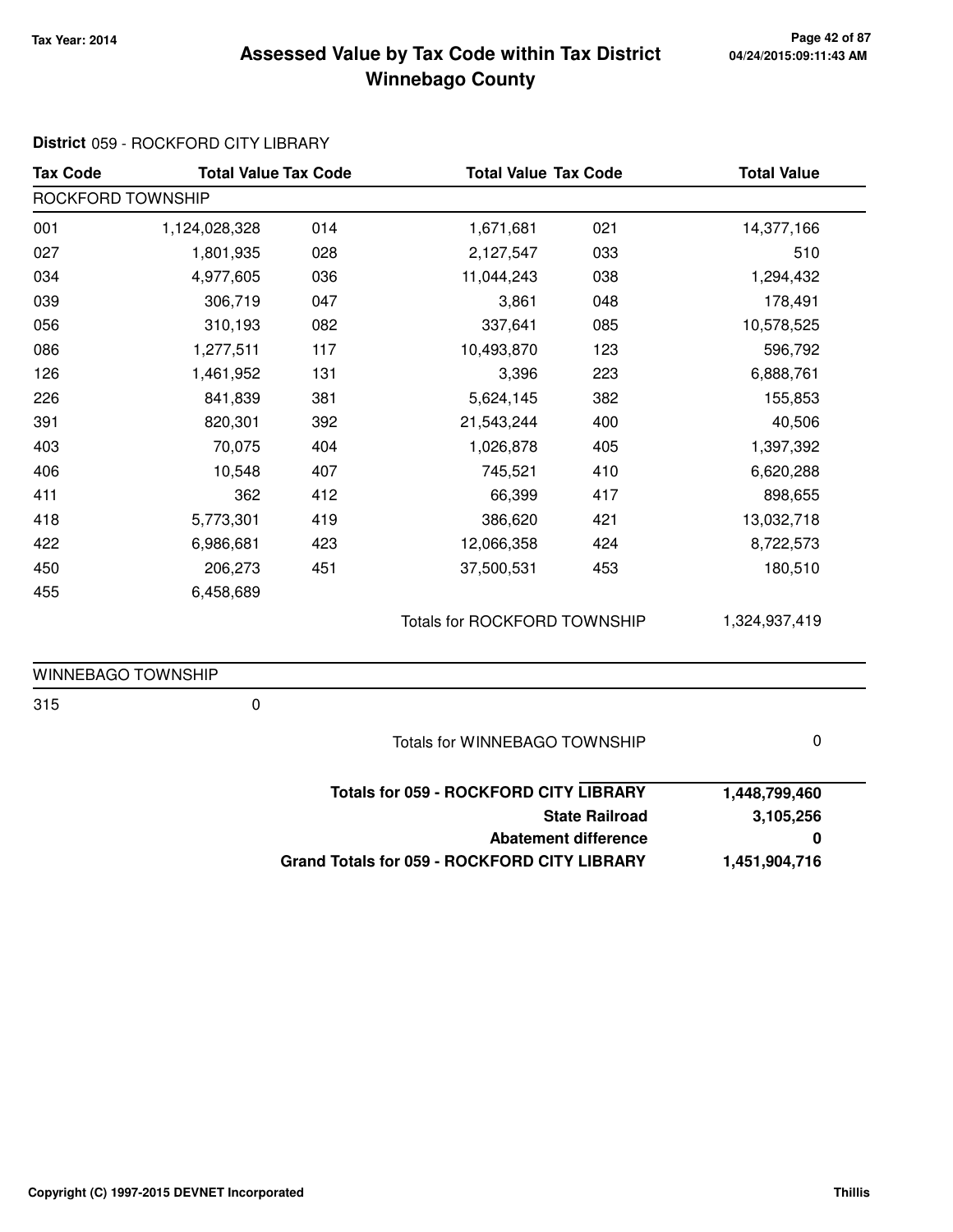# **Tax Year: 2014 Page 43 of 87 Winnebago County Assessed Value by Tax Code within Tax District**

#### **District** 060 - GREATER RKFD AIRPORT

| <b>Tax Code</b>        | <b>Total Value Tax Code</b> |     | <b>Total Value Tax Code</b> |     | <b>Total Value</b> |  |
|------------------------|-----------------------------|-----|-----------------------------|-----|--------------------|--|
| CHERRY VALLEY TOWNSHIP |                             |     |                             |     |                    |  |
| 110                    | 25,565,791                  | 111 | 8,219,521                   | 112 | 1,958,709          |  |
| 113                    | 7,942,031                   | 114 | 65,207,332                  | 115 | 5,577,977          |  |
| 116                    | 5,751                       | 119 | 11,416,365                  | 120 | 3,165,964          |  |
| 122                    | 461,066                     | 124 | 6,160,841                   | 125 | 106,243            |  |
| 127                    | 103,613,835                 | 128 | 1,645,106                   | 129 | 12,034,580         |  |
| 343                    | 502,119                     | 383 | 1,434,515                   | 386 | 0                  |  |
| 440                    | 25,815                      |     |                             |     |                    |  |

Totals for CHERRY VALLEY TOWNSHIP 255,043,561

| <b>HARLEM TOWNSHIP</b> |             |     |                                   |     |              |
|------------------------|-------------|-----|-----------------------------------|-----|--------------|
| 006                    | 114,746,905 | 007 | 6,175,882                         | 012 | 135,815      |
| 019                    | 0           | 020 | 15,731                            | 026 | 23,982,704   |
| 042                    | 3,221,190   | 045 | 291,922                           | 049 | 15,752,968   |
| 078                    | 278,661     | 108 | 11,413                            | 109 | 22,175,801   |
| 118                    | 366,998     | 130 | 3,227,560                         | 133 | 91,009,518   |
| 134                    | 28,092      | 135 | 6,216,060                         | 136 | 24, 131, 767 |
| 137                    | 45,678,532  | 139 | 7,845,275                         | 140 | 53,753       |
| 141                    | 214,958     | 142 | 167,513                           | 143 | 2,234,805    |
| 144                    | 98,496,619  | 145 | 4,117,300                         | 147 | 64,678       |
| 149                    | 28,018,520  | 151 | 734                               | 152 | 3,801,273    |
| 153                    | 715,823     | 158 | 5,768,063                         | 159 | 210,723      |
| 160                    | 564,255     | 163 | 1,623,227                         | 164 | 79,995       |
| 194                    | 2,656,539   | 208 | 42,340                            | 413 | 463,162      |
| 414                    | 983,794     | 416 | 6,195,087                         | 427 | 10,115       |
| 428                    | 1,674,969   | 429 | 3,334                             | 430 | 131,773      |
| 431                    | 2,135       | 432 | 1,279                             | 433 | 1,309,109    |
| 434                    | 187,245     | 435 | 5,353,767                         | 442 | 882,459      |
| 443                    | 53,848      | 444 | 13,371                            | 454 | 30,306       |
|                        |             |     | <b>Totals for HARLEM TOWNSHIP</b> |     | 531,419,665  |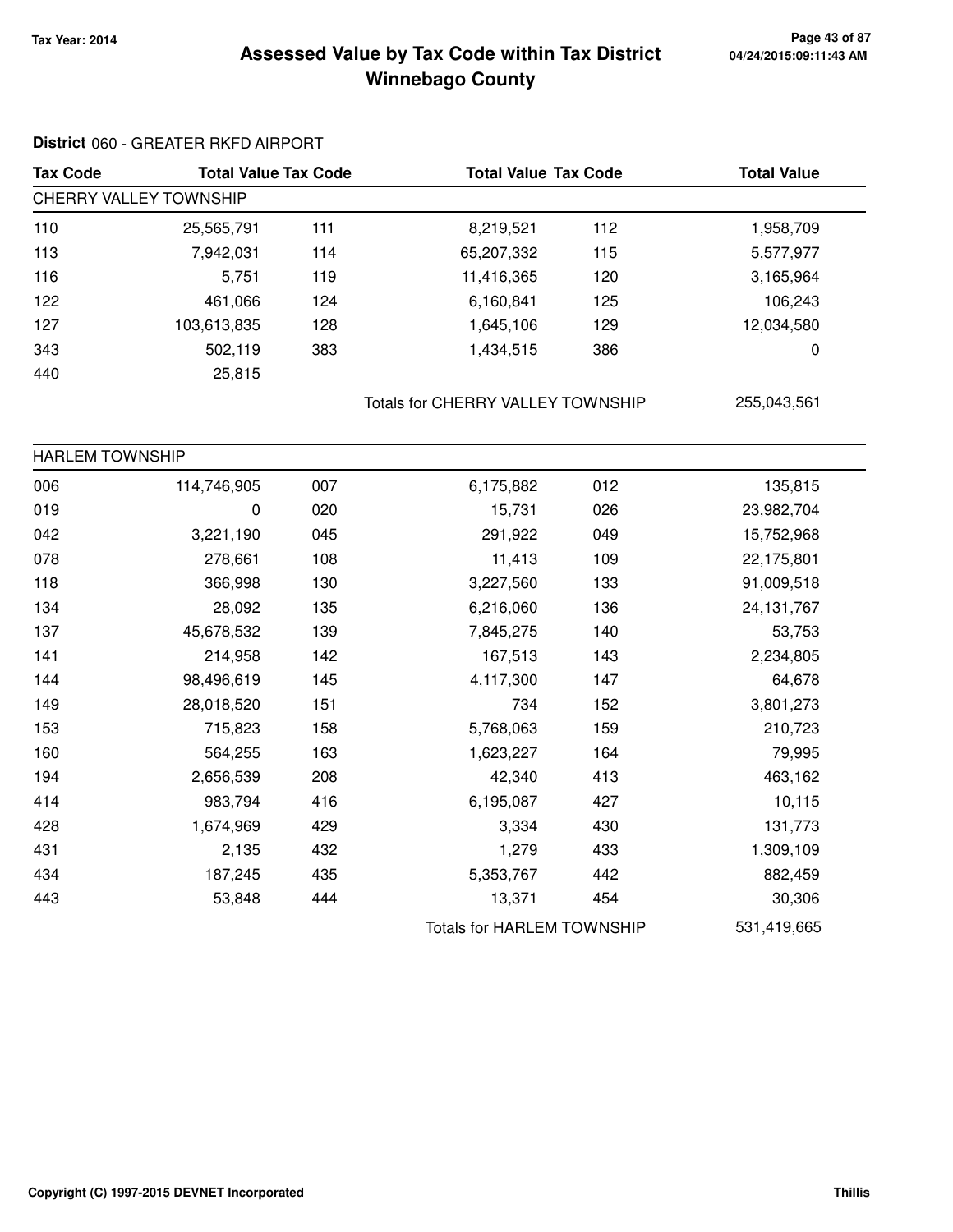### **Tax Year: 2014 Page 44 of 87 Winnebago County Assessed Value by Tax Code within Tax District**

#### **District** 060 - GREATER RKFD AIRPORT

| <b>Tax Code</b>      | <b>Total Value Tax Code</b> |     | <b>Total Value Tax Code</b> |     | <b>Total Value</b> |
|----------------------|-----------------------------|-----|-----------------------------|-----|--------------------|
| <b>OWEN TOWNSHIP</b> |                             |     |                             |     |                    |
| 146                  | 16,449,608                  | 150 | 104,069                     | 154 | 93,109             |
| 155                  | 7,162,575                   | 156 | 15,948,932                  | 157 | 63,324             |
| 161                  | 94,216                      | 162 | 451,398                     | 165 | 12,323,241         |
| 168                  | 0                           | 169 | 6,846,042                   | 170 | 91,452             |
| 171                  | 119,017                     | 200 | 1,587,974                   | 358 | 4,417              |
| 361                  | 2,819                       | 365 | 8,736,751                   | 368 | 433,567            |
| 369                  | 142,805                     |     |                             |     |                    |
|                      |                             |     | Totals for OWEN TOWNSHIP    |     | 70,655,316         |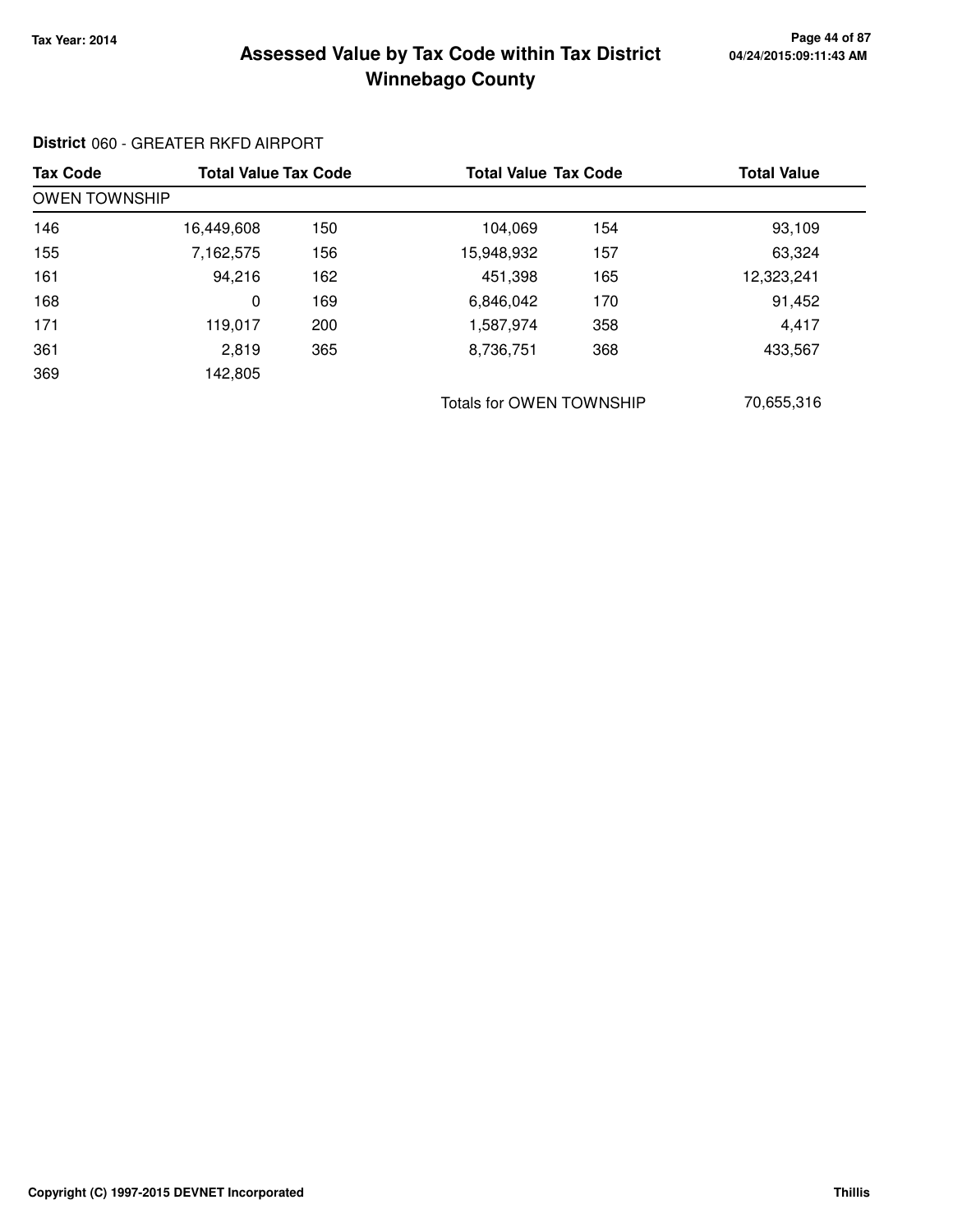### **Tax Year: 2014 Page 45 of 87 Winnebago County Assessed Value by Tax Code within Tax District**

### **District** 060 - GREATER RKFD AIRPORT

| <b>Tax Code</b>   | <b>Total Value Tax Code</b> |     | <b>Total Value Tax Code</b> |     | <b>Total Value</b> |  |  |  |
|-------------------|-----------------------------|-----|-----------------------------|-----|--------------------|--|--|--|
| ROCKFORD TOWNSHIP |                             |     |                             |     |                    |  |  |  |
| 001               | 1,124,028,328               | 002 | 94,751,578                  | 003 | 24,763,594         |  |  |  |
| 005               | 9,943,459                   | 008 | 43,013,357                  | 010 | 3,636,624          |  |  |  |
| 013               | 20,321,079                  | 014 | 1,671,681                   | 016 | 5,216              |  |  |  |
| 017               | 19,928,861                  | 018 | 47,233,696                  | 021 | 14,377,166         |  |  |  |
| 027               | 1,801,935                   | 028 | 2,127,547                   | 030 | 331,788            |  |  |  |
| 031               | 4,439,878                   | 033 | 510                         | 034 | 4,977,605          |  |  |  |
| 035               | 688,741                     | 036 | 11,044,243                  | 038 | 1,294,432          |  |  |  |
| 039               | 306,719                     | 040 | 70,512                      | 044 | 10,045             |  |  |  |
| 047               | 3,861                       | 048 | 178,491                     | 050 | 6,282,439          |  |  |  |
| 051               | 9,341,232                   | 052 | 396,096                     | 053 | 1,667,268          |  |  |  |
| 056               | 310,193                     | 057 | 9,119,667                   | 058 | 1,568,700          |  |  |  |
| 059               | 1,518,237                   | 060 | 1,457,172                   | 061 | 2,622,057          |  |  |  |
| 062               | 6,316,507                   | 063 | 1,892,703                   | 064 | 12,938,829         |  |  |  |
| 066               | 11,713,307                  | 069 | 6,112,562                   | 070 | 1,823,127          |  |  |  |
| 071               | 9,807,797                   | 072 | 44,140                      | 073 | 5,141              |  |  |  |
| 076               | 883,269                     | 077 | 111,449                     | 082 | 337,641            |  |  |  |
| 083               | 612,403                     | 084 | 526,073                     | 085 | 10,578,525         |  |  |  |
| 090               | 2,501                       | 091 | 8,738,096                   | 092 | 4,264,054          |  |  |  |
| 093               | 1,247,513                   | 095 | 4,211,233                   | 096 | 6,965,365          |  |  |  |
| 099               | 5,750,313                   | 104 | 2,183,770                   | 117 | 10,493,870         |  |  |  |
| 123               | 596,792                     | 126 | 1,461,952                   | 131 | 3,396              |  |  |  |
| 223               | 6,888,761                   | 226 | 841,839                     | 351 | 798,647            |  |  |  |
| 370               | 0                           | 372 | 3,996,301                   | 373 | 1,659,785          |  |  |  |
| 374               | 1,006,419                   | 378 | 44,728,705                  | 379 | 690,629            |  |  |  |
| 380               | 939,540                     | 381 | 5,624,145                   | 382 | 155,853            |  |  |  |
| 385               | 565,946                     | 391 | 820,301                     | 392 | 21,543,244         |  |  |  |
| 393               | 238,599                     | 394 | 0                           | 397 |                    |  |  |  |
| 400               | 40,506                      | 403 | 70,075                      | 404 | 1,026,878          |  |  |  |
| 405               | 1,397,392                   | 406 | 10,548                      | 407 | 745,521            |  |  |  |
| 409               | 10,221,113                  | 410 | 6,620,288                   | 411 | 362                |  |  |  |
| 412               | 66,399                      | 417 | 898,655                     | 418 | 5,773,301          |  |  |  |
| 419               | 386,620                     | 421 | 13,032,718                  | 422 | 6,986,681          |  |  |  |
| 423               | 12,066,358                  | 424 | 8,722,573                   | 426 | 2,254,958          |  |  |  |
| 438               | 554,254                     | 439 | 391,712                     | 441 | 383,451            |  |  |  |
| 448               | 11,091                      | 450 | 206,273                     | 451 | 37,500,531         |  |  |  |
| 452               | 25,100                      | 453 | 180,510                     | 455 | 6,458,689          |  |  |  |
| 456               | 4,213,948                   |     |                             |     |                    |  |  |  |

Totals for ROCKFORD TOWNSHIP 1,785,601,554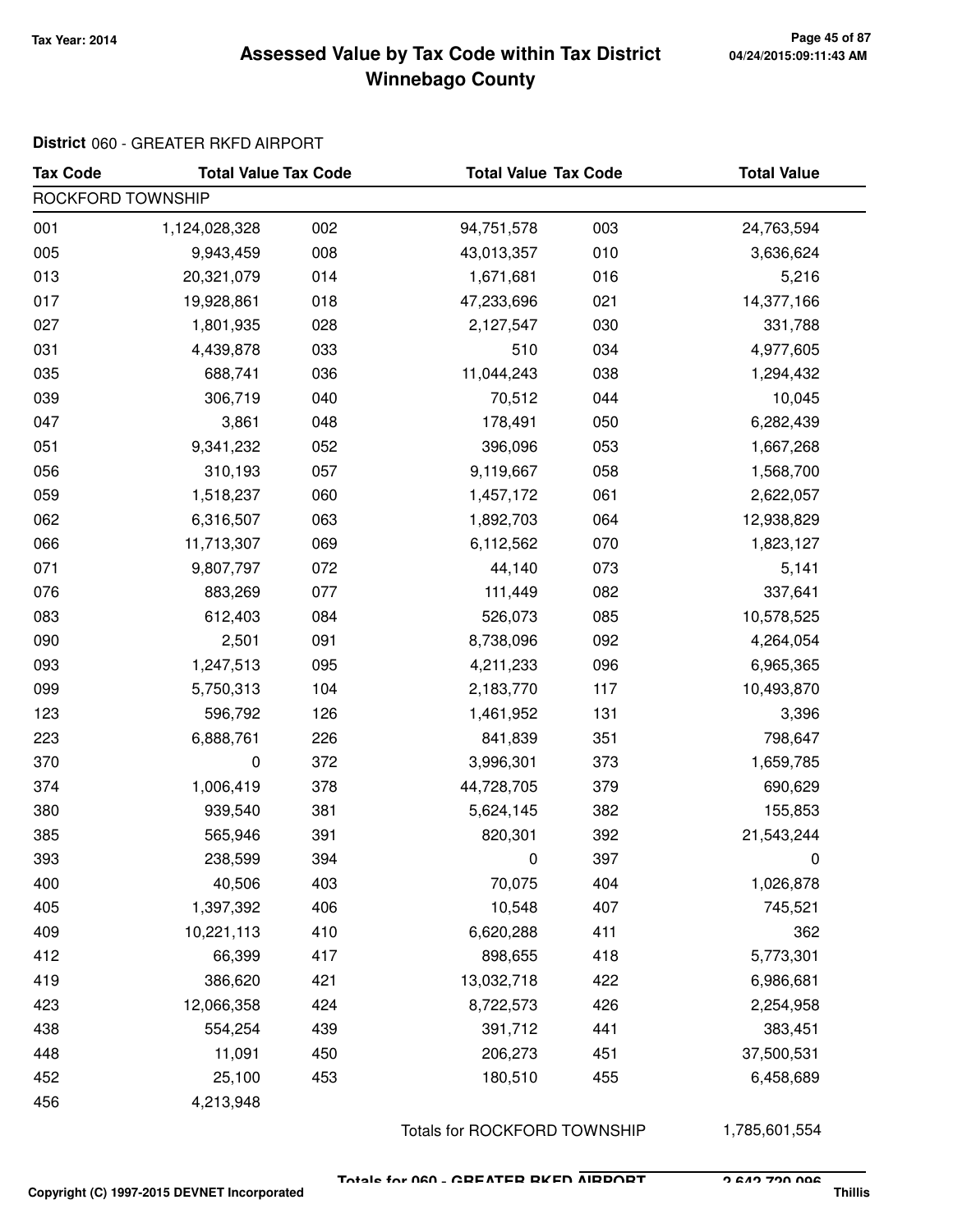**District** 061 - SOUTH BELOIT CITY LIBRARY

#### **Tax Year: 2014 Page 46 of 87 Winnebago County Assessed Value by Tax Code within Tax District**

# **Tax Code Total Value Tax Code Total Value Tax Code Total Value** ROCKTON TOWNSHIP 190 38,636,465 15,991,407 201 290 11,564 Totals for ROCKTON TOWNSHIP 54,639,436 ROSCOE TOWNSHIP 175 35,594,513 11,860,306 177 Totals for ROSCOE TOWNSHIP 47,454,819 **State Railroad Totals for 061 - SOUTH BELOIT CITY LIBRARY Abatement difference Grand Totals for 061 - SOUTH BELOIT CITY LIBRARY 102,094,255 875,454 0 102,969,709 District** 062 - RKFD - WINN DRAINAGE **Tax Code Total Value Tax Code Total Value Tax Code Total Value** BURRITT TOWNSHIP 254 161,684 Totals for BURRITT TOWNSHIP 161,684 ROCKFORD TOWNSHIP 060 1,457,172 6,316,507 062 073 5,141 Totals for ROCKFORD TOWNSHIP 7,778,820 WINNEBAGO TOWNSHIP 315 0 1,887,258 324 Totals for WINNEBAGO TOWNSHIP 1,887,258 **State Railroad Totals for 062 - RKFD - WINN DRAINAGE Abatement difference Grand Totals for 062 - RKFD - WINN DRAINAGE 9,827,762 0 0 9,827,762**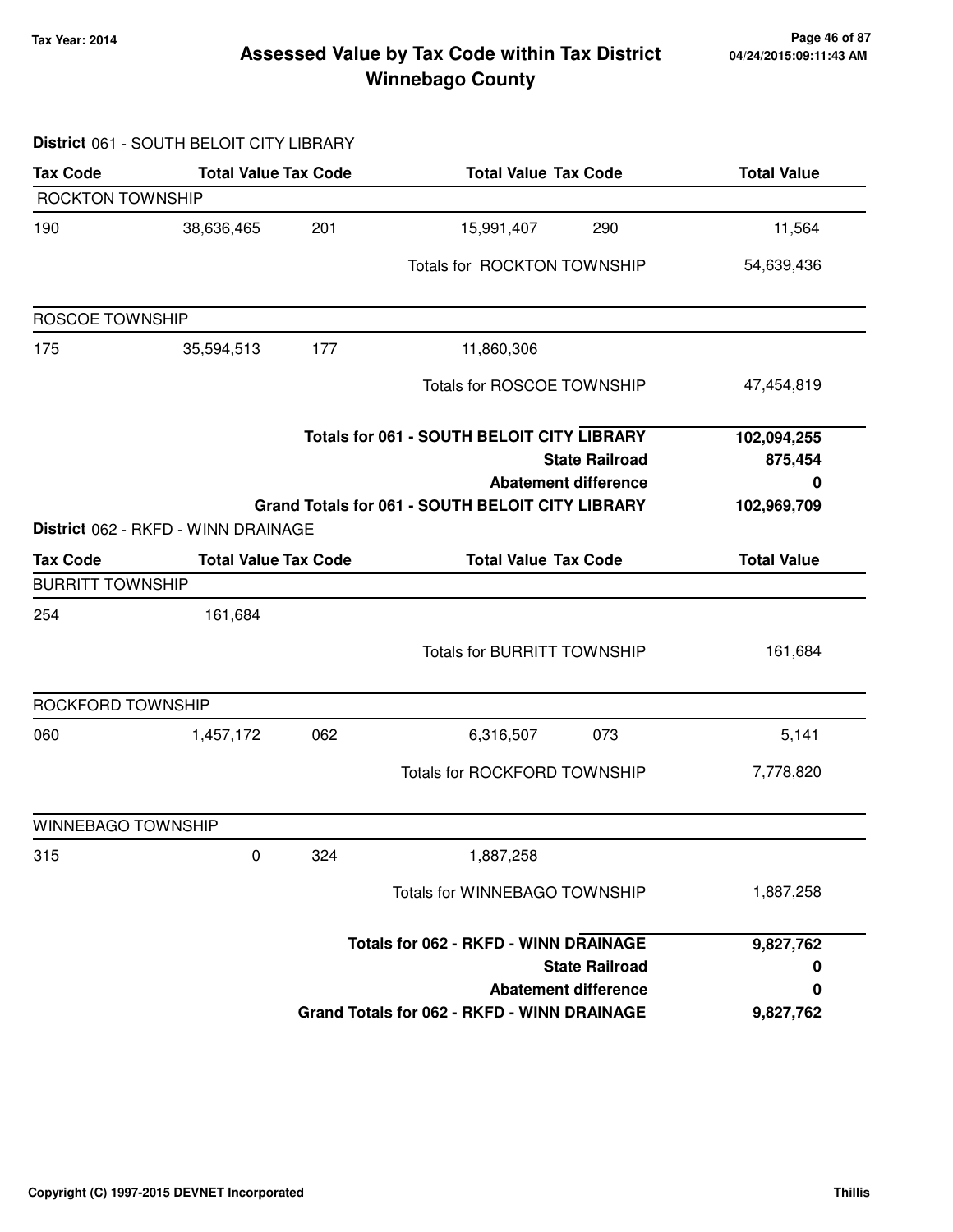### **Tax Year: 2014 Page 47 of 87 Winnebago County Assessed Value by Tax Code within Tax District**

**District** 063 - WESTSIDE TIF #2

| <b>Tax Code</b>   | <b>Total Value Tax Code</b>                 | <b>Total Value Tax Code</b>                                | <b>Total Value</b> |
|-------------------|---------------------------------------------|------------------------------------------------------------|--------------------|
| ROCKFORD TOWNSHIP |                                             |                                                            |                    |
| 082               | 337,641                                     |                                                            |                    |
|                   |                                             | <b>Totals for ROCKFORD TOWNSHIP</b>                        | 337,641            |
|                   |                                             | Totals for 063 - WESTSIDE TIF #2                           | 337,641            |
|                   |                                             | <b>State Railroad</b>                                      | 0                  |
|                   |                                             | <b>Abatement difference</b>                                | 0                  |
|                   |                                             | Grand Totals for 063 - WESTSIDE TIF #2                     | 337,641            |
|                   | District 064 - LINCOLN-ACRES STREET LIGHT   |                                                            |                    |
| <b>Tax Code</b>   | <b>Total Value Tax Code</b>                 | <b>Total Value Tax Code</b>                                | <b>Total Value</b> |
| ROCKFORD TOWNSHIP |                                             |                                                            |                    |
| 083               | 612,403                                     |                                                            |                    |
|                   |                                             | <b>Totals for ROCKFORD TOWNSHIP</b>                        | 612,403            |
|                   |                                             | Totals for 064 - LINCOLN-ACRES STREET LIGHT                | 612,403            |
|                   |                                             | <b>State Railroad</b>                                      | 0                  |
|                   |                                             | <b>Abatement difference</b>                                | 0                  |
|                   |                                             | Grand Totals for 064 - LINCOLN-ACRES STREET LIGHT          | 612,403            |
|                   | District 065 - WASHINGTON PARK STREET LIGHT |                                                            |                    |
| <b>Tax Code</b>   | <b>Total Value Tax Code</b>                 | <b>Total Value Tax Code</b>                                | <b>Total Value</b> |
| ROCKFORD TOWNSHIP |                                             |                                                            |                    |
| 059               | 1,518,237                                   |                                                            |                    |
|                   |                                             | <b>Totals for ROCKFORD TOWNSHIP</b>                        | 1,518,237          |
|                   |                                             | <b>Totals for 065 - WASHINGTON PARK STREET LIGHT</b>       | 1,518,237          |
|                   |                                             | <b>State Railroad</b>                                      | 0                  |
|                   |                                             | <b>Abatement difference</b>                                | 0                  |
|                   |                                             | <b>Grand Totals for 065 - WASHINGTON PARK STREET LIGHT</b> | 1,518,237          |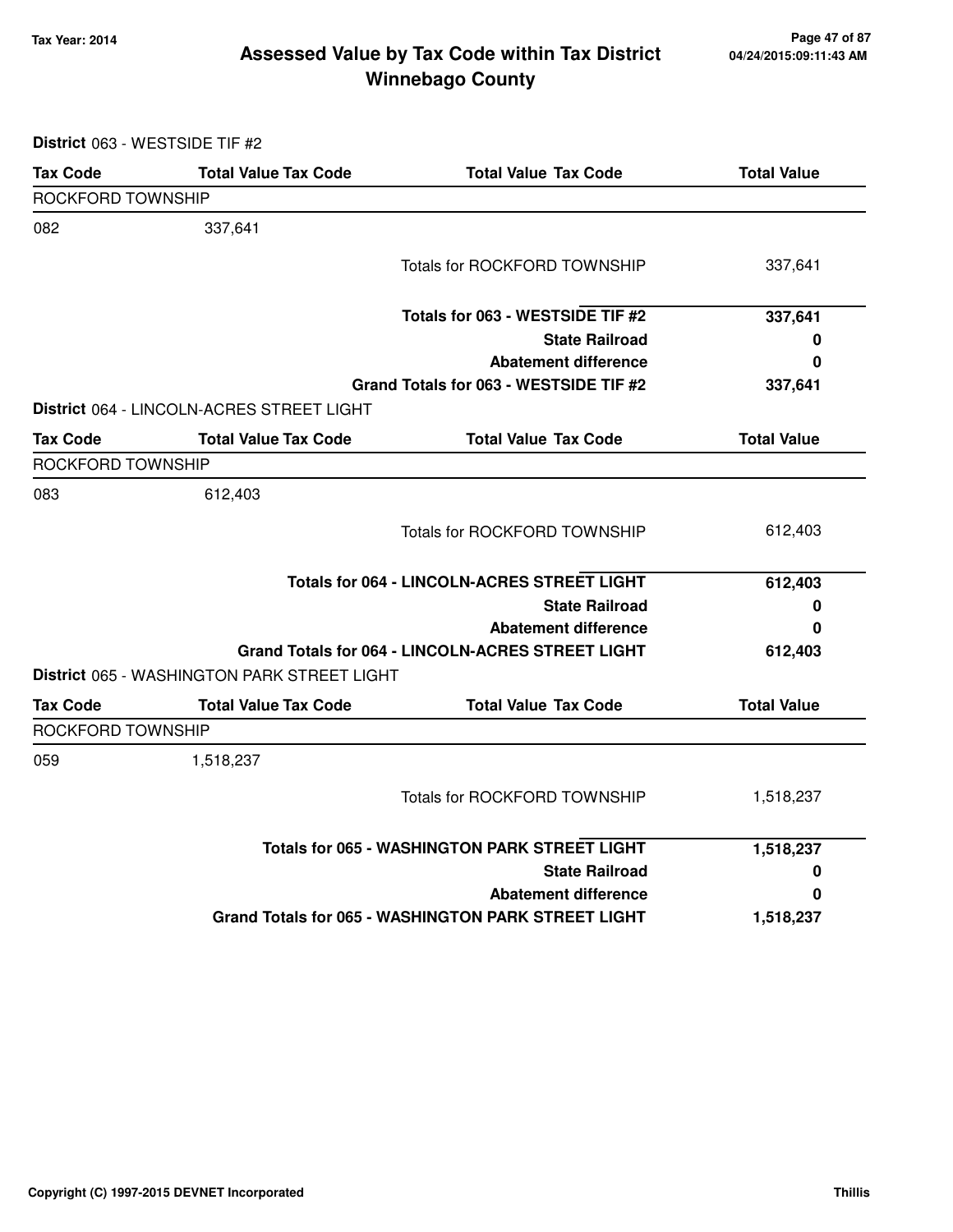### **Tax Year: 2014 Page 48 of 87 Winnebago County Assessed Value by Tax Code within Tax District**

**District** 066 - EAST STATE & ALPINE TIF

| <b>Tax Code</b>   | <b>Total Value Tax Code</b>             | <b>Total Value Tax Code</b>                         | <b>Total Value</b> |
|-------------------|-----------------------------------------|-----------------------------------------------------|--------------------|
| ROCKFORD TOWNSHIP |                                         |                                                     |                    |
| 117               | 10,493,870                              |                                                     |                    |
|                   |                                         | <b>Totals for ROCKFORD TOWNSHIP</b>                 | 10,493,870         |
|                   |                                         | <b>Totals for 066 - EAST STATE &amp; ALPINE TIF</b> | 10,493,870         |
|                   |                                         | <b>State Railroad</b>                               | 0                  |
|                   |                                         | <b>Abatement difference</b>                         | 0                  |
|                   |                                         | Grand Totals for 066 - EAST STATE & ALPINE TIF      | 10,493,870         |
|                   | District 067 - WEST STATE & CENTRAL TIF |                                                     |                    |
| <b>Tax Code</b>   | <b>Total Value Tax Code</b>             | <b>Total Value Tax Code</b>                         | <b>Total Value</b> |
| ROCKFORD TOWNSHIP |                                         |                                                     |                    |
| 085               | 10,578,525                              |                                                     |                    |
|                   |                                         | <b>Totals for ROCKFORD TOWNSHIP</b>                 | 10,578,525         |
|                   |                                         | Totals for 067 - WEST STATE & CENTRAL TIF           | 10,578,525         |
|                   |                                         | <b>State Railroad</b>                               | 0                  |
|                   |                                         | <b>Abatement difference</b>                         | 0                  |
|                   |                                         | Grand Totals for 067 - WEST STATE & CENTRAL TIF     | 10,578,525         |
|                   | District 068 - WEST STATE & KILBURN TIF |                                                     |                    |
| <b>Tax Code</b>   | <b>Total Value Tax Code</b>             | <b>Total Value Tax Code</b>                         | <b>Total Value</b> |
| ROCKFORD TOWNSHIP |                                         |                                                     |                    |
| 226               | 841,839                                 |                                                     |                    |
|                   |                                         | <b>Totals for ROCKFORD TOWNSHIP</b>                 | 841,839            |
|                   |                                         | Totals for 068 - WEST STATE & KILBURN TIF           | 841,839            |
|                   |                                         | <b>State Railroad</b>                               | 0                  |
|                   |                                         | <b>Abatement difference</b>                         | 0                  |
|                   |                                         | Grand Totals for 068 - WEST STATE & KILBURN TIF     | 841,839            |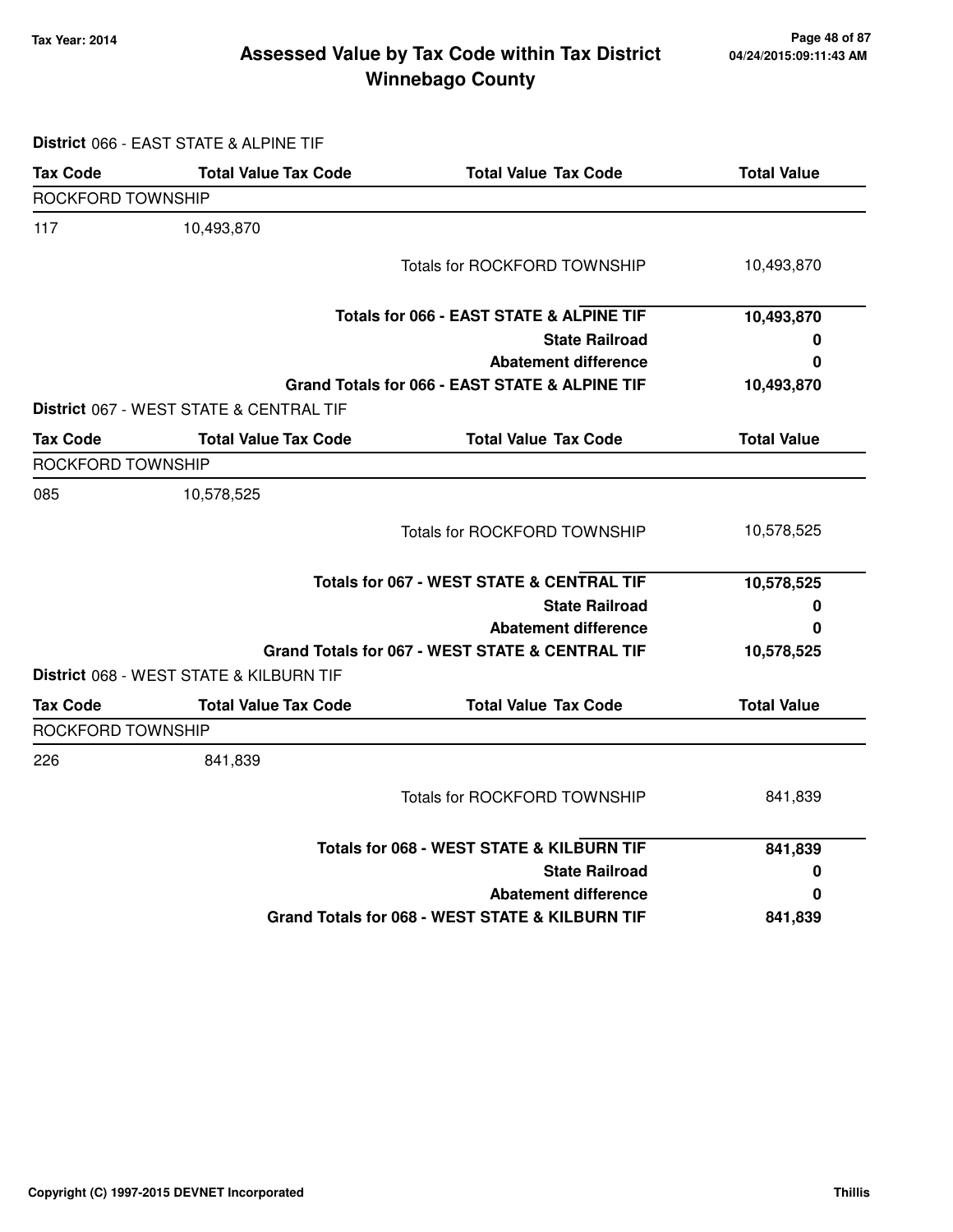### **Tax Year: 2014 Page 49 of 87 Winnebago County Assessed Value by Tax Code within Tax District**

| <b>Tax Code</b>         | <b>Total Value Tax Code</b>         |     | <b>Total Value Tax Code</b>                                                              |                                                      | <b>Total Value</b>                         |  |  |
|-------------------------|-------------------------------------|-----|------------------------------------------------------------------------------------------|------------------------------------------------------|--------------------------------------------|--|--|
| <b>HARLEM TOWNSHIP</b>  |                                     |     |                                                                                          |                                                      |                                            |  |  |
| 006                     | 114,746,905                         | 007 | 6,175,882                                                                                | 019                                                  | $\mathbf 0$                                |  |  |
| 049                     | 15,752,968                          | 118 | 366,998                                                                                  | 133                                                  | 91,009,518                                 |  |  |
| 134                     | 28,092                              | 137 | 45,678,532                                                                               | 139                                                  | 7,845,275                                  |  |  |
| 141                     | 214,958                             | 142 | 167,513                                                                                  | 143                                                  | 2,234,805                                  |  |  |
| 144                     | 98,496,619                          | 147 | 64,678                                                                                   | 149                                                  | 28,018,520                                 |  |  |
| 151                     | 734                                 | 152 | 3,801,273                                                                                | 153                                                  | 715,823                                    |  |  |
| 158                     | 5,768,063                           | 160 | 564,255                                                                                  | 163                                                  | 1,623,227                                  |  |  |
| 164                     | 79,995                              | 413 | 463,162                                                                                  | 414                                                  | 983,794                                    |  |  |
| 416                     | 6,195,087                           | 433 | 1,309,109                                                                                | 434                                                  | 187,245                                    |  |  |
| 435                     | 5,353,767                           | 442 | 882,459                                                                                  |                                                      |                                            |  |  |
|                         |                                     |     | <b>Totals for HARLEM TOWNSHIP</b>                                                        |                                                      | 438,729,256                                |  |  |
| ROCKFORD TOWNSHIP       |                                     |     |                                                                                          |                                                      |                                            |  |  |
| 002                     | 94,751,578                          | 010 | 3,636,624                                                                                | 021                                                  | 14,377,166                                 |  |  |
| 035                     | 688,741                             | 409 | 10,221,113                                                                               | 456                                                  | 4,213,948                                  |  |  |
|                         |                                     |     | <b>Totals for ROCKFORD TOWNSHIP</b>                                                      |                                                      | 127,889,170                                |  |  |
|                         |                                     |     | Totals for 070 - HARLEM SCHOOL DIST 122<br>Grand Totals for 070 - HARLEM SCHOOL DIST 122 | <b>State Railroad</b><br><b>Abatement difference</b> | 566,618,426<br>413,139<br>0<br>567,031,565 |  |  |
|                         | District 071 - KINNIKINNICK SD #131 |     |                                                                                          |                                                      |                                            |  |  |
| <b>Tax Code</b>         | <b>Total Value Tax Code</b>         |     | <b>Total Value Tax Code</b>                                                              |                                                      | <b>Total Value</b>                         |  |  |
| <b>HARLEM TOWNSHIP</b>  |                                     |     |                                                                                          |                                                      |                                            |  |  |
| 136                     | 24, 131, 767                        |     |                                                                                          |                                                      |                                            |  |  |
|                         |                                     |     | <b>Totals for HARLEM TOWNSHIP</b>                                                        |                                                      | 24, 131, 767                               |  |  |
| <b>ROCKTON TOWNSHIP</b> |                                     |     |                                                                                          |                                                      |                                            |  |  |
| 203                     | 4,457,653                           | 205 | 114,346                                                                                  | 206                                                  | 18,085,462                                 |  |  |
|                         |                                     |     | Totals for ROCKTON TOWNSHIP                                                              |                                                      | 22,657,461                                 |  |  |

# **District** 070 - HARLEM SCHOOL DIST 122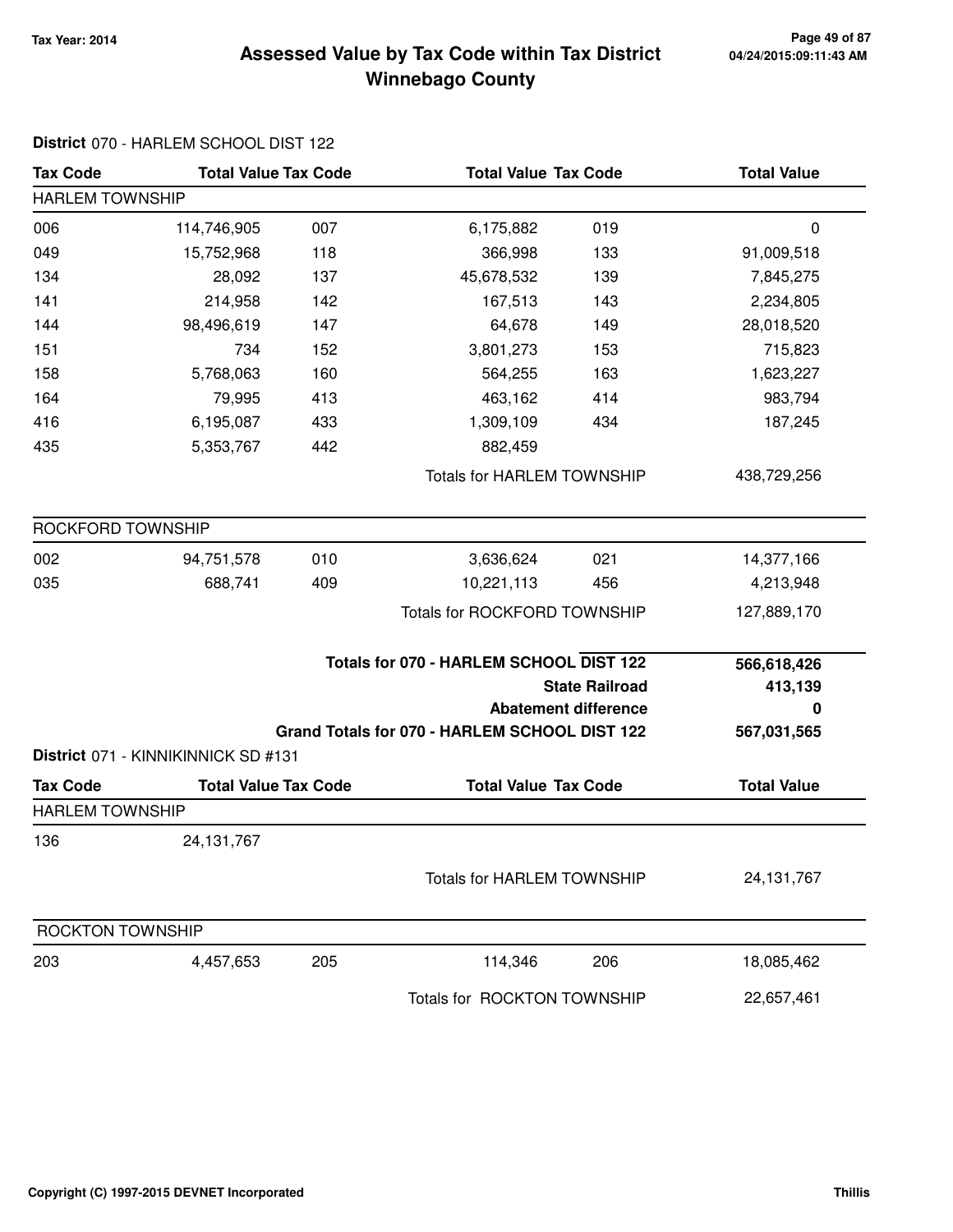# **Tax Year: 2014 Page 50 of 87 Winnebago County Assessed Value by Tax Code within Tax District**

|                         | District 071 - KINNIKINNICK SD #131      |     |                                                  |                             |                    |
|-------------------------|------------------------------------------|-----|--------------------------------------------------|-----------------------------|--------------------|
| <b>Tax Code</b>         | <b>Total Value Tax Code</b>              |     | <b>Total Value Tax Code</b>                      |                             | <b>Total Value</b> |
| ROSCOE TOWNSHIP         |                                          |     |                                                  |                             |                    |
| 181                     | 124, 151, 845                            | 185 | 9,684,150                                        | 187                         | 2,883,687          |
| 189                     | 66,080,058                               | 198 | 3,327,833                                        | 199                         | 35,931,841         |
| 447                     | 390,181                                  |     |                                                  |                             |                    |
|                         |                                          |     | <b>Totals for ROSCOE TOWNSHIP</b>                |                             | 242,449,595        |
|                         |                                          |     | Totals for 071 - KINNIKINNICK SD #131            |                             | 289,238,823        |
|                         |                                          |     |                                                  | <b>State Railroad</b>       | 77,994             |
|                         |                                          |     |                                                  | <b>Abatement difference</b> | 0                  |
|                         |                                          |     | Grand Totals for 071 - KINNIKINNICK SD #131      |                             | 289,316,817        |
|                         | District 072 - PRAIRIE HILL SCH DIST 133 |     |                                                  |                             |                    |
| <b>Tax Code</b>         | <b>Total Value Tax Code</b>              |     | <b>Total Value Tax Code</b>                      |                             | <b>Total Value</b> |
| <b>ROSCOE TOWNSHIP</b>  |                                          |     |                                                  |                             |                    |
| 068                     | 1,305,886                                | 175 | 35,594,513                                       | 176                         | 297,701            |
| 180                     | 61,008,026                               | 188 | 327,344                                          | 192                         | 11,914,359         |
|                         |                                          |     | <b>Totals for ROSCOE TOWNSHIP</b>                |                             | 110,447,829        |
|                         |                                          |     | Totals for 072 - PRAIRIE HILL SCH DIST 133       |                             | 110,447,829        |
|                         |                                          |     |                                                  | <b>State Railroad</b>       | 0                  |
|                         |                                          |     |                                                  | <b>Abatement difference</b> | 0                  |
|                         |                                          |     | Grand Totals for 072 - PRAIRIE HILL SCH DIST 133 |                             | 110,447,829        |
|                         | District 073 - SHIRLAND SCHOOL DIST 134  |     |                                                  |                             |                    |
| <b>Tax Code</b>         | <b>Total Value Tax Code</b>              |     | <b>Total Value Tax Code</b>                      |                             | <b>Total Value</b> |
| <b>LAONA TOWNSHIP</b>   |                                          |     |                                                  |                             |                    |
| 212                     | 0                                        |     |                                                  |                             |                    |
|                         |                                          |     | <b>Totals for LAONA TOWNSHIP</b>                 |                             | 0                  |
| <b>ROCKTON TOWNSHIP</b> |                                          |     |                                                  |                             |                    |
| 193                     | 6,893,049                                |     |                                                  |                             |                    |
|                         |                                          |     | Totals for ROCKTON TOWNSHIP                      |                             | 6,893,049          |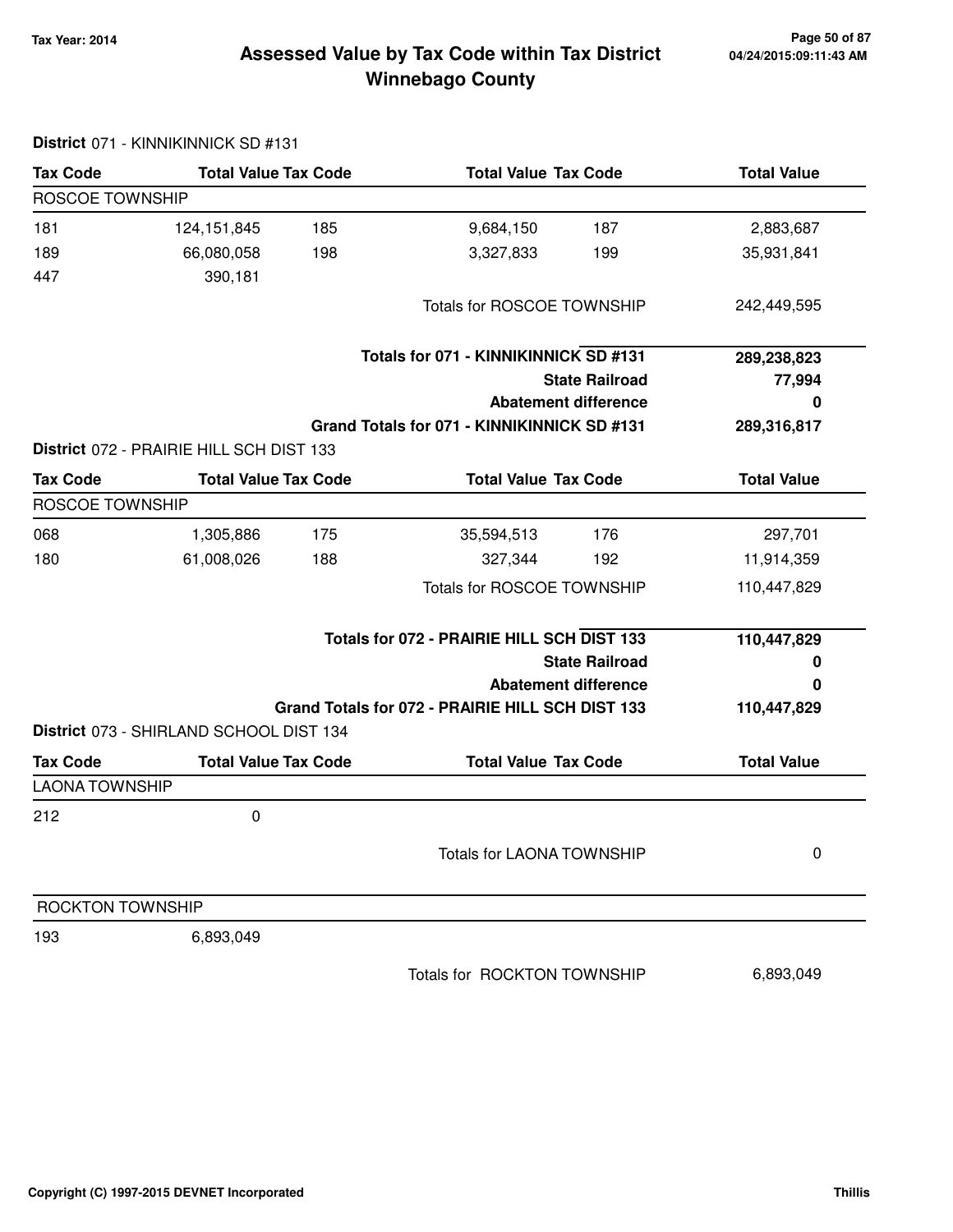### **Tax Year: 2014 Page 51 of 87 Winnebago County Assessed Value by Tax Code within Tax District**

#### **District** 073 - SHIRLAND SCHOOL DIST 134

| <b>Tax Code</b>          | <b>Total Value Tax Code</b>            |     | <b>Total Value Tax Code</b>                     |                             | <b>Total Value</b> |
|--------------------------|----------------------------------------|-----|-------------------------------------------------|-----------------------------|--------------------|
| SHIRLAND TOWNSHIP        |                                        |     |                                                 |                             |                    |
| 210                      | 6,399,619                              | 211 | 14,630,069                                      |                             |                    |
|                          |                                        |     | <b>Totals for SHIRLAND TOWNSHIP</b>             |                             | 21,029,688         |
|                          |                                        |     | Totals for 073 - SHIRLAND SCHOOL DIST 134       |                             | 27,922,737         |
|                          |                                        |     |                                                 | <b>State Railroad</b>       | 0                  |
|                          |                                        |     |                                                 | <b>Abatement difference</b> | 0                  |
|                          | District 074 - ROCKTON SCHOOL DIST 140 |     | Grand Totals for 073 - SHIRLAND SCHOOL DIST 134 |                             | 27,922,737         |
| <b>Tax Code</b>          | <b>Total Value Tax Code</b>            |     | <b>Total Value Tax Code</b>                     |                             | <b>Total Value</b> |
| <b>HARRISON TOWNSHIP</b> |                                        |     |                                                 |                             |                    |
| 247                      | 5,694,780                              |     |                                                 |                             |                    |
|                          |                                        |     | <b>Totals for HARRISON TOWNSHIP</b>             |                             | 5,694,780          |
| <b>OWEN TOWNSHIP</b>     |                                        |     |                                                 |                             |                    |
| 161                      | 94,216                                 | 165 | 12,323,241                                      | 168                         | 0                  |
| 200                      | 1,587,974                              | 362 | 678,197                                         | 364                         | 178,790            |
|                          |                                        |     | Totals for OWEN TOWNSHIP                        |                             | 14,862,418         |
| ROCKTON TOWNSHIP         |                                        |     |                                                 |                             |                    |
| 197                      | 95,009,369                             | 201 | 15,991,407                                      | 202                         | 38,870,178         |
| 402                      | 517,387                                | 420 | 1,737,044                                       |                             |                    |
|                          |                                        |     | Totals for ROCKTON TOWNSHIP                     |                             | 152,125,385        |
| ROSCOE TOWNSHIP          |                                        |     |                                                 |                             |                    |
| 182                      | 539,036                                | 183 | $\pmb{0}$                                       | 196                         | 5,787              |
| 207                      | 0                                      | 209 | 32,424,751                                      |                             |                    |
|                          |                                        |     | Totals for ROSCOE TOWNSHIP                      |                             | 32,969,574         |
|                          |                                        |     | Totals for 074 - ROCKTON SCHOOL DIST 140        |                             | 205,652,157        |
|                          |                                        |     | <b>State Railroad</b>                           | 404,205                     |                    |
|                          |                                        |     |                                                 | <b>Abatement difference</b> | 0                  |
|                          |                                        |     | Grand Totals for 074 - ROCKTON SCHOOL DIST 140  |                             | 206,056,362        |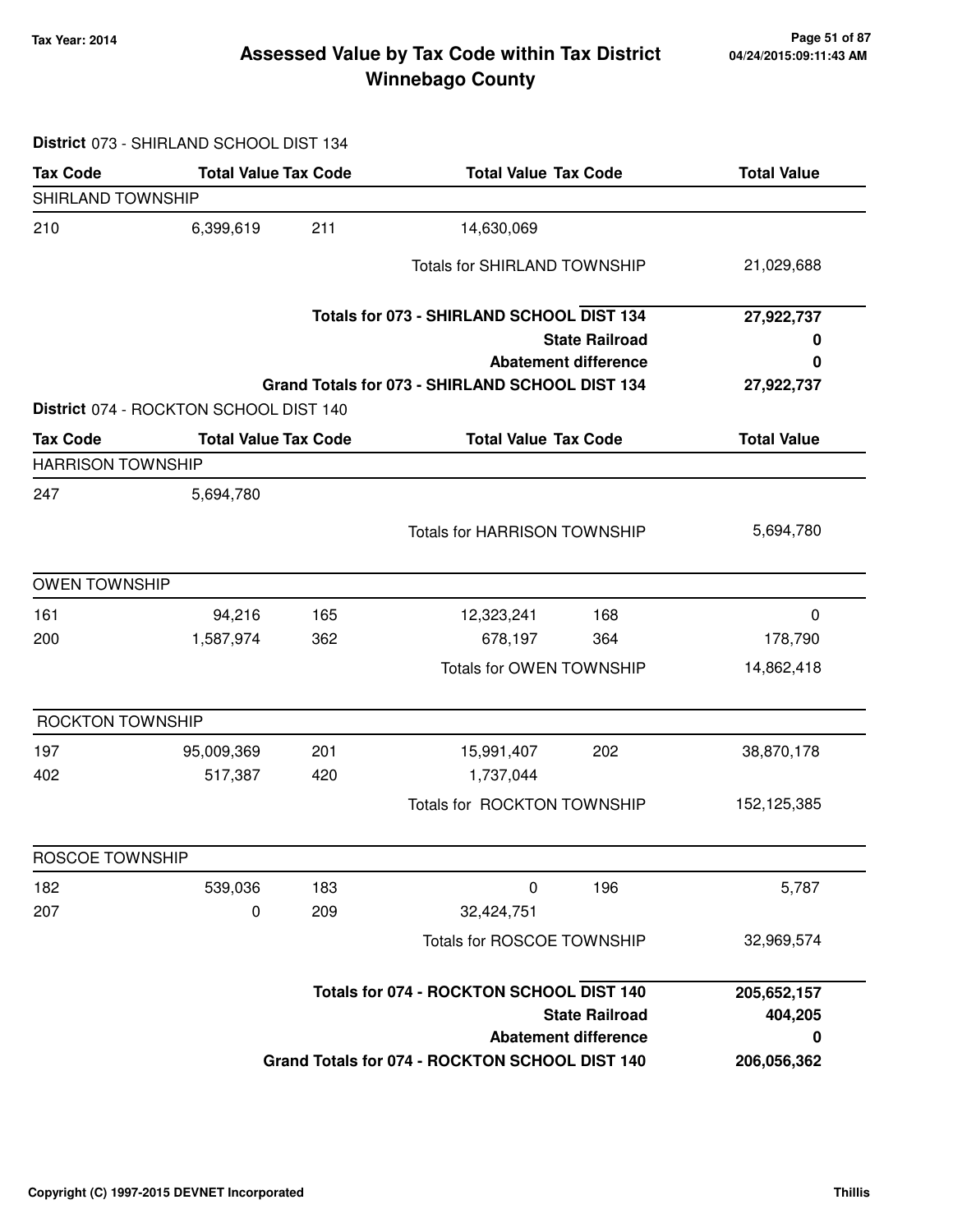### **Tax Year: 2014 Page 52 of 87 Winnebago County Assessed Value by Tax Code within Tax District**

**District** 075 - NORTH BOONE SD #200

| ROSCOE TOWNSHIP<br>184<br>748,219<br>Totals for ROSCOE TOWNSHIP<br>Totals for 075 - NORTH BOONE SD #200<br><b>State Railroad</b><br><b>Abatement difference</b><br>Grand Totals for 075 - NORTH BOONE SD #200<br>District 076 - ROCKFORD SCHOOL DIST 205<br><b>Tax Code</b><br><b>Total Value Tax Code</b><br><b>Total Value Tax Code</b><br>CHERRY VALLEY TOWNSHIP<br>111<br>112<br>110<br>8,219,521<br>25,565,791<br>113<br>65,207,332<br>7,942,031<br>114<br>115<br>5,751<br>11,416,365<br>120<br>116<br>119<br>127<br>124<br>6,160,841<br>125<br>106,243<br>128<br>1,645,106<br>129<br>12,034,580<br>343<br>623,293<br>1,434,515<br>366<br>383<br>386<br>440<br>396<br>0<br>25,815<br>Totals for CHERRY VALLEY TOWNSHIP<br><b>HARLEM TOWNSHIP</b><br>012<br>026<br>135,815<br>020<br>15,731<br>042<br>3,221,190<br>045<br>291,922<br>078<br>108<br>11,413<br>109<br>22,175,801<br>130<br>135<br>53,753<br>145<br>6,216,060<br>140<br>159<br>210,723<br>194<br>2,656,539<br>208<br>427<br>10,115<br>428<br>1,674,969<br>429<br>430<br>131,773<br>431<br>2,135<br>432 | <b>Tax Code</b> | <b>Total Value Tax Code</b> |     |        | <b>Total Value Tax Code</b> |                    |
|-------------------------------------------------------------------------------------------------------------------------------------------------------------------------------------------------------------------------------------------------------------------------------------------------------------------------------------------------------------------------------------------------------------------------------------------------------------------------------------------------------------------------------------------------------------------------------------------------------------------------------------------------------------------------------------------------------------------------------------------------------------------------------------------------------------------------------------------------------------------------------------------------------------------------------------------------------------------------------------------------------------------------------------------------------------------------|-----------------|-----------------------------|-----|--------|-----------------------------|--------------------|
|                                                                                                                                                                                                                                                                                                                                                                                                                                                                                                                                                                                                                                                                                                                                                                                                                                                                                                                                                                                                                                                                         |                 |                             |     |        |                             |                    |
|                                                                                                                                                                                                                                                                                                                                                                                                                                                                                                                                                                                                                                                                                                                                                                                                                                                                                                                                                                                                                                                                         |                 |                             |     |        |                             |                    |
|                                                                                                                                                                                                                                                                                                                                                                                                                                                                                                                                                                                                                                                                                                                                                                                                                                                                                                                                                                                                                                                                         |                 |                             |     |        |                             | 748,219            |
|                                                                                                                                                                                                                                                                                                                                                                                                                                                                                                                                                                                                                                                                                                                                                                                                                                                                                                                                                                                                                                                                         |                 |                             |     |        |                             | 748,219            |
|                                                                                                                                                                                                                                                                                                                                                                                                                                                                                                                                                                                                                                                                                                                                                                                                                                                                                                                                                                                                                                                                         |                 |                             |     |        |                             | 0                  |
|                                                                                                                                                                                                                                                                                                                                                                                                                                                                                                                                                                                                                                                                                                                                                                                                                                                                                                                                                                                                                                                                         |                 |                             |     |        |                             | 0                  |
|                                                                                                                                                                                                                                                                                                                                                                                                                                                                                                                                                                                                                                                                                                                                                                                                                                                                                                                                                                                                                                                                         |                 |                             |     |        |                             | 748,219            |
|                                                                                                                                                                                                                                                                                                                                                                                                                                                                                                                                                                                                                                                                                                                                                                                                                                                                                                                                                                                                                                                                         |                 |                             |     |        |                             |                    |
|                                                                                                                                                                                                                                                                                                                                                                                                                                                                                                                                                                                                                                                                                                                                                                                                                                                                                                                                                                                                                                                                         |                 |                             |     |        |                             | <b>Total Value</b> |
|                                                                                                                                                                                                                                                                                                                                                                                                                                                                                                                                                                                                                                                                                                                                                                                                                                                                                                                                                                                                                                                                         |                 |                             |     |        |                             |                    |
|                                                                                                                                                                                                                                                                                                                                                                                                                                                                                                                                                                                                                                                                                                                                                                                                                                                                                                                                                                                                                                                                         |                 |                             |     |        |                             | 1,958,709          |
|                                                                                                                                                                                                                                                                                                                                                                                                                                                                                                                                                                                                                                                                                                                                                                                                                                                                                                                                                                                                                                                                         |                 |                             |     |        |                             | 5,577,977          |
|                                                                                                                                                                                                                                                                                                                                                                                                                                                                                                                                                                                                                                                                                                                                                                                                                                                                                                                                                                                                                                                                         |                 |                             |     |        |                             | 3,165,964          |
|                                                                                                                                                                                                                                                                                                                                                                                                                                                                                                                                                                                                                                                                                                                                                                                                                                                                                                                                                                                                                                                                         |                 |                             |     |        |                             | 103,613,835        |
|                                                                                                                                                                                                                                                                                                                                                                                                                                                                                                                                                                                                                                                                                                                                                                                                                                                                                                                                                                                                                                                                         |                 |                             |     |        |                             | 502,119            |
|                                                                                                                                                                                                                                                                                                                                                                                                                                                                                                                                                                                                                                                                                                                                                                                                                                                                                                                                                                                                                                                                         |                 |                             |     |        |                             | $\pmb{0}$          |
|                                                                                                                                                                                                                                                                                                                                                                                                                                                                                                                                                                                                                                                                                                                                                                                                                                                                                                                                                                                                                                                                         |                 |                             |     |        |                             |                    |
|                                                                                                                                                                                                                                                                                                                                                                                                                                                                                                                                                                                                                                                                                                                                                                                                                                                                                                                                                                                                                                                                         |                 |                             |     |        |                             | 255,205,788        |
|                                                                                                                                                                                                                                                                                                                                                                                                                                                                                                                                                                                                                                                                                                                                                                                                                                                                                                                                                                                                                                                                         |                 |                             |     |        |                             |                    |
|                                                                                                                                                                                                                                                                                                                                                                                                                                                                                                                                                                                                                                                                                                                                                                                                                                                                                                                                                                                                                                                                         |                 |                             |     |        |                             | 23,982,704         |
|                                                                                                                                                                                                                                                                                                                                                                                                                                                                                                                                                                                                                                                                                                                                                                                                                                                                                                                                                                                                                                                                         |                 |                             |     |        |                             | 278,661            |
|                                                                                                                                                                                                                                                                                                                                                                                                                                                                                                                                                                                                                                                                                                                                                                                                                                                                                                                                                                                                                                                                         |                 |                             |     |        |                             | 3,227,560          |
|                                                                                                                                                                                                                                                                                                                                                                                                                                                                                                                                                                                                                                                                                                                                                                                                                                                                                                                                                                                                                                                                         |                 |                             |     |        |                             | 4,117,300          |
|                                                                                                                                                                                                                                                                                                                                                                                                                                                                                                                                                                                                                                                                                                                                                                                                                                                                                                                                                                                                                                                                         |                 |                             |     |        |                             | 42,340             |
|                                                                                                                                                                                                                                                                                                                                                                                                                                                                                                                                                                                                                                                                                                                                                                                                                                                                                                                                                                                                                                                                         |                 |                             |     |        |                             | 3,334              |
|                                                                                                                                                                                                                                                                                                                                                                                                                                                                                                                                                                                                                                                                                                                                                                                                                                                                                                                                                                                                                                                                         |                 |                             |     |        |                             | 1,279              |
| 443                                                                                                                                                                                                                                                                                                                                                                                                                                                                                                                                                                                                                                                                                                                                                                                                                                                                                                                                                                                                                                                                     |                 | 53,848                      | 444 | 13,371 | 454                         | 30,306             |
| <b>Totals for HARLEM TOWNSHIP</b>                                                                                                                                                                                                                                                                                                                                                                                                                                                                                                                                                                                                                                                                                                                                                                                                                                                                                                                                                                                                                                       |                 |                             |     |        |                             | 68,558,642         |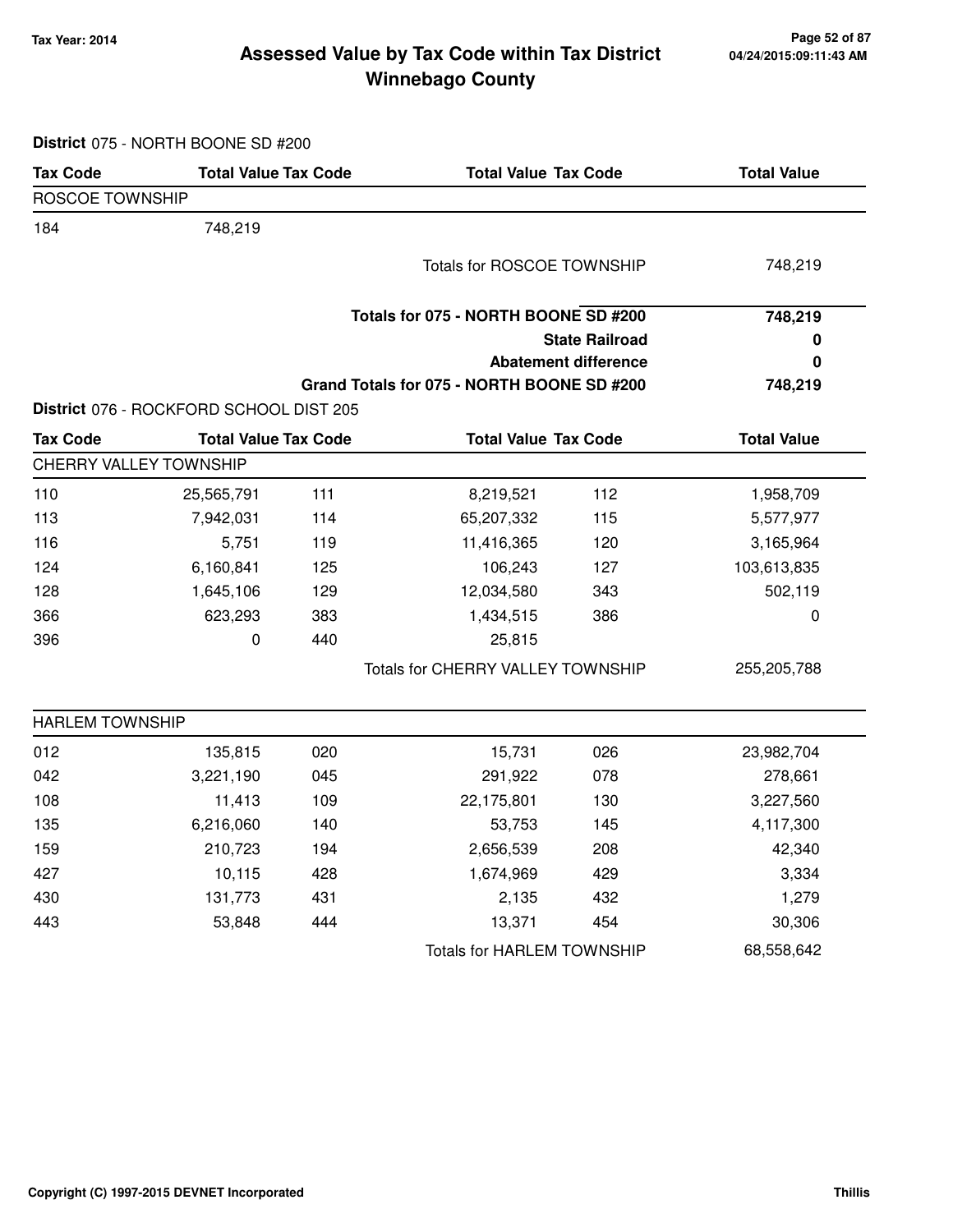### **Tax Year: 2014 Page 53 of 87 Winnebago County Assessed Value by Tax Code within Tax District**

# **District** 076 - ROCKFORD SCHOOL DIST 205

| <b>Tax Code</b> |                      | <b>Total Value Tax Code</b> |                          | <b>Total Value Tax Code</b> |            |  |  |  |  |
|-----------------|----------------------|-----------------------------|--------------------------|-----------------------------|------------|--|--|--|--|
|                 | <b>OWEN TOWNSHIP</b> |                             |                          |                             |            |  |  |  |  |
| 046             | 240,371              | 146                         | 16,449,608               | 150                         | 104,069    |  |  |  |  |
| 154             | 93,109               | 155                         | 7,162,575                | 156                         | 15,948,932 |  |  |  |  |
| 157             | 63,324               | 167                         | 162,417                  | 169                         | 6,846,042  |  |  |  |  |
| 170             | 91,452               | 171                         | 119,017                  | 358                         | 4,417      |  |  |  |  |
| 360             | 4,547,718            | 361                         | 2,819                    | 365                         | 8,736,751  |  |  |  |  |
| 368             | 433,567              | 369                         | 142,805                  |                             |            |  |  |  |  |
|                 |                      |                             | Totals for OWEN TOWNSHIP |                             | 61,148,993 |  |  |  |  |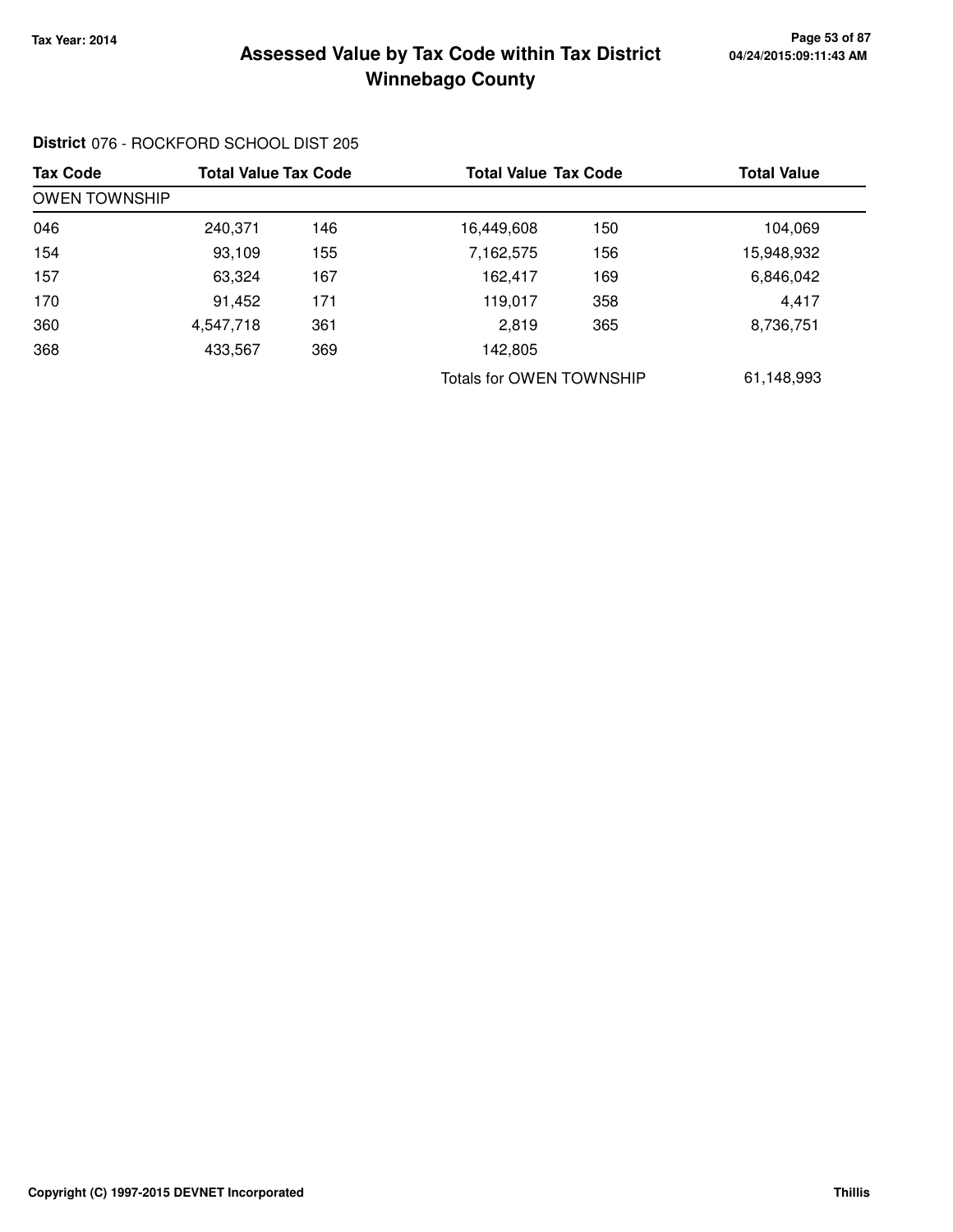### **Tax Year: 2014 Page 54 of 87 Winnebago County Assessed Value by Tax Code within Tax District**

# **District** 076 - ROCKFORD SCHOOL DIST 205

| <b>Tax Code</b>   | <b>Total Value Tax Code</b> |     |                              | <b>Total Value Tax Code</b> |               |  |
|-------------------|-----------------------------|-----|------------------------------|-----------------------------|---------------|--|
| ROCKFORD TOWNSHIP |                             |     |                              |                             |               |  |
| 001               | 1,124,028,328               | 003 | 24,763,594                   | 005                         | 9,943,459     |  |
| 008               | 43,013,357                  | 013 | 20,321,079                   | 014                         | 1,671,681     |  |
| 016               | 5,216                       | 017 | 19,928,861                   | 018                         | 47,233,696    |  |
| 027               | 1,801,935                   | 028 | 2,127,547                    | 030                         | 331,788       |  |
| 031               | 4,439,878                   | 033 | 510                          | 034                         | 4,977,605     |  |
| 036               | 11,044,243                  | 038 | 1,294,432                    | 039                         | 306,719       |  |
| 040               | 70,512                      | 044 | 10,045                       | 047                         | 3,861         |  |
| 048               | 178,491                     | 050 | 6,282,439                    | 051                         | 9,341,232     |  |
| 053               | 1,667,268                   | 056 | 310,193                      | 057                         | 9,119,667     |  |
| 058               | 1,568,700                   | 059 | 1,518,237                    | 060                         | 1,457,172     |  |
| 061               | 2,622,057                   | 062 | 6,316,507                    | 064                         | 12,938,829    |  |
| 066               | 11,713,307                  | 070 | 1,823,127                    | 072                         | 44,140        |  |
| 076               | 883,269                     | 077 | 111,449                      | 082                         | 337,641       |  |
| 083               | 612,403                     | 084 | 526,073                      | 085                         | 10,578,525    |  |
| 086               | 1,277,511                   | 090 | 2,501                        | 092                         | 4,264,054     |  |
| 095               | 4,211,233                   | 096 | 6,965,365                    | 099                         | 5,750,313     |  |
| 104               | 2,183,770                   | 117 | 10,493,870                   | 123                         | 596,792       |  |
| 126               | 1,461,952                   | 131 | 3,396                        | 223                         | 6,888,761     |  |
| 226               | 841,839                     | 370 | 0                            | 372                         | 3,996,301     |  |
| 373               | 1,659,785                   | 374 | 1,006,419                    | 378                         | 44,728,705    |  |
| 379               | 690,629                     | 380 | 939,540                      | 385                         | 565,946       |  |
| 391               | 820,301                     | 392 | 21,543,244                   | 393                         | 238,599       |  |
| 394               | 0                           | 397 | 0                            | 400                         | 40,506        |  |
| 403               | 70,075                      | 404 | 1,026,878                    | 405                         | 1,397,392     |  |
| 406               | 10,548                      | 407 | 745,521                      | 410                         | 6,620,288     |  |
| 411               | 362                         | 412 | 66,399                       | 417                         | 898,655       |  |
| 418               | 5,773,301                   | 419 | 386,620                      | 421                         | 13,032,718    |  |
| 422               | 6,986,681                   | 423 | 12,066,358                   | 424                         | 8,722,573     |  |
| 426               | 2,254,958                   | 438 | 554,254                      | 439                         | 391,712       |  |
| 441               | 383,451                     | 448 | 11,091                       | 450                         | 206,273       |  |
| 451               | 37,500,531                  | 452 | 25,100                       | 455                         | 6,458,689     |  |
|                   |                             |     | Totals for ROCKFORD TOWNSHIP |                             | 1,624,030,832 |  |

| Totals for 076 - ROCKFORD SCHOOL DIST 205       | 2.008.944.255 |
|-------------------------------------------------|---------------|
| <b>State Railroad</b>                           | 4.760.979     |
| Abatement difference                            | $\mathbf{u}$  |
| Grand Totals for 076 - ROCKFORD SCHOOL DIST 205 | 2,013,705,234 |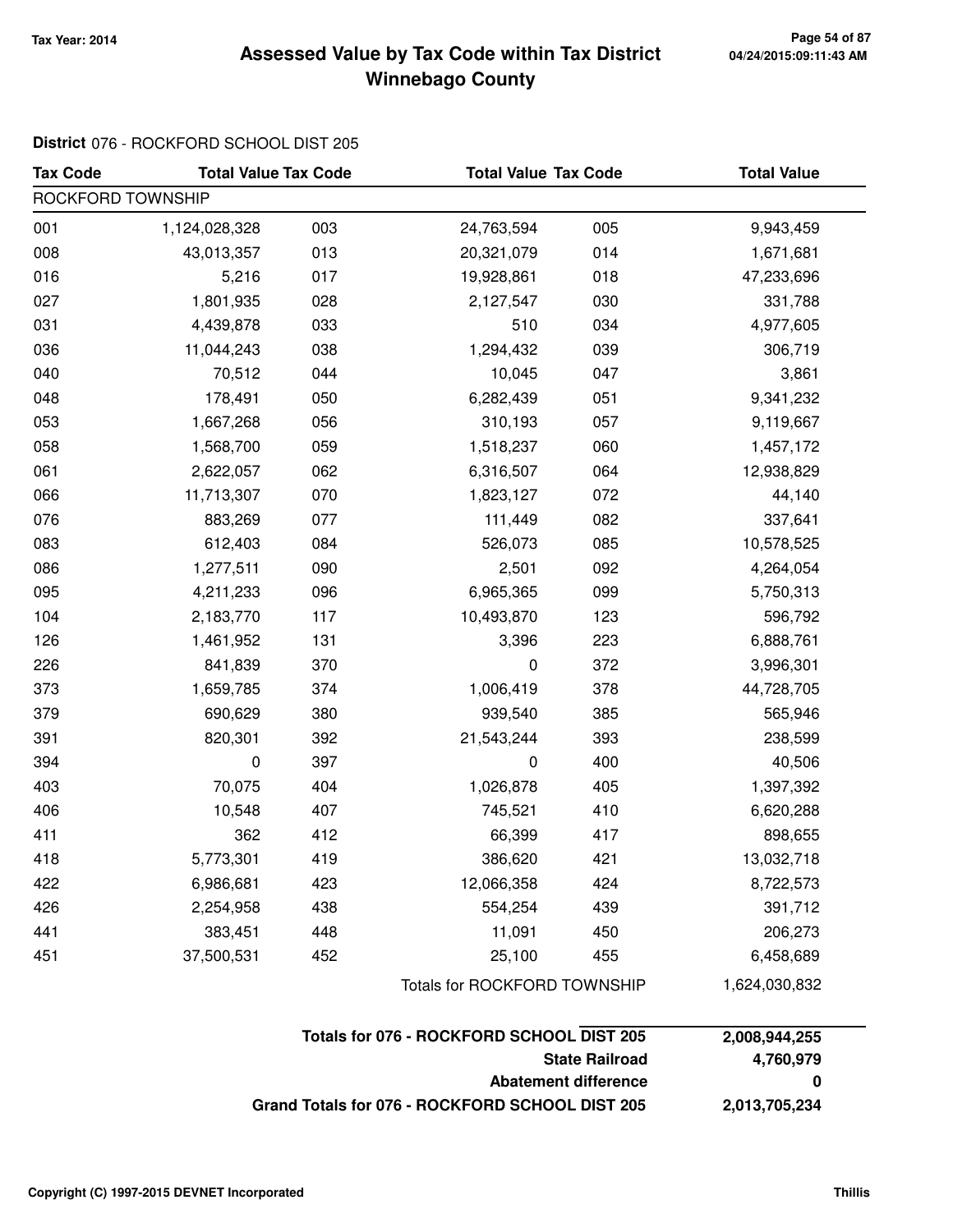### **Tax Year: 2014 Page 55 of 87 Winnebago County Assessed Value by Tax Code within Tax District**

#### **District** 077 - HONONEGAH HIGH SD #207

| <b>Tax Code</b>          | <b>Total Value Tax Code</b> |     | <b>Total Value Tax Code</b>         |     | <b>Total Value</b> |
|--------------------------|-----------------------------|-----|-------------------------------------|-----|--------------------|
| <b>HARLEM TOWNSHIP</b>   |                             |     |                                     |     |                    |
| 136                      | 24, 131, 767                |     |                                     |     |                    |
|                          |                             |     | <b>Totals for HARLEM TOWNSHIP</b>   |     | 24, 131, 767       |
|                          |                             |     |                                     |     |                    |
| <b>HARRISON TOWNSHIP</b> |                             |     |                                     |     |                    |
| 247                      | 5,694,780                   |     |                                     |     |                    |
|                          |                             |     | <b>Totals for HARRISON TOWNSHIP</b> |     | 5,694,780          |
| <b>LAONA TOWNSHIP</b>    |                             |     |                                     |     |                    |
| 212                      | 0                           |     |                                     |     |                    |
|                          |                             |     | <b>Totals for LAONA TOWNSHIP</b>    |     | 0                  |
| <b>OWEN TOWNSHIP</b>     |                             |     |                                     |     |                    |
| 161                      | 94,216                      | 165 | 12,323,241                          | 168 | 0                  |
| 200                      | 1,587,974                   | 362 | 678,197                             | 364 | 178,790            |
|                          |                             |     | Totals for OWEN TOWNSHIP            |     | 14,862,418         |
| <b>ROCKTON TOWNSHIP</b>  |                             |     |                                     |     |                    |
| 193                      | 6,893,049                   | 197 | 95,009,369                          | 201 | 15,991,407         |
| 202                      | 38,870,178                  | 203 | 4,457,653                           | 205 | 114,346            |
| 206                      | 18,085,462                  | 402 | 517,387                             | 420 | 1,737,044          |
|                          |                             |     | Totals for ROCKTON TOWNSHIP         |     | 181,675,895        |
| ROSCOE TOWNSHIP          |                             |     |                                     |     |                    |
| 068                      | 1,305,886                   | 175 | 35,594,513                          | 176 | 297,701            |
| 180                      | 61,008,026                  | 181 | 124, 151, 845                       | 182 | 539,036            |
| 183                      | 0                           | 185 | 9,684,150                           | 187 | 2,883,687          |
| 188                      | 327,344                     | 189 | 66,080,058                          | 192 | 11,914,359         |
| 196                      | 5,787                       | 198 | 3,327,833                           | 199 | 35,931,841         |
| 207                      | 0                           | 209 | 32,424,751                          | 447 | 390,181            |
|                          |                             |     | Totals for ROSCOE TOWNSHIP          |     | 385,866,998        |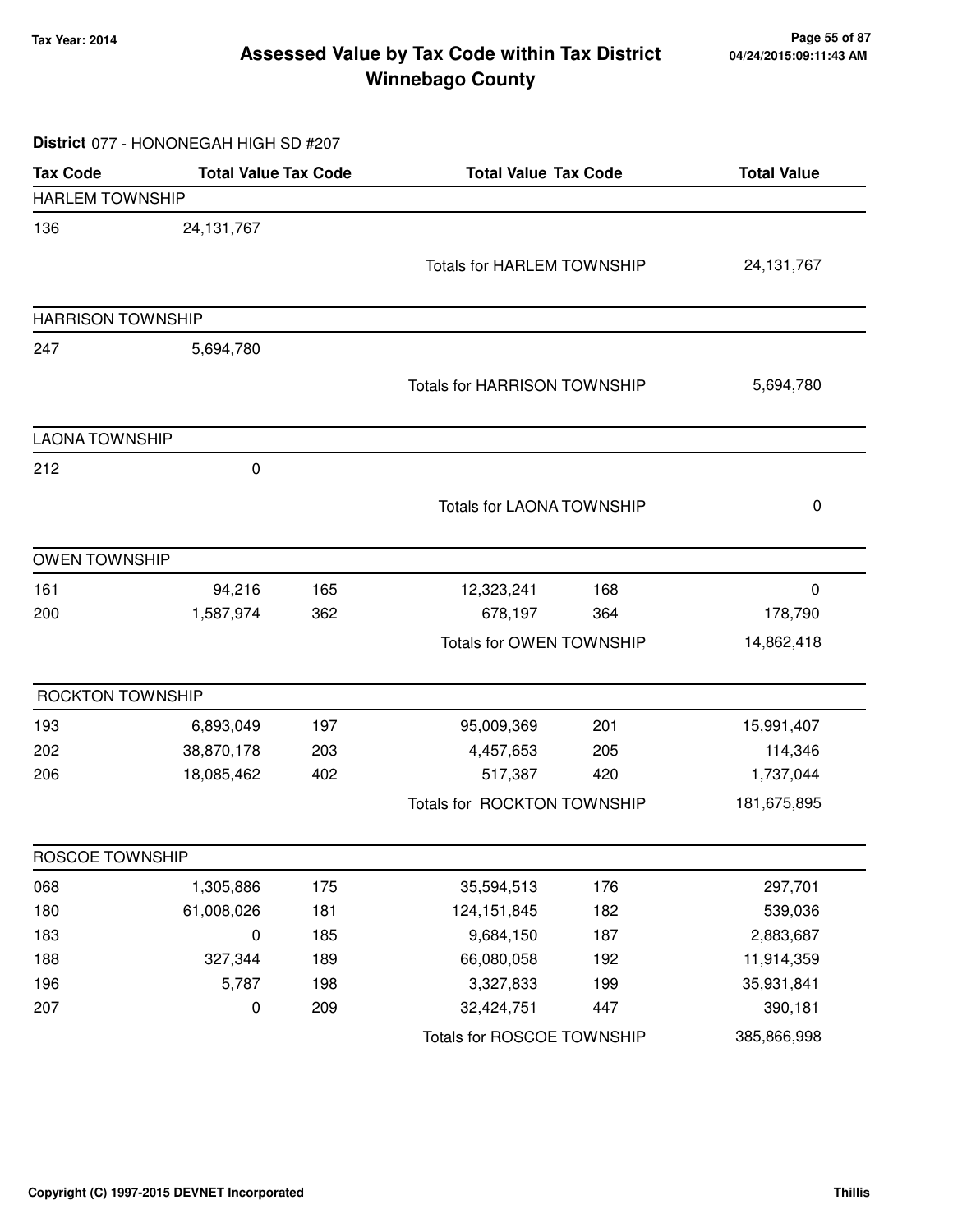### **Tax Year: 2014 Page 56 of 87 Winnebago County Assessed Value by Tax Code within Tax District**

**District** 077 - HONONEGAH HIGH SD #207

| <b>Tax Code</b>   | <b>Total Value Tax Code</b>             |     | <b>Total Value Tax Code</b>                      | <b>Total Value</b> |
|-------------------|-----------------------------------------|-----|--------------------------------------------------|--------------------|
| SHIRLAND TOWNSHIP |                                         |     |                                                  |                    |
| 210               | 6,399,619                               | 211 | 14,630,069                                       |                    |
|                   |                                         |     | Totals for SHIRLAND TOWNSHIP                     | 21,029,688         |
|                   |                                         |     | Totals for 077 - HONONEGAH HIGH SD #207          | 633,261,546        |
|                   |                                         |     | <b>State Railroad</b>                            | 482,199            |
|                   |                                         |     | <b>Abatement difference</b>                      | 0                  |
|                   |                                         |     | Grand Totals for 077 - HONONEGAH HIGH SD #207    | 633,743,745        |
|                   | District 078 - MERIDIAN SCHOOL DIST 223 |     |                                                  |                    |
| <b>Tax Code</b>   | <b>Total Value Tax Code</b>             |     | <b>Total Value Tax Code</b>                      | <b>Total Value</b> |
| ROCKFORD TOWNSHIP |                                         |     |                                                  |                    |
| 091<br>453        | 8,738,096<br>180,510                    | 093 | 351<br>1,247,513                                 | 798,647            |
|                   |                                         |     | Totals for ROCKFORD TOWNSHIP                     | 10,964,766         |
|                   |                                         |     | <b>Totals for 078 - MERIDIAN SCHOOL DIST 223</b> | 10,964,766         |
|                   |                                         |     | <b>State Railroad</b>                            | 11,758             |
|                   |                                         |     | <b>Abatement difference</b>                      | 0                  |
|                   | District 079 - SOUTH BELOIT SD #320     |     | Grand Totals for 078 - MERIDIAN SCHOOL DIST 223  | 10,976,524         |
| <b>Tax Code</b>   | <b>Total Value Tax Code</b>             |     | <b>Total Value Tax Code</b>                      | <b>Total Value</b> |
| ROCKTON TOWNSHIP  |                                         |     |                                                  |                    |
| 190               | 38,636,465                              | 191 | 10,481,897<br>290                                | 11,564             |
|                   |                                         |     | Totals for ROCKTON TOWNSHIP                      | 49,129,926         |
| ROSCOE TOWNSHIP   |                                         |     |                                                  |                    |
| 177               | 11,860,306                              | 178 | 26,355<br>179                                    | 8,798,512          |
|                   |                                         |     | Totals for ROSCOE TOWNSHIP                       | 20,685,173         |
|                   |                                         |     | Totals for 079 - SOUTH BELOIT SD #320            | 69,815,099         |
|                   |                                         |     | <b>State Railroad</b>                            | 955,497            |
|                   |                                         |     | <b>Abatement difference</b>                      | 0                  |
|                   |                                         |     | Grand Totals for 079 - SOUTH BELOIT SD #320      | 70,770,596         |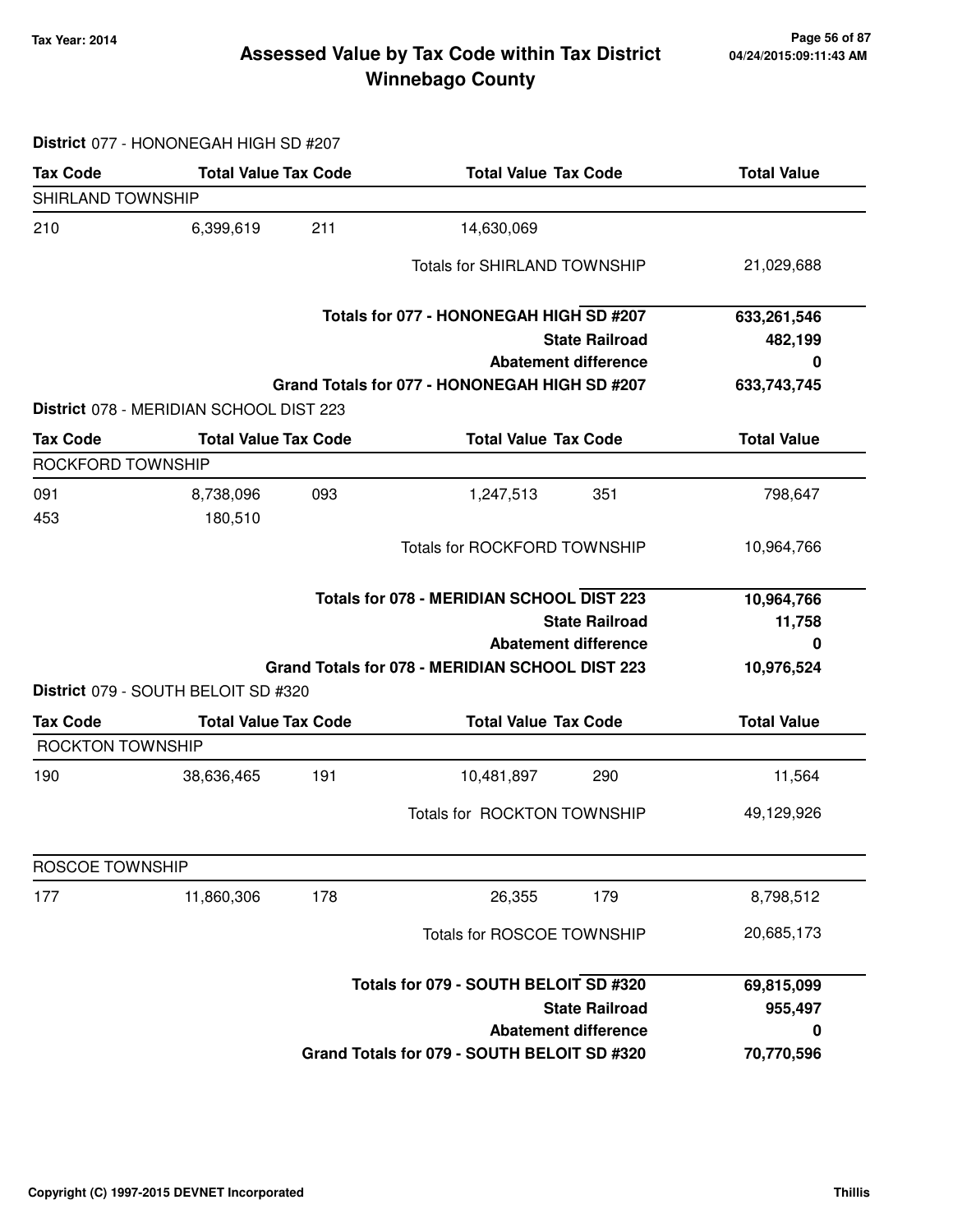### **Tax Year: 2014 Page 57 of 87 Winnebago County Assessed Value by Tax Code within Tax District**

# **District** 080 - PECATONICA UNIT SD #321

| <b>Tax Code</b>          | <b>Total Value Tax Code</b>        |     | <b>Total Value Tax Code</b>                    |                             | <b>Total Value</b> |  |
|--------------------------|------------------------------------|-----|------------------------------------------------|-----------------------------|--------------------|--|
| <b>BURRITT TOWNSHIP</b>  |                                    |     |                                                |                             |                    |  |
| 259                      | 0                                  | 266 | 5,279,262                                      | 268                         | 2,900,158          |  |
|                          |                                    |     | <b>Totals for BURRITT TOWNSHIP</b>             |                             | 8,179,420          |  |
| <b>DURAND TOWNSHIP</b>   |                                    |     |                                                |                             |                    |  |
| 232                      | 833,118                            |     |                                                |                             |                    |  |
|                          |                                    |     | Totals for DURAND TOWNSHIP                     |                             | 833,118            |  |
| PECATONICA TOWNSHIP      |                                    |     |                                                |                             |                    |  |
| 281                      | 38,076,551                         | 284 | 28,701                                         | 286                         | 26, 155, 827       |  |
| 425                      | 57,263                             |     |                                                |                             |                    |  |
|                          |                                    |     | <b>Totals for PECATONICA TOWNSHIP</b>          |                             | 64,318,342         |  |
| SEWARD TOWNSHIP          |                                    |     |                                                |                             |                    |  |
| 305                      | 204,604                            | 309 | 4,871,804                                      |                             |                    |  |
|                          |                                    |     | <b>Totals for SEWARD TOWNSHIP</b>              |                             | 5,076,408          |  |
|                          |                                    |     | Totals for 080 - PECATONICA UNIT SD #321       |                             | 78,407,288         |  |
|                          |                                    |     |                                                | <b>State Railroad</b>       | 0                  |  |
|                          |                                    |     | Grand Totals for 080 - PECATONICA UNIT SD #321 | <b>Abatement difference</b> | 0<br>78,407,288    |  |
|                          | District 081 - DURAND UNIT SD #322 |     |                                                |                             |                    |  |
| <b>Tax Code</b>          | <b>Total Value Tax Code</b>        |     | <b>Total Value Tax Code</b>                    |                             | <b>Total Value</b> |  |
| <b>DURAND TOWNSHIP</b>   |                                    |     |                                                |                             |                    |  |
| 228                      | 1,323,537                          | 229 | 1,633,101                                      | 230                         | 18,658,665         |  |
| 231                      | 92,332                             | 233 | 13,465,767                                     | 234                         | 285,223            |  |
|                          |                                    |     | Totals for DURAND TOWNSHIP                     |                             | 35,458,625         |  |
| <b>HARRISON TOWNSHIP</b> |                                    |     |                                                |                             |                    |  |
| 246                      | 6,942,856                          |     |                                                |                             |                    |  |
|                          |                                    |     | Totals for HARRISON TOWNSHIP                   |                             | 6,942,856          |  |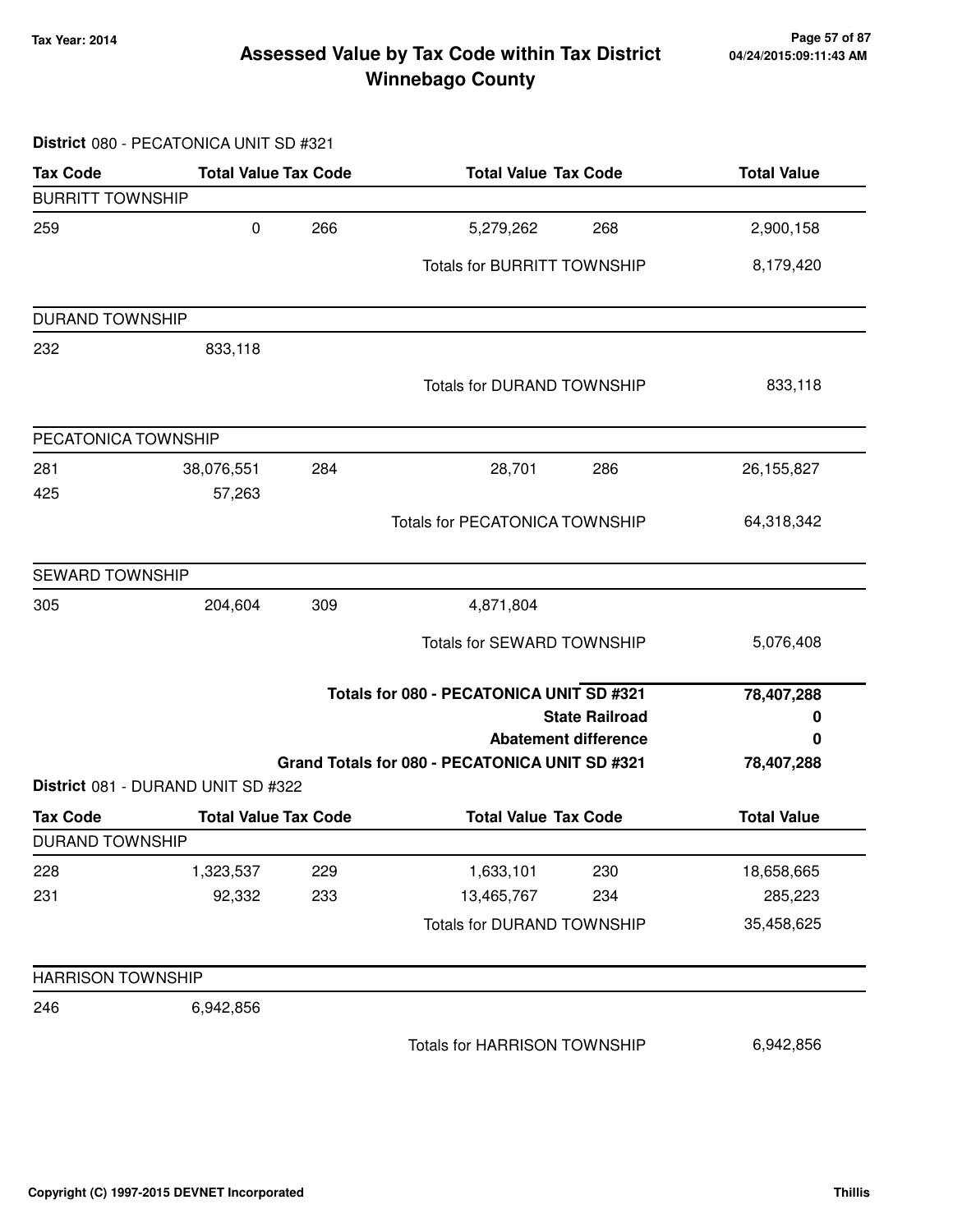### **Tax Year: 2014 Page 58 of 87 Winnebago County Assessed Value by Tax Code within Tax District**

**District** 081 - DURAND UNIT SD #322

| <b>Tax Code</b>          | <b>Total Value Tax Code</b>           |     | <b>Total Value Tax Code</b>                |                             | <b>Total Value</b> |
|--------------------------|---------------------------------------|-----|--------------------------------------------|-----------------------------|--------------------|
| <b>LAONA TOWNSHIP</b>    |                                       |     |                                            |                             |                    |
| 220                      | 32,354,799                            |     |                                            |                             |                    |
|                          |                                       |     | <b>Totals for LAONA TOWNSHIP</b>           |                             | 32,354,799         |
|                          |                                       |     |                                            |                             |                    |
|                          |                                       |     | Totals for 081 - DURAND UNIT SD #322       |                             | 74,756,280         |
|                          |                                       |     |                                            | <b>State Railroad</b>       | 0                  |
|                          |                                       |     | Grand Totals for 081 - DURAND UNIT SD #322 | <b>Abatement difference</b> | 0                  |
|                          | District 082 - WINNEBAGO UNIT SD #323 |     |                                            |                             | 74,756,280         |
| <b>Tax Code</b>          | <b>Total Value Tax Code</b>           |     | <b>Total Value Tax Code</b>                |                             | <b>Total Value</b> |
| <b>BURRITT TOWNSHIP</b>  |                                       |     |                                            |                             |                    |
| 254                      | 161,684                               | 258 | $\mathbf 0$                                | 260                         | 12,000,522         |
| 262                      | 136,770                               | 263 | 168,402                                    | 265                         | 721,325            |
| 267                      | 1,063,150                             |     |                                            |                             |                    |
|                          |                                       |     | <b>Totals for BURRITT TOWNSHIP</b>         |                             | 14,251,853         |
| <b>HARRISON TOWNSHIP</b> |                                       |     |                                            |                             |                    |
| 248                      | 38,279                                |     |                                            |                             |                    |
|                          |                                       |     |                                            |                             |                    |
|                          |                                       |     | <b>Totals for HARRISON TOWNSHIP</b>        |                             | 38,279             |
| <b>OWEN TOWNSHIP</b>     |                                       |     |                                            |                             |                    |
| 162                      | 451,398                               | 363 | 36,401                                     |                             |                    |
|                          |                                       |     | Totals for OWEN TOWNSHIP                   |                             | 487,799            |
| PECATONICA TOWNSHIP      |                                       |     |                                            |                             |                    |
| 282                      | 148,264                               | 283 | 122,083                                    |                             |                    |
|                          |                                       |     | <b>Totals for PECATONICA TOWNSHIP</b>      |                             | 270,347            |
| ROCKFORD TOWNSHIP        |                                       |     |                                            |                             |                    |
| 052                      | 396,096                               | 063 | 1,892,703                                  | 069                         | 6,112,562          |
| 071                      | 9,807,797                             | 073 | 5,141                                      | 381                         | 5,624,145          |
| 382                      | 155,853                               |     |                                            |                             |                    |
|                          |                                       |     | Totals for ROCKFORD TOWNSHIP               |                             | 23,994,297         |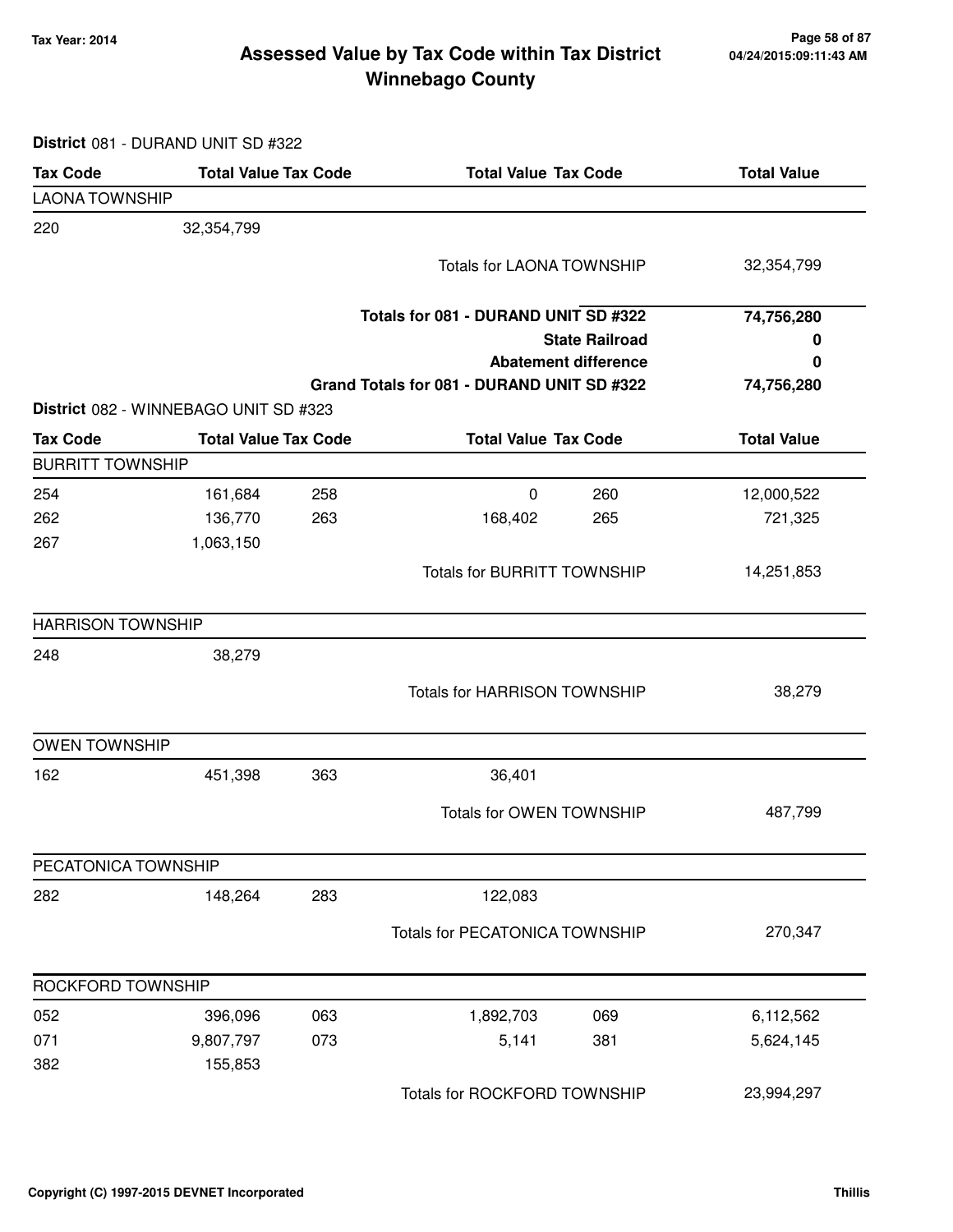# **Tax Year: 2014 Page 59 of 87 Winnebago County Assessed Value by Tax Code within Tax District**

| <b>Tax Code</b>         | <b>Total Value Tax Code</b>             |     |                                                 | <b>Total Value Tax Code</b> |                    |
|-------------------------|-----------------------------------------|-----|-------------------------------------------------|-----------------------------|--------------------|
| <b>SEWARD TOWNSHIP</b>  |                                         |     |                                                 |                             |                    |
| 306                     | 321,499                                 | 308 | 547,443                                         | 310                         | 6,263,199          |
| 311                     | 3,307,401                               | 312 | 1,307,997                                       | 313                         | 1,310,420          |
| 314                     | 4,159,070                               |     |                                                 |                             |                    |
|                         |                                         |     | Totals for SEWARD TOWNSHIP                      |                             | 17,217,029         |
| WINNEBAGO TOWNSHIP      |                                         |     |                                                 |                             |                    |
| 315                     | $\pmb{0}$                               | 324 | 1,887,258                                       | 325                         | 45,678,728         |
| 326                     | 44,108,563                              |     |                                                 |                             |                    |
|                         |                                         |     | Totals for WINNEBAGO TOWNSHIP                   |                             | 91,674,549         |
|                         |                                         |     | Totals for 082 - WINNEBAGO UNIT SD #323         |                             | 147,934,153        |
|                         |                                         |     |                                                 | <b>State Railroad</b>       | 1,414,768          |
|                         |                                         |     |                                                 | <b>Abatement difference</b> | 0                  |
|                         |                                         |     | Grand Totals for 082 - WINNEBAGO UNIT SD #323   |                             | 149,348,921        |
|                         | District 083 - HIAWATHA SCHOOL DIST 426 |     |                                                 |                             |                    |
| <b>Tax Code</b>         | <b>Total Value Tax Code</b>             |     | <b>Total Value Tax Code</b>                     |                             | <b>Total Value</b> |
| CHERRY VALLEY TOWNSHIP  |                                         |     |                                                 |                             |                    |
| 122                     | 461,066                                 | 367 | 82,976                                          |                             |                    |
|                         |                                         |     | Totals for CHERRY VALLEY TOWNSHIP               |                             | 544,042            |
|                         |                                         |     | Totals for 083 - HIAWATHA SCHOOL DIST 426       |                             | 544,042            |
|                         |                                         |     |                                                 | <b>State Railroad</b>       | 0                  |
|                         |                                         |     |                                                 | <b>Abatement difference</b> | 0                  |
|                         |                                         |     | Grand Totals for 083 - HIAWATHA SCHOOL DIST 426 |                             | 544,042            |
|                         | District 084 - COMMUNITY COLLEGE 511    |     |                                                 |                             |                    |
| <b>Tax Code</b>         | <b>Total Value Tax Code</b>             |     | <b>Total Value Tax Code</b>                     |                             | <b>Total Value</b> |
| <b>BURRITT TOWNSHIP</b> |                                         |     |                                                 |                             |                    |
| 254                     | 161,684                                 | 258 | $\pmb{0}$                                       | 259                         | $\pmb{0}$          |
| 260                     | 12,000,522                              | 262 | 136,770                                         | 263                         | 168,402            |
| 265                     | 721,325                                 | 266 | 5,279,262                                       | 267                         | 1,063,150          |
| 268                     | 2,900,158                               |     |                                                 |                             |                    |
|                         |                                         |     | <b>Totals for BURRITT TOWNSHIP</b>              |                             | 22,431,273         |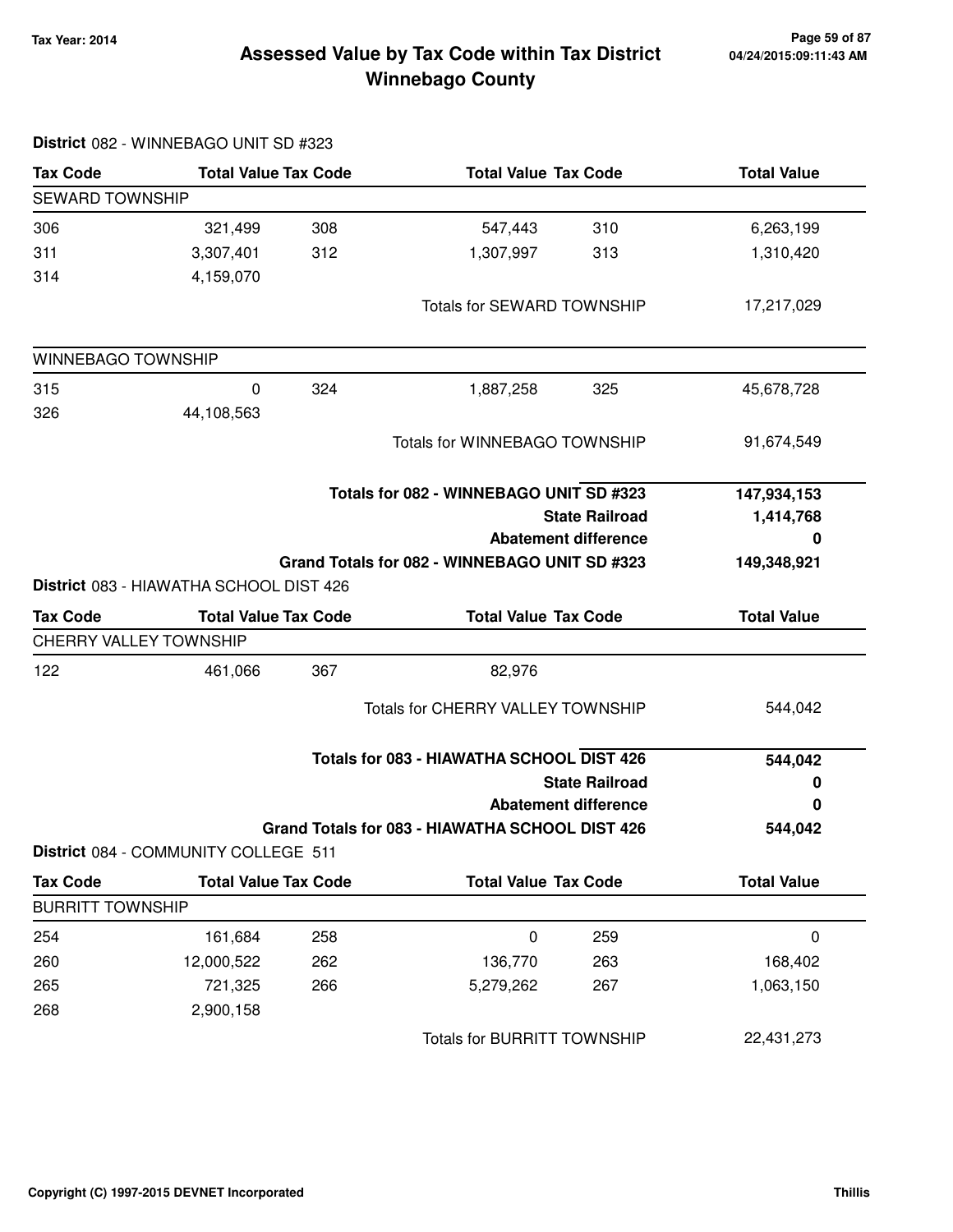# **Tax Year: 2014 Page 60 of 87 Winnebago County Assessed Value by Tax Code within Tax District**

| <b>Tax Code</b>        | <b>Total Value Tax Code</b> |     | <b>Total Value Tax Code</b>              |                                   | <b>Total Value</b> |
|------------------------|-----------------------------|-----|------------------------------------------|-----------------------------------|--------------------|
| CHERRY VALLEY TOWNSHIP |                             |     |                                          |                                   |                    |
| 110                    | 25,565,791                  | 111 | 8,219,521                                | 112                               | 1,958,709          |
| 113                    | 7,942,031                   | 114 | 65,207,332                               | 115                               | 5,577,977          |
| 116                    | 5,751                       | 119 | 11,416,365                               | 120                               | 3,165,964          |
| 124                    | 6,160,841                   | 125 | 106,243                                  | 127                               | 103,613,835        |
| 128                    | 1,645,106                   | 129 | 12,034,580                               | 343                               | 502,119            |
| 366                    | 623,293                     | 383 | 1,434,515                                | 386                               | 0                  |
| 396                    | 0                           | 440 | 25,815                                   |                                   |                    |
|                        |                             |     | <b>Totals for CHERRY VALLEY TOWNSHIP</b> |                                   | 255,205,788        |
| <b>DURAND TOWNSHIP</b> |                             |     |                                          |                                   |                    |
| 228                    | 1,323,537                   | 229 | 1,633,101                                | 230                               | 18,658,665         |
| 231                    | 92,332                      | 232 | 833,118                                  | 233                               | 13,465,767         |
| 234                    | 285,223                     |     |                                          |                                   |                    |
|                        |                             |     |                                          | <b>Totals for DURAND TOWNSHIP</b> |                    |
| <b>HARLEM TOWNSHIP</b> |                             |     |                                          |                                   |                    |
| 006                    | 114,746,905                 | 007 | 6,175,882                                | 012                               | 135,815            |
| 019                    | 0                           | 020 | 15,731                                   | 026                               | 23,982,704         |
| 042                    | 3,221,190                   | 045 | 291,922                                  | 049                               | 15,752,968         |
| 078                    | 278,661                     | 108 | 11,413                                   | 109                               | 22,175,801         |
| 118                    | 366,998                     | 130 | 3,227,560                                | 133                               | 91,009,518         |
| 134                    | 28,092                      | 135 | 6,216,060                                | 136                               | 24, 131, 767       |
| 137                    | 45,678,532                  | 139 | 7,845,275                                | 140                               | 53,753             |
| 141                    | 214,958                     | 142 | 167,513                                  | 143                               | 2,234,805          |
| 144                    | 98,496,619                  | 145 | 4,117,300                                | 147                               | 64,678             |
| 149                    | 28,018,520                  | 151 | 734                                      | 152                               | 3,801,273          |
| 153                    | 715,823                     | 158 | 5,768,063                                | 159                               | 210,723            |
| 160                    | 564,255                     | 163 | 1,623,227                                | 164                               | 79,995             |
| 194                    | 2,656,539                   | 208 | 42,340                                   | 413                               | 463,162            |
| 414                    | 983,794                     | 416 | 6,195,087                                | 427                               | 10,115             |
| 428                    | 1,674,969                   | 429 | 3,334                                    | 430                               | 131,773            |
| 431                    | 2,135                       | 432 | 1,279                                    | 433                               | 1,309,109          |
| 434                    | 187,245                     | 435 | 5,353,767                                | 442                               | 882,459            |
| 443                    | 53,848                      | 444 | 13,371                                   | 454                               | 30,306             |
|                        |                             |     | Totals for HARLEM TOWNSHIP               |                                   | 531,419,665        |

#### **District** 084 - COMMUNITY COLLEGE 511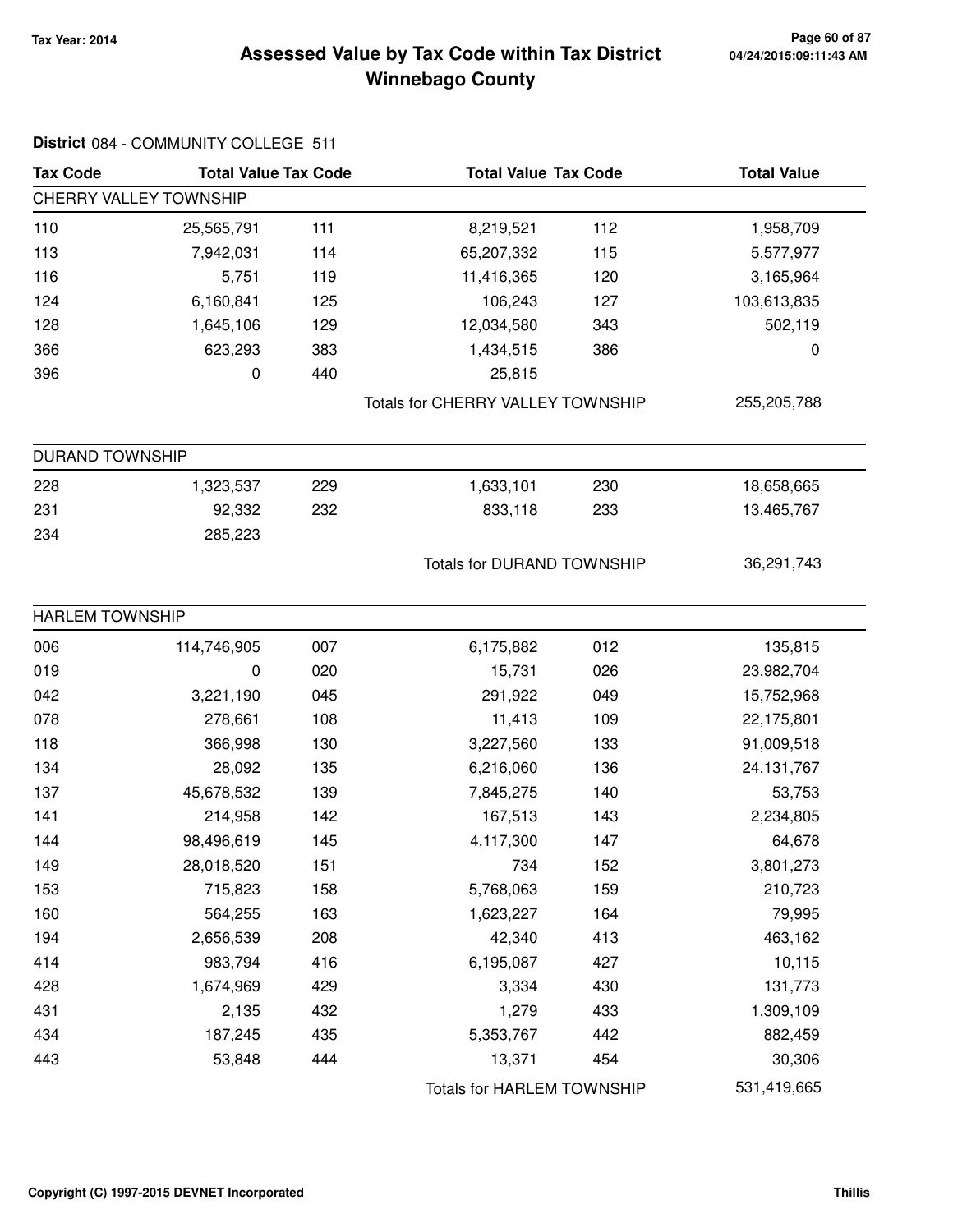### **Tax Year: 2014 Page 61 of 87 Winnebago County Assessed Value by Tax Code within Tax District**

#### **District** 084 - COMMUNITY COLLEGE 511

| <b>Tax Code</b>          | <b>Total Value Tax Code</b> |     |                                       | <b>Total Value Tax Code</b> |             |
|--------------------------|-----------------------------|-----|---------------------------------------|-----------------------------|-------------|
| <b>HARRISON TOWNSHIP</b> |                             |     |                                       |                             |             |
| 246                      | 6,942,856                   | 247 | 5,694,780                             | 248                         | 38,279      |
|                          |                             |     | <b>Totals for HARRISON TOWNSHIP</b>   |                             | 12,675,915  |
| <b>LAONA TOWNSHIP</b>    |                             |     |                                       |                             |             |
| 212                      | $\pmb{0}$                   | 220 | 32,354,799                            |                             |             |
|                          |                             |     | <b>Totals for LAONA TOWNSHIP</b>      |                             | 32,354,799  |
| <b>OWEN TOWNSHIP</b>     |                             |     |                                       |                             |             |
| 046                      | 240,371                     | 146 | 16,449,608                            | 150                         | 104,069     |
| 154                      | 93,109                      | 155 | 7,162,575                             | 156                         | 15,948,932  |
| 157                      | 63,324                      | 161 | 94,216                                | 162                         | 451,398     |
| 165                      | 12,323,241                  | 167 | 162,417                               | 168                         | $\mathbf 0$ |
| 169                      | 6,846,042                   | 170 | 91,452                                | 171                         | 119,017     |
| 200                      | 1,587,974                   | 358 | 4,417                                 | 360                         | 4,547,718   |
| 361                      | 2,819                       | 362 | 678,197                               | 363                         | 36,401      |
| 364                      | 178,790                     | 365 | 8,736,751                             | 368                         | 433,567     |
| 369                      | 142,805                     |     |                                       |                             |             |
|                          |                             |     | Totals for OWEN TOWNSHIP              |                             | 76,499,210  |
| PECATONICA TOWNSHIP      |                             |     |                                       |                             |             |
| 281                      | 38,076,551                  | 282 | 148,264                               | 283                         | 122,083     |
| 284                      | 28,701                      | 286 | 26,155,827                            | 425                         | 57,263      |
|                          |                             |     | <b>Totals for PECATONICA TOWNSHIP</b> |                             | 64,588,689  |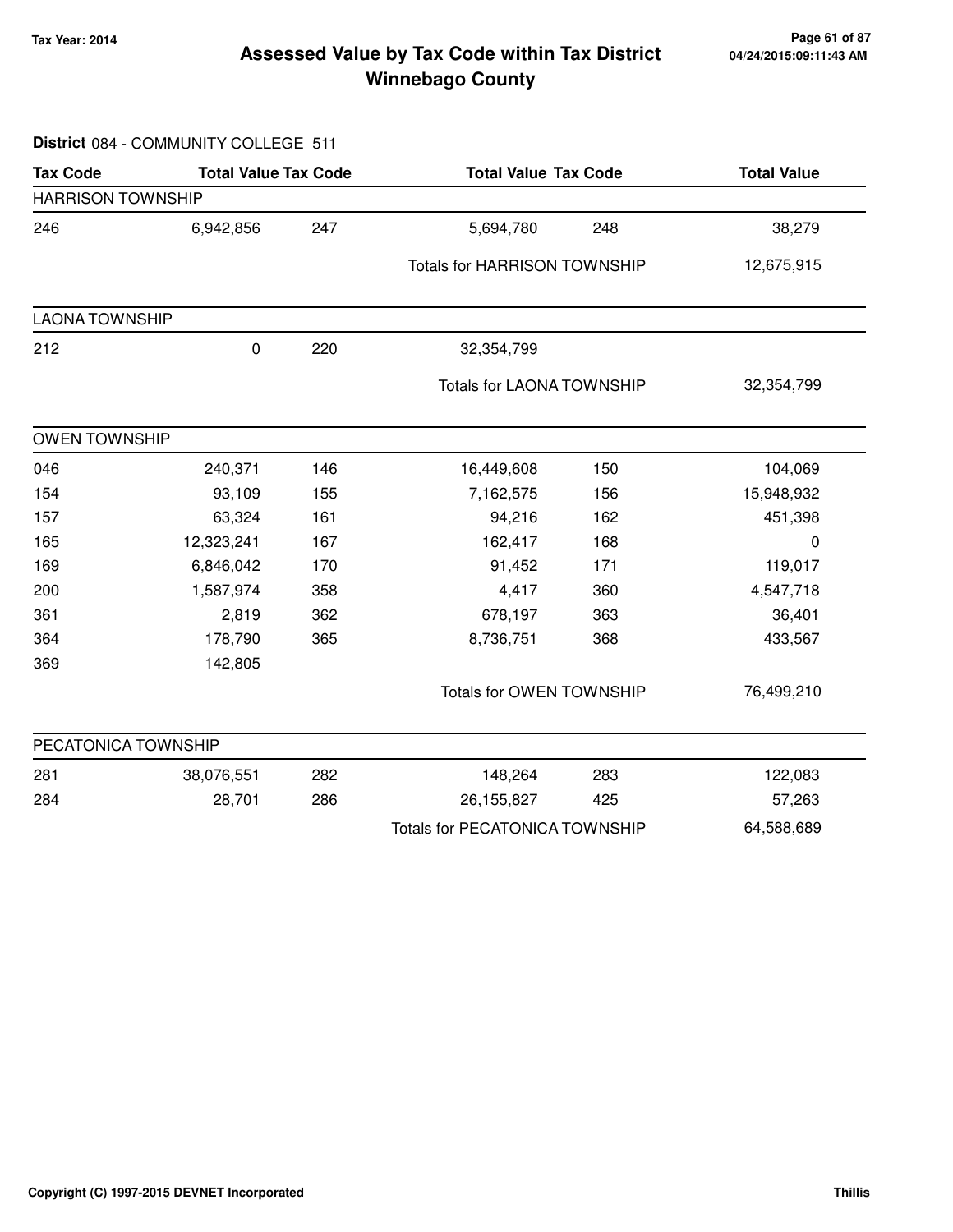### **Tax Year: 2014 Page 62 of 87 Winnebago County Assessed Value by Tax Code within Tax District**

# **District** 084 - COMMUNITY COLLEGE 511

| <b>Tax Code</b>   | <b>Total Value Tax Code</b> |     | <b>Total Value Tax Code</b>  |     | <b>Total Value</b> |
|-------------------|-----------------------------|-----|------------------------------|-----|--------------------|
| ROCKFORD TOWNSHIP |                             |     |                              |     |                    |
| 001               | 1,124,028,328               | 002 | 94,751,578                   | 003 | 24,763,594         |
| 005               | 9,943,459                   | 008 | 43,013,357                   | 010 | 3,636,624          |
| 013               | 20,321,079                  | 014 | 1,671,681                    | 016 | 5,216              |
| 017               | 19,928,861                  | 018 | 47,233,696                   | 021 | 14,377,166         |
| 027               | 1,801,935                   | 028 | 2,127,547                    | 030 | 331,788            |
| 031               | 4,439,878                   | 033 | 510                          | 034 | 4,977,605          |
| 035               | 688,741                     | 036 | 11,044,243                   | 038 | 1,294,432          |
| 039               | 306,719                     | 040 | 70,512                       | 044 | 10,045             |
| 047               | 3,861                       | 048 | 178,491                      | 050 | 6,282,439          |
| 051               | 9,341,232                   | 052 | 396,096                      | 053 | 1,667,268          |
| 056               | 310,193                     | 057 | 9,119,667                    | 058 | 1,568,700          |
| 059               | 1,518,237                   | 060 | 1,457,172                    | 061 | 2,622,057          |
| 062               | 6,316,507                   | 063 | 1,892,703                    | 064 | 12,938,829         |
| 066               | 11,713,307                  | 069 | 6,112,562                    | 070 | 1,823,127          |
| 071               | 9,807,797                   | 072 | 44,140                       | 073 | 5,141              |
| 076               | 883,269                     | 077 | 111,449                      | 082 | 337,641            |
| 083               | 612,403                     | 084 | 526,073                      | 085 | 10,578,525         |
| 086               | 1,277,511                   | 090 | 2,501                        | 091 | 8,738,096          |
| 092               | 4,264,054                   | 093 | 1,247,513                    | 095 | 4,211,233          |
| 096               | 6,965,365                   | 099 | 5,750,313                    | 104 | 2,183,770          |
| 117               | 10,493,870                  | 123 | 596,792                      | 126 | 1,461,952          |
| 131               | 3,396                       | 223 | 6,888,761                    | 226 | 841,839            |
| 351               | 798,647                     | 370 | $\pmb{0}$                    | 372 | 3,996,301          |
| 373               | 1,659,785                   | 374 | 1,006,419                    | 378 | 44,728,705         |
| 379               | 690,629                     | 380 | 939,540                      | 381 | 5,624,145          |
| 382               | 155,853                     | 385 | 565,946                      | 391 | 820,301            |
| 392               | 21,543,244                  | 393 | 238,599                      | 394 | 0                  |
| 397               | 0                           | 400 | 40,506                       | 403 | 70,075             |
| 404               | 1,026,878                   | 405 | 1,397,392                    | 406 | 10,548             |
| 407               | 745,521                     | 409 | 10,221,113                   | 410 | 6,620,288          |
| 411               | 362                         | 412 | 66,399                       | 417 | 898,655            |
| 418               | 5,773,301                   | 419 | 386,620                      | 421 | 13,032,718         |
| 422               | 6,986,681                   | 423 | 12,066,358                   | 424 | 8,722,573          |
| 426               | 2,254,958                   | 438 | 554,254                      | 439 | 391,712            |
| 441               | 383,451                     | 448 | 11,091                       | 450 | 206,273            |
| 451               | 37,500,531                  | 452 | 25,100                       | 453 | 180,510            |
| 455               | 6,458,689                   | 456 | 4,213,948                    |     |                    |
|                   |                             |     | Totals for ROCKFORD TOWNSHIP |     | 1,786,879,065      |

**Copyright (C) 1997-2015 DEVNET Incorporated Thillis**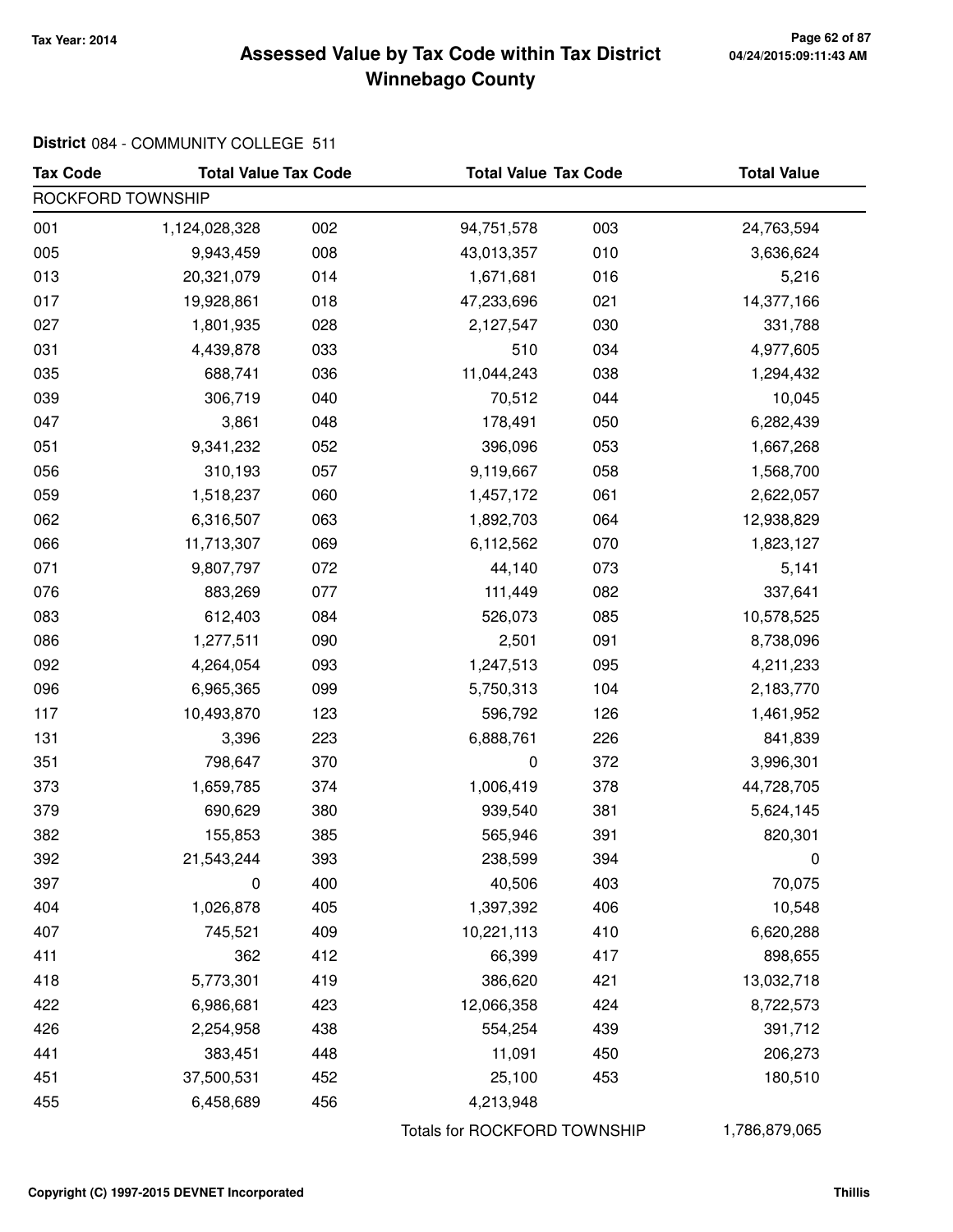### **Tax Year: 2014 Page 63 of 87 Winnebago County Assessed Value by Tax Code within Tax District**

| <b>Tax Code</b>    | <b>Total Value Tax Code</b> |     | <b>Total Value Tax Code</b>                                                            |                                                      | <b>Total Value</b>                               |
|--------------------|-----------------------------|-----|----------------------------------------------------------------------------------------|------------------------------------------------------|--------------------------------------------------|
| ROCKTON TOWNSHIP   |                             |     |                                                                                        |                                                      |                                                  |
| 190                | 38,636,465                  | 191 | 10,481,897                                                                             | 193                                                  | 6,893,049                                        |
| 197                | 95,009,369                  | 201 | 15,991,407                                                                             | 202                                                  | 38,870,178                                       |
| 203                | 4,457,653                   | 205 | 114,346                                                                                | 206                                                  | 18,085,462                                       |
| 290                | 11,564                      | 402 | 517,387                                                                                | 420                                                  | 1,737,044                                        |
|                    |                             |     | Totals for ROCKTON TOWNSHIP                                                            |                                                      | 230,805,821                                      |
| ROSCOE TOWNSHIP    |                             |     |                                                                                        |                                                      |                                                  |
| 068                | 1,305,886                   | 175 | 35,594,513                                                                             | 176                                                  | 297,701                                          |
| 177                | 11,860,306                  | 178 | 26,355                                                                                 | 179                                                  | 8,798,512                                        |
| 180                | 61,008,026                  | 181 | 124, 151, 845                                                                          | 182                                                  | 539,036                                          |
| 183                | 0                           | 184 | 748,219                                                                                | 185                                                  | 9,684,150                                        |
| 187                | 2,883,687                   | 188 | 327,344                                                                                | 189                                                  | 66,080,058                                       |
| 192                | 11,914,359                  | 196 | 5,787                                                                                  | 198                                                  | 3,327,833                                        |
| 199                | 35,931,841                  | 207 | 0                                                                                      | 209                                                  | 32,424,751                                       |
| 447                | 390,181                     |     |                                                                                        |                                                      |                                                  |
|                    |                             |     | Totals for ROSCOE TOWNSHIP                                                             |                                                      | 407,300,390                                      |
| SEWARD TOWNSHIP    |                             |     |                                                                                        |                                                      |                                                  |
| 305                | 204,604                     | 306 | 321,499                                                                                | 308                                                  | 547,443                                          |
| 309                | 4,871,804                   | 310 | 6,263,199                                                                              | 311                                                  | 3,307,401                                        |
| 312                | 1,307,997                   | 313 | 1,310,420                                                                              | 314                                                  | 4,159,070                                        |
|                    |                             |     | Totals for SEWARD TOWNSHIP                                                             | 22,293,437                                           |                                                  |
| SHIRLAND TOWNSHIP  |                             |     |                                                                                        |                                                      |                                                  |
| 210                | 6,399,619                   | 211 | 14,630,069                                                                             |                                                      |                                                  |
|                    |                             |     | Totals for SHIRLAND TOWNSHIP                                                           |                                                      | 21,029,688                                       |
| WINNEBAGO TOWNSHIP |                             |     |                                                                                        |                                                      |                                                  |
| 315                | 0                           | 324 | 1,887,258                                                                              | 325                                                  | 45,678,728                                       |
| 326                | 44,108,563                  |     |                                                                                        |                                                      |                                                  |
|                    |                             |     | Totals for WINNEBAGO TOWNSHIP                                                          |                                                      | 91,674,549                                       |
|                    |                             |     | Totals for 084 - COMMUNITY COLLEGE 511<br>Grand Totals for 084 - COMMUNITY COLLEGE 511 | <b>State Railroad</b><br><b>Abatement difference</b> | 3,591,450,032<br>8,038,340<br>0<br>3,599,488,372 |

# **District** 084 - COMMUNITY COLLEGE 511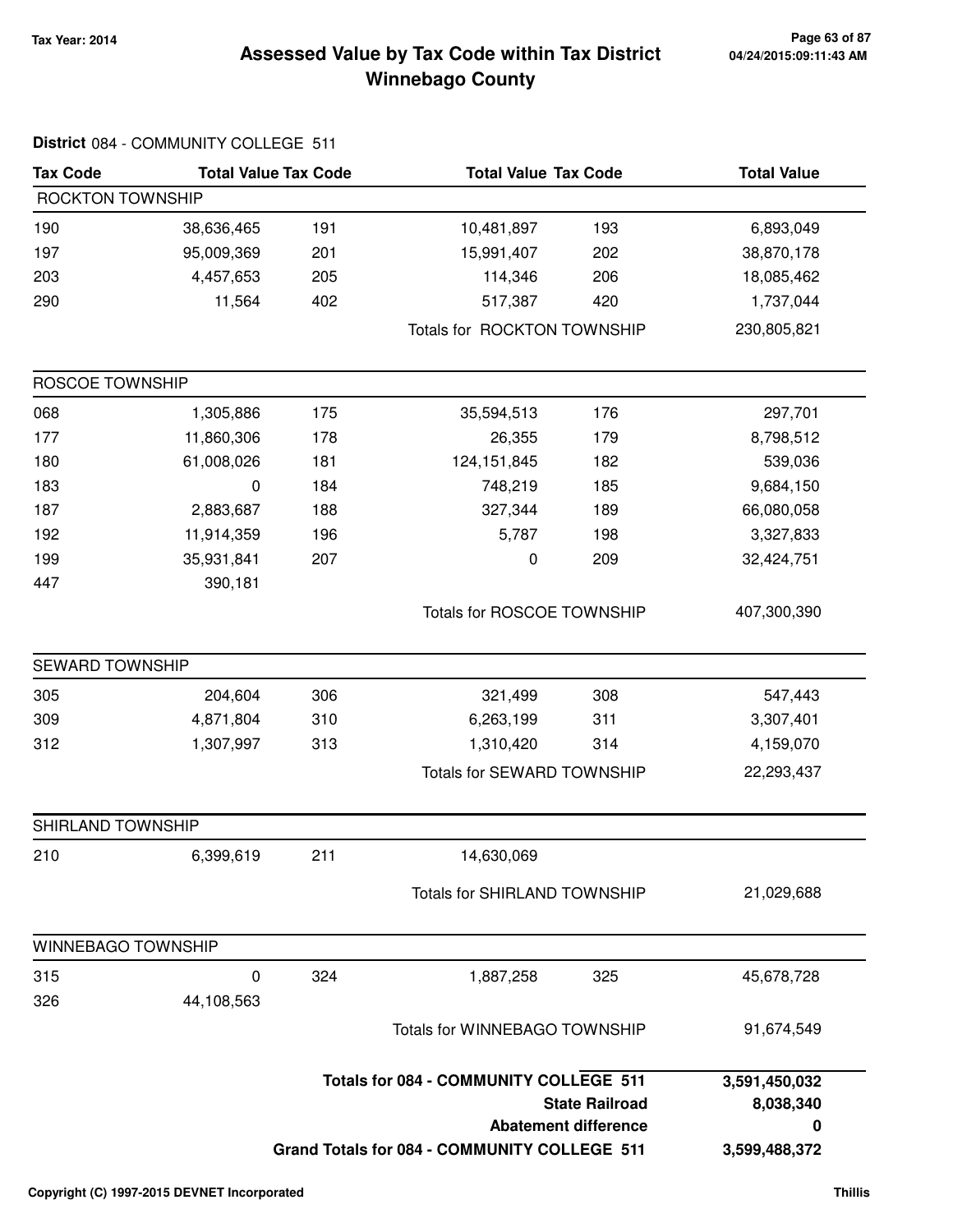# **Tax Year: 2014 Page 64 of 87 Winnebago County Assessed Value by Tax Code within Tax District**

|                               | District 085 - COMMUNITY COLLEGE 523          |                                                |                    |
|-------------------------------|-----------------------------------------------|------------------------------------------------|--------------------|
| <b>Tax Code</b>               | <b>Total Value Tax Code</b>                   | <b>Total Value Tax Code</b>                    | <b>Total Value</b> |
| <b>CHERRY VALLEY TOWNSHIP</b> |                                               |                                                |                    |
| 122                           | 367<br>461,066                                | 82,976                                         |                    |
|                               |                                               | Totals for CHERRY VALLEY TOWNSHIP              | 544,042            |
|                               |                                               | Totals for 085 - COMMUNITY COLLEGE 523         | 544,042            |
|                               |                                               | <b>State Railroad</b>                          | 0                  |
|                               |                                               | <b>Abatement difference</b>                    | 0                  |
|                               |                                               | Grand Totals for 085 - COMMUNITY COLLEGE 523   | 544,042            |
|                               | <b>District</b> 088 - NORTH MAIN & AUBURN TIF |                                                |                    |
| <b>Tax Code</b>               | <b>Total Value Tax Code</b>                   | <b>Total Value Tax Code</b>                    | <b>Total Value</b> |
| ROCKFORD TOWNSHIP             |                                               |                                                |                    |
| 086                           | 1,277,511                                     |                                                |                    |
|                               |                                               | <b>Totals for ROCKFORD TOWNSHIP</b>            | 1,277,511          |
|                               |                                               | Totals for 088 - NORTH MAIN & AUBURN TIF       | 1,277,511          |
|                               |                                               | <b>State Railroad</b>                          | 0                  |
|                               |                                               | <b>Abatement difference</b>                    | 0                  |
|                               |                                               | Grand Totals for 088 - NORTH MAIN & AUBURN TIF | 1,277,511          |
|                               | <b>District 089 - JACKSON SCHOOL TIF</b>      |                                                |                    |
| Tax Code                      | <b>Total Value Tax Code</b>                   | <b>Total Value Tax Code</b>                    | <b>Total Value</b> |
| ROCKFORD TOWNSHIP             |                                               |                                                |                    |
| 223                           | 6,888,761                                     |                                                |                    |
|                               |                                               | <b>Totals for ROCKFORD TOWNSHIP</b>            | 6,888,761          |
|                               |                                               | <b>Totals for 089 - JACKSON SCHOOL TIF</b>     | 6,888,761          |
|                               |                                               | <b>State Railroad</b>                          | 0                  |
|                               |                                               | <b>Abatement difference</b>                    | 0                  |
|                               |                                               | Grand Totals for 089 - JACKSON SCHOOL TIF      | 6,888,761          |
|                               |                                               |                                                |                    |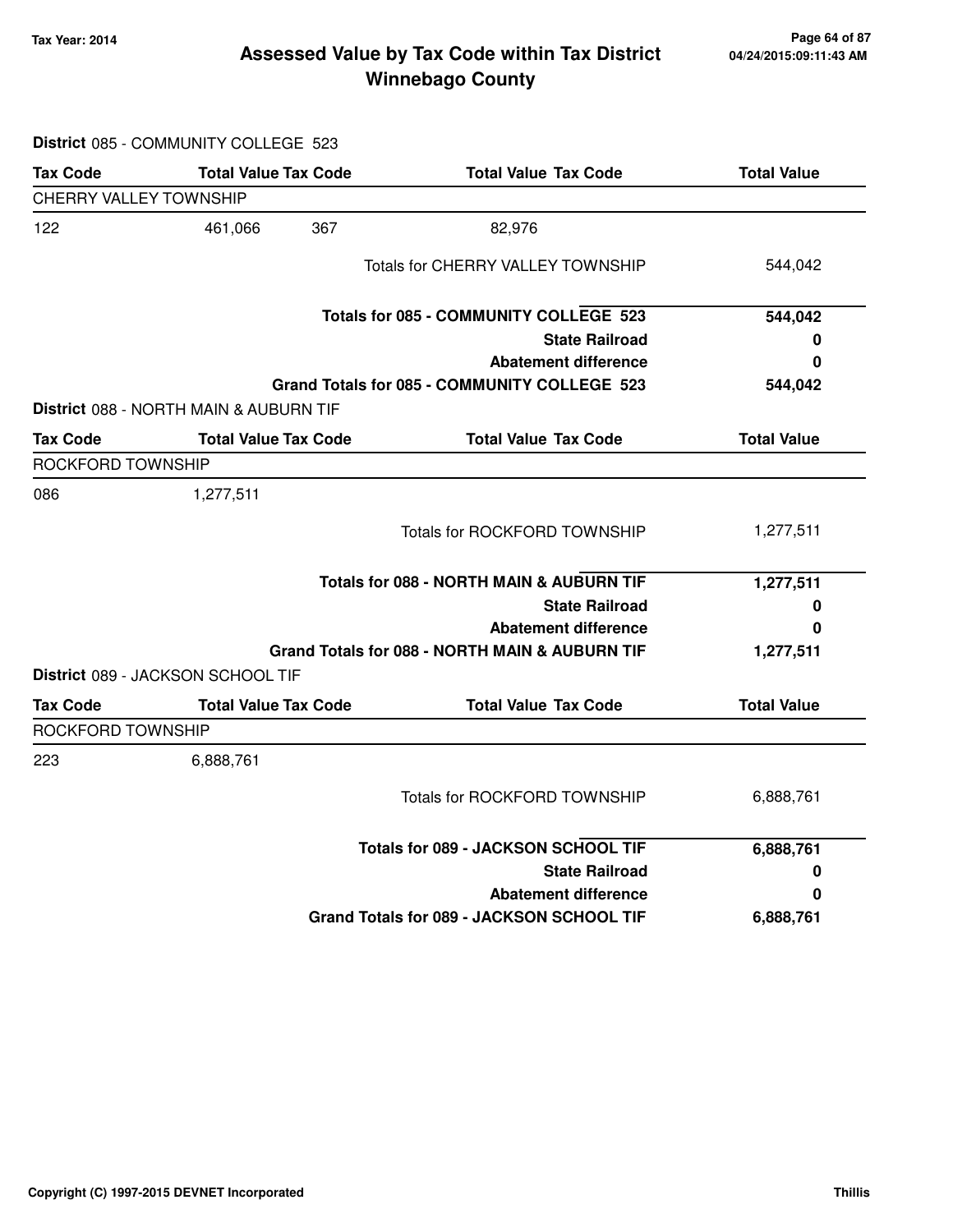**District** 090 - EASTSIDE TIF

### **Tax Year: 2014 Page 65 of 87 Winnebago County Assessed Value by Tax Code within Tax District**

| <b>Tax Code</b>                      | <b>Total Value Tax Code</b> |     | <b>Total Value Tax Code</b>           | <b>Total Value</b> |
|--------------------------------------|-----------------------------|-----|---------------------------------------|--------------------|
| ROCKFORD TOWNSHIP                    |                             |     |                                       |                    |
| 027                                  | 1,801,935                   |     |                                       |                    |
|                                      |                             |     | <b>Totals for ROCKFORD TOWNSHIP</b>   | 1,801,935          |
|                                      |                             |     | <b>Totals for 090 - EASTSIDE TIF</b>  | 1,801,935          |
|                                      |                             |     | <b>State Railroad</b>                 | 0                  |
|                                      |                             |     | <b>Abatement difference</b>           | 0                  |
|                                      |                             |     | Grand Totals for 090 - EASTSIDE TIF   | 1,801,935          |
| District 091 - WESTSIDE TIF          |                             |     |                                       |                    |
| <b>Tax Code</b>                      | <b>Total Value Tax Code</b> |     | <b>Total Value Tax Code</b>           | <b>Total Value</b> |
| ROCKFORD TOWNSHIP                    |                             |     |                                       |                    |
| 028                                  | 2,127,547                   | 033 | 038<br>510                            | 1,294,432          |
|                                      |                             |     | Totals for ROCKFORD TOWNSHIP          | 3,422,489          |
|                                      |                             |     | <b>Totals for 091 - WESTSIDE TIF</b>  | 3,422,489          |
|                                      |                             |     | <b>State Railroad</b>                 | 0                  |
|                                      |                             |     | <b>Abatement difference</b>           | 0                  |
| <b>District 092 - SEVENTH ST TIF</b> |                             |     | Grand Totals for 091 - WESTSIDE TIF   | 3,422,489          |
| <b>Tax Code</b>                      | <b>Total Value Tax Code</b> |     | <b>Total Value Tax Code</b>           | <b>Total Value</b> |
| <b>ROCKFORD TOWNSHIP</b>             |                             |     |                                       |                    |
| 034                                  | 4,977,605                   | 039 | 306,719                               |                    |
|                                      |                             |     | Totals for ROCKFORD TOWNSHIP          | 5,284,324          |
|                                      |                             |     | Totals for 092 - SEVENTH ST TIF       | 5,284,324          |
|                                      |                             |     | <b>State Railroad</b>                 | 0                  |
|                                      |                             |     | <b>Abatement difference</b>           | 0                  |
|                                      |                             |     | Grand Totals for 092 - SEVENTH ST TIF | 5,284,324          |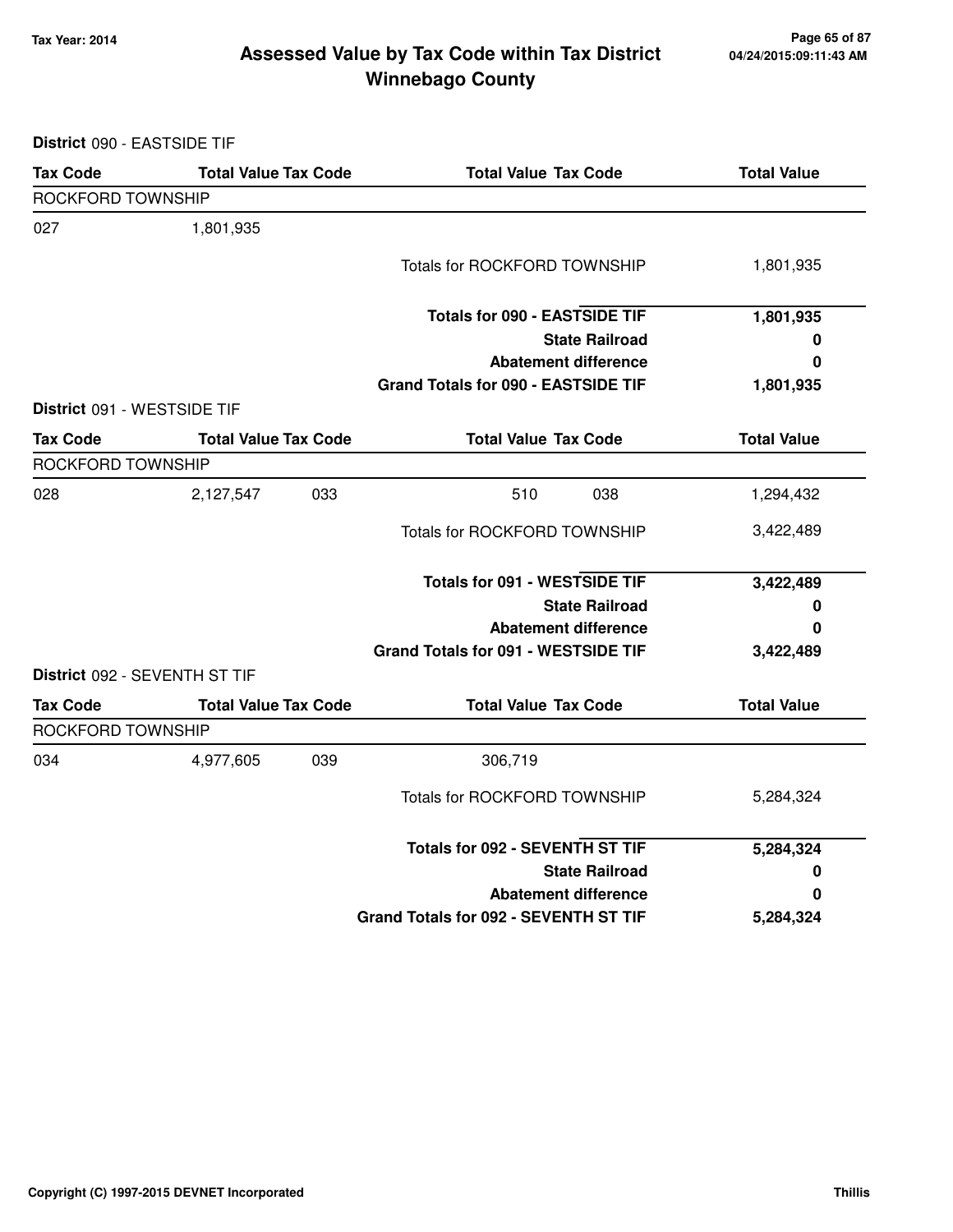### **Tax Year: 2014 Page 66 of 87 Winnebago County Assessed Value by Tax Code within Tax District**

**District** 093 - NORTH MAIN TIF

| <b>Tax Code</b>         | <b>Total Value Tax Code</b>         | <b>Total Value Tax Code</b>                                                 | <b>Total Value</b> |
|-------------------------|-------------------------------------|-----------------------------------------------------------------------------|--------------------|
| ROCKFORD TOWNSHIP       |                                     |                                                                             |                    |
| 391                     | 820,301                             |                                                                             |                    |
|                         |                                     | <b>Totals for ROCKFORD TOWNSHIP</b>                                         | 820,301            |
|                         |                                     |                                                                             |                    |
|                         |                                     | <b>Totals for 093 - NORTH MAIN TIF</b>                                      | 820,301            |
|                         |                                     | <b>State Railroad</b>                                                       | 0                  |
|                         |                                     | <b>Abatement difference</b><br><b>Grand Totals for 093 - NORTH MAIN TIF</b> | 0<br>820,301       |
|                         | District 094 - GLOBAL TRADE TIF #1  |                                                                             |                    |
| <b>Tax Code</b>         | <b>Total Value Tax Code</b>         | <b>Total Value Tax Code</b>                                                 | <b>Total Value</b> |
| ROCKFORD TOWNSHIP       |                                     |                                                                             |                    |
| 392                     | 21,543,244                          |                                                                             |                    |
|                         |                                     | <b>Totals for ROCKFORD TOWNSHIP</b>                                         | 21,543,244         |
|                         |                                     | Totals for 094 - GLOBAL TRADE TIF #1                                        | 21,543,244         |
|                         |                                     | <b>State Railroad</b>                                                       | 0                  |
|                         |                                     | <b>Abatement difference</b>                                                 | 0                  |
|                         |                                     | Grand Totals for 094 - GLOBAL TRADE TIF #1                                  | 21,543,244         |
|                         | District 098 - MACHESNEY PARK TIF   |                                                                             |                    |
| <b>Tax Code</b>         | <b>Total Value Tax Code</b>         | <b>Total Value Tax Code</b>                                                 | <b>Total Value</b> |
| <b>HARLEM TOWNSHIP</b>  |                                     |                                                                             |                    |
| 118                     | 366,998<br>141                      | 214,958                                                                     |                    |
|                         |                                     | <b>Totals for HARLEM TOWNSHIP</b>                                           | 581,956            |
|                         |                                     | <b>Totals for 098 - MACHESNEY PARK TIF</b>                                  | 581,956            |
|                         |                                     | <b>State Railroad</b>                                                       | 0                  |
|                         |                                     | <b>Abatement difference</b>                                                 | 0                  |
|                         |                                     | <b>Grand Totals for 098 - MACHESNEY PARK TIF</b>                            | 581,956            |
|                         | District 101 - BU/HA MULTI TOWNSHIP |                                                                             |                    |
| <b>Tax Code</b>         | <b>Total Value Tax Code</b>         | <b>Total Value Tax Code</b>                                                 | <b>Total Value</b> |
| <b>BURRITT TOWNSHIP</b> |                                     |                                                                             |                    |
| 254                     | 161,684<br>258                      | 0<br>259                                                                    | 0                  |
| 260                     | 12,000,522<br>262                   | 136,770<br>263                                                              | 168,402            |
| 265                     | 721,325<br>266                      | 5,279,262<br>267                                                            | 1,063,150          |
| 268                     | 2,900,158                           |                                                                             |                    |
|                         |                                     | <b>Totals for BURRITT TOWNSHIP</b>                                          | 22,431,273         |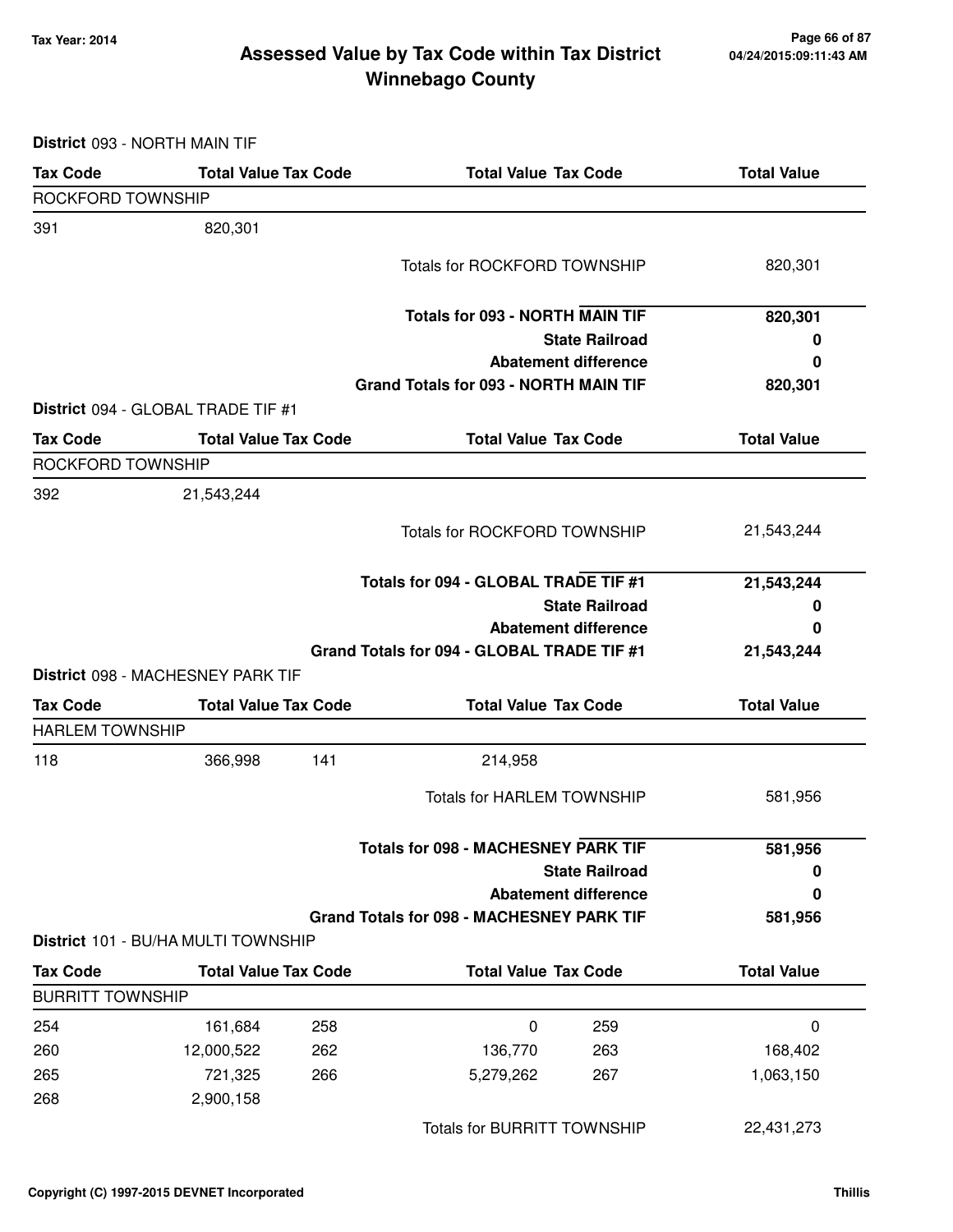### **Tax Year: 2014 Page 67 of 87 Winnebago County Assessed Value by Tax Code within Tax District**

#### **District** 101 - BU/HA MULTI TOWNSHIP

| <b>Tax Code</b>          | <b>Total Value Tax Code</b>         | <b>Total Value Tax Code</b>                 | <b>Total Value</b> |  |
|--------------------------|-------------------------------------|---------------------------------------------|--------------------|--|
| <b>HARRISON TOWNSHIP</b> |                                     |                                             |                    |  |
| 246                      | 6,942,856<br>247                    | 248<br>5,694,780                            | 38,279             |  |
|                          |                                     | <b>Totals for HARRISON TOWNSHIP</b>         | 12,675,915         |  |
|                          |                                     | Totals for 101 - BU/HA MULTI TOWNSHIP       | 35,107,188         |  |
|                          |                                     | <b>State Railroad</b>                       | 0                  |  |
|                          |                                     | <b>Abatement difference</b>                 | 0                  |  |
|                          |                                     | Grand Totals for 101 - BU/HA MULTI TOWNSHIP | 35,107,188         |  |
|                          | District 102 - DU/LA MULTI TOWNSHIP |                                             |                    |  |
| <b>Tax Code</b>          | <b>Total Value Tax Code</b>         | <b>Total Value Tax Code</b>                 | <b>Total Value</b> |  |
| <b>DURAND TOWNSHIP</b>   |                                     |                                             |                    |  |
| 228                      | 229<br>1,323,537                    | 1,633,101<br>230                            | 18,658,665         |  |
| 231                      | 92,332<br>232                       | 833,118<br>233                              | 13,465,767         |  |
| 234                      | 285,223                             |                                             |                    |  |
|                          |                                     | <b>Totals for DURAND TOWNSHIP</b>           | 36,291,743         |  |
| <b>LAONA TOWNSHIP</b>    |                                     |                                             |                    |  |
| 220                      | 32,354,799                          |                                             |                    |  |
|                          |                                     | <b>Totals for LAONA TOWNSHIP</b>            | 32,354,799         |  |
|                          |                                     | Totals for 102 - DU/LA MULTI TOWNSHIP       |                    |  |
|                          |                                     | <b>State Railroad</b>                       | 0                  |  |
|                          |                                     | <b>Abatement difference</b>                 | 0                  |  |
|                          |                                     | Grand Totals for 102 - DU/LA MULTI TOWNSHIP | 68,646,542         |  |
|                          | District 104 - SOUTH ROCKFORD TIF   |                                             |                    |  |
| <b>Tax Code</b>          | <b>Total Value Tax Code</b>         | <b>Total Value Tax Code</b>                 | <b>Total Value</b> |  |
| ROCKFORD TOWNSHIP        |                                     |                                             |                    |  |
| 014                      | 1,671,681                           |                                             |                    |  |
|                          |                                     | <b>Totals for ROCKFORD TOWNSHIP</b>         | 1,671,681          |  |
|                          |                                     | Totals for 104 - SOUTH ROCKFORD TIF         | 1,671,681          |  |
|                          |                                     | <b>State Railroad</b>                       | 0                  |  |
|                          |                                     | <b>Abatement difference</b>                 | 0                  |  |
|                          |                                     | Grand Totals for 104 - SOUTH ROCKFORD TIF   | 1,671,681          |  |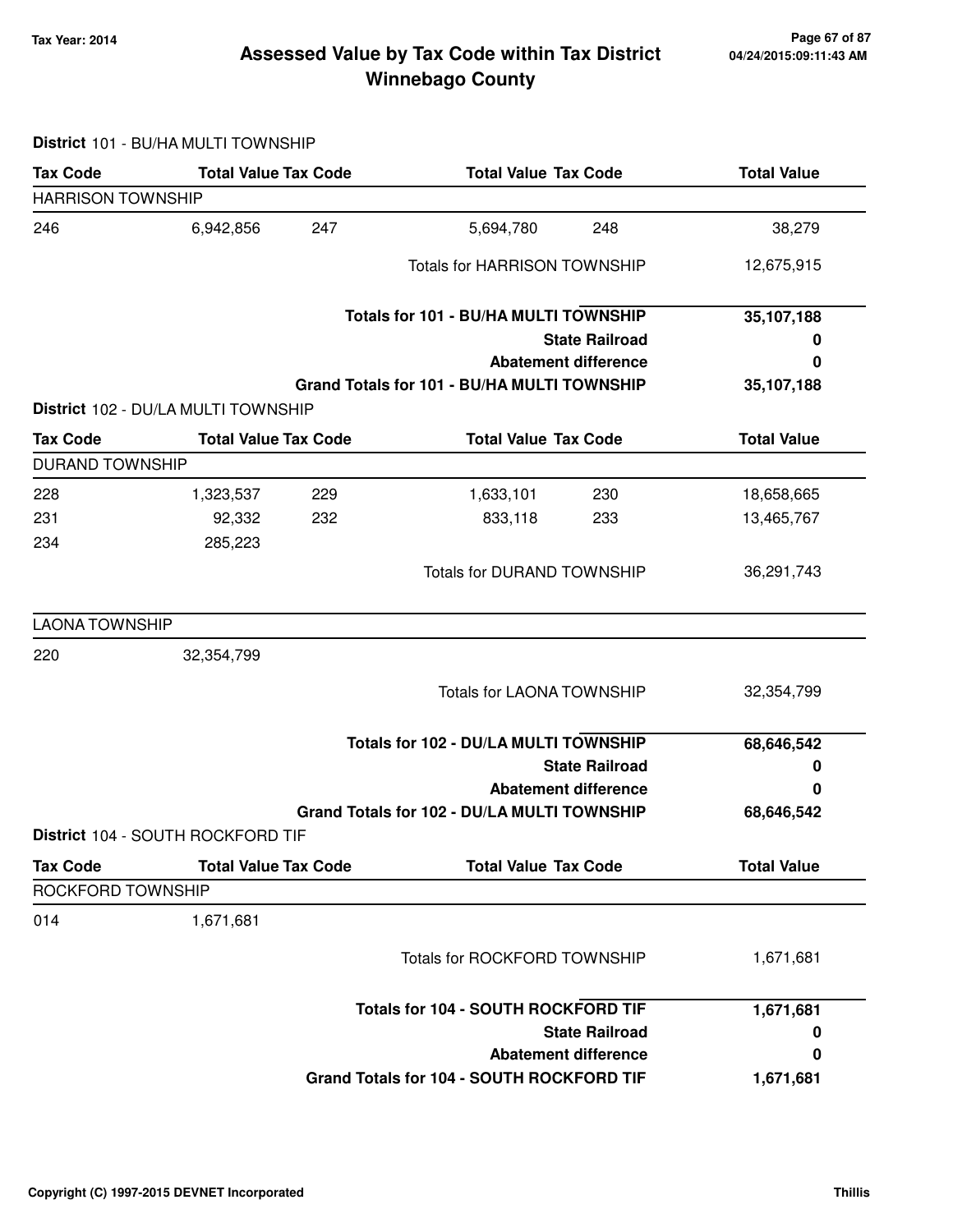### **Tax Year: 2014 Page 68 of 87 Winnebago County Assessed Value by Tax Code within Tax District**

**District** 105 - LINCOLNWOOD TIF

| <b>Tax Code</b>        | <b>Total Value Tax Code</b>            | <b>Total Value Tax Code</b>                           | <b>Total Value</b> |
|------------------------|----------------------------------------|-------------------------------------------------------|--------------------|
| ROCKFORD TOWNSHIP      |                                        |                                                       |                    |
| 047                    | 3,861                                  |                                                       |                    |
|                        |                                        | <b>Totals for ROCKFORD TOWNSHIP</b>                   | 3,861              |
|                        |                                        | <b>Totals for 105 - LINCOLNWOOD TIF</b>               | 3,861              |
|                        |                                        | <b>State Railroad</b>                                 | $\pmb{0}$          |
|                        |                                        | <b>Abatement difference</b>                           | 0                  |
|                        |                                        | Grand Totals for 105 - LINCOLNWOOD TIF                | 3,861              |
|                        | District 106 - DURAND VILLAGE TIF      |                                                       |                    |
| <b>Tax Code</b>        | <b>Total Value Tax Code</b>            | <b>Total Value Tax Code</b>                           | <b>Total Value</b> |
| <b>DURAND TOWNSHIP</b> |                                        |                                                       |                    |
| 228                    | 1,323,537                              |                                                       |                    |
|                        |                                        | <b>Totals for DURAND TOWNSHIP</b>                     | 1,323,537          |
|                        |                                        | <b>Totals for 106 - DURAND VILLAGE TIF</b>            | 1,323,537          |
|                        |                                        | <b>State Railroad</b>                                 | 0                  |
|                        |                                        | <b>Abatement difference</b>                           | 0                  |
|                        |                                        | <b>Grand Totals for 106 - DURAND VILLAGE TIF</b>      | 1,323,537          |
|                        | District 107 - SPRINGFIELD CORNERS TIF |                                                       |                    |
| <b>Tax Code</b>        | <b>Total Value Tax Code</b>            | <b>Total Value Tax Code</b>                           | <b>Total Value</b> |
| ROCKFORD TOWNSHIP      |                                        |                                                       |                    |
| 048                    | 178,491                                |                                                       |                    |
|                        |                                        | <b>Totals for ROCKFORD TOWNSHIP</b>                   | 178,491            |
|                        |                                        | <b>Totals for 107 - SPRINGFIELD CORNERS TIF</b>       | 178,491            |
|                        |                                        | <b>State Railroad</b>                                 | 0                  |
|                        |                                        | <b>Abatement difference</b>                           | 0                  |
|                        |                                        | <b>Grand Totals for 107 - SPRINGFIELD CORNERS TIF</b> | 178,491            |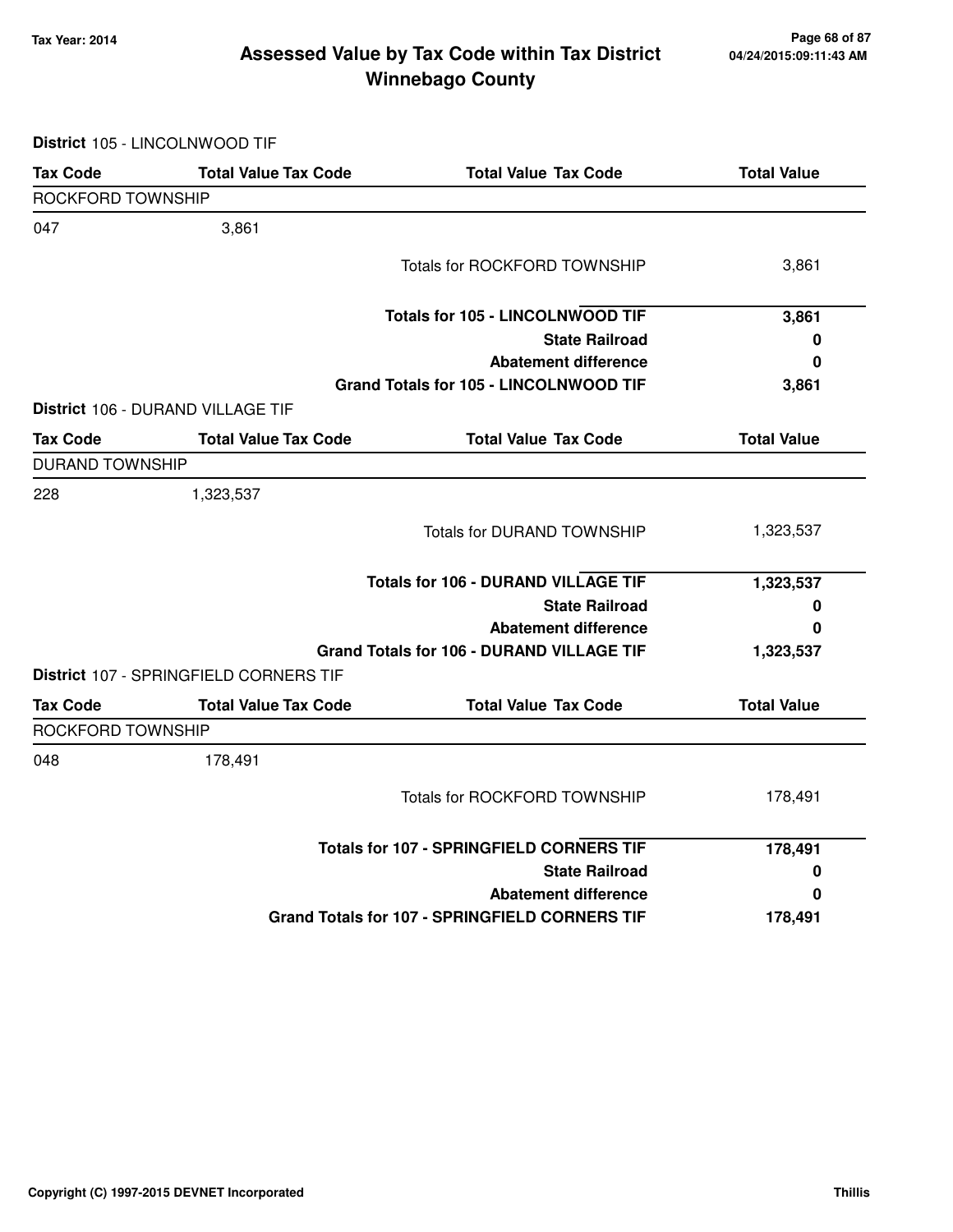### **Tax Year: 2014 Page 69 of 87 Winnebago County Assessed Value by Tax Code within Tax District**

**District** 109 - COUNTRY OAKS SSA

| <b>Tax Code</b>         | <b>Total Value Tax Code</b>            |                                                | <b>Total Value Tax Code</b>                          |                             | <b>Total Value</b> |
|-------------------------|----------------------------------------|------------------------------------------------|------------------------------------------------------|-----------------------------|--------------------|
| ROCKFORD TOWNSHIP       |                                        |                                                |                                                      |                             |                    |
| 056                     | 310,193                                |                                                |                                                      |                             |                    |
|                         |                                        |                                                | <b>Totals for ROCKFORD TOWNSHIP</b>                  |                             | 310,193            |
|                         |                                        |                                                | <b>Totals for 109 - COUNTRY OAKS SSA</b>             |                             | 310,193            |
|                         |                                        |                                                |                                                      | <b>State Railroad</b>       | 0                  |
|                         |                                        |                                                |                                                      | <b>Abatement difference</b> | 0                  |
|                         |                                        |                                                | <b>Grand Totals for 109 - COUNTRY OAKS SSA</b>       |                             | 310,193            |
|                         | District 110 - BURRITT TWSP ROAD       |                                                |                                                      |                             |                    |
| <b>Tax Code</b>         | <b>Total Value Tax Code</b>            |                                                | <b>Total Value Tax Code</b>                          |                             | <b>Total Value</b> |
| <b>BURRITT TOWNSHIP</b> |                                        |                                                |                                                      |                             |                    |
| 254                     | 161,684                                | 258                                            | 0                                                    | 259                         | 0                  |
| 260                     | 12,000,522                             | 262                                            | 136,770                                              | 263                         | 168,402            |
| 265                     | 721,325                                | 266                                            | 5,279,262                                            | 267                         | 1,063,150          |
| 268                     | 2,900,158                              |                                                |                                                      |                             |                    |
|                         |                                        |                                                | <b>Totals for BURRITT TOWNSHIP</b>                   |                             | 22,431,273         |
|                         |                                        |                                                | <b>Totals for 110 - BURRITT TWSP ROAD</b>            |                             | 22,431,273         |
|                         |                                        |                                                | <b>State Railroad</b><br><b>Abatement difference</b> |                             | O                  |
|                         |                                        |                                                |                                                      |                             | 0                  |
|                         | District 111 - CHERRY VALLEY TWSP ROAD |                                                | <b>Grand Totals for 110 - BURRITT TWSP ROAD</b>      |                             | 22,431,273         |
| <b>Tax Code</b>         | <b>Total Value Tax Code</b>            |                                                | <b>Total Value Tax Code</b>                          |                             | <b>Total Value</b> |
|                         | <b>CHERRY VALLEY TOWNSHIP</b>          |                                                |                                                      |                             |                    |
| 110                     | 25,565,791                             | 111                                            | 8,219,521                                            | 112                         | 1,958,709          |
| 113                     | 7,942,031                              | 114                                            | 65,207,332                                           | 115                         | 5,577,977          |
| 116                     | 5,751                                  | 119                                            | 11,416,365                                           | 120                         | 3,165,964          |
| 122                     | 461,066                                | 124                                            | 6,160,841                                            | 125                         | 106,243            |
| 127                     | 103,613,835                            | 128                                            | 1,645,106                                            | 129                         | 12,034,580         |
| 343                     | 502,119                                | 366                                            | 623,293                                              | 367                         | 82,976             |
| 383                     | 1,434,515                              | 386                                            | 0                                                    | 396                         | $\mathbf 0$        |
| 440                     | 25,815                                 |                                                |                                                      |                             |                    |
|                         |                                        | Totals for CHERRY VALLEY TOWNSHIP              |                                                      |                             | 255,749,830        |
|                         |                                        |                                                | Totals for 111 - CHERRY VALLEY TWSP ROAD             |                             | 255,749,830        |
|                         |                                        |                                                |                                                      | <b>State Railroad</b>       | 1,294,515          |
|                         |                                        | <b>Abatement difference</b>                    |                                                      |                             |                    |
|                         |                                        | Grand Totals for 111 - CHERRY VALLEY TWSP ROAD | 257,044,345                                          |                             |                    |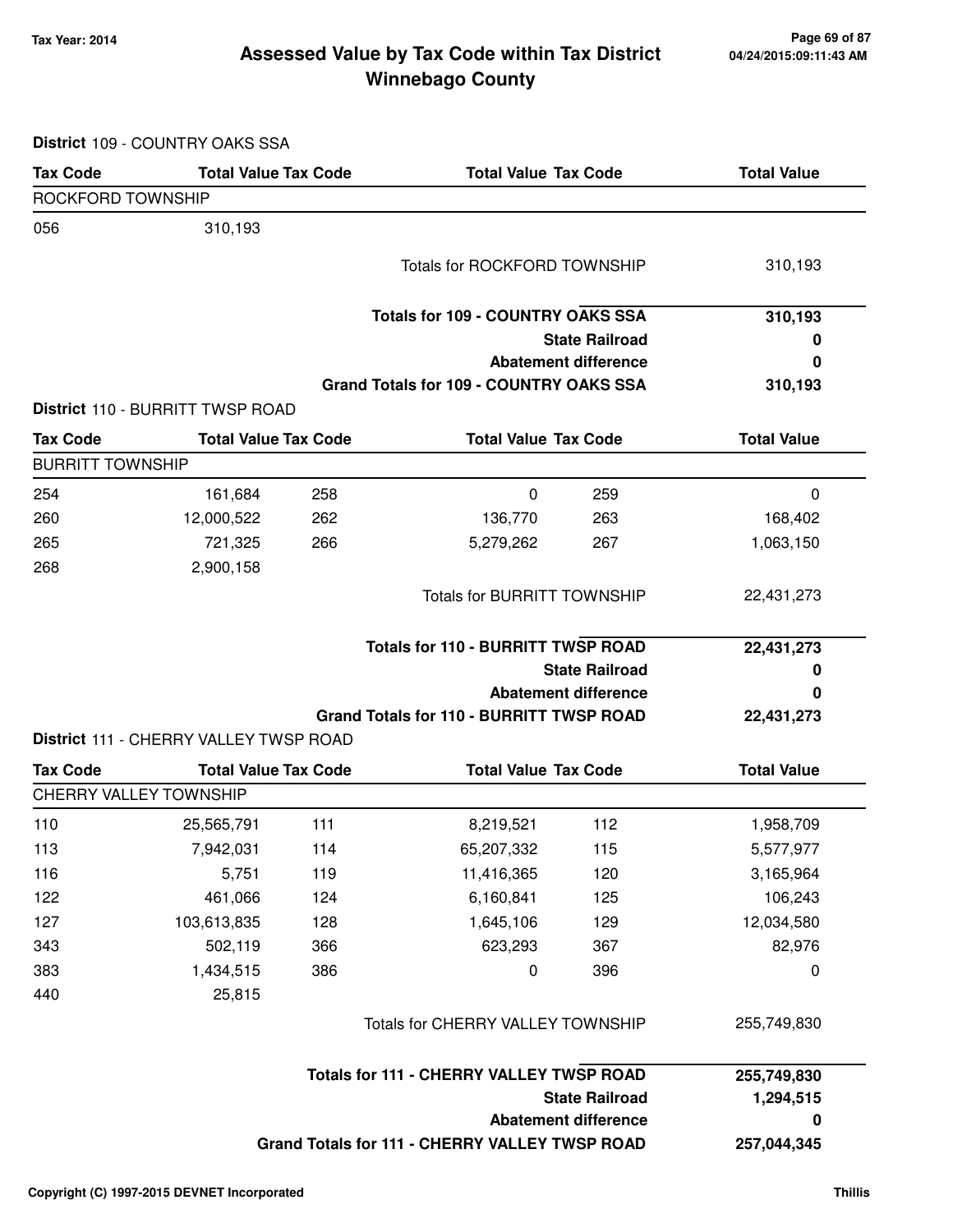### **Tax Year: 2014 Page 70 of 87 Winnebago County Assessed Value by Tax Code within Tax District**

| <b>Tax Code</b>        | <b>Total Value Tax Code</b>     |     | <b>Total Value Tax Code</b>                    |                             | <b>Total Value</b> |  |
|------------------------|---------------------------------|-----|------------------------------------------------|-----------------------------|--------------------|--|
| <b>DURAND TOWNSHIP</b> |                                 |     |                                                |                             |                    |  |
| 228                    | 1,323,537                       | 229 | 1,633,101                                      | 230                         | 18,658,665         |  |
| 231                    | 92,332                          | 232 | 833,118                                        | 233                         | 13,465,767         |  |
| 234                    | 285,223                         |     |                                                |                             |                    |  |
|                        |                                 |     | <b>Totals for DURAND TOWNSHIP</b>              |                             | 36,291,743         |  |
|                        |                                 |     | <b>Totals for 112 - DURAND TWSP ROAD</b>       |                             | 36,291,743         |  |
|                        |                                 |     |                                                | <b>State Railroad</b>       | $\boldsymbol{0}$   |  |
|                        |                                 |     |                                                | <b>Abatement difference</b> | 0                  |  |
|                        |                                 |     | <b>Grand Totals for 112 - DURAND TWSP ROAD</b> |                             | 36,291,743         |  |
|                        | District 113 - HARLEM TWSP ROAD |     |                                                |                             |                    |  |
| <b>Tax Code</b>        | <b>Total Value Tax Code</b>     |     | <b>Total Value Tax Code</b>                    |                             | <b>Total Value</b> |  |
| <b>HARLEM TOWNSHIP</b> |                                 |     |                                                |                             |                    |  |
| 006                    | 114,746,905                     | 007 | 6,175,882                                      | 012                         | 135,815            |  |
| 019                    | 0                               | 020 | 15,731                                         | 026                         | 23,982,704         |  |
| 042                    | 3,221,190                       | 045 | 291,922                                        | 049                         | 15,752,968         |  |
| 078                    | 278,661                         | 108 | 11,413                                         | 109                         | 22,175,801         |  |
| 118                    | 366,998                         | 130 | 3,227,560                                      | 133                         | 91,009,518         |  |
| 134                    | 28,092                          | 135 | 6,216,060                                      | 136                         | 24, 131, 767       |  |
| 137                    | 45,678,532                      | 139 | 7,845,275                                      | 140                         | 53,753             |  |
| 141                    | 214,958                         | 142 | 167,513                                        | 143                         | 2,234,805          |  |
| 144                    | 98,496,619                      | 145 | 4,117,300                                      | 147                         | 64,678             |  |
| 149                    | 28,018,520                      | 151 | 734                                            | 152                         | 3,801,273          |  |
| 153                    | 715,823                         | 158 | 5,768,063                                      | 159                         | 210,723            |  |
| 160                    | 564,255                         | 163 | 1,623,227                                      | 164                         | 79,995             |  |
| 194                    | 2,656,539                       | 208 | 42,340                                         | 413                         | 463,162            |  |
| 414                    | 983,794                         | 416 | 6,195,087                                      | 427                         | 10,115             |  |
| 428                    | 1,674,969                       | 429 | 3,334                                          | 430                         | 131,773            |  |
| 431                    | 2,135                           | 432 | 1,279                                          | 433                         | 1,309,109          |  |
| 434                    | 187,245                         | 435 | 5,353,767                                      | 442                         | 882,459            |  |
| 443                    | 53,848                          | 444 | 13,371                                         | 454                         | 30,306             |  |
|                        |                                 |     | Totals for HARLEM TOWNSHIP                     |                             | 531,419,665        |  |
|                        |                                 |     | <b>Totals for 113 - HARLEM TWSP ROAD</b>       |                             | 531,419,665        |  |
|                        |                                 |     |                                                | <b>State Railroad</b>       | 0                  |  |
|                        |                                 |     |                                                | <b>Abatement difference</b> | 0                  |  |
|                        |                                 |     | <b>Grand Totals for 113 - HARLEM TWSP ROAD</b> |                             | 531,419,665        |  |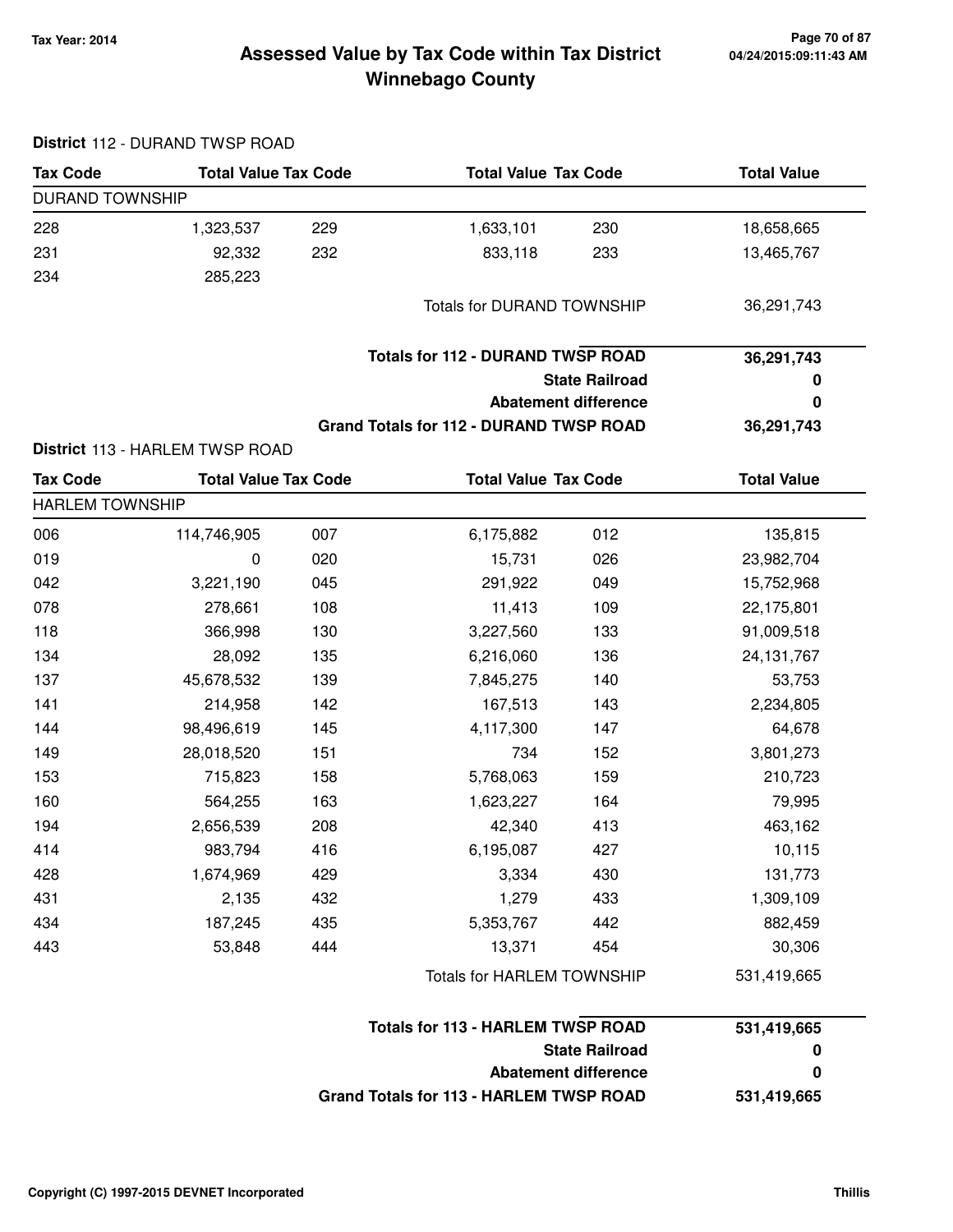### **Tax Year: 2014 Page 71 of 87 Winnebago County Assessed Value by Tax Code within Tax District**

**District** 114 - HARRISON TWSP ROAD

| <b>Tax Code</b>          | <b>Total Value Tax Code</b>    |     | <b>Total Value Tax Code</b>                      |                             | <b>Total Value</b> |
|--------------------------|--------------------------------|-----|--------------------------------------------------|-----------------------------|--------------------|
| <b>HARRISON TOWNSHIP</b> |                                |     |                                                  |                             |                    |
| 246                      | 6,942,856                      | 247 | 5,694,780                                        | 248                         | 38,279             |
|                          |                                |     | <b>Totals for HARRISON TOWNSHIP</b>              |                             | 12,675,915         |
|                          |                                |     | <b>Totals for 114 - HARRISON TWSP ROAD</b>       |                             | 12,675,915         |
|                          |                                |     |                                                  | <b>State Railroad</b>       | 0                  |
|                          |                                |     |                                                  | <b>Abatement difference</b> | 0                  |
|                          | District 115 - LAONA TWSP ROAD |     | <b>Grand Totals for 114 - HARRISON TWSP ROAD</b> |                             | 12,675,915         |
| <b>Tax Code</b>          | <b>Total Value Tax Code</b>    |     | <b>Total Value Tax Code</b>                      |                             | <b>Total Value</b> |
| <b>LAONA TOWNSHIP</b>    |                                |     |                                                  |                             |                    |
| 212                      | $\mathbf 0$                    | 220 | 32,354,799                                       |                             |                    |
|                          |                                |     | <b>Totals for LAONA TOWNSHIP</b>                 |                             | 32,354,799         |
|                          |                                |     | <b>Totals for 115 - LAONA TWSP ROAD</b>          |                             | 32,354,799         |
|                          |                                |     |                                                  | <b>State Railroad</b>       | 0                  |
|                          |                                |     |                                                  | <b>Abatement difference</b> | 0                  |
|                          | District 116 - OWEN TWSP ROAD  |     | Grand Totals for 115 - LAONA TWSP ROAD           |                             | 32,354,799         |
| <b>Tax Code</b>          | <b>Total Value Tax Code</b>    |     | <b>Total Value Tax Code</b>                      |                             | <b>Total Value</b> |
| <b>OWEN TOWNSHIP</b>     |                                |     |                                                  |                             |                    |
| 046                      | 240,371                        | 146 | 16,449,608                                       | 150                         | 104,069            |
| 154                      | 93,109                         | 155 | 7,162,575                                        | 156                         | 15,948,932         |
| 157                      | 63,324                         | 161 | 94,216                                           | 162                         | 451,398            |
| 165                      | 12,323,241                     | 167 | 162,417                                          | 168                         | 0                  |
| 169                      | 6,846,042                      | 170 | 91,452                                           | 171                         | 119,017            |
| 200                      | 1,587,974                      | 358 | 4,417                                            | 360                         | 4,547,718          |
| 361                      | 2,819                          | 362 | 678,197                                          | 363                         | 36,401             |
| 364                      | 178,790                        | 365 | 8,736,751                                        | 368                         | 433,567            |
| 369                      | 142,805                        |     |                                                  |                             |                    |
|                          |                                |     | Totals for OWEN TOWNSHIP                         |                             | 76,499,210         |
|                          |                                |     | <b>Totals for 116 - OWEN TWSP ROAD</b>           |                             | 76,499,210         |
|                          |                                |     |                                                  | <b>State Railroad</b>       | 375,062            |
|                          |                                |     |                                                  | <b>Abatement difference</b> | $\pmb{0}$          |
|                          |                                |     | Grand Totals for 116 - OWEN TWSP ROAD            |                             | 76,874,272         |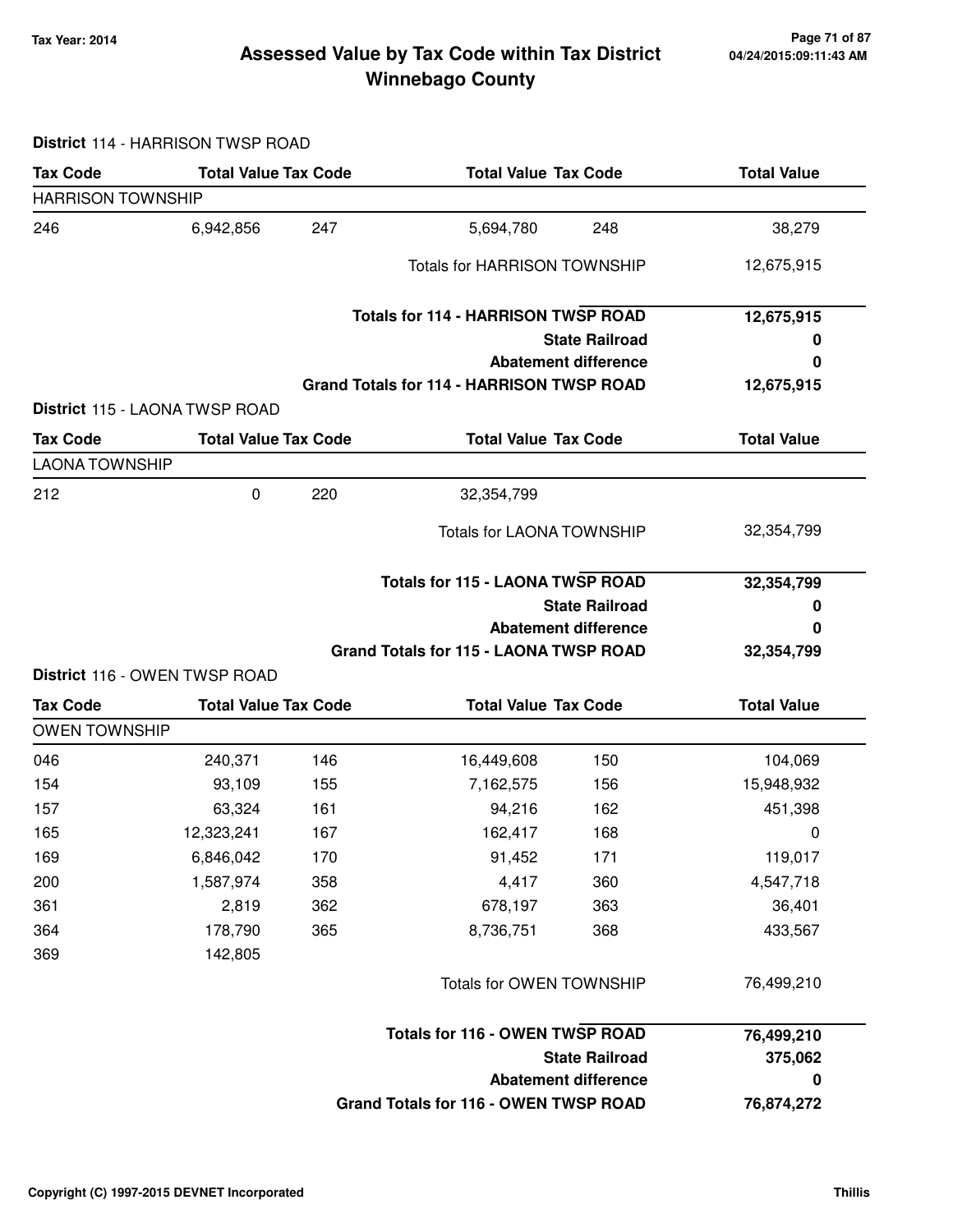### **Tax Year: 2014 Page 72 of 87 Winnebago County Assessed Value by Tax Code within Tax District**

# **District** 117 - PECATONICA TWSP ROAD

| <b>Tax Code</b>     | <b>Total Value Tax Code</b> |                                              | <b>Total Value Tax Code</b>                        |            | <b>Total Value</b> |
|---------------------|-----------------------------|----------------------------------------------|----------------------------------------------------|------------|--------------------|
| PECATONICA TOWNSHIP |                             |                                              |                                                    |            |                    |
| 281                 | 38,076,551                  | 282                                          | 148,264                                            | 283        | 122,083            |
| 284                 | 28,701                      | 286                                          | 26,155,827                                         | 425        | 57,263             |
|                     |                             |                                              | <b>Totals for PECATONICA TOWNSHIP</b>              |            | 64,588,689         |
|                     |                             | <b>Totals for 117 - PECATONICA TWSP ROAD</b> |                                                    | 64,588,689 |                    |
|                     |                             | <b>State Railroad</b>                        |                                                    | 0          |                    |
|                     |                             | Abatement difference                         |                                                    |            | 0                  |
|                     |                             |                                              | <b>Grand Totals for 117 - PECATONICA TWSP ROAD</b> |            | 64,588,689         |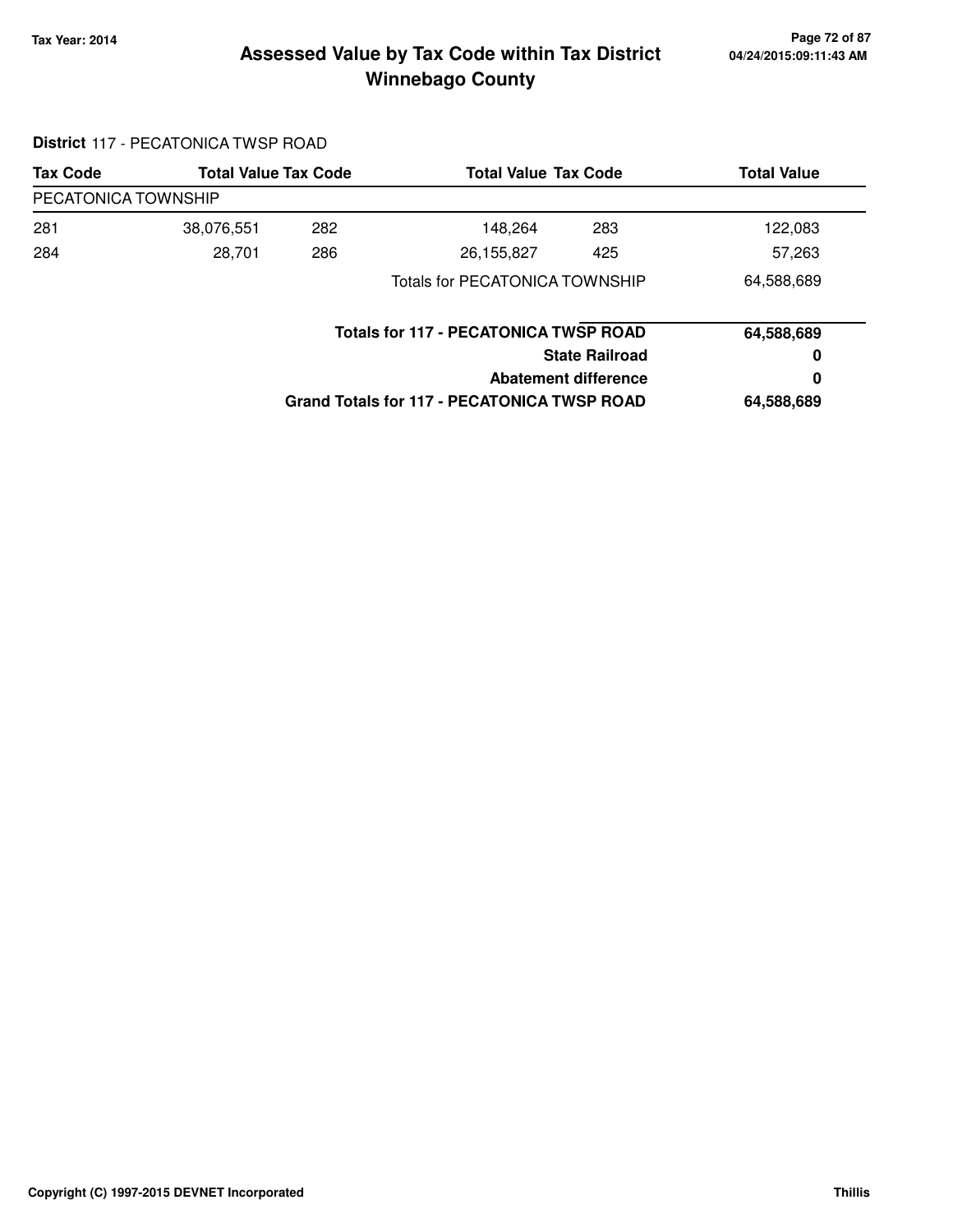### **Tax Year: 2014 Page 73 of 87 Winnebago County Assessed Value by Tax Code within Tax District**

### **District** 118 - ROCKFORD TWSP ROAD

| <b>Tax Code</b>   | <b>Total Value Tax Code</b> |     | <b>Total Value Tax Code</b> |     | <b>Total Value</b> |
|-------------------|-----------------------------|-----|-----------------------------|-----|--------------------|
| ROCKFORD TOWNSHIP |                             |     |                             |     |                    |
| 001               | 1,124,028,328               | 002 | 94,751,578                  | 003 | 24,763,594         |
| 005               | 9,943,459                   | 008 | 43,013,357                  | 010 | 3,636,624          |
| 013               | 20,321,079                  | 014 | 1,671,681                   | 016 | 5,216              |
| 017               | 19,928,861                  | 018 | 47,233,696                  | 021 | 14,377,166         |
| 027               | 1,801,935                   | 028 | 2,127,547                   | 030 | 331,788            |
| 031               | 4,439,878                   | 033 | 510                         | 034 | 4,977,605          |
| 035               | 688,741                     | 036 | 11,044,243                  | 038 | 1,294,432          |
| 039               | 306,719                     | 040 | 70,512                      | 044 | 10,045             |
| 047               | 3,861                       | 048 | 178,491                     | 050 | 6,282,439          |
| 051               | 9,341,232                   | 052 | 396,096                     | 053 | 1,667,268          |
| 056               | 310,193                     | 057 | 9,119,667                   | 058 | 1,568,700          |
| 059               | 1,518,237                   | 060 | 1,457,172                   | 061 | 2,622,057          |
| 062               | 6,316,507                   | 063 | 1,892,703                   | 064 | 12,938,829         |
| 066               | 11,713,307                  | 069 | 6,112,562                   | 070 | 1,823,127          |
| 071               | 9,807,797                   | 072 | 44,140                      | 073 | 5,141              |
| 076               | 883,269                     | 077 | 111,449                     | 082 | 337,641            |
| 083               | 612,403                     | 084 | 526,073                     | 085 | 10,578,525         |
| 086               | 1,277,511                   | 090 | 2,501                       | 091 | 8,738,096          |
| 092               | 4,264,054                   | 093 | 1,247,513                   | 095 | 4,211,233          |
| 096               | 6,965,365                   | 099 | 5,750,313                   | 104 | 2,183,770          |
| 117               | 10,493,870                  | 123 | 596,792                     | 126 | 1,461,952          |
| 131               | 3,396                       | 223 | 6,888,761                   | 226 | 841,839            |
| 351               | 798,647                     | 370 | $\pmb{0}$                   | 372 | 3,996,301          |
| 373               | 1,659,785                   | 374 | 1,006,419                   | 378 | 44,728,705         |
| 379               | 690,629                     | 380 | 939,540                     | 381 | 5,624,145          |
| 382               | 155,853                     | 385 | 565,946                     | 391 | 820,301            |
| 392               | 21,543,244                  | 393 | 238,599                     | 394 | 0                  |
| 397               | 0                           | 400 | 40,506                      | 403 | 70,075             |
| 404               | 1,026,878                   | 405 | 1,397,392                   | 406 | 10,548             |
| 407               | 745,521                     | 409 | 10,221,113                  | 410 | 6,620,288          |
| 411               | 362                         | 412 | 66,399                      | 417 | 898,655            |
| 418               | 5,773,301                   | 419 | 386,620                     | 421 | 13,032,718         |
| 422               | 6,986,681                   | 423 | 12,066,358                  | 424 | 8,722,573          |
| 426               | 2,254,958                   | 438 | 554,254                     | 439 | 391,712            |
| 441               | 383,451                     | 448 | 11,091                      | 450 | 206,273            |
| 451               | 37,500,531                  | 452 | 25,100                      | 453 | 180,510            |
| 455               | 6,458,689                   | 456 | 4,213,948                   |     |                    |

Totals for ROCKFORD TOWNSHIP 1,786,879,065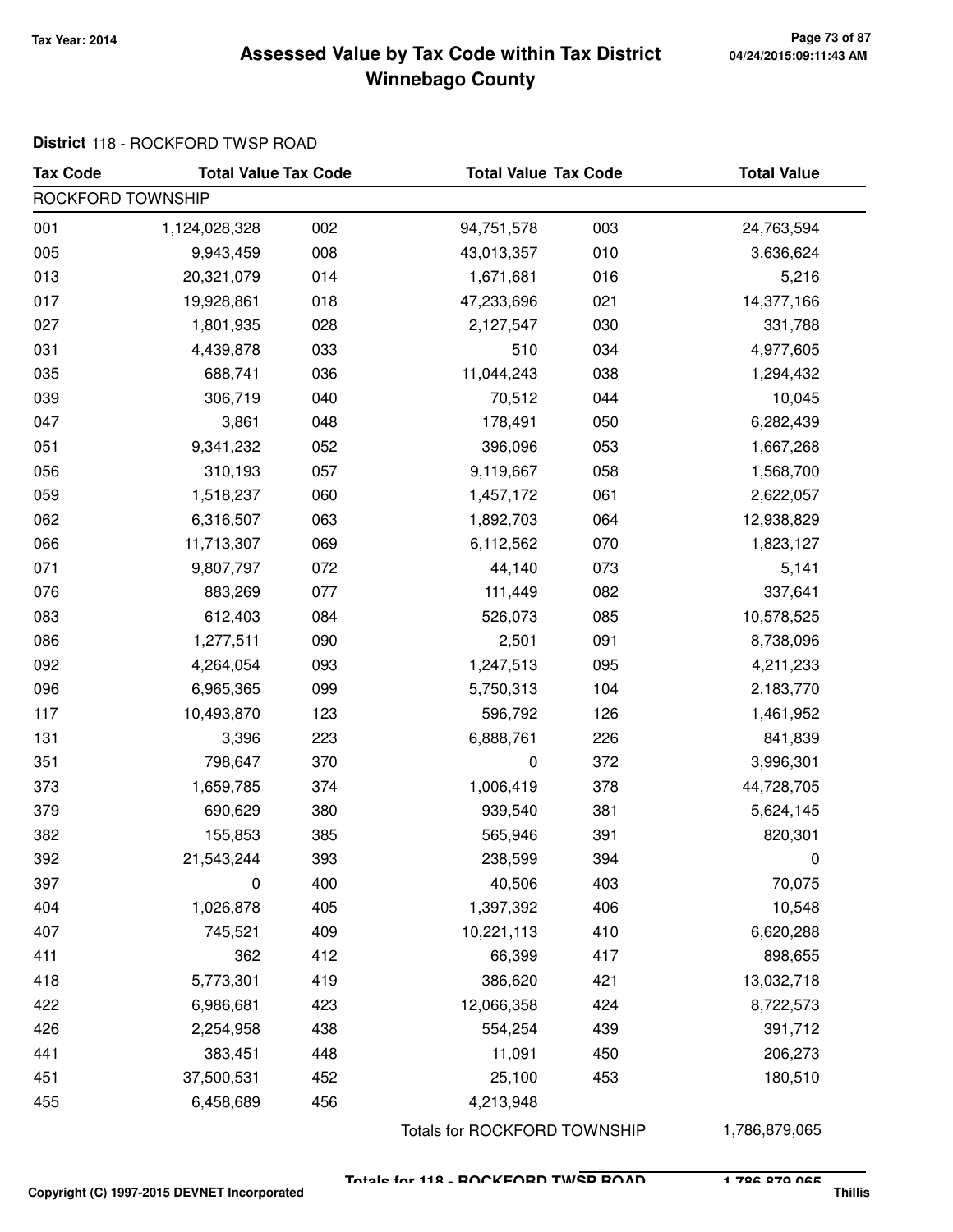# **04/24/2015:09:11:43 AM**

### **Tax Year: 2014 Page 74 of 87 Winnebago County Assessed Value by Tax Code within Tax District**

|                         | District 119 - ROCKTON TWSP ROAD |     |                                                 |                             |                    |
|-------------------------|----------------------------------|-----|-------------------------------------------------|-----------------------------|--------------------|
| <b>Tax Code</b>         | <b>Total Value Tax Code</b>      |     | <b>Total Value Tax Code</b>                     |                             | <b>Total Value</b> |
| <b>ROCKTON TOWNSHIP</b> |                                  |     |                                                 |                             |                    |
| 190                     | 38,636,465                       | 191 | 10,481,897                                      | 193                         | 6,893,049          |
| 197                     | 95,009,369                       | 201 | 15,991,407                                      | 202                         | 38,870,178         |
| 203                     | 4,457,653                        | 205 | 114,346                                         | 206                         | 18,085,462         |
| 290                     | 11,564                           | 402 | 517,387                                         | 420                         | 1,737,044          |
|                         |                                  |     | Totals for ROCKTON TOWNSHIP                     |                             | 230,805,821        |
|                         |                                  |     | <b>Totals for 119 - ROCKTON TWSP ROAD</b>       |                             | 230,805,821        |
|                         |                                  |     |                                                 | <b>State Railroad</b>       | 850,987            |
|                         |                                  |     |                                                 | <b>Abatement difference</b> | 0                  |
|                         |                                  |     | <b>Grand Totals for 119 - ROCKTON TWSP ROAD</b> |                             | 231,656,808        |
|                         | District 120 - ROSCOE TWSP ROAD  |     |                                                 |                             |                    |
| <b>Tax Code</b>         | <b>Total Value Tax Code</b>      |     | <b>Total Value Tax Code</b>                     |                             | <b>Total Value</b> |
| ROSCOE TOWNSHIP         |                                  |     |                                                 |                             |                    |
| 068                     | 1,305,886                        | 175 | 35,594,513                                      | 176                         | 297,701            |
| 177                     | 11,860,306                       | 178 | 26,355                                          | 179                         | 8,798,512          |
| 180                     | 61,008,026                       | 181 | 124, 151, 845                                   | 182                         | 539,036            |
| 183                     | 0                                | 184 | 748,219                                         | 185                         | 9,684,150          |
| 187                     | 2,883,687                        | 188 | 327,344                                         | 189                         | 66,080,058         |
| 192                     | 11,914,359                       | 196 | 5,787                                           | 198                         | 3,327,833          |
| 199                     | 35,931,841                       | 207 | 0                                               | 209                         | 32,424,751         |
| 447                     | 390,181                          |     |                                                 |                             |                    |
|                         |                                  |     | Totals for ROSCOE TOWNSHIP                      |                             | 407,300,390        |
|                         |                                  |     | <b>Totals for 120 - ROSCOE TWSP ROAD</b>        |                             | 407,300,390        |
|                         |                                  |     |                                                 | <b>State Railroad</b>       | 546,162            |
|                         |                                  |     |                                                 | <b>Abatement difference</b> | 0                  |
|                         |                                  |     | Grand Totals for 120 - ROSCOE TWSP ROAD         |                             | 407,846,552        |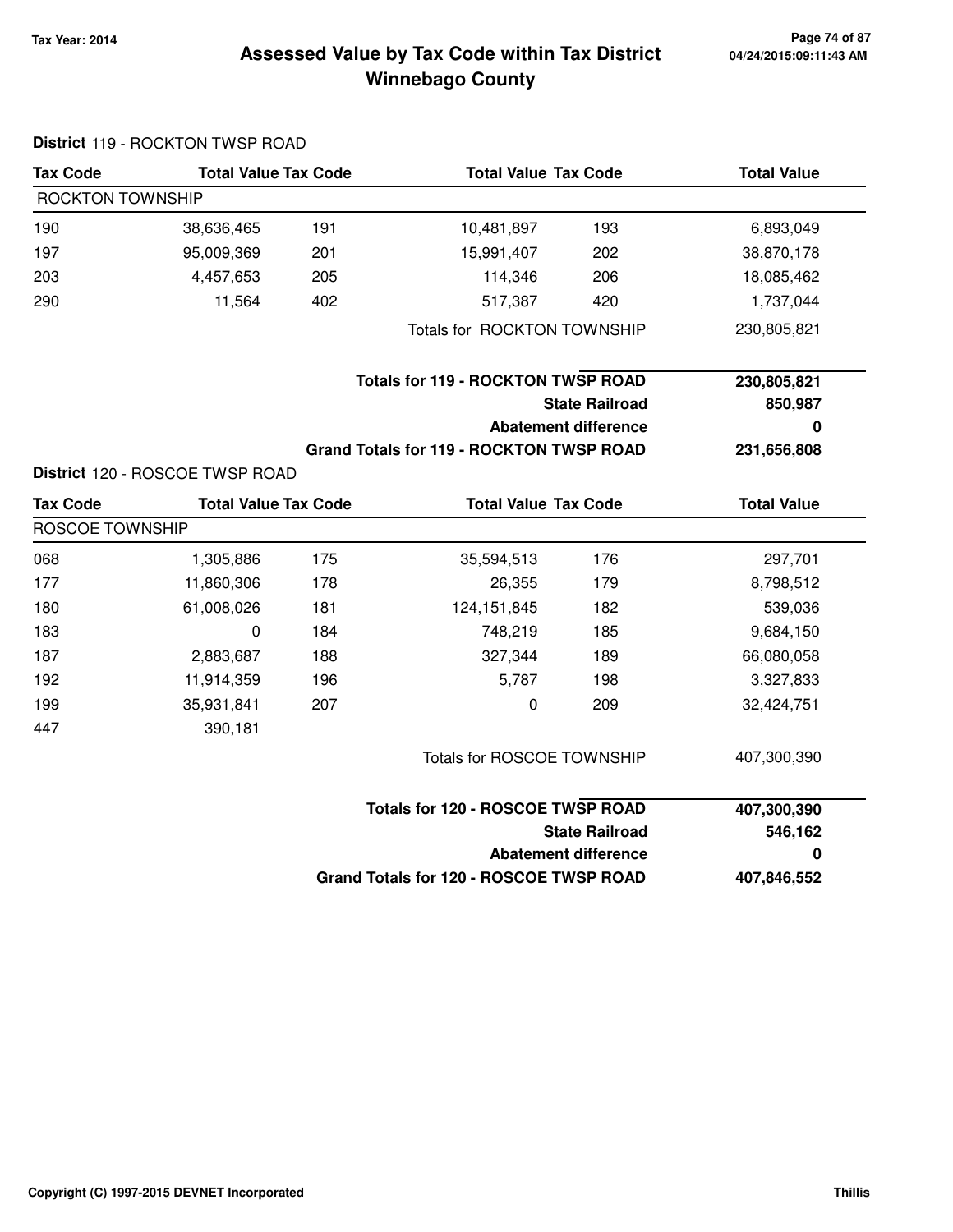### **Tax Year: 2014 Page 75 of 87 Winnebago County Assessed Value by Tax Code within Tax District**

| <b>Tax Code</b>                              | <b>Total Value Tax Code</b>                                       |     | <b>Total Value Tax Code</b>                       | <b>Total Value</b> |
|----------------------------------------------|-------------------------------------------------------------------|-----|---------------------------------------------------|--------------------|
| <b>SEWARD TOWNSHIP</b>                       |                                                                   |     |                                                   |                    |
| 305                                          | 204,604                                                           | 306 | 308<br>321,499                                    | 547,443            |
| 309                                          | 4,871,804                                                         | 310 | 6,263,199<br>311                                  | 3,307,401          |
| 312                                          | 1,307,997                                                         | 313 | 1,310,420<br>314                                  | 4,159,070          |
|                                              |                                                                   |     | Totals for SEWARD TOWNSHIP                        | 22,293,437         |
|                                              |                                                                   |     | <b>Totals for 121 - SEWARD TWSP ROAD</b>          | 22,293,437         |
|                                              |                                                                   |     | <b>State Railroad</b>                             | 678,325            |
|                                              |                                                                   |     | <b>Abatement difference</b>                       | O                  |
|                                              |                                                                   |     | Grand Totals for 121 - SEWARD TWSP ROAD           | 22,971,762         |
|                                              | District 122 - SHIRLAND TWSP ROAD                                 |     |                                                   |                    |
| <b>Tax Code</b>                              | <b>Total Value Tax Code</b>                                       |     | <b>Total Value Tax Code</b>                       | <b>Total Value</b> |
| SHIRLAND TOWNSHIP                            |                                                                   |     |                                                   |                    |
| 210                                          | 6,399,619                                                         | 211 | 14,630,069                                        |                    |
|                                              |                                                                   |     | <b>Totals for SHIRLAND TOWNSHIP</b>               | 21,029,688         |
|                                              |                                                                   |     |                                                   |                    |
|                                              |                                                                   |     | <b>Totals for 122 - SHIRLAND TWSP ROAD</b>        | 21,029,688         |
|                                              |                                                                   |     | <b>State Railroad</b>                             | 0                  |
|                                              |                                                                   |     | <b>Abatement difference</b>                       | 0                  |
|                                              |                                                                   |     | <b>Grand Totals for 122 - SHIRLAND TWSP ROAD</b>  | 21,029,688         |
|                                              | District 123 - WINNEBAGO TWSP ROAD<br><b>Total Value Tax Code</b> |     | <b>Total Value Tax Code</b>                       | <b>Total Value</b> |
| <b>Tax Code</b><br><b>WINNEBAGO TOWNSHIP</b> |                                                                   |     |                                                   |                    |
|                                              | $\mathbf 0$                                                       | 324 | 1,887,258<br>325                                  | 45,678,728         |
| 315<br>326                                   | 44,108,563                                                        |     |                                                   |                    |
|                                              |                                                                   |     | Totals for WINNEBAGO TOWNSHIP                     | 91,674,549         |
|                                              |                                                                   |     | <b>Totals for 123 - WINNEBAGO TWSP ROAD</b>       | 91,674,549         |
|                                              |                                                                   |     | <b>State Railroad</b>                             | 582,941            |
|                                              |                                                                   |     | <b>Abatement difference</b>                       | 0                  |
|                                              |                                                                   |     | <b>Grand Totals for 123 - WINNEBAGO TWSP ROAD</b> | 92,257,490         |
|                                              | <b>District 124 - PE/SE MULTI TOWNSHIP</b>                        |     |                                                   |                    |
| <b>Tax Code</b>                              | <b>Total Value Tax Code</b>                                       |     | <b>Total Value Tax Code</b>                       | <b>Total Value</b> |
| PECATONICA TOWNSHIP                          |                                                                   |     |                                                   |                    |
| 281                                          | 38,076,551                                                        | 282 | 148,264<br>283                                    | 122,083            |
| 284                                          | 28,701                                                            | 286 | 26,155,827<br>425                                 | 57,263             |

### **District** 121 - SEWARD TWSP ROAD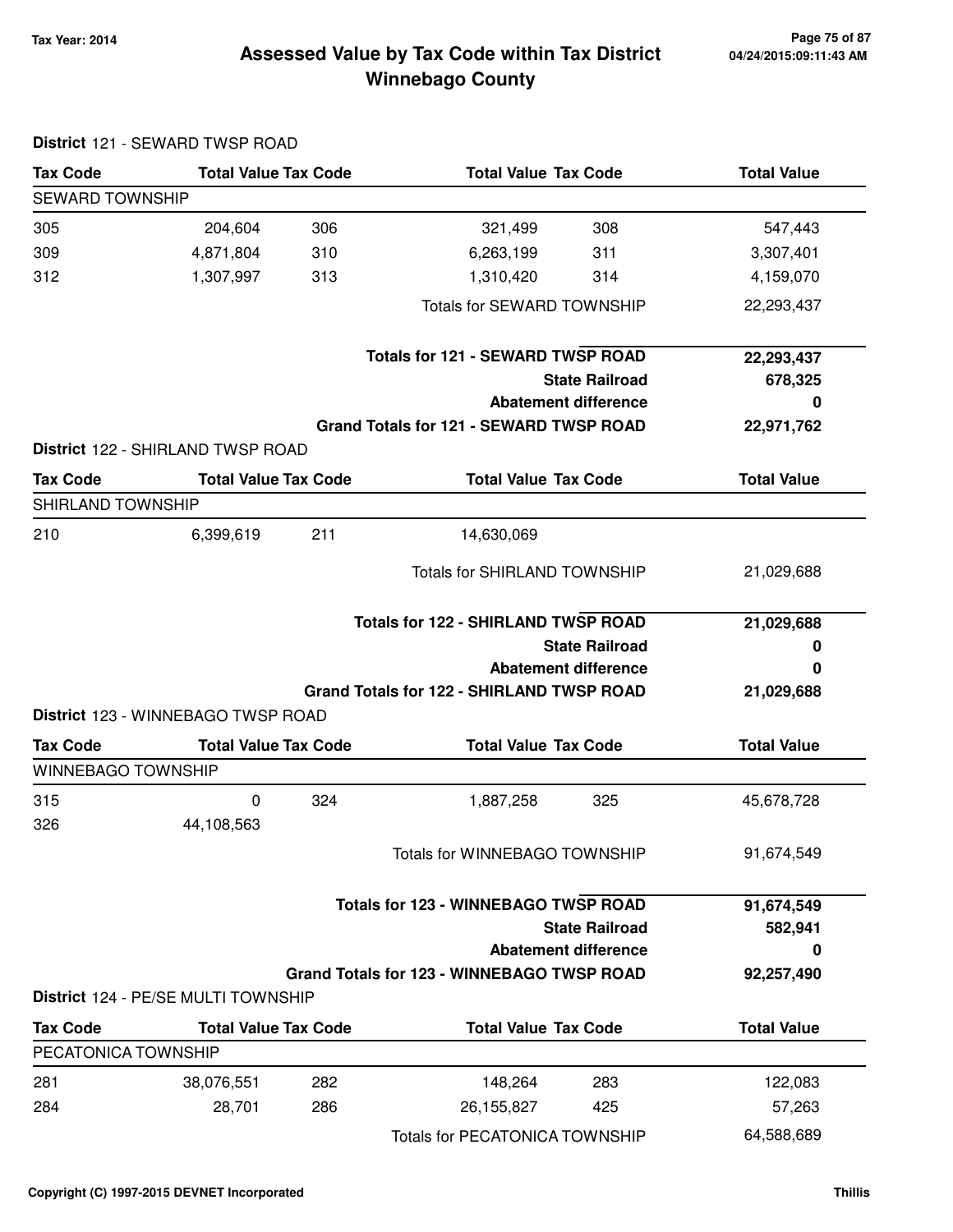### **Tax Year: 2014 Page 76 of 87 Winnebago County Assessed Value by Tax Code within Tax District**

| <b>Tax Code</b>                      | <b>Total Value Tax Code</b>           | <b>Total Value Tax Code</b>                  | <b>Total Value</b> |
|--------------------------------------|---------------------------------------|----------------------------------------------|--------------------|
| SEWARD TOWNSHIP                      |                                       |                                              |                    |
| 305                                  | 306<br>204,604                        | 308<br>321,499                               | 547,443            |
| 309                                  | 4,871,804<br>310                      | 6,263,199<br>311                             | 3,307,401          |
| 312                                  | 1,307,997<br>313                      | 1,310,420<br>314                             | 4,159,070          |
|                                      |                                       | <b>Totals for SEWARD TOWNSHIP</b>            | 22,293,437         |
|                                      |                                       | Totals for 124 - PE/SE MULTI TOWNSHIP        | 86,882,126         |
|                                      |                                       | <b>State Railroad</b>                        | 0                  |
|                                      |                                       | <b>Abatement difference</b>                  | 0                  |
|                                      |                                       | Grand Totals for 124 - PE/SE MULTI TOWNSHIP  | 86,882,126         |
|                                      | <b>District 125 - WAGON WHEEL TIF</b> |                                              |                    |
| <b>Tax Code</b>                      | <b>Total Value Tax Code</b>           | <b>Total Value Tax Code</b>                  | <b>Total Value</b> |
| <b>ROCKTON TOWNSHIP</b>              |                                       |                                              |                    |
| 402                                  | 517,387                               |                                              |                    |
|                                      |                                       | Totals for ROCKTON TOWNSHIP                  | 517,387            |
|                                      |                                       | <b>Totals for 125 - WAGON WHEEL TIF</b>      | 517,387            |
|                                      |                                       | <b>State Railroad</b>                        | 0                  |
|                                      |                                       | <b>Abatement difference</b>                  | 0                  |
|                                      |                                       | Grand Totals for 125 - WAGON WHEEL TIF       | 517,387            |
| <b>District 126 - RIVER OAKS TIF</b> |                                       |                                              |                    |
| <b>Tax Code</b>                      | <b>Total Value Tax Code</b>           | <b>Total Value Tax Code</b>                  | <b>Total Value</b> |
| ROCKFORD TOWNSHIP                    |                                       |                                              |                    |
| 403                                  | 70,075                                |                                              |                    |
|                                      |                                       | Totals for ROCKFORD TOWNSHIP                 | 70,075             |
|                                      |                                       | <b>Totals for 126 - RIVER OAKS TIF</b>       | 70,075             |
|                                      |                                       | <b>State Railroad</b>                        | 0                  |
|                                      |                                       | <b>Abatement difference</b>                  | 0                  |
|                                      |                                       | <b>Grand Totals for 126 - RIVER OAKS TIF</b> | 70,075             |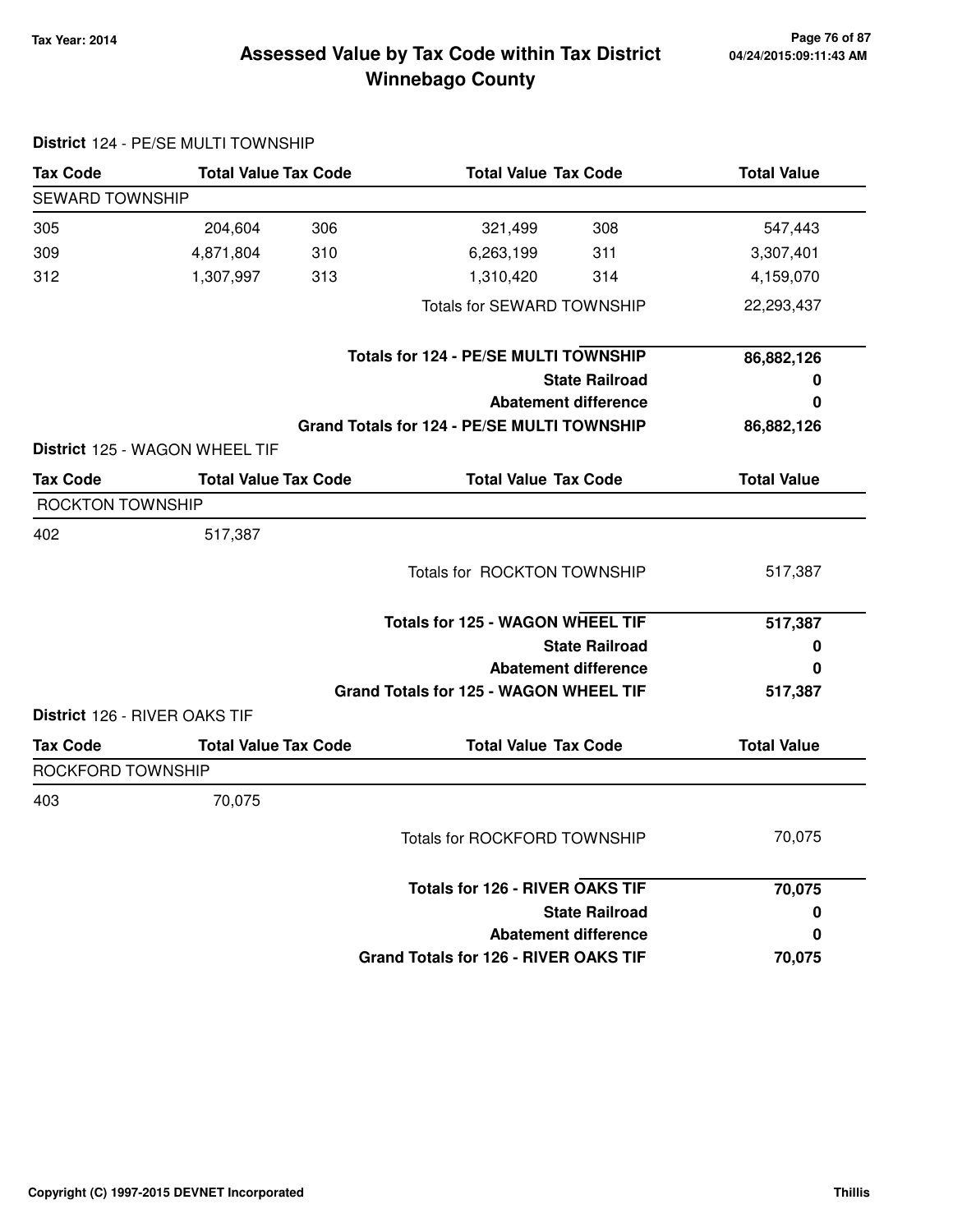### **Tax Year: 2014 Page 77 of 87 Winnebago County Assessed Value by Tax Code within Tax District**

**District** 127 - GARRISON SCHOOL TIF

| <b>Tax Code</b>   | <b>Total Value Tax Code</b>                         | <b>Total Value Tax Code</b>                           | <b>Total Value</b> |
|-------------------|-----------------------------------------------------|-------------------------------------------------------|--------------------|
| ROCKFORD TOWNSHIP |                                                     |                                                       |                    |
| 404               | 1,026,878                                           |                                                       |                    |
|                   |                                                     | <b>Totals for ROCKFORD TOWNSHIP</b>                   | 1,026,878          |
|                   |                                                     | <b>Totals for 127 - GARRISON SCHOOL TIF</b>           | 1,026,878          |
|                   |                                                     | <b>State Railroad</b>                                 | 0                  |
|                   |                                                     | <b>Abatement difference</b>                           | 0                  |
|                   | <b>District 128 - KISHWAUKEE &amp; HARRISON TIF</b> | Grand Totals for 127 - GARRISON SCHOOL TIF            | 1,026,878          |
| <b>Tax Code</b>   | <b>Total Value Tax Code</b>                         | <b>Total Value Tax Code</b>                           | <b>Total Value</b> |
| ROCKFORD TOWNSHIP |                                                     |                                                       |                    |
| 405               | 1,397,392                                           |                                                       |                    |
|                   |                                                     | Totals for ROCKFORD TOWNSHIP                          | 1,397,392          |
|                   |                                                     | <b>Totals for 128 - KISHWAUKEE &amp; HARRISON TIF</b> | 1,397,392          |
|                   |                                                     | <b>State Railroad</b>                                 | 0                  |
|                   |                                                     | <b>Abatement difference</b>                           | 0                  |
|                   | District 129 - LINCOLNWOOD TIF #2                   | Grand Totals for 128 - KISHWAUKEE & HARRISON TIF      | 1,397,392          |
| <b>Tax Code</b>   | <b>Total Value Tax Code</b>                         | <b>Total Value Tax Code</b>                           | <b>Total Value</b> |
| ROCKFORD TOWNSHIP |                                                     |                                                       |                    |
| 406               | 10,548                                              |                                                       |                    |
|                   |                                                     | <b>Totals for ROCKFORD TOWNSHIP</b>                   | 10,548             |
|                   |                                                     | Totals for 129 - LINCOLNWOOD TIF #2                   | 10,548             |
|                   |                                                     | <b>State Railroad</b>                                 | 0                  |
|                   |                                                     | <b>Abatement difference</b>                           | 0                  |
|                   |                                                     | Grand Totals for 129 - LINCOLNWOOD TIF #2             | 10,548             |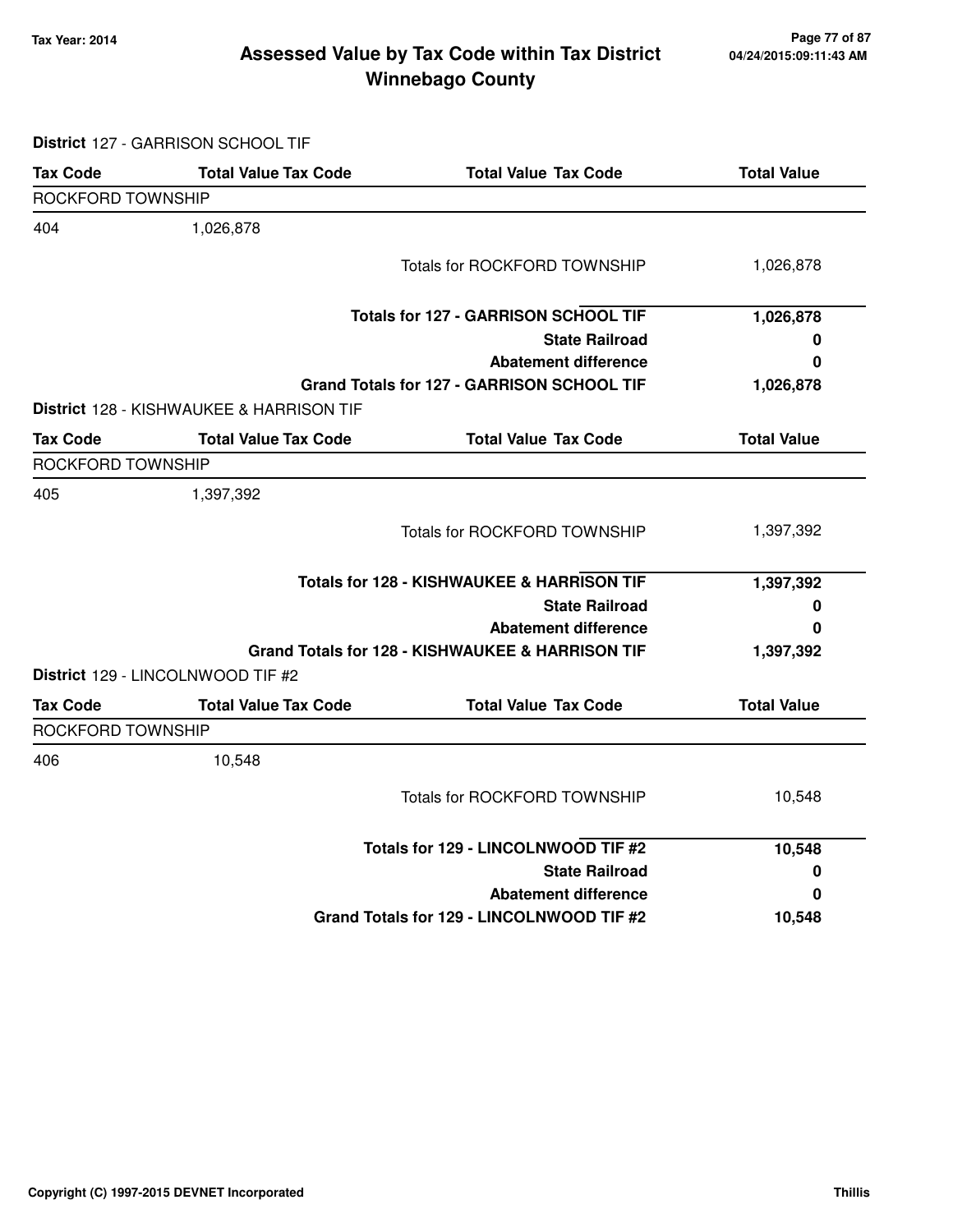### **Tax Year: 2014 Page 78 of 87 Winnebago County Assessed Value by Tax Code within Tax District**

# **District** 130 - HOPE VI TIF

| <b>Tax Code</b>   | <b>Total Value Tax Code</b>             | <b>Total Value Tax Code</b>                     | <b>Total Value</b> |
|-------------------|-----------------------------------------|-------------------------------------------------|--------------------|
| ROCKFORD TOWNSHIP |                                         |                                                 |                    |
| 407               | 745,521                                 |                                                 |                    |
|                   |                                         | <b>Totals for ROCKFORD TOWNSHIP</b>             | 745,521            |
|                   |                                         | Totals for 130 - HOPE VI TIF                    | 745,521            |
|                   |                                         | <b>State Railroad</b>                           | 0                  |
|                   |                                         | <b>Abatement difference</b>                     | $\bf{0}$           |
|                   |                                         | Grand Totals for 130 - HOPE VI TIF              | 745,521            |
|                   | District 132 - NORTH 2ND TIF LOVES PARK |                                                 |                    |
| <b>Tax Code</b>   | <b>Total Value Tax Code</b>             | <b>Total Value Tax Code</b>                     | <b>Total Value</b> |
| ROCKFORD TOWNSHIP |                                         |                                                 |                    |
| 409               | 10,221,113                              |                                                 |                    |
|                   |                                         | Totals for ROCKFORD TOWNSHIP                    | 10,221,113         |
|                   |                                         | Totals for 132 - NORTH 2ND TIF LOVES PARK       | 10,221,113         |
|                   |                                         | <b>State Railroad</b>                           | 0                  |
|                   |                                         | <b>Abatement difference</b>                     | 0                  |
|                   | District 133 - GLOBAL TRADE TIF #2      | Grand Totals for 132 - NORTH 2ND TIF LOVES PARK | 10,221,113         |
| <b>Tax Code</b>   | <b>Total Value Tax Code</b>             | <b>Total Value Tax Code</b>                     | <b>Total Value</b> |
| ROCKFORD TOWNSHIP |                                         |                                                 |                    |
| 410               | 411<br>6,620,288                        | 362                                             |                    |
|                   |                                         | Totals for ROCKFORD TOWNSHIP                    | 6,620,650          |
|                   |                                         | Totals for 133 - GLOBAL TRADE TIF #2            | 6,620,650          |
|                   |                                         | <b>State Railroad</b>                           | 0                  |
|                   |                                         | <b>Abatement difference</b>                     | 0                  |
|                   |                                         | Grand Totals for 133 - GLOBAL TRADE TIF #2      | 6,620,650          |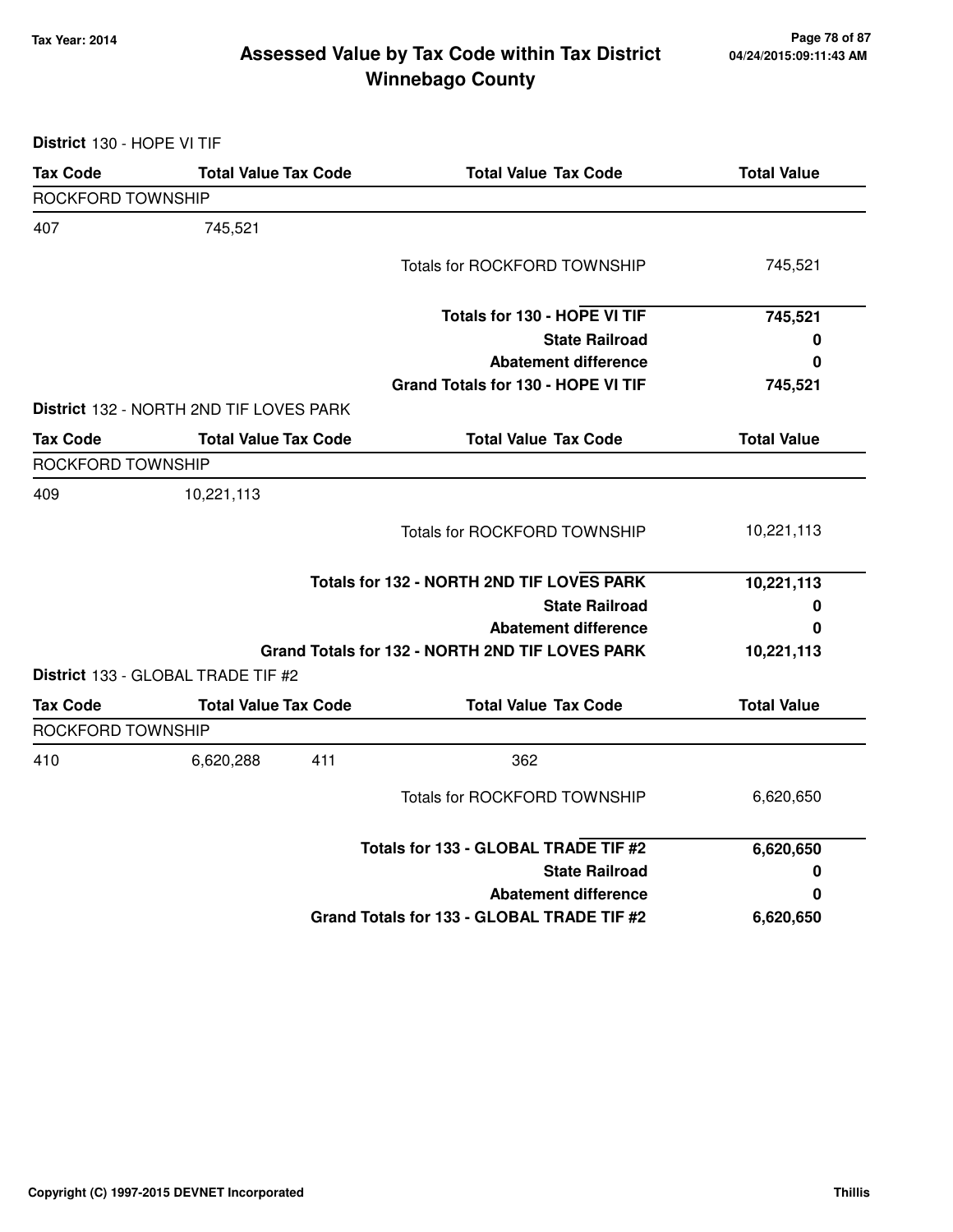### **Tax Year: 2014 Page 79 of 87 Winnebago County Assessed Value by Tax Code within Tax District**

|                        | District 134 - ASSISTED LIVING/ RIVER HOUSING TIF |                                                           |                    |
|------------------------|---------------------------------------------------|-----------------------------------------------------------|--------------------|
| <b>Tax Code</b>        | <b>Total Value Tax Code</b>                       | <b>Total Value Tax Code</b>                               | <b>Total Value</b> |
| ROCKFORD TOWNSHIP      |                                                   |                                                           |                    |
| 412                    | 66,399                                            |                                                           |                    |
|                        |                                                   | <b>Totals for ROCKFORD TOWNSHIP</b>                       | 66,399             |
|                        |                                                   | Totals for 134 - ASSISTED LIVING/ RIVER HOUSING TIF       | 66,399             |
|                        |                                                   | <b>State Railroad</b>                                     | 0                  |
|                        |                                                   | <b>Abatement difference</b>                               | 0                  |
|                        | District 135 - NORTH 2ND TIF MACHESNEY PARK       | Grand Totals for 134 - ASSISTED LIVING/ RIVER HOUSING TIF | 66,399             |
| <b>Tax Code</b>        | <b>Total Value Tax Code</b>                       | <b>Total Value Tax Code</b>                               | <b>Total Value</b> |
| <b>HARLEM TOWNSHIP</b> |                                                   |                                                           |                    |
| 413                    | 463,162<br>414                                    | 983,794<br>416                                            | 6,195,087          |
|                        |                                                   | <b>Totals for HARLEM TOWNSHIP</b>                         | 7,642,043          |
|                        |                                                   | <b>Totals for 135 - NORTH 2ND TIF MACHESNEY PARK</b>      | 7,642,043          |
|                        |                                                   | <b>State Railroad</b>                                     | 0                  |
|                        |                                                   | <b>Abatement difference</b>                               | 0                  |
|                        | District 136 - HARVEST HILLS SSA                  | Grand Totals for 135 - NORTH 2ND TIF MACHESNEY PARK       | 7,642,043          |
| <b>Tax Code</b>        | <b>Total Value Tax Code</b>                       | <b>Total Value Tax Code</b>                               | <b>Total Value</b> |
| ROCKFORD TOWNSHIP      |                                                   |                                                           |                    |
| 070                    | 076<br>1,823,127                                  | 077<br>883,269                                            | 111,449            |
|                        |                                                   | Totals for ROCKFORD TOWNSHIP                              | 2,817,845          |
|                        |                                                   | <b>Totals for 136 - HARVEST HILLS SSA</b>                 | 2,817,845          |
|                        |                                                   | <b>State Railroad</b>                                     | 0                  |
|                        |                                                   | <b>Abatement difference</b>                               | 0                  |
|                        |                                                   | Grand Totals for 136 - HARVEST HILLS SSA                  | 2,817,845          |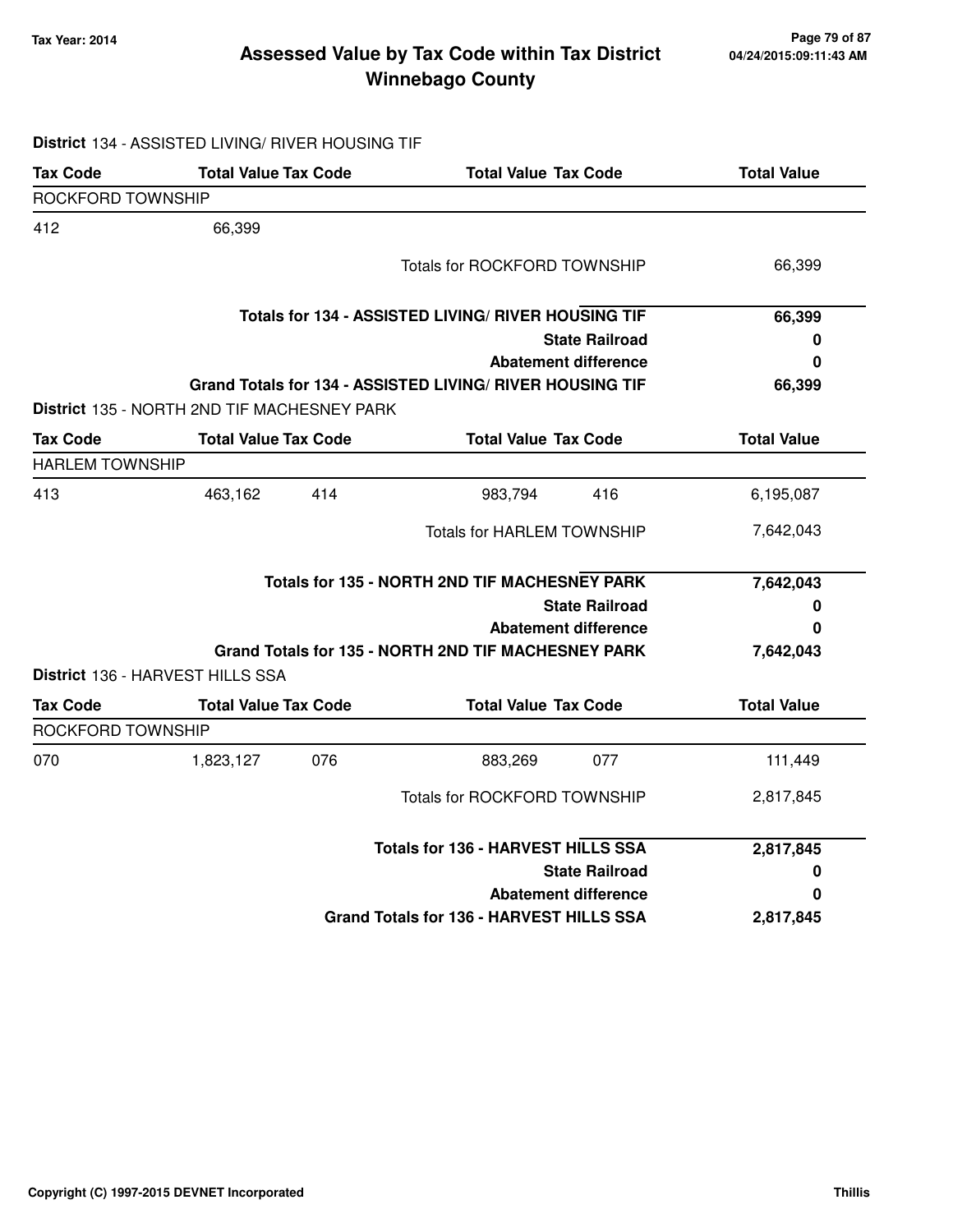### **Tax Year: 2014 Page 80 of 87 Winnebago County Assessed Value by Tax Code within Tax District**

|                                   | District 137 - MAIN & WHITMAN TIF           |                                                     |                    |
|-----------------------------------|---------------------------------------------|-----------------------------------------------------|--------------------|
| <b>Tax Code</b>                   | <b>Total Value Tax Code</b>                 | <b>Total Value Tax Code</b>                         | <b>Total Value</b> |
| ROCKFORD TOWNSHIP                 |                                             |                                                     |                    |
| 417                               | 898,655                                     |                                                     |                    |
|                                   |                                             | Totals for ROCKFORD TOWNSHIP                        | 898,655            |
|                                   |                                             | <b>Totals for 137 - MAIN &amp; WHITMAN TIF</b>      | 898,655            |
|                                   |                                             | <b>State Railroad</b>                               | 0                  |
|                                   |                                             | <b>Abatement difference</b>                         | 0                  |
|                                   |                                             | Grand Totals for 137 - MAIN & WHITMAN TIF           | 898,655            |
| <b>District 138 - MIDTOWN TIF</b> |                                             |                                                     |                    |
| <b>Tax Code</b>                   | <b>Total Value Tax Code</b>                 | <b>Total Value Tax Code</b>                         | <b>Total Value</b> |
| ROCKFORD TOWNSHIP                 |                                             |                                                     |                    |
| 418                               | 5,773,301                                   |                                                     |                    |
|                                   |                                             | Totals for ROCKFORD TOWNSHIP                        | 5,773,301          |
|                                   |                                             | <b>Totals for 138 - MIDTOWN TIF</b>                 | 5,773,301          |
|                                   |                                             | <b>State Railroad</b>                               | 0                  |
|                                   |                                             | <b>Abatement difference</b>                         | 0                  |
|                                   |                                             | <b>Grand Totals for 138 - MIDTOWN TIF</b>           | 5,773,301          |
|                                   | District 139 - KISHWAUKEE & HARRISON TIF #2 |                                                     |                    |
| <b>Tax Code</b>                   | <b>Total Value Tax Code</b>                 | <b>Total Value Tax Code</b>                         | <b>Total Value</b> |
| ROCKFORD TOWNSHIP                 |                                             |                                                     |                    |
| 419                               | 386,620                                     |                                                     |                    |
|                                   |                                             | Totals for ROCKFORD TOWNSHIP                        | 386,620            |
|                                   |                                             | Totals for 139 - KISHWAUKEE & HARRISON TIF #2       | 386,620            |
|                                   |                                             | <b>State Railroad</b>                               | 0                  |
|                                   |                                             | <b>Abatement difference</b>                         | 0                  |
|                                   |                                             | Grand Totals for 139 - KISHWAUKEE & HARRISON TIF #2 | 386,620            |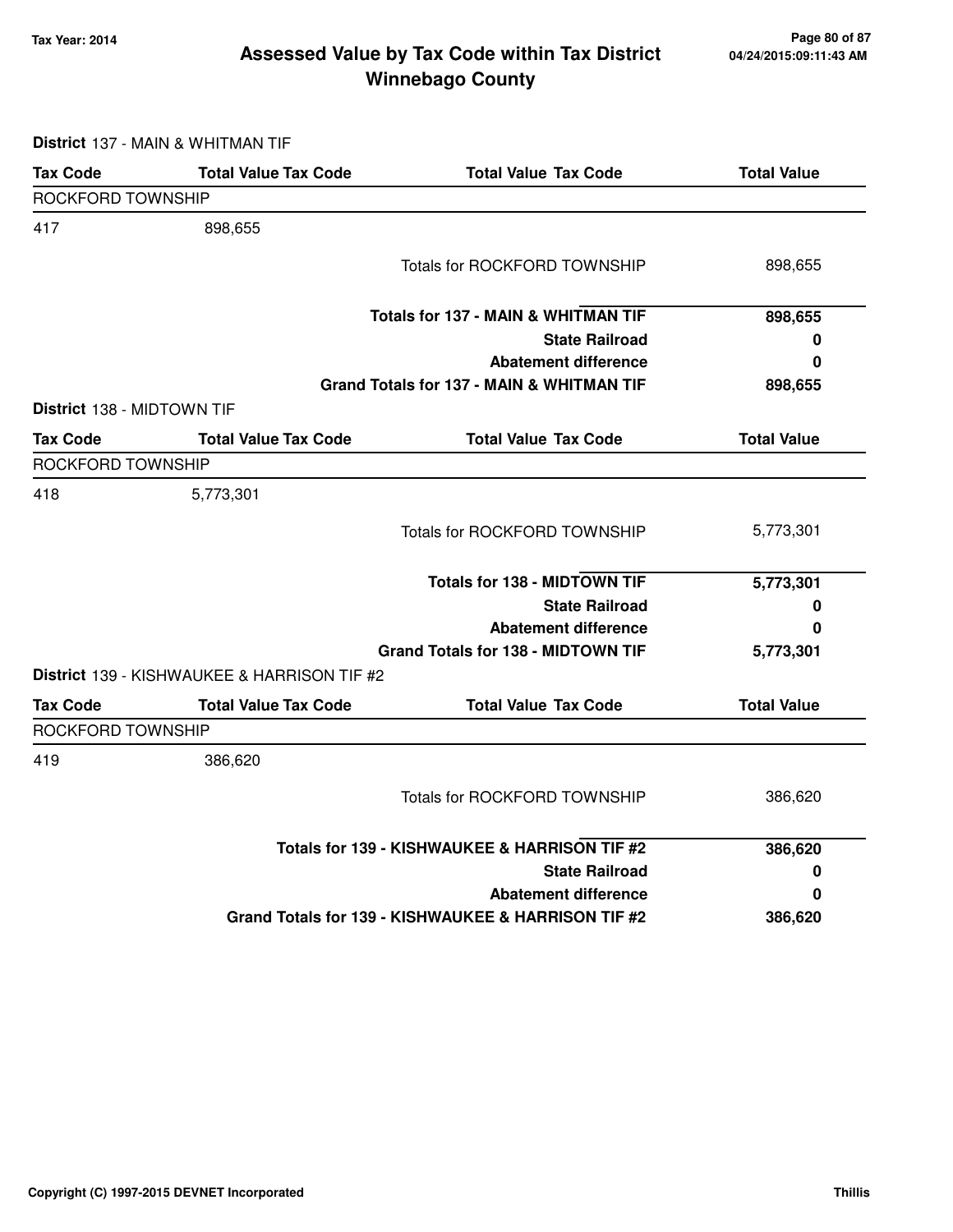### **Tax Year: 2014 Page 81 of 87 Winnebago County Assessed Value by Tax Code within Tax District**

**District** 140 - FORMER BELOIT CORP TIF

| <b>Tax Code</b>          | <b>Total Value Tax Code</b>                    | <b>Total Value Tax Code</b>                            | <b>Total Value</b> |
|--------------------------|------------------------------------------------|--------------------------------------------------------|--------------------|
| <b>ROCKTON TOWNSHIP</b>  |                                                |                                                        |                    |
| 420                      | 1,737,044                                      |                                                        |                    |
|                          |                                                | Totals for ROCKTON TOWNSHIP                            | 1,737,044          |
|                          |                                                | <b>Totals for 140 - FORMER BELOIT CORP TIF</b>         | 1,737,044          |
|                          |                                                | <b>State Railroad</b>                                  | 0                  |
|                          |                                                | <b>Abatement difference</b>                            | 0                  |
|                          |                                                | Grand Totals for 140 - FORMER BELOIT CORP TIF          | 1,737,044          |
|                          | District 141 - GLOBAL TRADE TIF #3             |                                                        |                    |
| <b>Tax Code</b>          | <b>Total Value Tax Code</b>                    | <b>Total Value Tax Code</b>                            | <b>Total Value</b> |
| <b>ROCKFORD TOWNSHIP</b> |                                                |                                                        |                    |
| 421                      | 13,032,718                                     |                                                        |                    |
|                          |                                                | Totals for ROCKFORD TOWNSHIP                           | 13,032,718         |
|                          |                                                | Totals for 141 - GLOBAL TRADE TIF #3                   | 13,032,718         |
|                          |                                                | <b>State Railroad</b>                                  | 0                  |
|                          |                                                | <b>Abatement difference</b>                            | O                  |
|                          |                                                | Grand Totals for 141 - GLOBAL TRADE TIF #3             | 13,032,718         |
|                          | <b>District 142 - RIVER DISTRICT NORTH TIF</b> |                                                        |                    |
| <b>Tax Code</b>          | <b>Total Value Tax Code</b>                    | <b>Total Value Tax Code</b>                            | <b>Total Value</b> |
| ROCKFORD TOWNSHIP        |                                                |                                                        |                    |
| 422                      | 6,986,681                                      |                                                        |                    |
|                          |                                                | <b>Totals for ROCKFORD TOWNSHIP</b>                    | 6,986,681          |
|                          |                                                | <b>Totals for 142 - RIVER DISTRICT NORTH TIF</b>       | 6,986,681          |
|                          |                                                | <b>State Railroad</b>                                  | 0                  |
|                          |                                                | <b>Abatement difference</b>                            | O                  |
|                          |                                                | <b>Grand Totals for 142 - RIVER DISTRICT NORTH TIF</b> | 6,986,681          |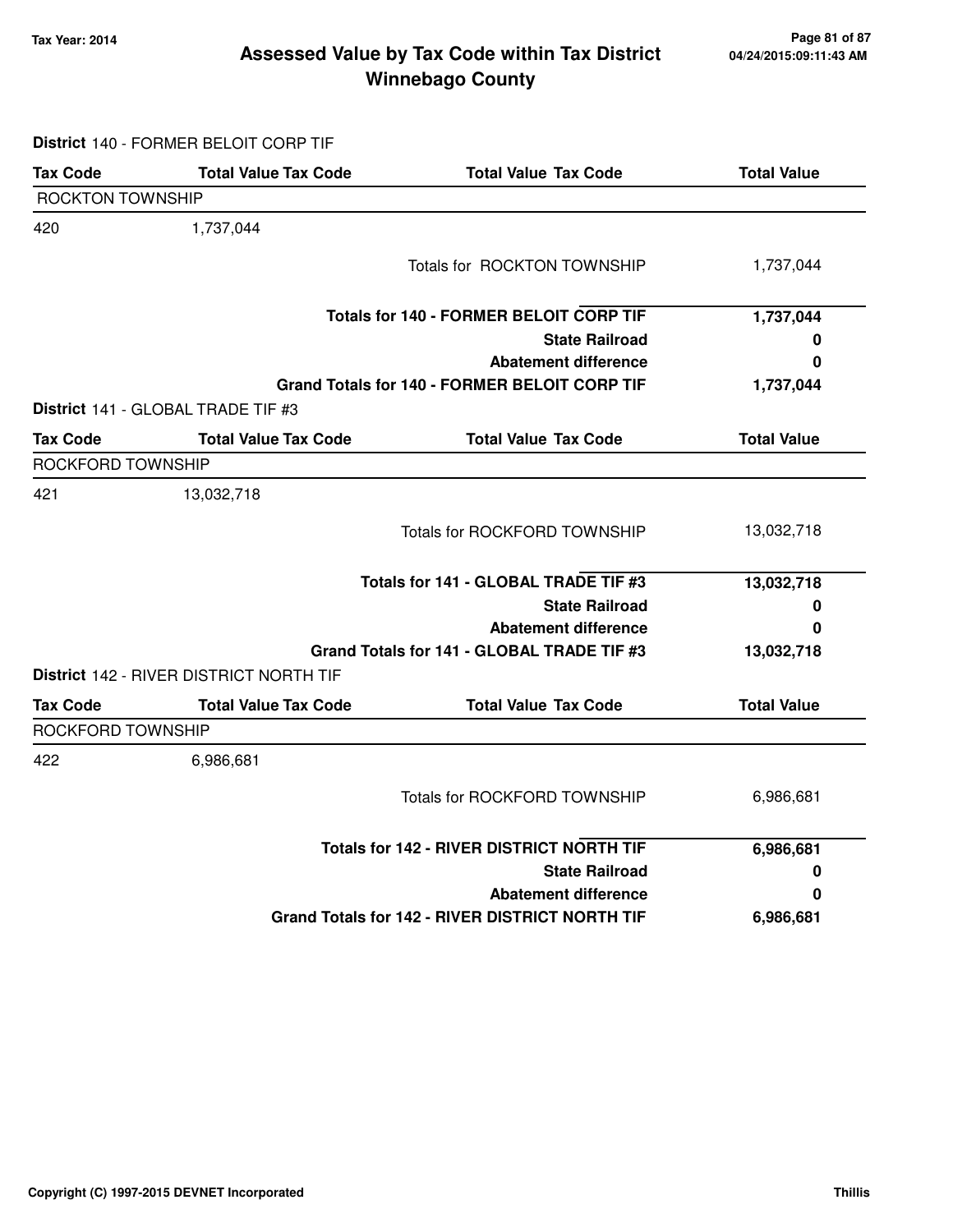### **Tax Year: 2014 Page 82 of 87 Winnebago County Assessed Value by Tax Code within Tax District**

**District** 143 - BROADWAY TIF

| <b>Tax Code</b>               | <b>Total Value Tax Code</b>               | <b>Total Value Tax Code</b>                       | <b>Total Value</b> |
|-------------------------------|-------------------------------------------|---------------------------------------------------|--------------------|
| ROCKFORD TOWNSHIP             |                                           |                                                   |                    |
| 423                           | 12,066,358                                |                                                   |                    |
|                               |                                           | <b>Totals for ROCKFORD TOWNSHIP</b>               | 12,066,358         |
|                               |                                           |                                                   |                    |
|                               |                                           | <b>Totals for 143 - BROADWAY TIF</b>              | 12,066,358         |
|                               |                                           | <b>State Railroad</b>                             | 0                  |
|                               |                                           | <b>Abatement difference</b>                       | 0                  |
|                               |                                           | <b>Grand Totals for 143 - BROADWAY TIF</b>        | 12,066,358         |
| District 144 - EAST RIVER TIF |                                           |                                                   |                    |
| <b>Tax Code</b>               | <b>Total Value Tax Code</b>               | <b>Total Value Tax Code</b>                       | <b>Total Value</b> |
| ROCKFORD TOWNSHIP             |                                           |                                                   |                    |
| 424                           | 8,722,573                                 |                                                   |                    |
|                               |                                           | Totals for ROCKFORD TOWNSHIP                      | 8,722,573          |
|                               |                                           |                                                   |                    |
|                               |                                           | <b>Totals for 144 - EAST RIVER TIF</b>            | 8,722,573          |
|                               |                                           | <b>State Railroad</b>                             | 0                  |
|                               |                                           | <b>Abatement difference</b>                       | 0                  |
|                               |                                           | Grand Totals for 144 - EAST RIVER TIF             | 8,722,573          |
|                               | District 145 - SUMNER ROAD / GROVE ST TIF |                                                   |                    |
| <b>Tax Code</b>               | <b>Total Value Tax Code</b>               | <b>Total Value Tax Code</b>                       | <b>Total Value</b> |
| PECATONICA TOWNSHIP           |                                           |                                                   |                    |
| 425                           | 57,263                                    |                                                   |                    |
|                               |                                           | <b>Totals for PECATONICA TOWNSHIP</b>             | 57,263             |
|                               |                                           |                                                   |                    |
|                               |                                           | Totals for 145 - SUMNER ROAD / GROVE ST TIF       | 57,263             |
|                               |                                           | <b>State Railroad</b>                             | 0                  |
|                               |                                           | <b>Abatement difference</b>                       | 0                  |
|                               |                                           | Grand Totals for 145 - SUMNER ROAD / GROVE ST TIF | 57,263             |
|                               | District 146 - LOVES PARK CORP CENTER TIF |                                                   |                    |
| <b>Tax Code</b>               | <b>Total Value Tax Code</b>               | <b>Total Value Tax Code</b>                       | <b>Total Value</b> |
| <b>HARLEM TOWNSHIP</b>        |                                           |                                                   |                    |
| 427                           | 10,115<br>428                             | 1,674,969                                         |                    |
|                               |                                           | <b>Totals for HARLEM TOWNSHIP</b>                 | 1,685,084          |
|                               |                                           |                                                   |                    |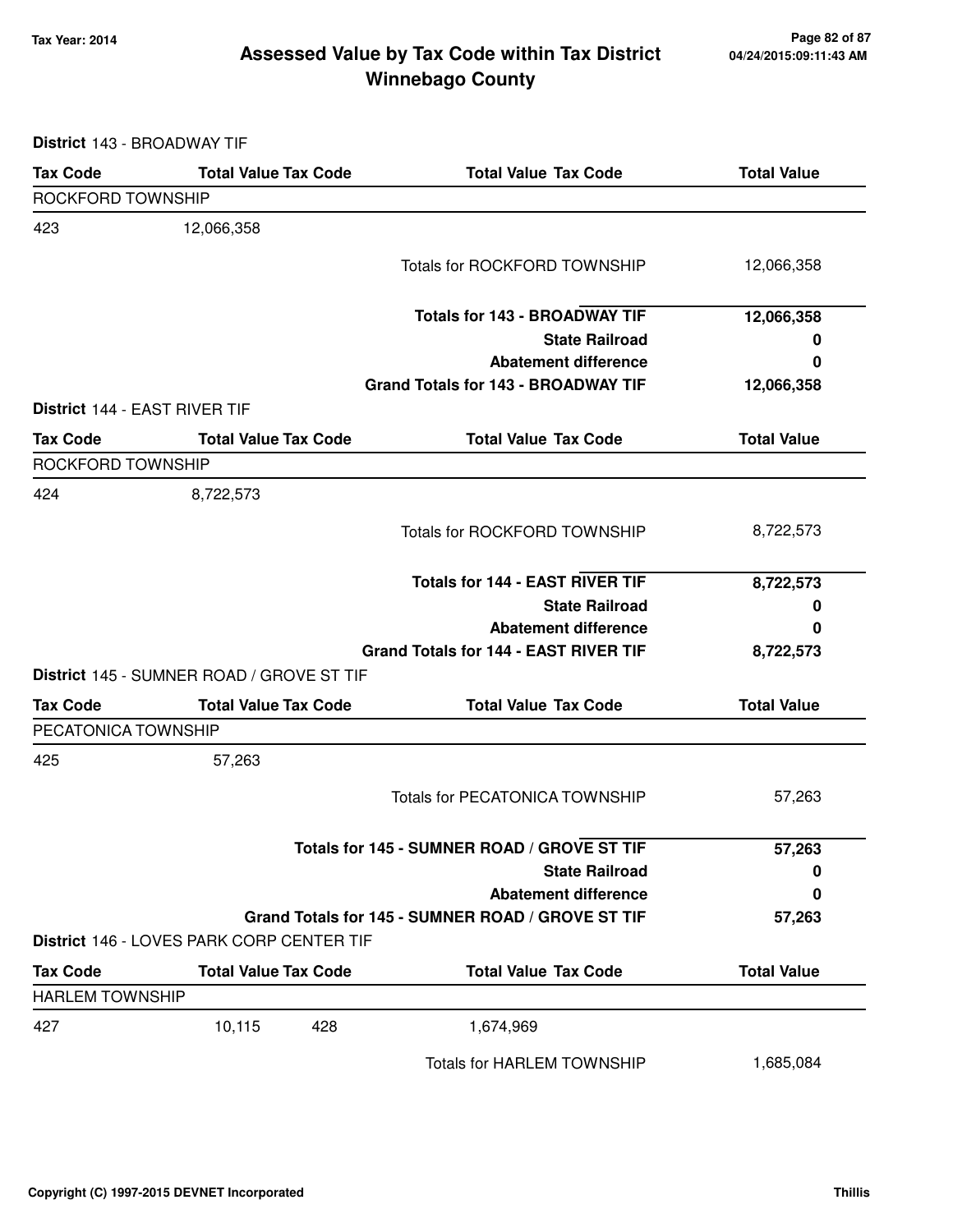### **Tax Year: 2014 Page 83 of 87 Winnebago County Assessed Value by Tax Code within Tax District**

## **District** 146 - LOVES PARK CORP CENTER TIF

| <b>Tax Code</b>        | <b>Total Value Tax Code</b>           | <b>Total Value Tax Code</b>                       | <b>Total Value</b> |
|------------------------|---------------------------------------|---------------------------------------------------|--------------------|
| ROCKFORD TOWNSHIP      |                                       |                                                   |                    |
| 426                    | 2,254,958                             |                                                   |                    |
|                        |                                       | <b>Totals for ROCKFORD TOWNSHIP</b>               | 2,254,958          |
|                        |                                       | Totals for 146 - LOVES PARK CORP CENTER TIF       | 3,940,042          |
|                        |                                       | <b>State Railroad</b>                             | 0                  |
|                        |                                       | <b>Abatement difference</b>                       | 0                  |
|                        |                                       | Grand Totals for 146 - LOVES PARK CORP CENTER TIF | 3,940,042          |
|                        | District 147 - WESTSTONE TIF          |                                                   |                    |
| <b>Tax Code</b>        | <b>Total Value Tax Code</b>           | <b>Total Value Tax Code</b>                       | <b>Total Value</b> |
| <b>HARLEM TOWNSHIP</b> |                                       |                                                   |                    |
| 429                    | 3,334<br>430                          | 131,773<br>431                                    | 2,135              |
| 432                    | 1,279                                 |                                                   |                    |
|                        |                                       | <b>Totals for HARLEM TOWNSHIP</b>                 | 138,521            |
|                        |                                       | <b>Totals for 147 - WESTSTONE TIF</b>             | 138,521            |
|                        |                                       | <b>State Railroad</b>                             | 0                  |
|                        |                                       | <b>Abatement difference</b>                       | 0                  |
|                        |                                       | <b>Grand Totals for 147 - WESTSTONE TIF</b>       | 138,521            |
|                        | District 148 - NORTH WILLOW CREEK TIF |                                                   |                    |
| <b>Tax Code</b>        | <b>Total Value Tax Code</b>           | <b>Total Value Tax Code</b>                       | <b>Total Value</b> |
| <b>HARLEM TOWNSHIP</b> |                                       |                                                   |                    |
| 433                    | 1,309,109                             |                                                   |                    |
|                        |                                       | <b>Totals for HARLEM TOWNSHIP</b>                 | 1,309,109          |
|                        |                                       | <b>Totals for 148 - NORTH WILLOW CREEK TIF</b>    | 1,309,109          |
|                        |                                       | <b>State Railroad</b>                             | 0                  |
|                        |                                       | <b>Abatement difference</b>                       | 0                  |
|                        |                                       | Grand Totals for 148 - NORTH WILLOW CREEK TIF     | 1,309,109          |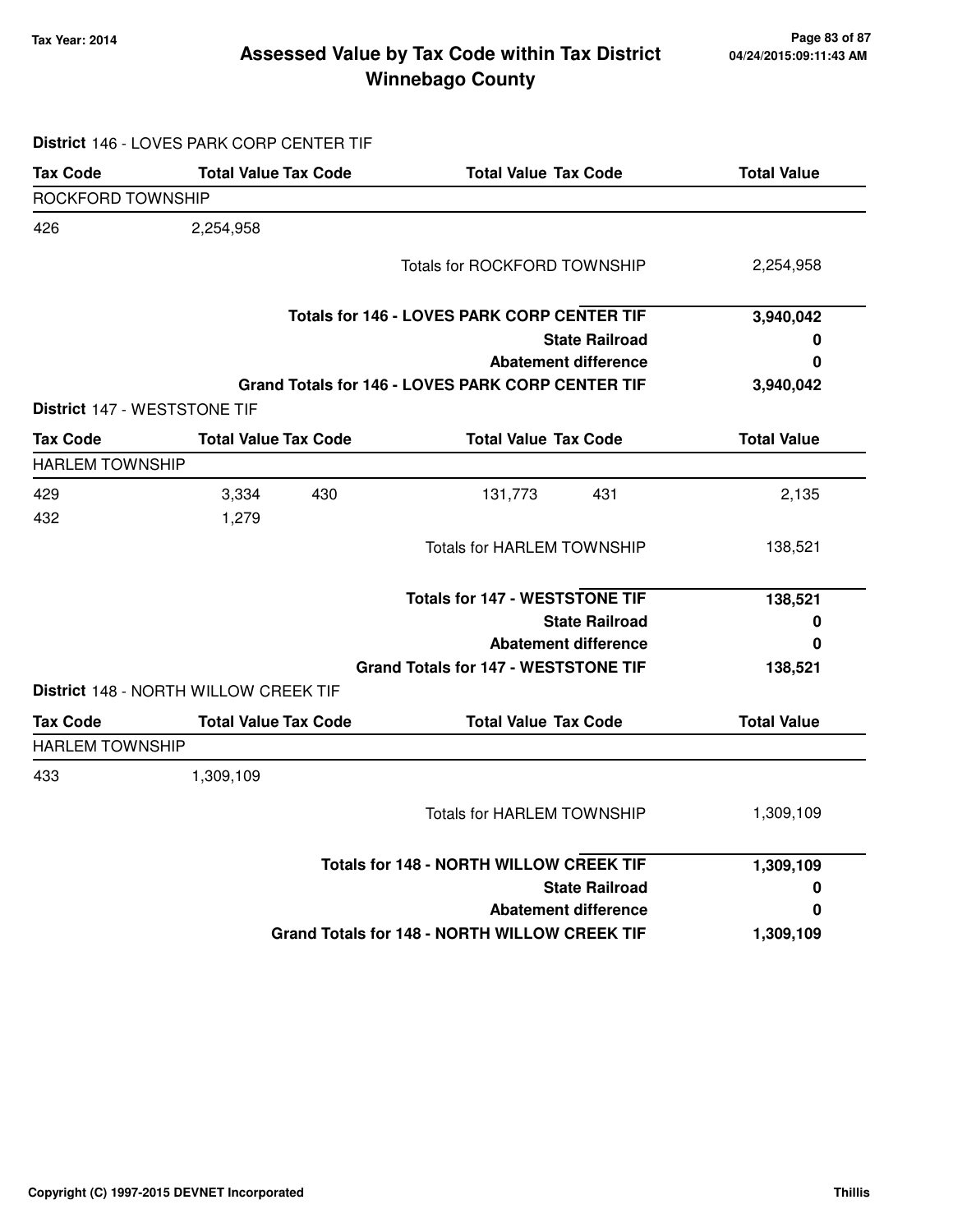### **Tax Year: 2014 Page 84 of 87 Winnebago County Assessed Value by Tax Code within Tax District**

### **District** 149 - SOUTH WILLOW CREEK TIF

| <b>Tax Code</b>               | <b>Total Value Tax Code</b>               | <b>Total Value Tax Code</b>                          | <b>Total Value</b> |
|-------------------------------|-------------------------------------------|------------------------------------------------------|--------------------|
| <b>HARLEM TOWNSHIP</b>        |                                           |                                                      |                    |
| 434                           | 435<br>187,245                            | 5,353,767                                            |                    |
|                               |                                           | <b>Totals for HARLEM TOWNSHIP</b>                    | 5,541,012          |
|                               |                                           | <b>Totals for 149 - SOUTH WILLOW CREEK TIF</b>       | 5,541,012          |
|                               |                                           | <b>State Railroad</b>                                | 0                  |
|                               |                                           | <b>Abatement difference</b>                          | 0                  |
|                               |                                           | <b>Grand Totals for 149 - SOUTH WILLOW CREEK TIF</b> | 5,541,012          |
|                               | District 150 - GLOBAL TRADEPARK SOUTH TIF |                                                      |                    |
| <b>Tax Code</b>               | <b>Total Value Tax Code</b>               | <b>Total Value Tax Code</b>                          | <b>Total Value</b> |
| ROCKFORD TOWNSHIP             |                                           |                                                      |                    |
| 453                           | 180,510                                   |                                                      |                    |
|                               |                                           | <b>Totals for ROCKFORD TOWNSHIP</b>                  | 180,510            |
|                               |                                           | <b>Totals for 150 - GLOBAL TRADEPARK SOUTH TIF</b>   | 180,510            |
|                               |                                           | <b>State Railroad</b>                                | 0                  |
|                               |                                           | <b>Abatement difference</b>                          | 0                  |
|                               |                                           | Grand Totals for 150 - GLOBAL TRADEPARK SOUTH TIF    | 180,510            |
|                               | District 151 - I-39 / BAXTER ROAD TIF     |                                                      |                    |
| <b>Tax Code</b>               | <b>Total Value Tax Code</b>               | <b>Total Value Tax Code</b>                          | <b>Total Value</b> |
| <b>CHERRY VALLEY TOWNSHIP</b> |                                           |                                                      |                    |
| 440                           | 25,815                                    |                                                      |                    |
|                               |                                           | Totals for CHERRY VALLEY TOWNSHIP                    | 25,815             |
| ROCKFORD TOWNSHIP             |                                           |                                                      |                    |
| 438                           | 554,254<br>439                            | 391,712<br>441                                       | 383,451            |
| 452                           | 25,100                                    |                                                      |                    |
|                               |                                           | <b>Totals for ROCKFORD TOWNSHIP</b>                  | 1,354,517          |
|                               |                                           | Totals for 151 - I-39 / BAXTER ROAD TIF              | 1,380,332          |
|                               |                                           | <b>State Railroad</b>                                | 0                  |
|                               |                                           | <b>Abatement difference</b>                          | 0                  |
|                               |                                           | Grand Totals for 151 - I-39 / BAXTER ROAD TIF        | 1,380,332          |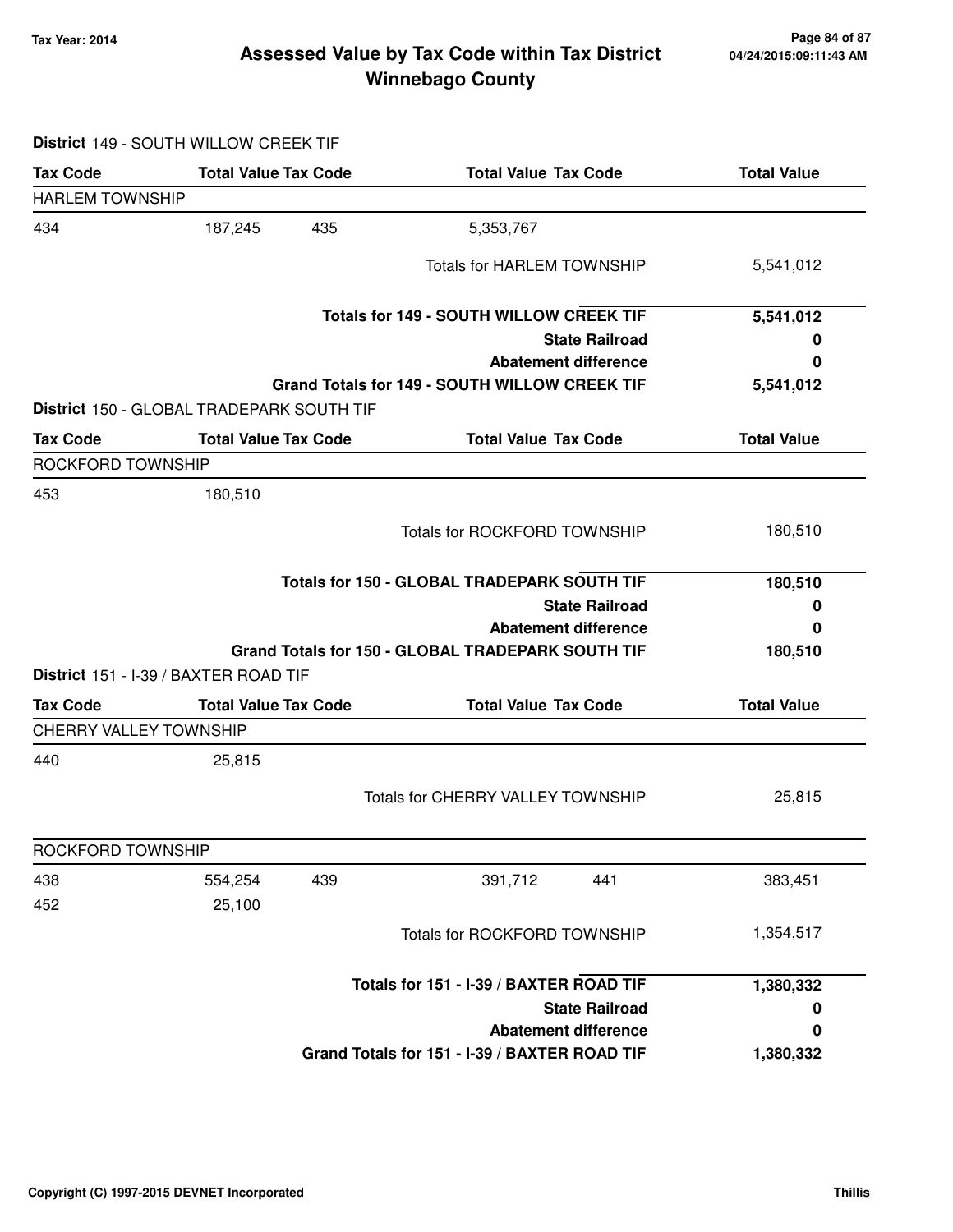### **Tax Year: 2014 Page 85 of 87 Winnebago County Assessed Value by Tax Code within Tax District**

### **District** 152 - ZENITH CUTTER TIF

| <b>Tax Code</b>        | <b>Total Value Tax Code</b>                        | <b>Total Value Tax Code</b>                              | <b>Total Value</b> |
|------------------------|----------------------------------------------------|----------------------------------------------------------|--------------------|
| <b>HARLEM TOWNSHIP</b> |                                                    |                                                          |                    |
| 442                    | 882,459                                            |                                                          |                    |
|                        |                                                    | <b>Totals for HARLEM TOWNSHIP</b>                        | 882,459            |
|                        |                                                    | <b>Totals for 152 - ZENITH CUTTER TIF</b>                | 882,459            |
|                        |                                                    | <b>State Railroad</b>                                    | 0                  |
|                        |                                                    | <b>Abatement difference</b>                              | 0                  |
|                        | District 153 - SPRING CREEK LAKES TIF              | <b>Grand Totals for 152 - ZENITH CUTTER TIF</b>          | 882,459            |
| <b>Tax Code</b>        | <b>Total Value Tax Code</b>                        | <b>Total Value Tax Code</b>                              | <b>Total Value</b> |
| <b>HARLEM TOWNSHIP</b> |                                                    |                                                          |                    |
| 443                    | 53,848<br>444                                      | 13,371<br>454                                            | 30,306             |
|                        |                                                    | <b>Totals for HARLEM TOWNSHIP</b>                        | 97,525             |
| ROCKFORD TOWNSHIP      |                                                    |                                                          |                    |
| 448                    | 11,091                                             |                                                          |                    |
|                        |                                                    | <b>Totals for ROCKFORD TOWNSHIP</b>                      | 11,091             |
|                        | <b>Totals for 153 - SPRING CREEK LAKES TIF</b>     |                                                          | 108,616            |
|                        |                                                    | <b>State Railroad</b>                                    | 0                  |
|                        |                                                    | <b>Abatement difference</b>                              | 0                  |
|                        | District 154 - FORMER WARNER ELECTRIC TIF          | <b>Grand Totals for 153 - SPRING CREEK LAKES TIF</b>     | 108,616            |
| <b>Tax Code</b>        | <b>Total Value Tax Code</b>                        | <b>Total Value Tax Code</b>                              | <b>Total Value</b> |
| ROSCOE TOWNSHIP        |                                                    |                                                          |                    |
| 447                    | 390,181                                            |                                                          |                    |
|                        |                                                    | Totals for ROSCOE TOWNSHIP                               | 390,181            |
|                        | <b>Totals for 154 - FORMER WARNER ELECTRIC TIF</b> |                                                          | 390,181            |
|                        |                                                    | <b>State Railroad</b>                                    | 0                  |
|                        |                                                    | <b>Abatement difference</b>                              | 0                  |
|                        |                                                    | <b>Grand Totals for 154 - FORMER WARNER ELECTRIC TIF</b> | 390,181            |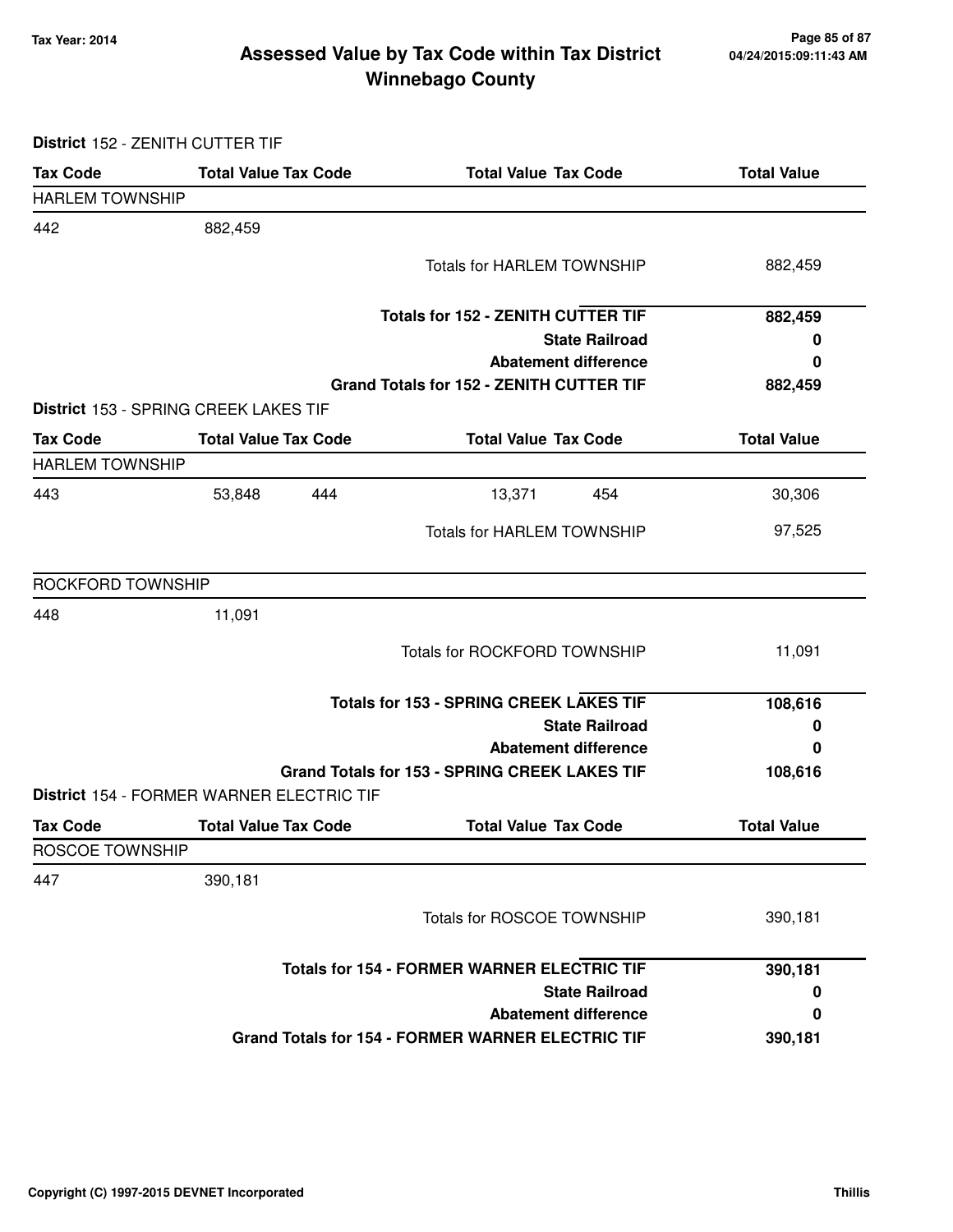### **Tax Year: 2014 Page 86 of 87 Winnebago County Assessed Value by Tax Code within Tax District**

|                      | District 156 - OLDE RIVER RIDGE PLAT 6 SSA       |                                                        |                    |
|----------------------|--------------------------------------------------|--------------------------------------------------------|--------------------|
| <b>Tax Code</b>      | <b>Total Value Tax Code</b>                      | <b>Total Value Tax Code</b>                            | <b>Total Value</b> |
| <b>OWEN TOWNSHIP</b> |                                                  |                                                        |                    |
| 358                  | 4,417                                            |                                                        |                    |
|                      |                                                  | Totals for OWEN TOWNSHIP                               | 4,417              |
|                      |                                                  | Totals for 156 - OLDE RIVER RIDGE PLAT 6 SSA           | 4,417              |
|                      |                                                  | <b>State Railroad</b>                                  | 0                  |
|                      |                                                  | <b>Abatement difference</b>                            | 0                  |
|                      | District 157 - JEFFERSON / NORTH 3RD ST TIF      | Grand Totals for 156 - OLDE RIVER RIDGE PLAT 6 SSA     | 4,417              |
| <b>Tax Code</b>      | <b>Total Value Tax Code</b>                      | <b>Total Value Tax Code</b>                            | <b>Total Value</b> |
| ROCKFORD TOWNSHIP    |                                                  |                                                        |                    |
| 450                  | 206,273                                          |                                                        |                    |
|                      |                                                  | <b>Totals for ROCKFORD TOWNSHIP</b>                    | 206,273            |
|                      |                                                  | Totals for 157 - JEFFERSON / NORTH 3RD ST TIF          | 206,273            |
|                      |                                                  | <b>State Railroad</b>                                  | 0                  |
|                      |                                                  | <b>Abatement difference</b>                            | 0                  |
|                      | District 159 - MULFORD & EAST STATE STREET TIF   | Grand Totals for 157 - JEFFERSON / NORTH 3RD ST TIF    | 206,273            |
| <b>Tax Code</b>      | <b>Total Value Tax Code</b>                      | <b>Total Value Tax Code</b>                            | <b>Total Value</b> |
| ROCKFORD TOWNSHIP    |                                                  |                                                        |                    |
| 451                  | 37,500,531                                       |                                                        |                    |
|                      |                                                  | Totals for ROCKFORD TOWNSHIP                           | 37,500,531         |
|                      | Totals for 159 - MULFORD & EAST STATE STREET TIF |                                                        | 37,500,531         |
|                      |                                                  | <b>State Railroad</b>                                  | 0                  |
|                      |                                                  | <b>Abatement difference</b>                            | O                  |
|                      |                                                  | Grand Totals for 159 - MULFORD & EAST STATE STREET TIF | 37,500,531         |